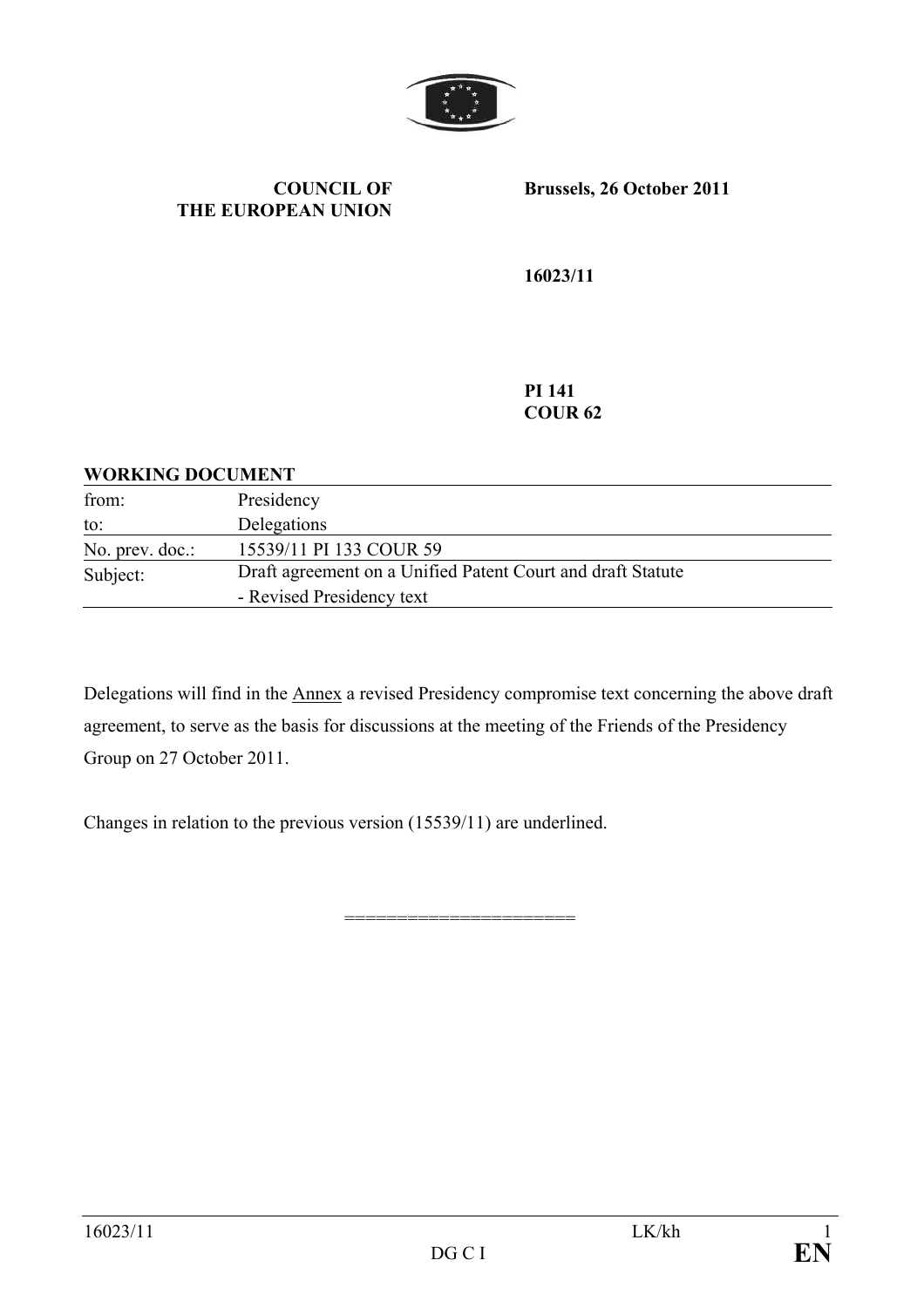#### **ANNEX**

#### **DRAFT AGREEMENT ON A UNIFIED PATENT COURT**

#### THE KINGDOM OF BELGIUM,

[enumeration of other Member States] hereinafter referred to as the CONTRACTING MEMBER STATES,

- (1) CONSIDERING that co-operation amongst the Member States of the European Union in the field of patents contributes significantly to the integration process in Europe, in particular to the establishment of an internal market within the European Union characterized by the free movement of goods and services and the creation of a system ensuring that competition in the internal market is not distorted,
- (2) CONSIDERING that the fragmented market for patents and the significant variations between national court systems are detrimental for innovation, in particular for small and medium sized enterprises which have difficulties to enforce their patents and to defend themselves against unfounded claims and patents which should be revoked,
- (3) CONSIDERING that the European Patent Convention ("EPC") which has been ratified by all Member States of the European Union provides for a single procedure for granting European patents by the European Patent Office ("EPO"),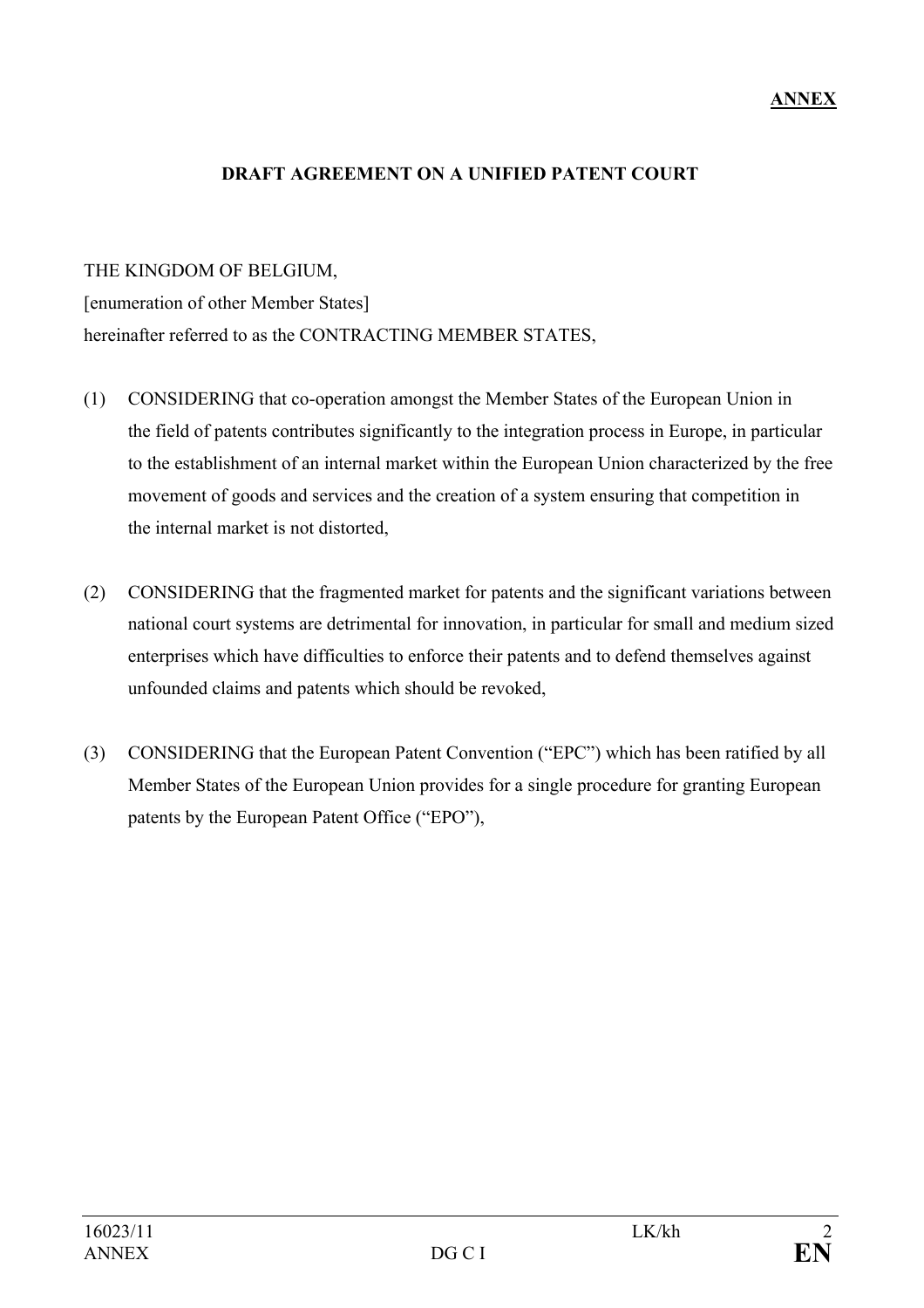- (4) CONSIDERING that by virtue of Regulation xxx … implementing enhanced cooperation in the area of the creation of unitary patent protection, proprietors of the patent can request unitary effect of European patents so as to obtain unitary patent protection in the Member States participating in the enhanced cooperation,
- (5) WISHING to improve the enforcement of patents and the defence against unfounded claims and patents which should be revoked and to enhance legal certainty by setting up a Unified Patent Court for litigation related to the infringement and validity of patents,
- (6) CONSIDERING that the Unified Patent Court shall be designed to ensure expeditious and high quality decisions, striking a fair balance between the interests of right holders and other parties and taking into account the need for proportionality and flexibility,
- (7) CONSIDERING that the Unified Patent Court will be a court common to the Contracting Member States and thus part of their judicial systems ,with exclusive competence in respect of European patents with unitary effect and European patents designating one or more Contracting Member States,
- (8) CONSIDERING that the Court of Justice of the European Union shall ensure the uniformity of the Union legal order and the primacy of European Union law,
- (9) RECALLING the obligations of the Contracting Member States under the Treaty on European Union (TEU) and the Treaty on the Functioning of the European Union (TFEU), including the obligation of sincere cooperation as set out in Article 4(3) TEU and the obligation to ensure through the Court the full application and respect for Union law in their respective territories and the judicial protection of an individual's right under that law,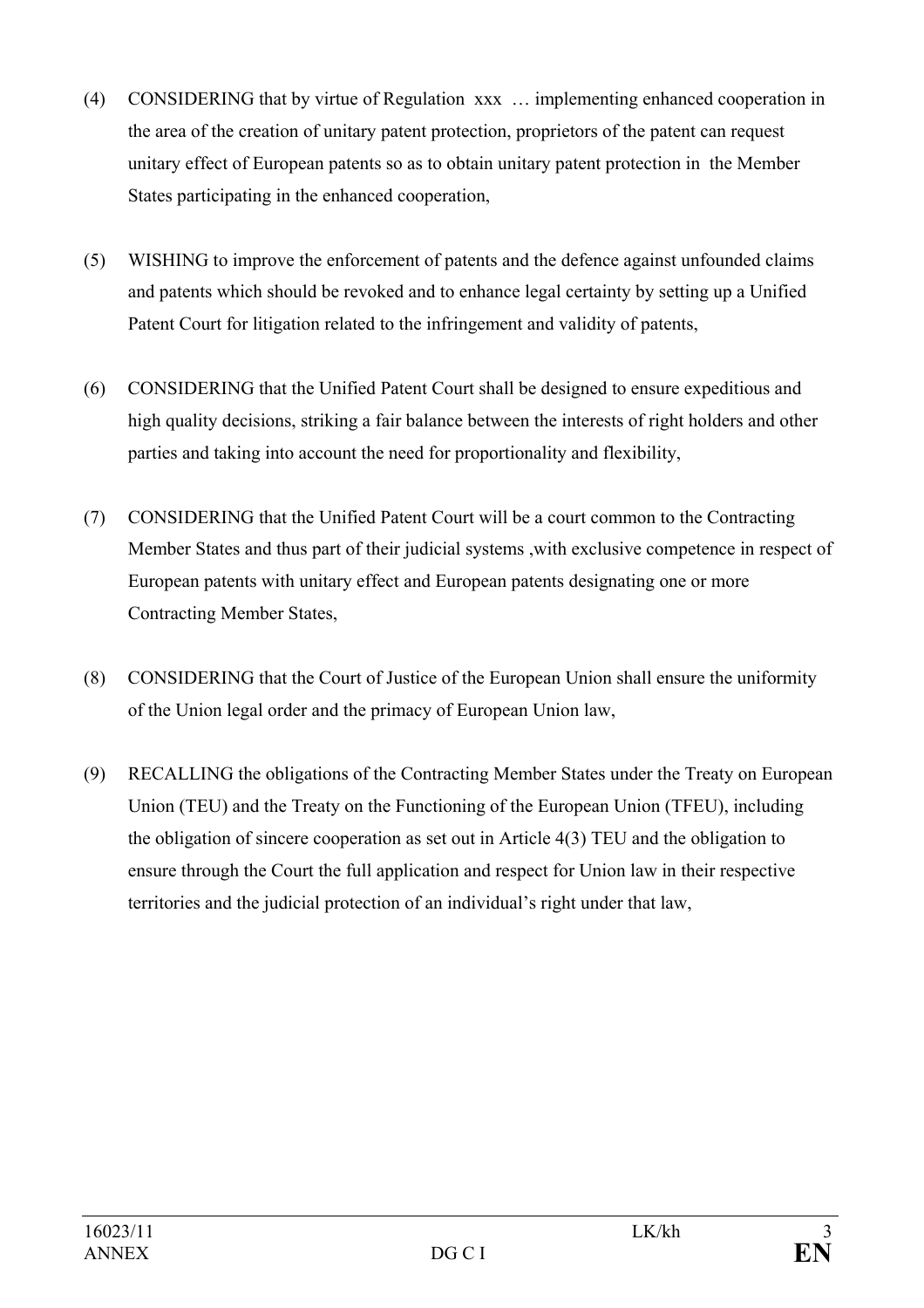- (10) CONSIDERING that, as any national court, the Unified Patent Court must respect and apply Union law and in collaboration with the Court of Justice of the European Union as guardian of the Union law ensure the correct application and uniform interpretation of Union law; the Unified Patent Court must in particular cooperate with the Court of Justice of the European Union through the proper interpretation of Union law by relying on the jurisprudence of the Court of Justice of the European Union and through requesting preliminary rulings in accordance with Article 267 of the TFEU,
- (11) CONSIDERING that the Contracting Member States should, in line with the case law of the Court of Justice of the European Union on non-contractual liability, be liable for damages caused by infringements of Union law by the Unified Patent Court, including omissions to request preliminary rulings from the Court of Justice of the European Union,
- (12) CONSIDERING that infringements of Union law by the Unified Patent Court, including the omission to request preliminary rulings from the Court of Justice of the European Union, are directly attributable to the Contracting Member States and therefore, in case of an infringement of Union law by the Unified Patent Court, infringement proceedings shall be available on the basis of Article 258, 259 and 260 of the TFEU against any Contracting Member State to ensure the respect of the primacy and proper application of Union law,
- (13) RECALLING the primacy of Union law, including the TEU, the TFEU, the Charter of Fundamental Rights of the European Union, the general principles of Union law as developed by the Court of Justice of the European Union, and in particular the right to an effective remedy before a tribunal and a fair and public hearing within a reasonable time by an independent and impartial tribunal, the jurisprudence of the Court of Justice of the European Union and secondary Union law,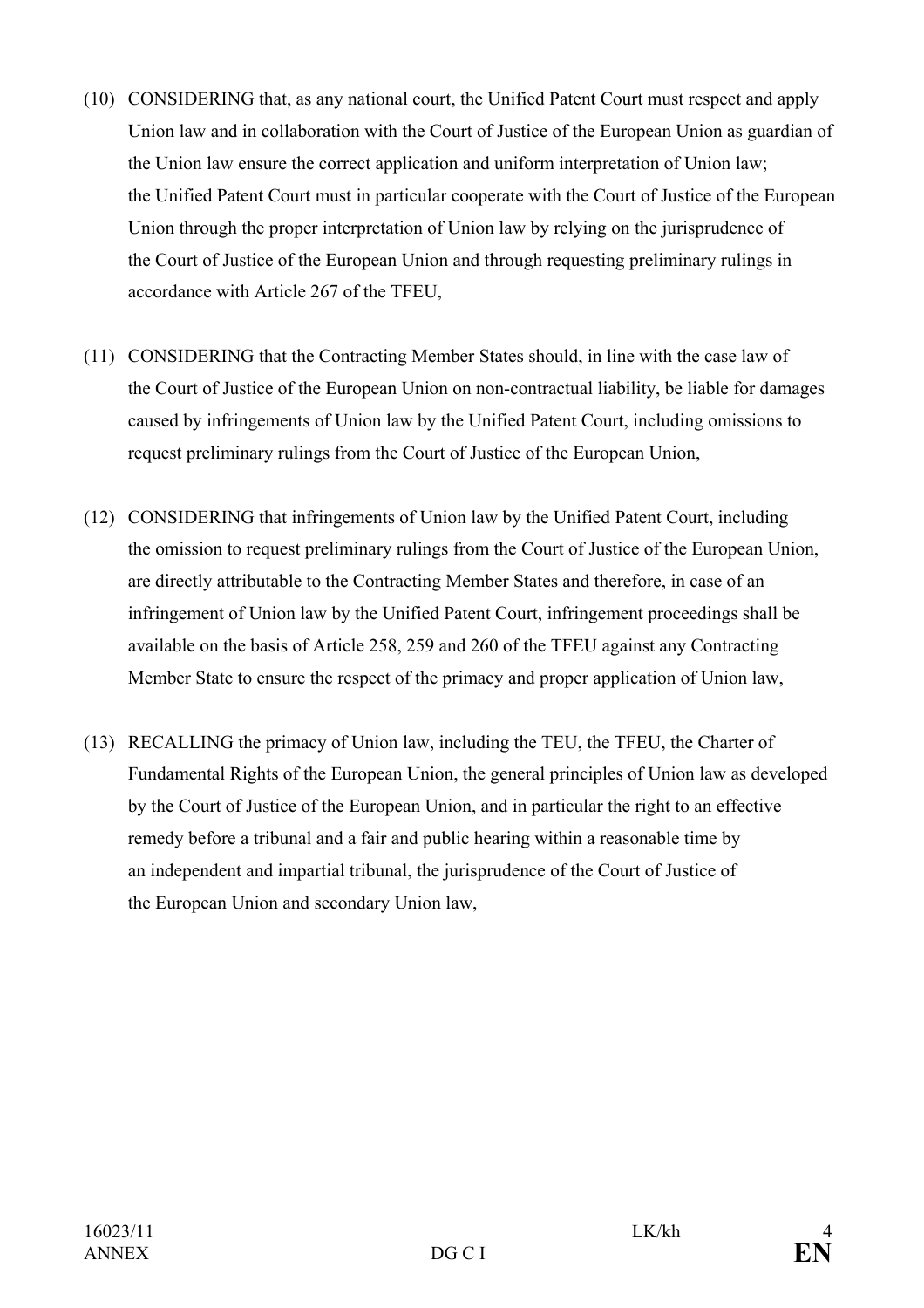- (14) CONSIDERING that the present Agreement shall be open to accession by any Member State of the European Union; Member States which have decided not to participate in the enhanced cooperation in the area of the creation of unitary patent protection may participate in the agreement in respect of European patents valid on their respective territory,
- (15) CONSIDERING that this Agreement shall enter into force on *[date]* or, if earlier, on the first day of the *[…]* month of the *[9th]* deposit, provided that the Contracting Member States who will have deposited their instruments of ratification include the three States in which the highest number of European patents was in force in the year preceding the year in which the Diplomatic Conference for the signature of the Agreement takes place, in the territories of those Contracting Member States who deposited the instrument of ratification.

## HAVE AGREED AS FOLLOWS: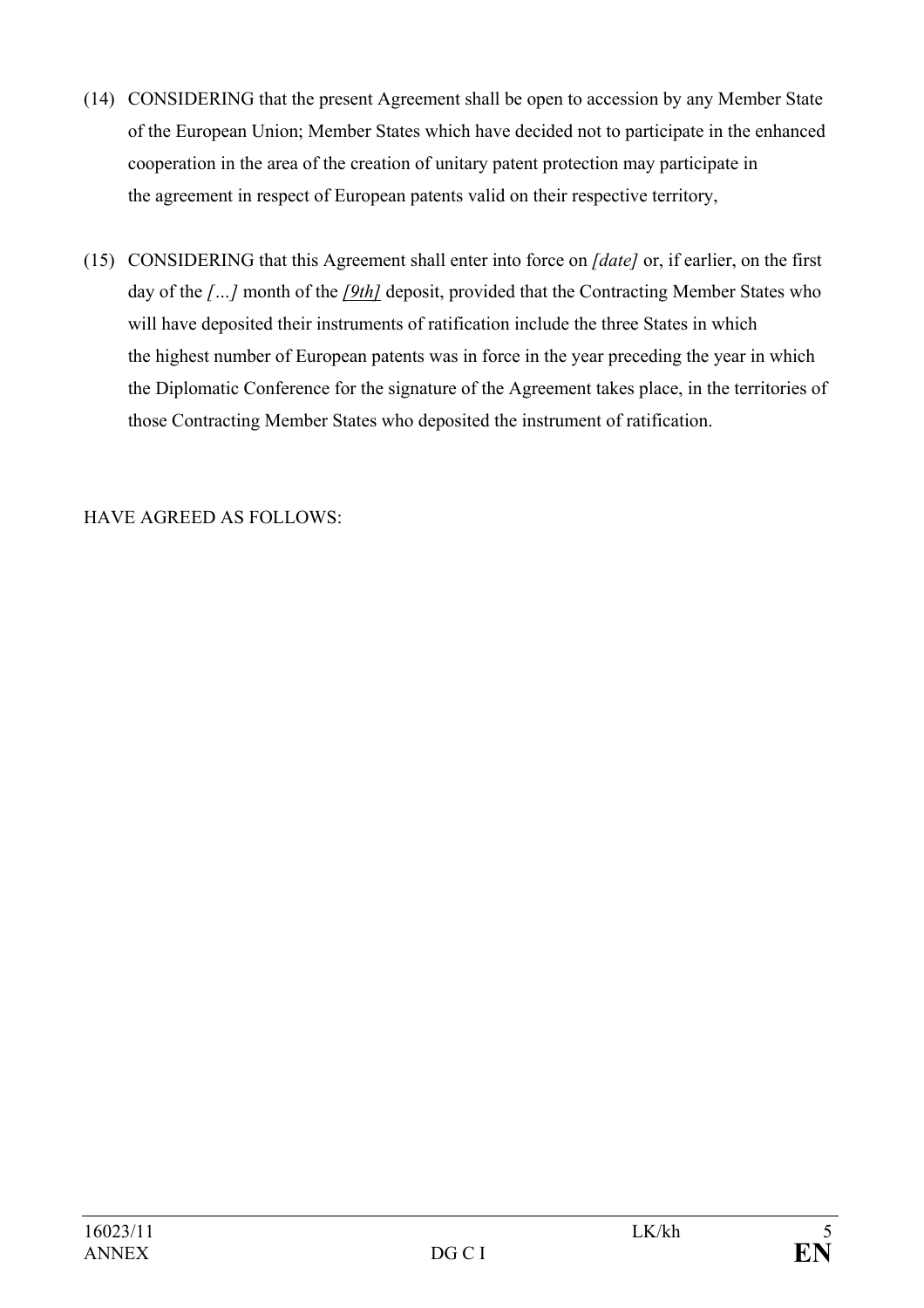#### **PART I – GENERAL AND INSTITUTIONAL PROVISIONS**

## **CHAPTER I – GENERAL PROVISIONS**

#### **Article 1**

### **Unified Patent Court**

A Unified Patent Court for the settlement of litigation related to European patents and European patents with unitary effect is hereby established.

The Unified Patent Court shall be a court common to the Contracting Member States and thus subject to the same obligations under Union law as any national court of the Contracting Member **States** 

#### **Article 2**

#### **Definitions**

For the purposes of this Agreement:

- (1) "Court" means the Unified Patent Court created by this agreement.
- (2) "Member State" means a Member State of the European Union.
- (3) "Contracting Member State" means any Member State party to this Agreement.
- (4) "EPC" means the Convention on the Grant of European Patents of 5 October 1973, as amended.
- (5) "European Patent" means a patent without unitary effect granted under the provisions of the EPC insofar as it is granted for one or more Contracting Member States.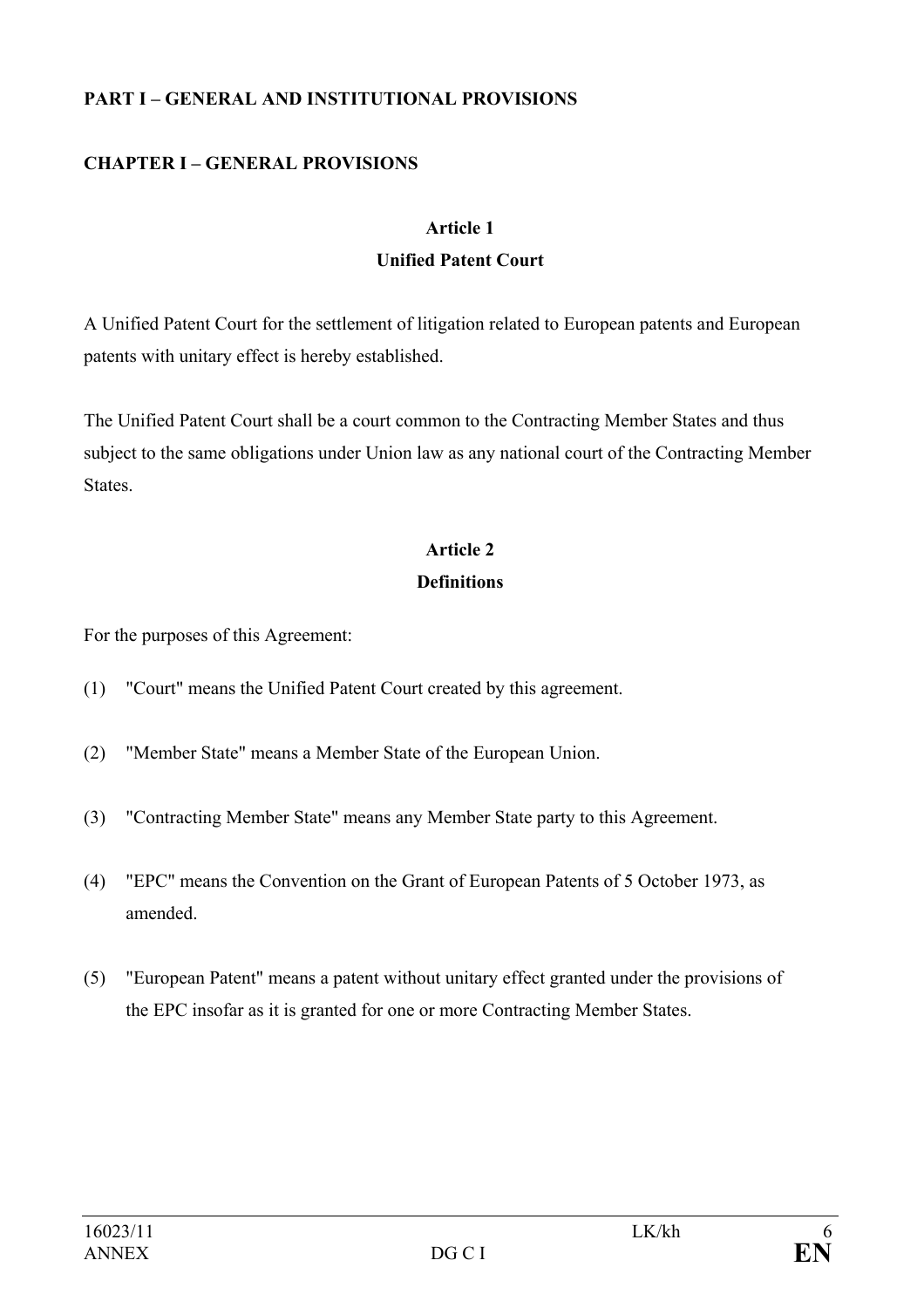- (6) "European Patent with unitary effect" means a patent granted under the provisions of the EPC which benefits from unitary effect in the territories of the participating Member States by virtue of Regulation ### implementing enhanced cooperation in the area of the creation of unitary patent protection.
- (7) "Patent" means a European patent and a European patent with unitary effect.
- (8) "EPO" means the organ carrying out the granting of European patents as established by Article 4, paragraph 2(a), of the EPC and the registering of unitary effect in accordance with Article 12 (1) (b) of Regulation ### implementing enhanced cooperation in the area of the creation of unitary patent protection.
- (9) "Supplementary protection certificate" means a supplementary protection certificate granted under Regulation (EC) No  $469/2009<sup>1</sup>$ or under Regulation (EC) No  $1610/96<sup>2</sup>$ .
- (10) "Statute" means the Statute of the Court which shall be an integral part of this Agreement.
- (11) "Rules of Procedure" means the Rules of Procedure of the Court as established in accordance with Article 22.

**<sup>1</sup>** Regulation (EC) No 469/2009 of 6 May 2009 concerning the supplementary protection certificate for medicinal products, OJ L 152, 16.6.2009, p.1.

**<sup>2</sup>** Regulation (EC) No 1610/96 of the European Parliament and of the Council of 23 July 1996 concerning the creation of a supplementary certificate for plant protection products, OJ L 198, 8.8.1996, p.30.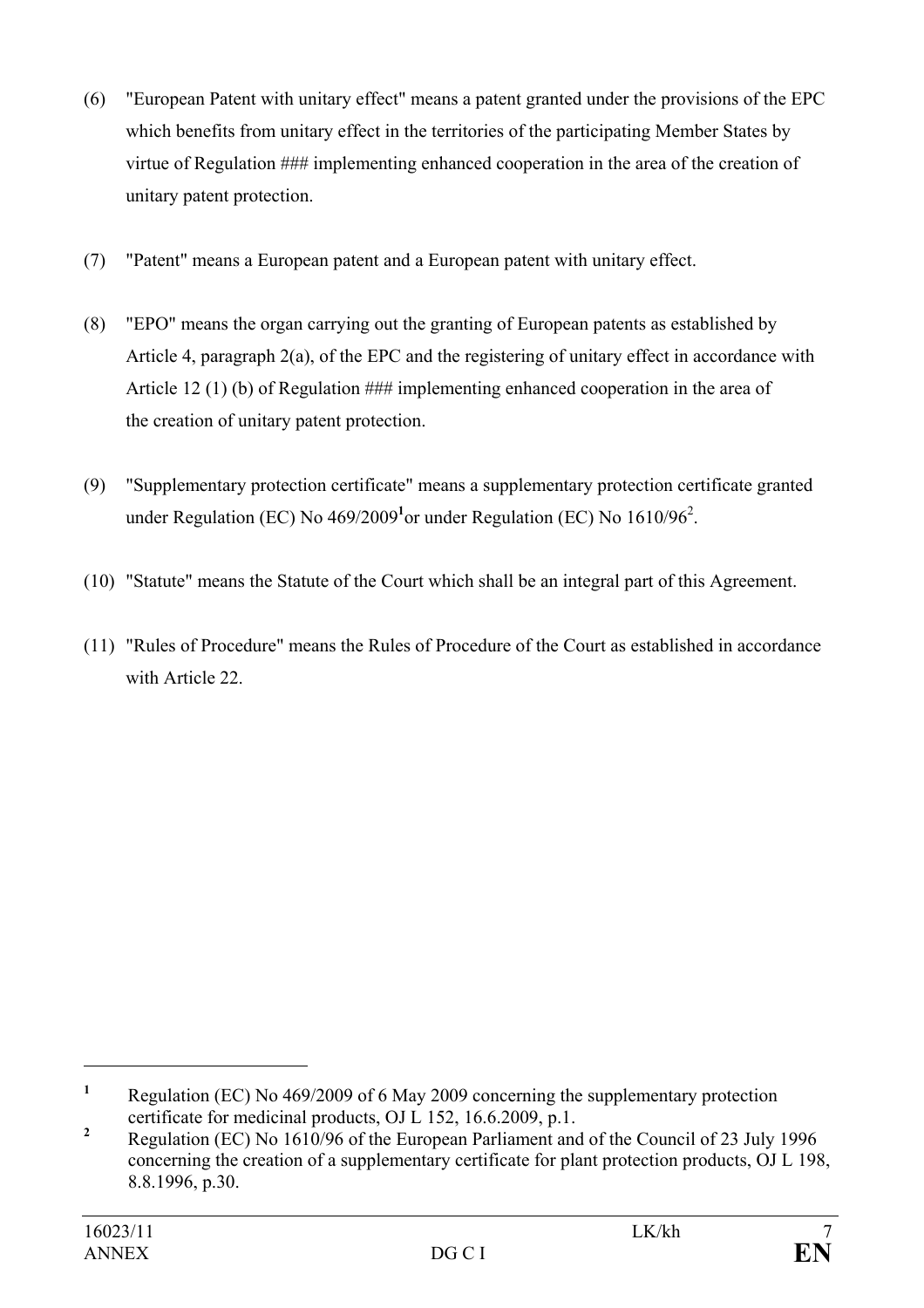### **Article 3**

## **Scope of application**

This Agreement shall apply to any:

- (a) European patent with unitary effect;
- (b) supplementary protection certificate issued for a patent;
- (c) European patent which has not yet lapsed at the date of entry into force of this agreement according to Article 59 or was granted after that date, without prejudice to Article 58; and
- (d) application for a patent which is pending at the date of entry into force of this agreement according to Article 59 or which is filed after that date.

# **Article 3a Legal status**

- (1) The Court shall have legal personality in each Contracting Member State and shall enjoy the most extensive legal capacity accorded to legal persons under the national law of that State.
- (2) *Deleted.*
- (3) The Court shall be represented by the President of the Court of Appeal who shall be elected in accordance with the Statute.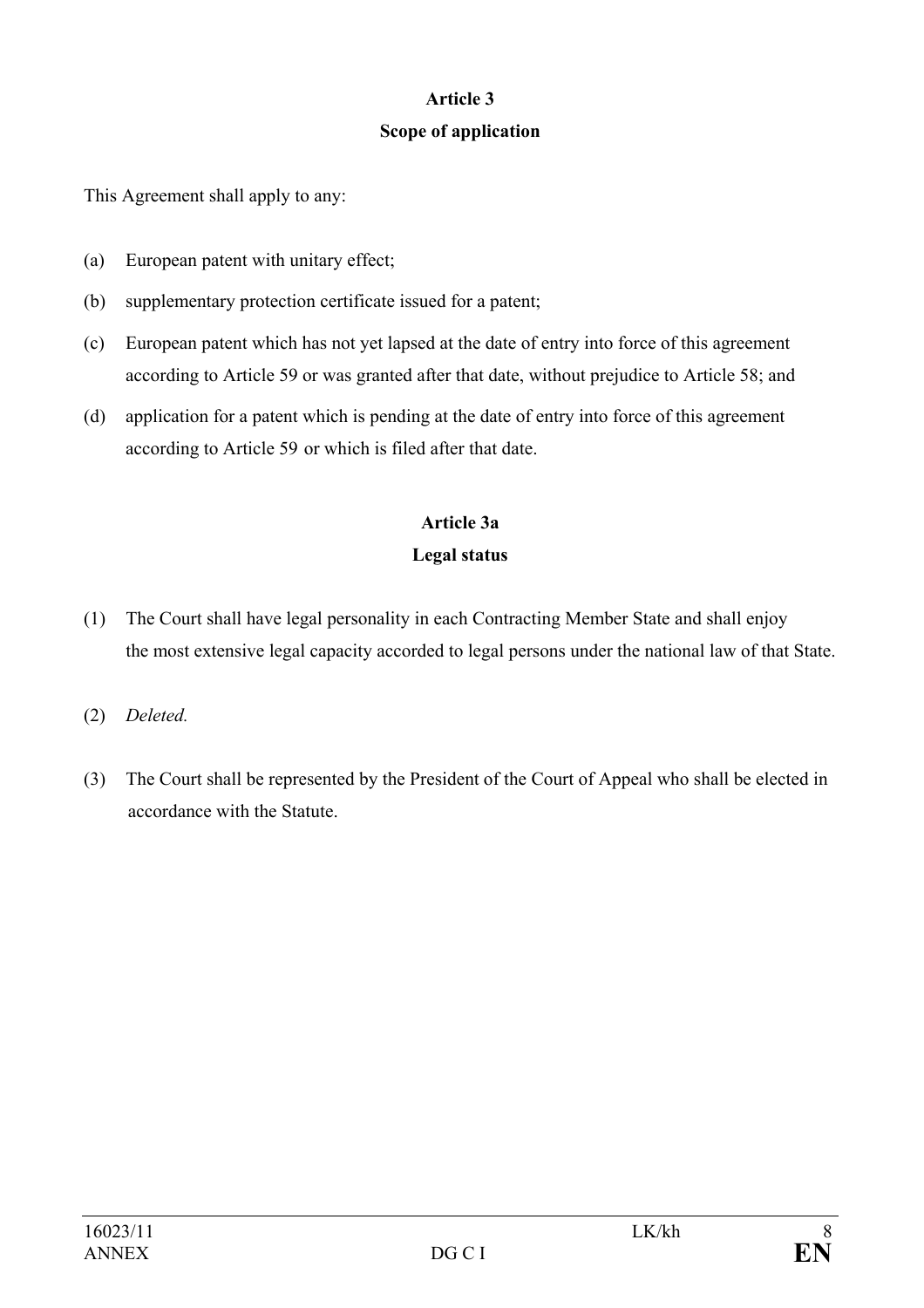## **Article 3b Liability**

- (1) The contractual liability of the Court shall be governed by the law applicable to the contract in question.
- (2) The non-contractual liability of the Court in respect of any damage caused by it or its staff in the performance of their duties shall be governed by the law of the Contracting Member State in which the damage occurred. This provision is without prejudice to the application of Article 14c.
- (3) The court with jurisdiction to settle disputes under paragraph 1 shall be a court designated by the contracting parties in the contract. If the contracting parties have not designated any court, the court with jurisdiction to settle disputes shall be a court of the Contracting Member State where the Court of Appeal has its seat.
- (4) The court with jurisdiction to settle disputes under paragraph 2 shall be a court of the Contracting Member State in which the damage occurred.

## **CHAPTER II – INSTITUTIONAL PROVISIONS**

## **Article 4**

## **The Court**

- (1) The Court shall comprise a Court of First Instance, a Court of Appeal and a Registry.
- (2) The Court shall perform the functions assigned to it by this Agreement.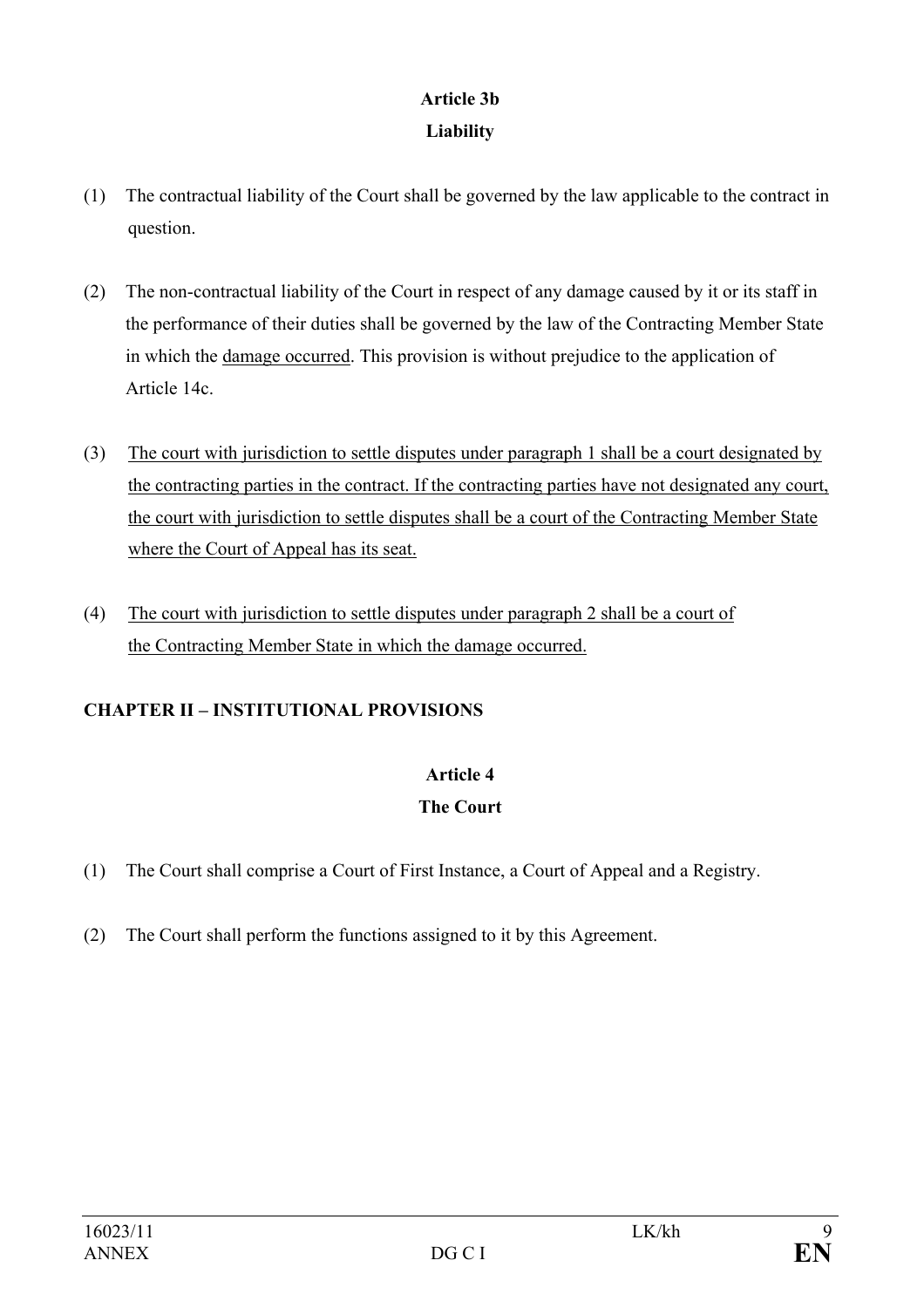# **Article 5**

# **The Court of First Instance**

- (1) The Court of First Instance shall comprise a central division as well as local and regional divisions.
- (1a) The central division shall have its seat in *[…]*. The contracting Member State hosting the central division shall provide the necessary facilities for that purpose.
- (2) A local division shall be set up in a Contracting Member State upon its request in accordance with the Statute
- (3) An additional local division shall be set up in a Contracting Member State upon its request when more than one hundred patent cases per calendar year have been commenced in that Contracting Member State during three successive years prior to or subsequent to the date of entry into force according to Article 59. The number of divisions in one Contracting Member State shall not exceed three.
- (4) A Contracting Member State hosting a local division shall designate its seat and provide the facilities necessary for that purpose.
- (5) A regional division shall be set up for two or more Contracting Member States, upon their request in accordance with the Statute. Such Contracting Member States shall designate the seat of the division concerned and shall provide the necessary facilities for that purpose. The regional division may hear cases in multiple locations.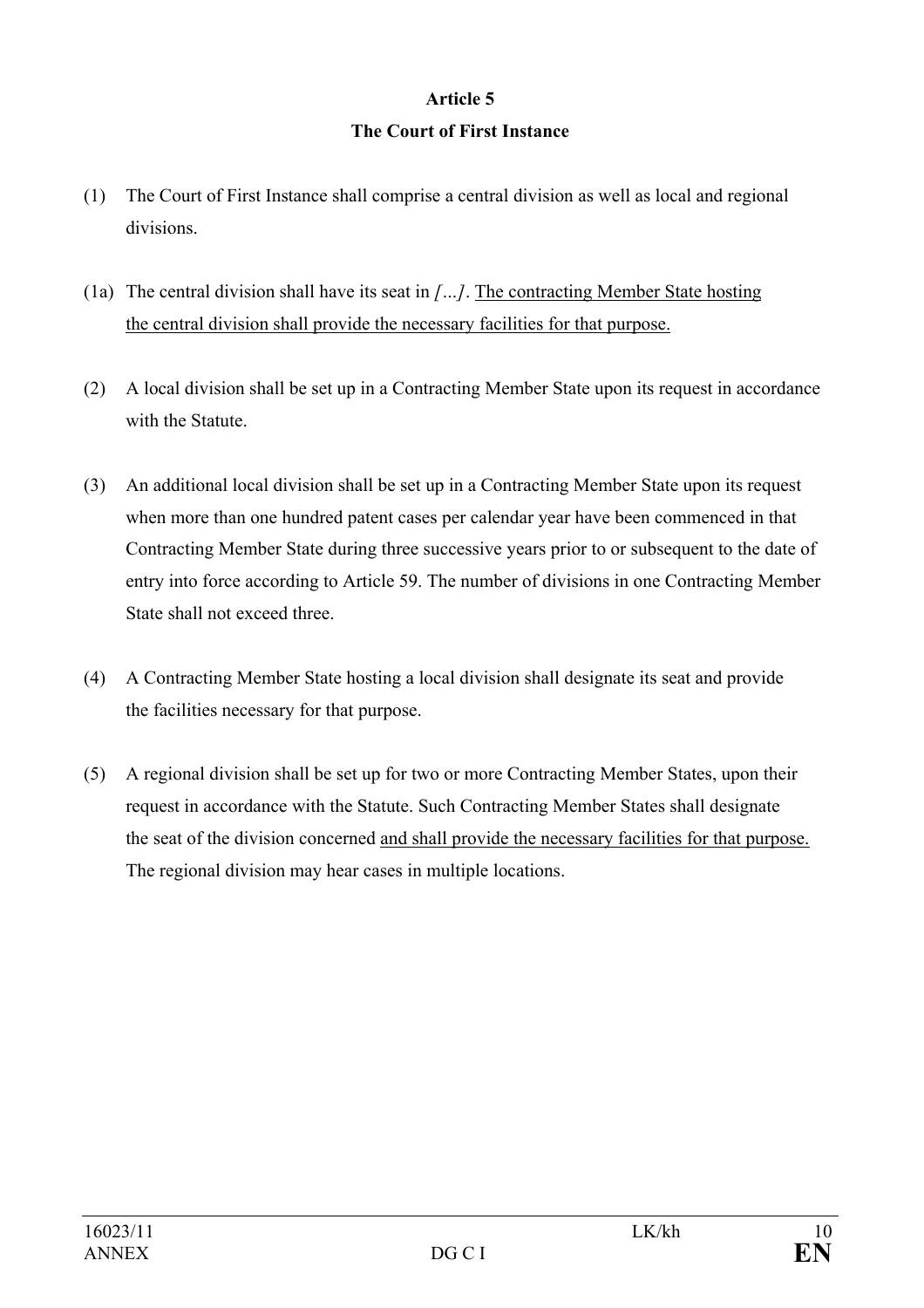#### **Article 6**

## **Composition of the panels of the Court of First Instance**

- (1) Any panel of the Court of First Instance shall have a multinational composition. Without prejudice to paragraph 5 of this Article and to Article 15a(2)(a), it shall sit in a composition of three judges.
- $(2)$   $[...]$
- (2a) Any panel of a local division in a Contracting Member State where, during a period of three successive years prior or subsequent to the entry into force of this Agreement, less than fifty cases per year have been commenced, shall sit in a composition of one legally qualified judge who is a national of the Contracting Member State hosting the local division concerned and two legally qualified judges who are not nationals of the Contracting Member State concerned and are allocated from the Pool of Judges in accordance with Article 13(3) on a case by case basis.
- (3) Any panel of a local division in a Contracting Member State where during a period of three successive years, prior or subsequent to the entry into force of this Agreement, more than fifty patent cases per calendar year have been commenced, shall sit in a composition of two legally qualified judges who are nationals of the Contracting Member State hosting the local division concerned and one legally qualified judge who is not a national of the Contracting Member State concerned allocated from the Pool of Judges in accordance with Article 13(3). Such [...] third judge […] shall serve at the local division on a long term basis, where this is necessary for the efficient functioning of divisions with a high work load.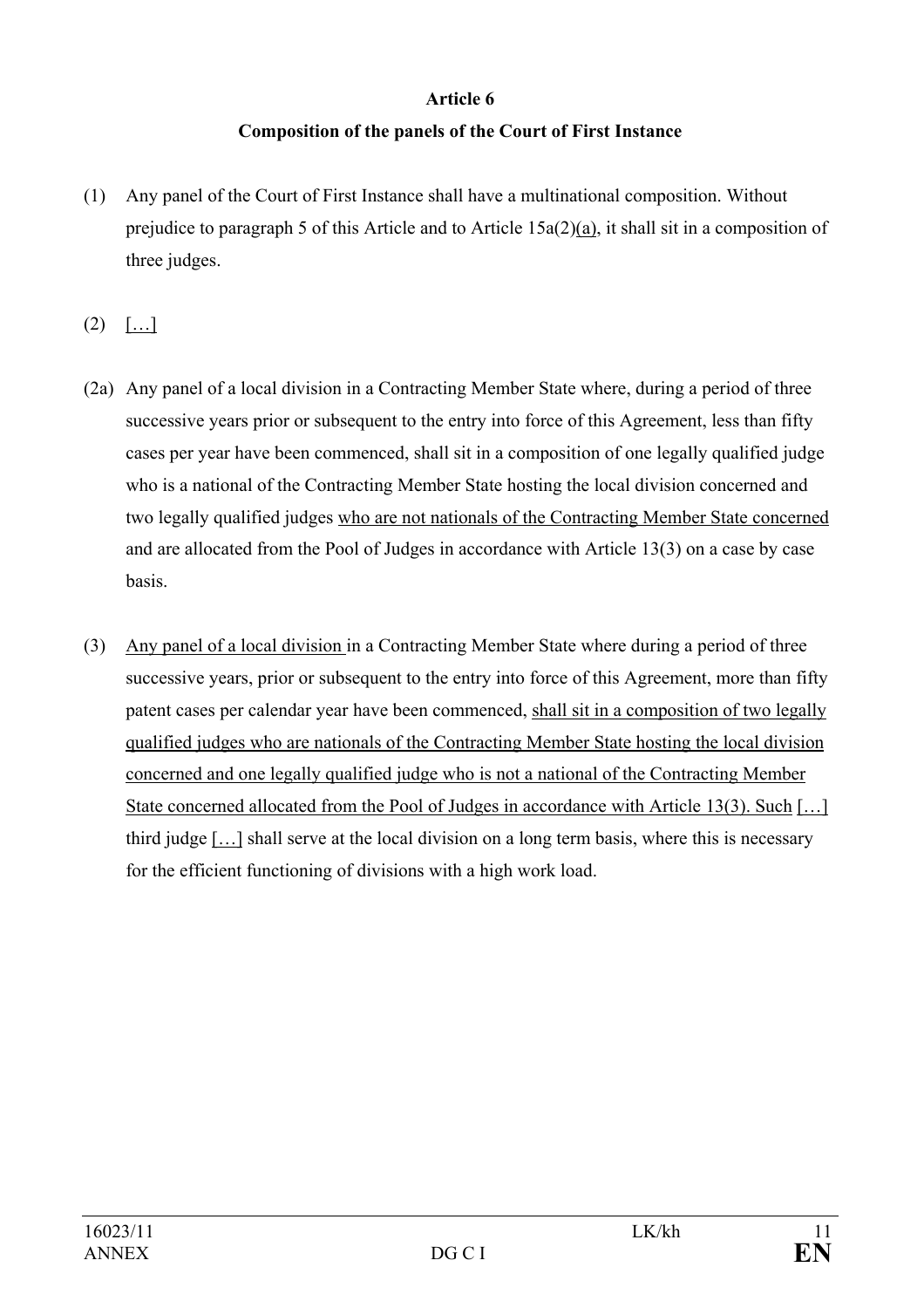- (4) Any panel of a regional division shall sit in a composition of two permanent legally qualified judges chosen from a regional list of judges, who shall be nationals of the Contracting Member States concerned, and one legally qualified judge from the Pool of Judges who shall not be a national of the Contracting Member States concerned.
- (5) Upon a request of one of the parties any panel of a local or regional division shall request the President of the Court of First Instance to allocate from the Pool of Judges an additional technically qualified judge with qualifications and experience in the field of technology concerned. Moreover, any panel of a local or regional division may, after having heard the parties, submit such request on its own initiative, where it deems this appropriate, […] In cases where such a technically qualified judge is allocated, no further technically qualified judge may be allocated under Article 15a(2)(a).
- (5a) Any panel of the central division dealing with actions under Article  $15(1)(g)$  shall sit in a composition of three legally qualified judges who are nationals of different Contracting Member States.
- (6) Any panel of the central division shall sit in a composition of two legally qualified judges who are nationals of different Contracting Member States and one technically qualified judge allocated from the Pool of Judges with qualifications and experience in the field of technology concerned.
- (7) Notwithstanding paragraphs 1 6 and in accordance with the Rules of Procedure, parties may agree to have their case heard by a single legally qualified judge.
- (8) Any panel of the Court of First Instance shall be chaired by a legally qualified judge.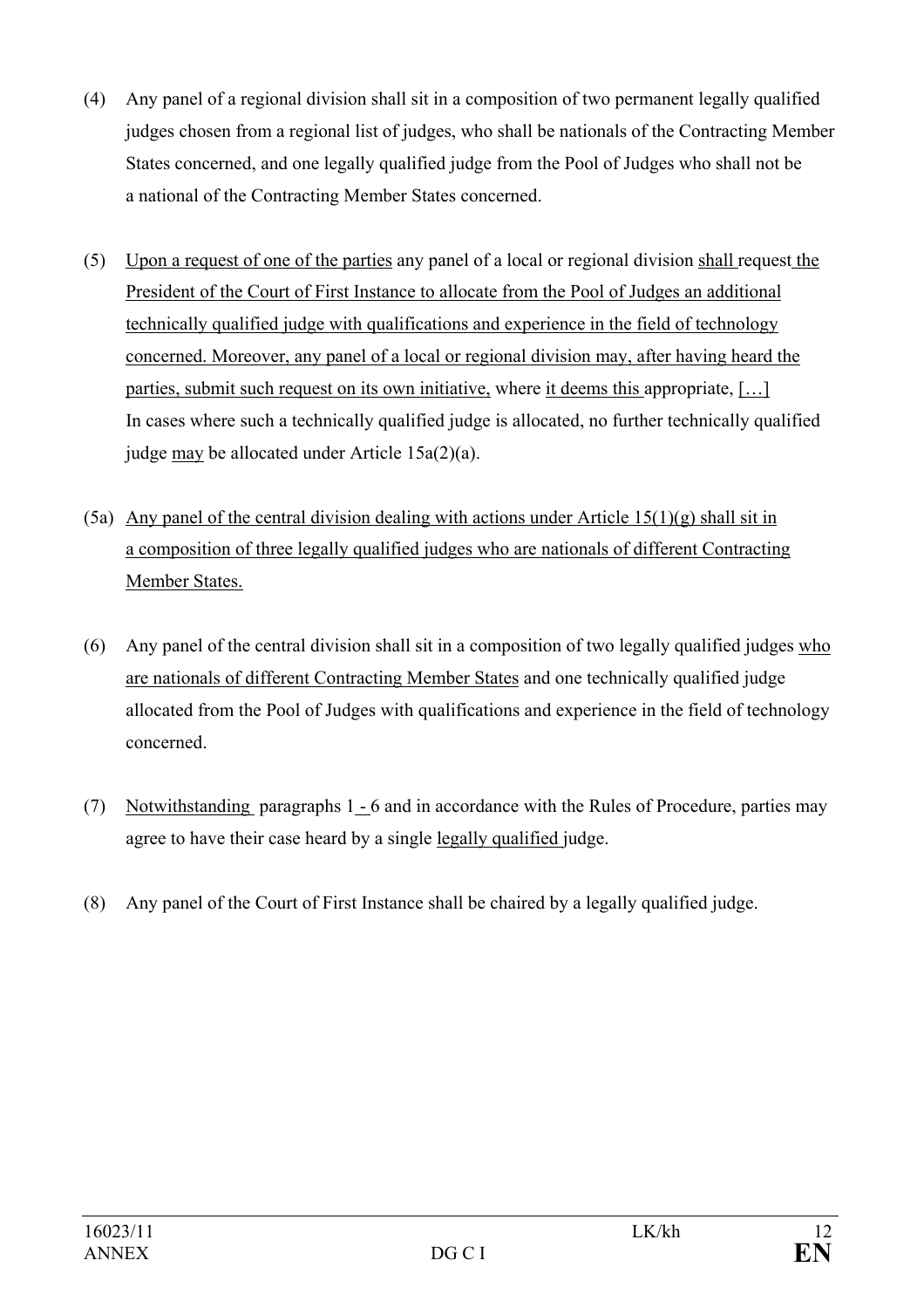## **Article 7 The Court of Appeal**

- (1) Any panel of the Court of Appeal shall sit in a multinational composition of five judges. It shall sit in a composition of three legally qualified judges who are nationals of different Contracting Member States and two technically qualified judges with qualifications and experience in the field of technology concerned.
- (2) Any panel of the Court of Appeal shall be chaired by a legally qualified judge.
- (3) The panels of the Court of Appeal shall be set up in accordance with the Statute.
- (4) The Court of Appeal shall have its seat in *[…]*.

# **Article 8**

## **The Registry**

- (1) A Registry shall be set up at the seat of the Court of Appeal. It shall be managed by the Registrar and perform the functions assigned to it in accordance with the Statute. Subject to conditions set out in this Agreement and the Rules of Procedure, the Registry shall be public.
- (2) Sub-registries shall be set up at all divisions of the Court of First Instance.
- (3) The Registry shall keep records of all cases before the Court. Upon filing, the sub-registry concerned shall notify every case to the Registry.
- (4) The Court shall appoint the Registrar in accordance with Article 17 of the Statute and lay down the rules governing his service.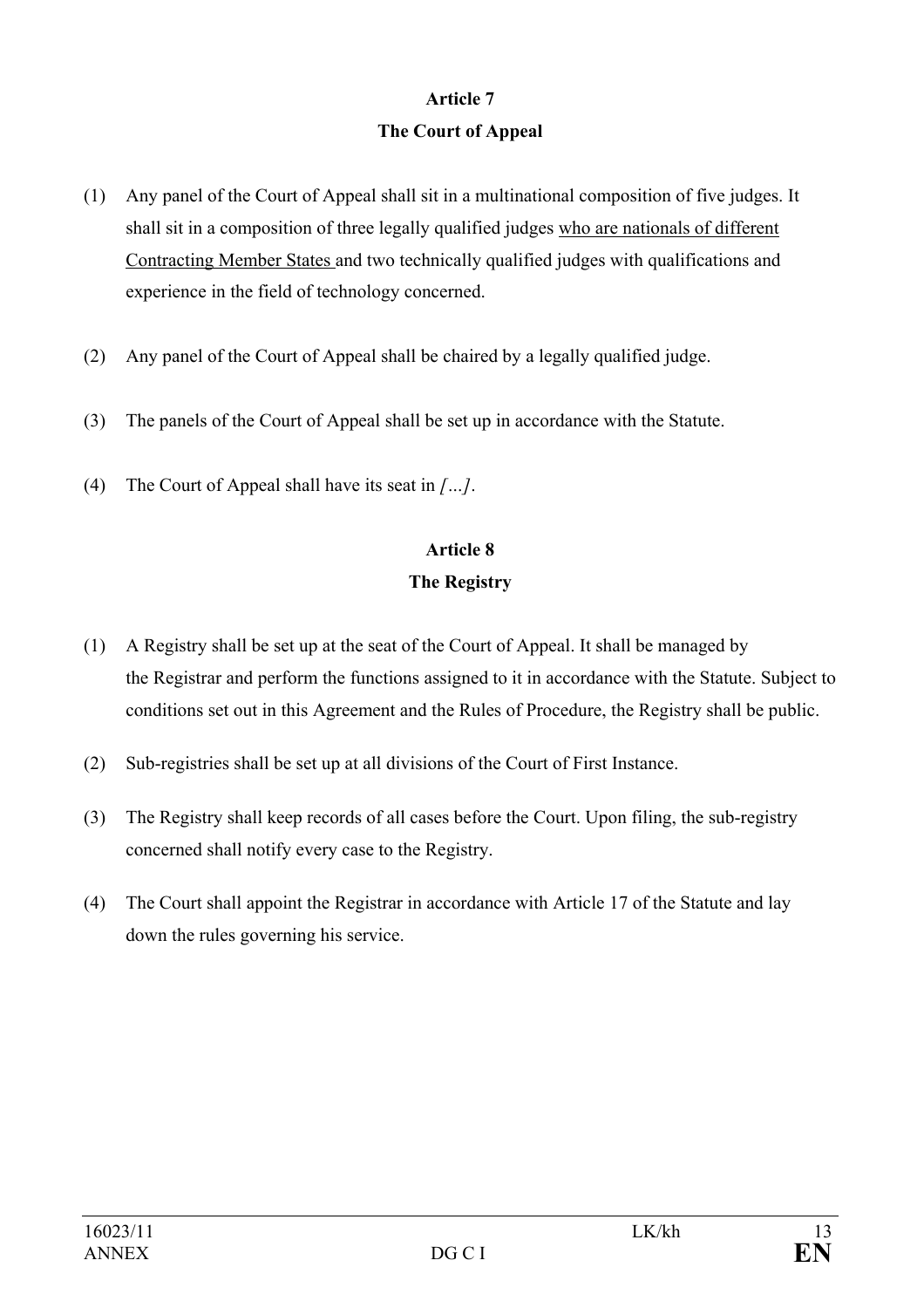## **Article 9**

## **Committees**

An Administrative Committee, a Budget Committee and an Advisory Committee shall be set up in order to ensure the effective implementation and operation of this Agreement. They shall in particular exercise the duties foreseen by this Agreement and the Statute.

## **CHAPTER III – JUDGES OF THE COURT**

# **Article 10 Eligibility criteria for the appointment of judges**

- (1) The Court shall comprise both legally qualified judges and technically qualified judges. Judges shall ensure the highest standards of competence and proven experience in the field of patent litigation.
- (2) Legally qualified judges shall possess the qualifications required for appointment to judicial offices in a Contracting Member State.
- (3) Technically qualified judges shall have a university degree and proven expertise in a field of technology. They shall also have proven knowledge of civil law and procedure relevant in patent litigation.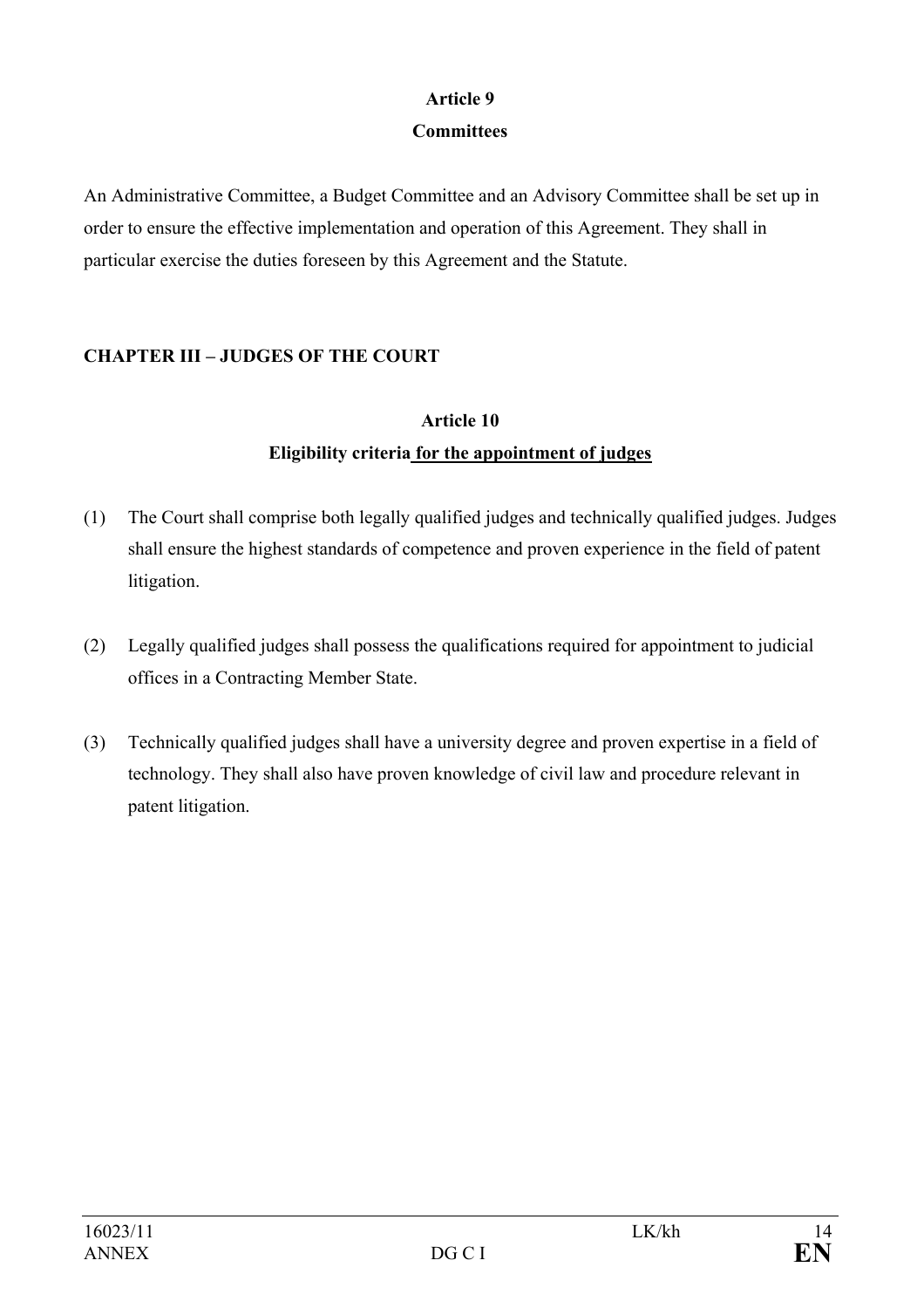## **Article 11 Appointment procedure**

- (1) The Advisory Committee shall establish a list of the most suitable candidates to be appointed as judges of the Court, in accordance with the Statute.
- (2) On the basis of this list, the Administrative Committee shall appoint the judges of the Court acting by common accord.
- (3) The implementing provisions for the appointment shall be provided for in the Statute.

### **Article 12**

### **Judicial independence and impartiality**

- (1) The Court, its judges and the Registrar shall enjoy judicial independence. In the performance of their duties, the judges shall not be bound by any instructions.
- (2) Legally qualified judges and technically qualified judges who are full-time judges of the Court may not engage in any occupation, whether gainful or not, unless otherwise provided for in this Article or where an exception is granted by the Administrative Committee.
- (3) The exercise of the office of judges shall not exclude the exercise of other judicial functions at the national level.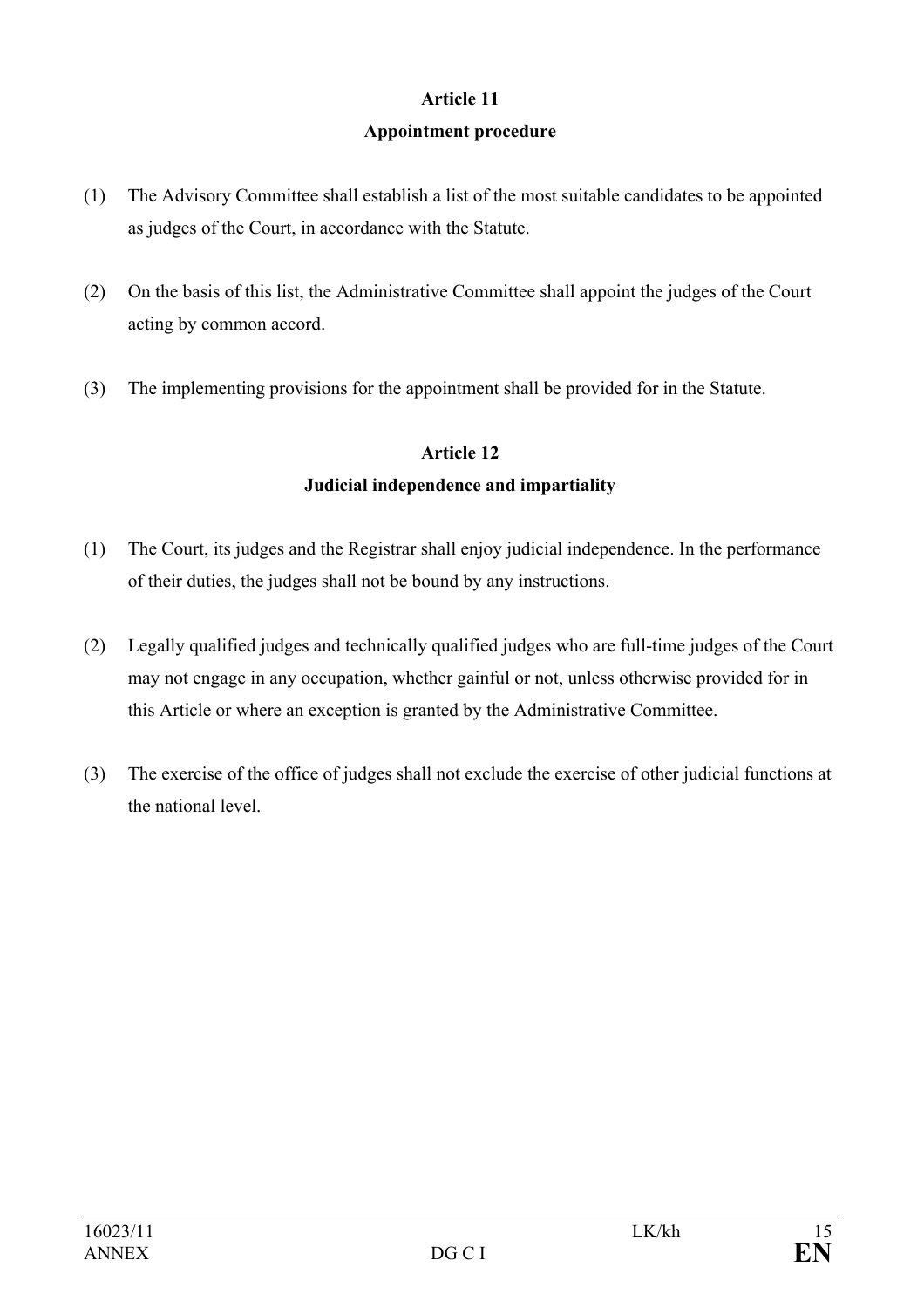- (4) The exercise of the office of technically qualified judges who are part-time judges of the Court pursuant to Article 13(2) shall not exclude the exercise of other functions provided there is no conflict of interest.
- (5) In case of a conflict of interest, a judge shall not take part in proceedings. Rules governing conflicts of interest shall be provided for in the Statute.

# **Article 13 Pool of Judges**

- (1) A Pool of Judges shall be set up in accordance with the Statute.
- (2) The Pool of Judges shall be composed of all legally qualified judges and technically qualified judges from the Court of First Instance who are full-time judges of the Court. Moreover, it shall comprise technically qualified judges who are part-time judges of the Court. It shall be ensured that the Pool of Judges includes at least one technically qualified judge with qualifications and experience per field of technology.
- (3) Where provided in this Agreement or the Statute, the judges from the Pool of Judges shall be allocated to the division concerned by the President of the Court of First Instance. The allocation of judges shall be based on their legal or technical expertise, linguistic skills and relevant experience. The allocation of judges shall guarantee the same high quality of work and the same high level of legal and technical expertise in all panels of the Court of First **Instance**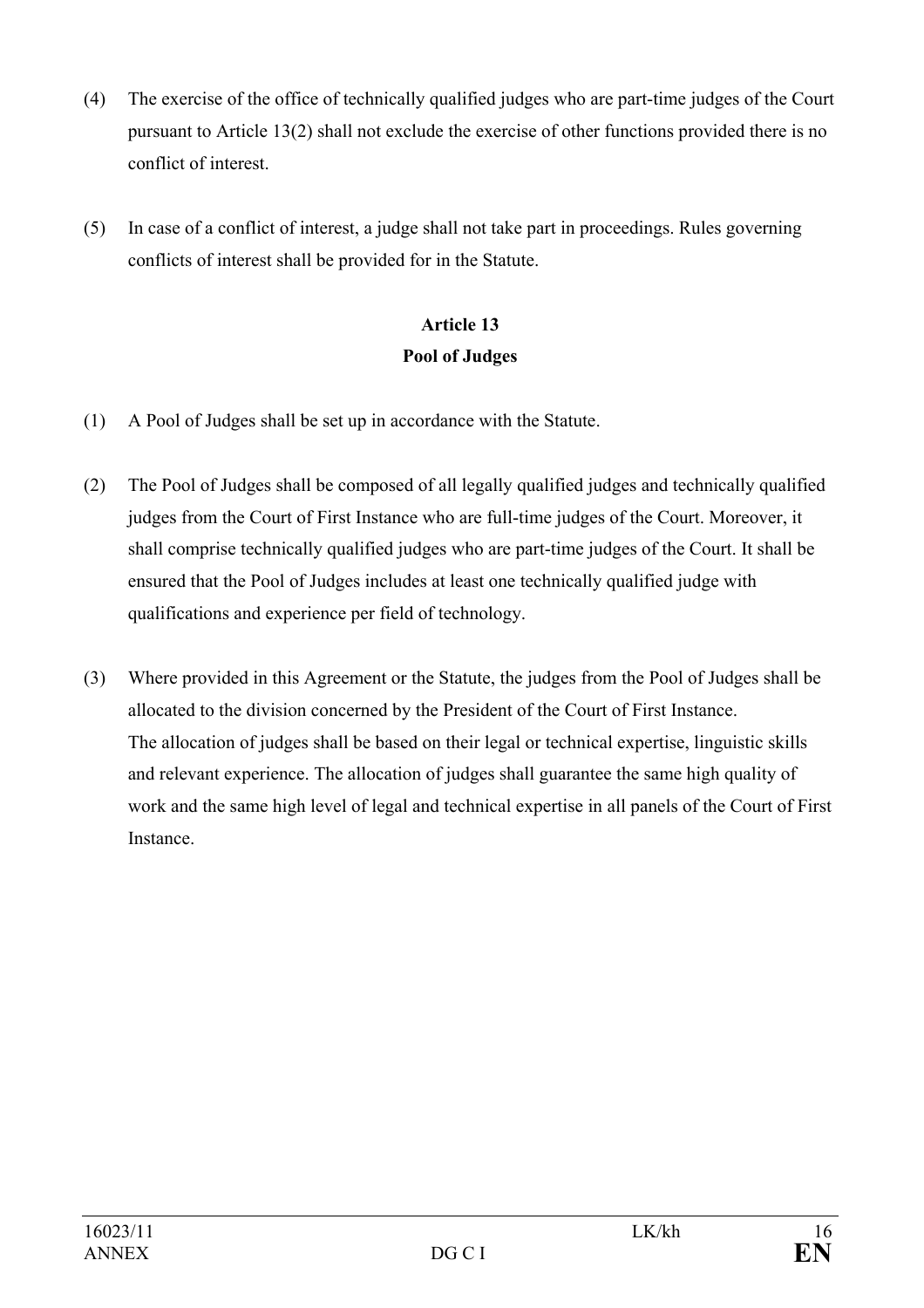## **Article 14 Training framework**

- (1) A training framework for judges shall be set up in accordance with the Statute in order to improve and increase available patent litigation expertise and to ensure a broad geographic distribution of such specific knowledge and experience.
- (2) The training framework shall in particular focus on:
	- (a) internships in national patent courts or divisions of the Court of First Instance hearing a substantial number of patent litigation cases;
	- (b) improvement of language skills;
	- (c) technical aspects of patent law;
	- (d) the dissemination of knowledge and experience in civil procedure for technically qualified judges;
	- (e) the preparation of candidate-judges.
- (3) The training framework will provide for continuous training. Regular meetings will be organized between all judges of the Court in order to discuss developments in patent law and to ensure consistency of jurisprudence.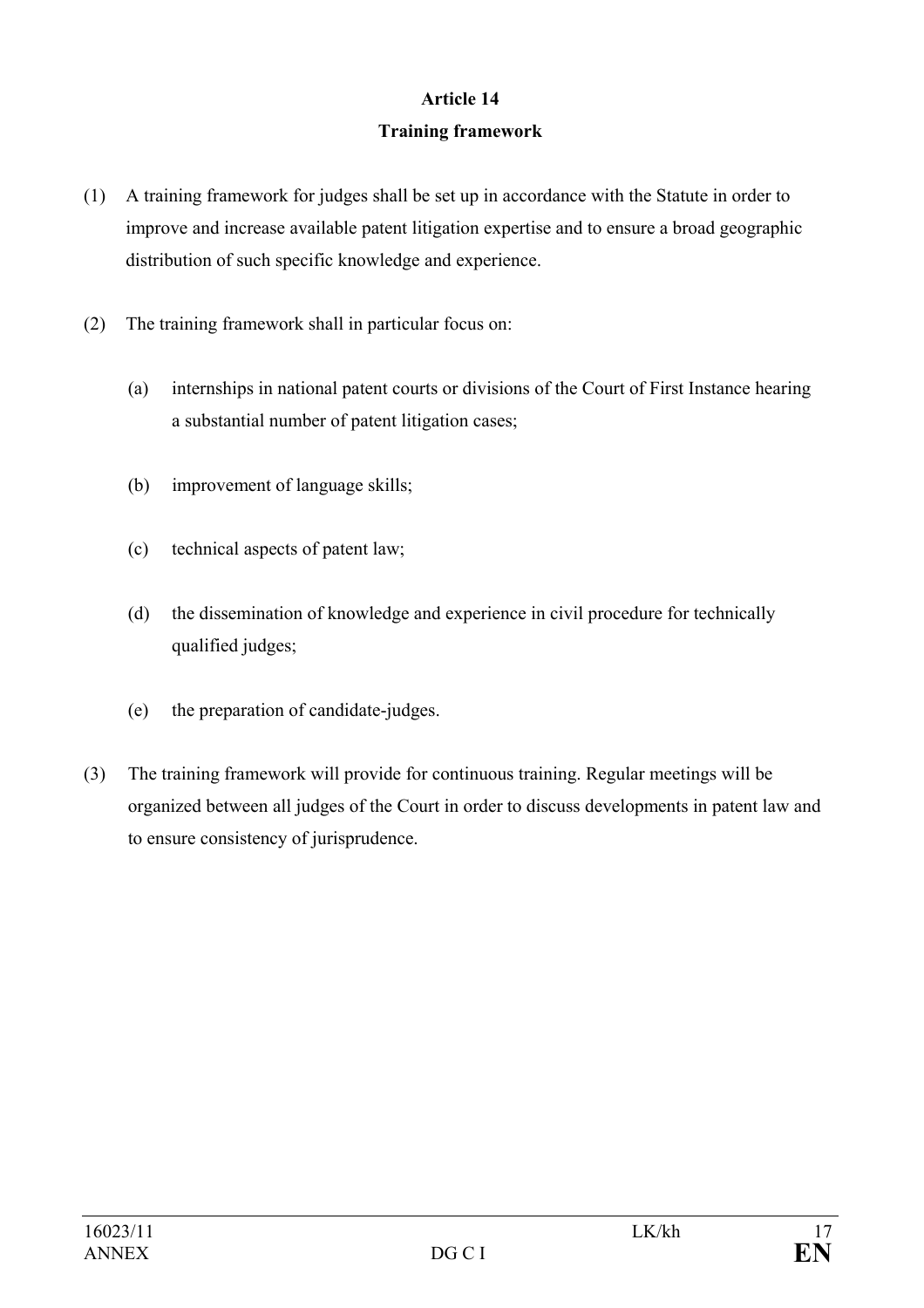#### **CHAPTER IIIA – THE PRIMACY AND INTERPRETATION OF UNION LAW**

# **Article 14a Primacy and respect of Union law**

The Court shall apply Union law in its entirety and respect its primacy.

## **Article 14b Requests for preliminary rulings**

- (1) As a court common to the Contracting Member States and part of their judicial system, the Court shall cooperate with the Court of Justice of the European Union to ensure the proper application and uniform interpretation of Union law, as any national court, in accordance with Article 267 of the TFEU in particular. Decisions of the Court of Justice of the European Union shall be binding on the Court.
- (2) For the purposes of Article 267 of the TFEU, the Court of Appeal is a court against whose decisions there is no judicial remedy.

## **Article 14c Liability for damage caused by infringements of Union law**

(1) The Contracting Member States are jointly and severally liable for damage resulting from an infringement of Union law by the Court of Appeal, in accordance with the Union law concerning non-contractual liability of Member States for damage caused by their national courts breaching Union law.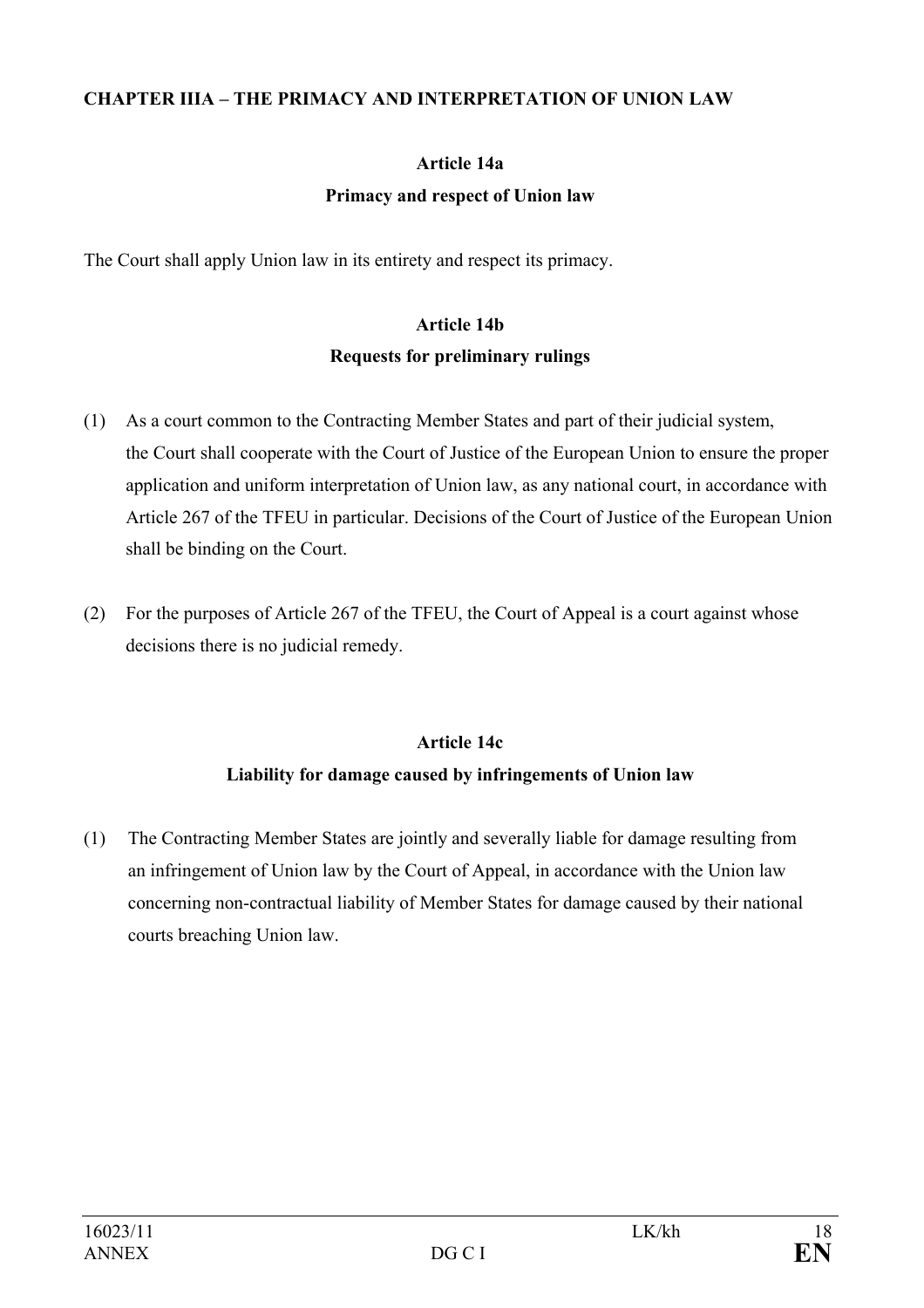- (2) Any action seeking compensation for such damage shall be brought against the Contracting Member State where the claimant has his residence,[…] principal place of business or place of business before the competent authority of that Contracting Member State. Where the claimant does not have his residence, […] principal place of business or place of business in a Contracting Member State, he may bring such an action against the Contracting Member State where the Court of Appeal has its seat, before the competent authority of that Contracting Member State. The competent authority shall apply the *lex fori*, with the exception of its private international law, to all questions not regulated by Union law or by this Agreement. The claimant is entitled to obtain the entire amount of damages awarded by the competent authority from the Contracting Member State against which the action was brought.
- (3) The Contracting Member State that has paid damages is entitled to obtain proportional contribution from the other Contracting Member States. The detailed rules governing the Contracting Member States' contribution under this paragraph shall be determined by the Administrative Committee.

# **Article 14d Responsibility of the Contracting Member States**

## (1) *Moved to recital 9*

(2) Actions of the Court are directly attributable to each Contracting Member State individually, including for the purposes of Articles 258, 259 and 260 TFEU, and to all Contracting Member States collectively.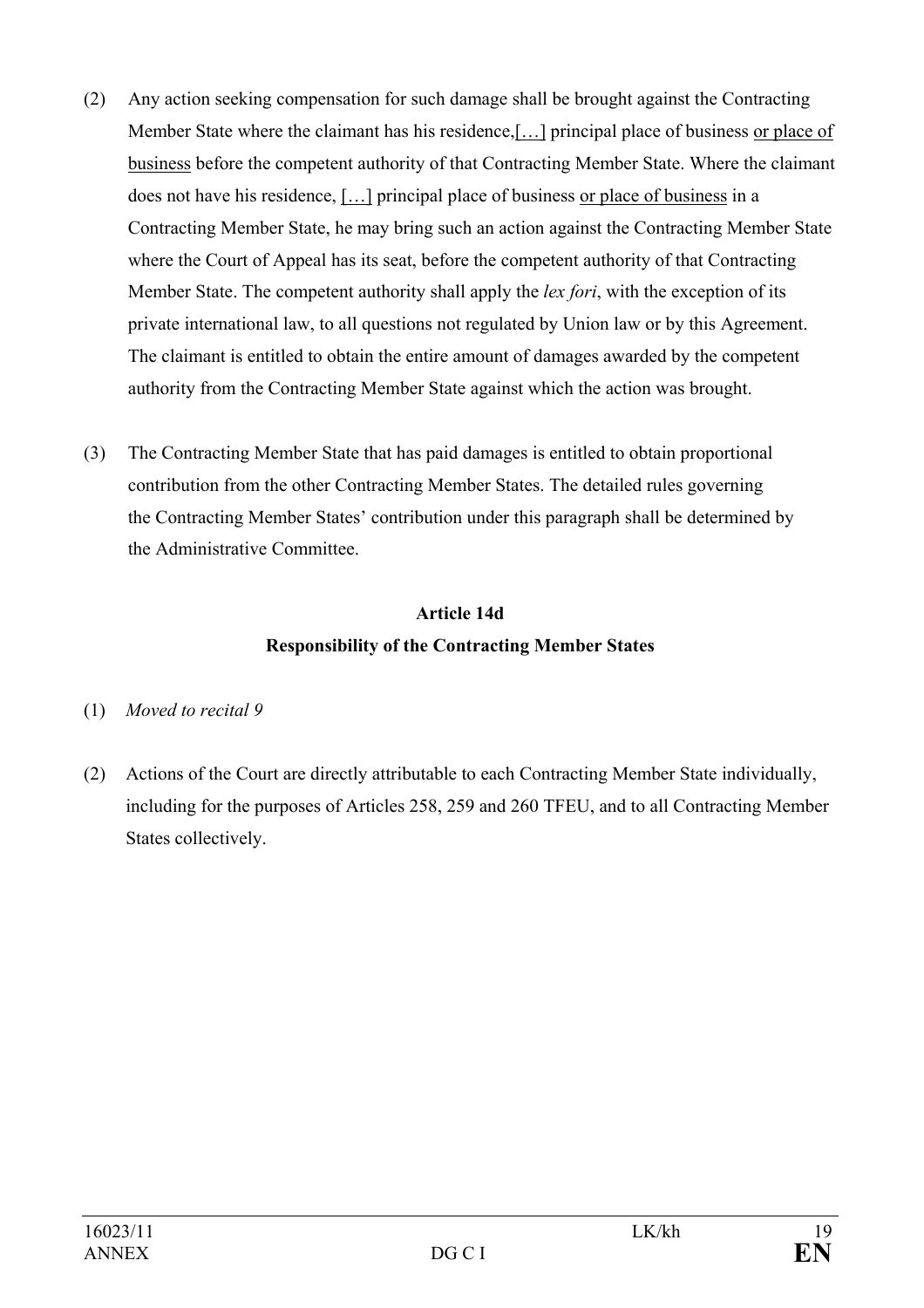#### **CHAPTER IIIB – SOURCES OF LAW AND SUBSTANTIVE LAW**

# **Article 14e**

## **Sources of law**

- (1) In full compliance with Article 14a, when hearing a case brought before it under this Agreement, the Court shall base its decisions on:
	- (a) this Agreement;
	- (b) Union law, including Regulation *[…]* of the Council and the European Parliament implementing enhanced cooperation in the area of the creation of unitary patent protection and Regulation *[…]* of the Council implementing enhanced cooperation in the area of the creation of unitary patent protection with regard to the applicable translation arrangements;
	- (c) the EPC;
	- (d) other international agreements applicable to patents and binding on all the Contracting Member States; and
	- (e) national law.
- (2) To the extent that the Court shall base its decisions on national law, including where relevant the law of non-contracting States, the applicable law shall be determined:
	- (a) by directly applicable provisions of Union law, or
	- (b) in the absence of directly applicable provisions of Union law or where the latter do not apply, by international instruments containing private international law rules; or
	- (c) in the absence of provisions referred to in (a) and (b), by national provisions on private international law as determined by the Court.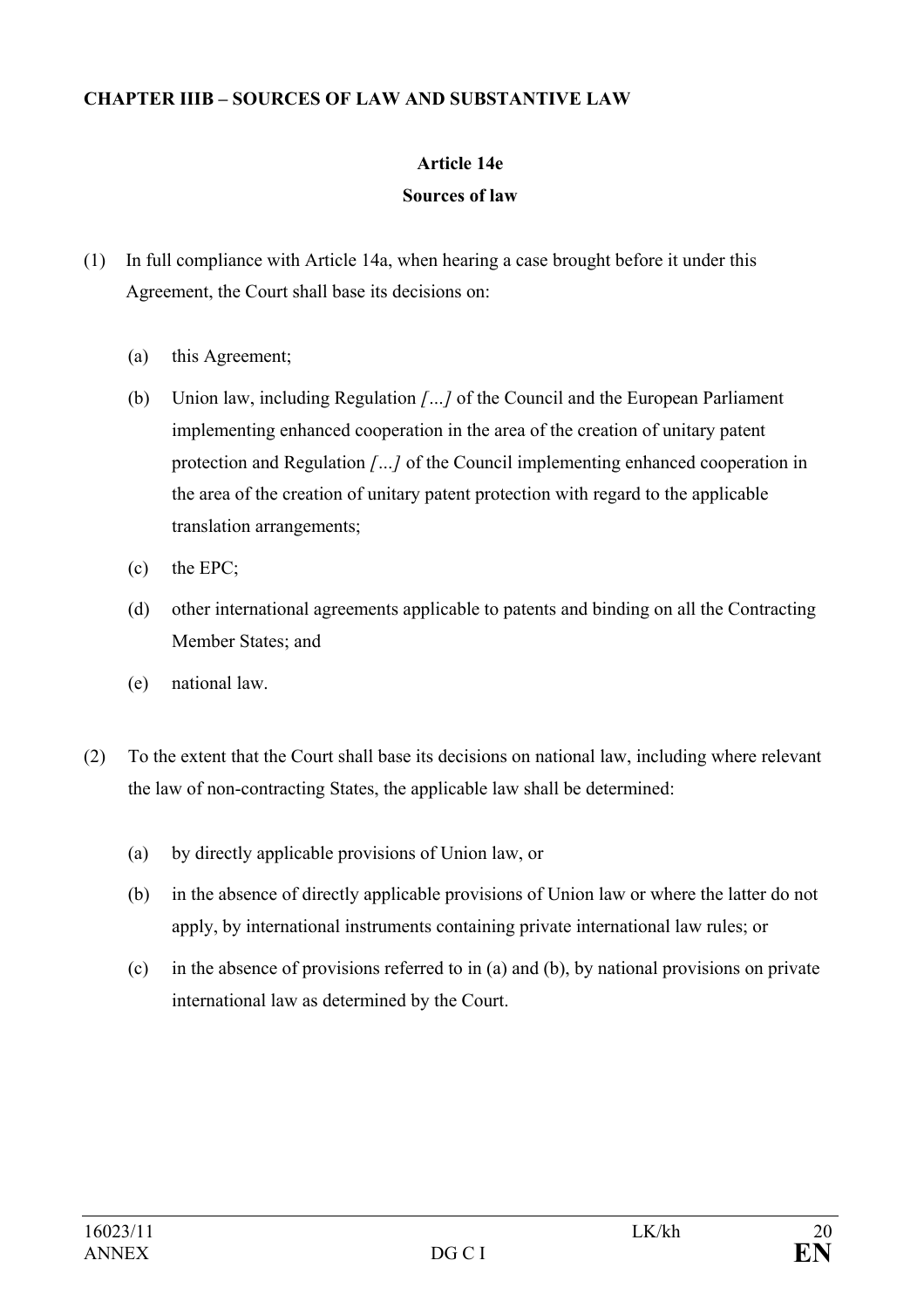*[ (3) The law of non-contracting States shall be applicable where relevant and as provided by provisions of Union law, in particular on the basis of Regulations 593/2008 (Rome I) and 864/2007 (Rome II), or by international instruments.]*

## **Article 14f Right to prevent the direct use of the invention**

A European patent shall confer on its proprietor the right to prevent any third party not having the proprietor's consent from the following:

- (a) making, offering, placing on the market or using a product which is the subject matter of the patent, or importing or storing the product for those purposes;
- (b) using a process which is the subject matter of the patent or, where the third party knows, or should have known, that the use of the process is prohibited without the consent of the proprietor of the patent, from offering the process for use;
- (c) offering, placing on the market, using, importing or storing for those purposes a product obtained directly by a process which is the subject matter of the patent.

## **Article 14g**

## **Right to prevent the indirect use of the invention**

(1) A European patent shall confer on its proprietor the right to prevent any third party from supplying or offering to supply within the territory of protection any person without the proprietor's consent, other than a party entitled to exploit the patented invention, with means, relating to an essential element of that invention, for putting it into effect therein, when the third party knows, or should have known, that those means are suitable and intended for putting that invention into effect.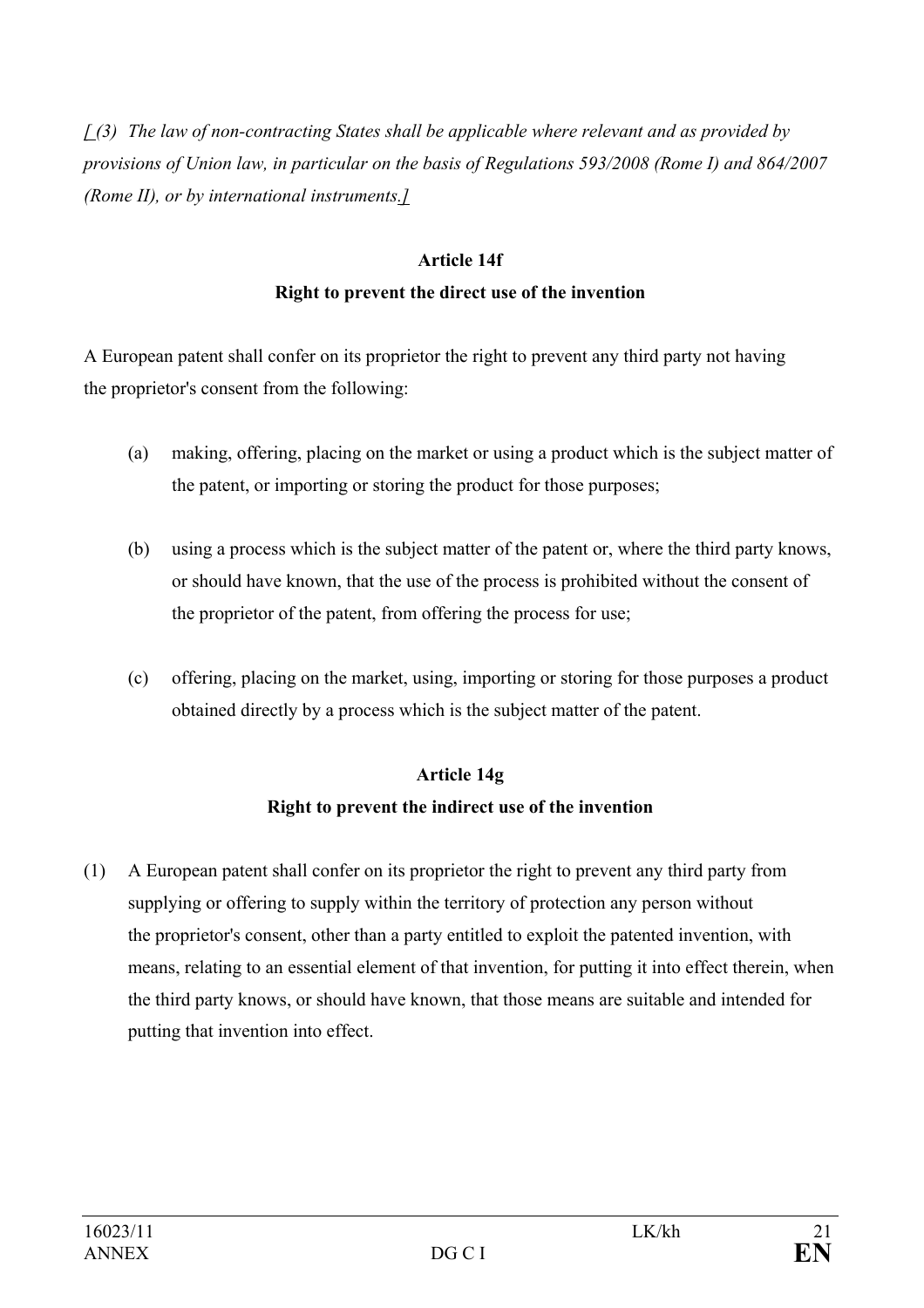- (2) Paragraph 1 shall not apply when the means are staple commercial products, except where the third party induces the person supplied to perform any of the acts prohibited by Article 14f.
- (3) Persons performing the acts referred to in Article 14h (a) to (d) shall not be considered to be parties entitled to exploit the invention within the meaning of paragraph 1.

## **Article 14h Limitations of the effects of the European patent**

The rights conferred by the European patent shall not extend to any of the following:

- (a) acts done privately and for non-commercial purposes;
- (b) acts done for experimental purposes relating to the subject matter of the patented invention;
- (c) acts carried out solely for the purpose of conducting the necessary tests and trials in accordance with Article 13(6) of Directive  $2001/82/EC^3$  or Article 10(6) of Directive 2001/83/EC**<sup>4</sup>** in respect of any patent covering the product within the meaning of either of those Directives;
- (d) the extemporaneous preparation for individual cases in a pharmacy of a medicine in accordance with a medical prescription nor acts concerning the medicine so prepared;

**<sup>3</sup>** Directive 2001/82/EC of the European Parliament and of the Council of 6 November 2001 on the Community code relating to veterinary medicinal products (OJ L 311, 28.11.2001, p.1), as amended.

**<sup>4</sup>** Directive 2001/83/EC of the European Parliament and of the Council of 6 November 2001 on the Community code relating to medicinal products for human use (OJ L 311, 28*.*11*.*2001*,* p.67), as amended.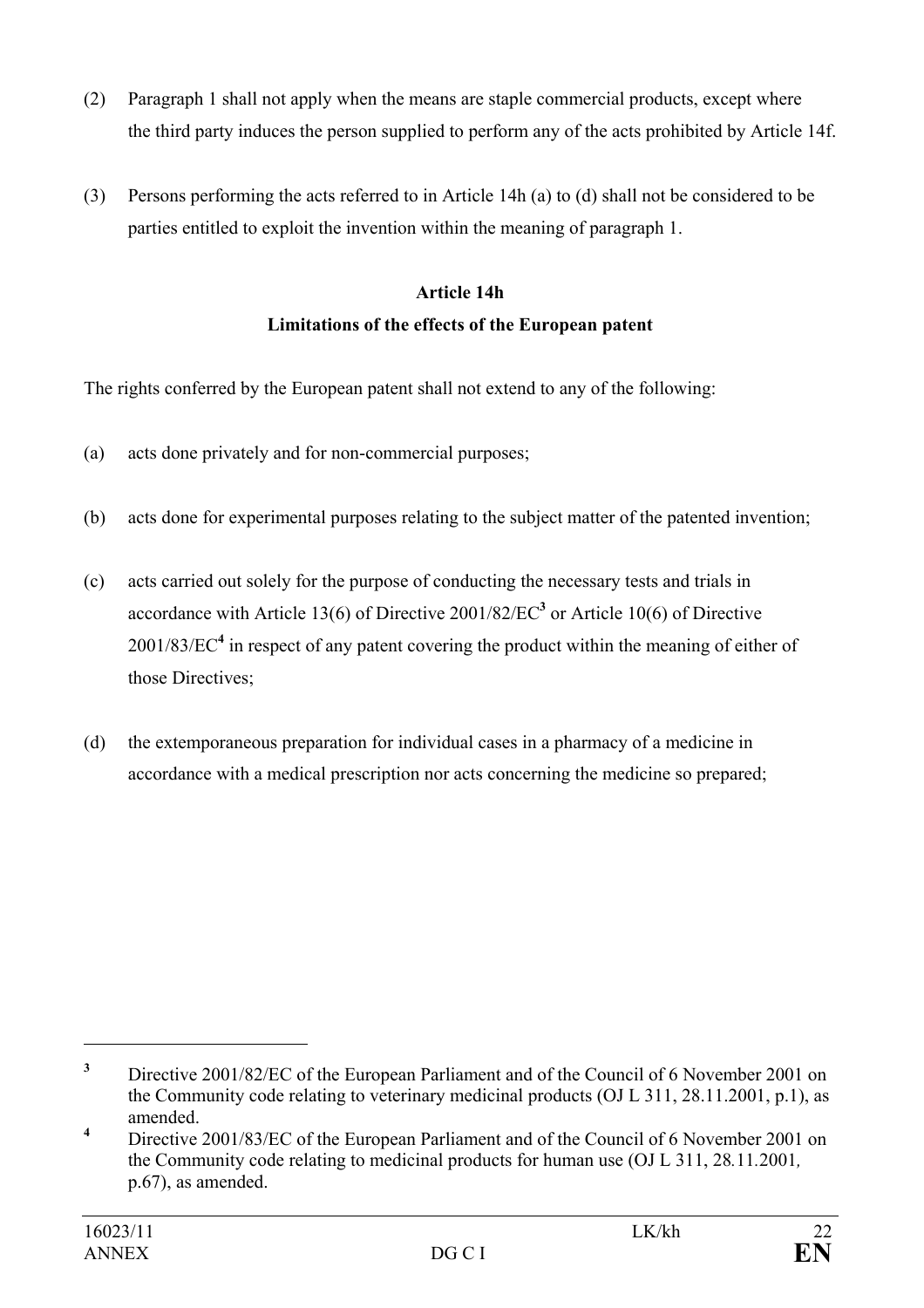- (e) the use on board vessels of countries other than Contracting Member States of the patented invention, in the body of the vessel, in the machinery, tackle, gear and other accessories, when such vessels temporarily or accidentally enter the waters of Contracting Member States, provided that the invention is used there exclusively for the needs of the vessel;
- (f) the use of the patented invention in the construction or operation of aircraft or land vehicles or other means of transport of non-Contracting States, or of accessories to such aircraft or land vehicles, when these temporarily or accidentally enter the territory of Contracting Member States;
- (g) the acts specified in Article 27 of the Convention on International Civil Aviation of 7 December 1944**<sup>5</sup>** , where these acts concern the aircraft of a country other than a Contracting Member State;
- (h) the use by a farmer of the product of his crop for propagation or multiplication on his own holding, provided that the reproductive vegetable material was sold or otherwise commercialized by the patent proprietor or with his consent to the farmer, for agricultural purposes. The scope and the detailed methods of the use area laid down in to Article 14 of Regulation (EC) No. 2100/94**<sup>6</sup>** ;

**<sup>5</sup>** International Civil Aviation Organization (ICAO), "Chicago Convention", Document 7300/9 (9th edition, 2006)

<sup>&</sup>lt;sup>6</sup> Council Regulation (EC) No 2100/94 of 27 July 1994 on Community plant variety rights (OJ L 227, 1.9.1994, p.1.)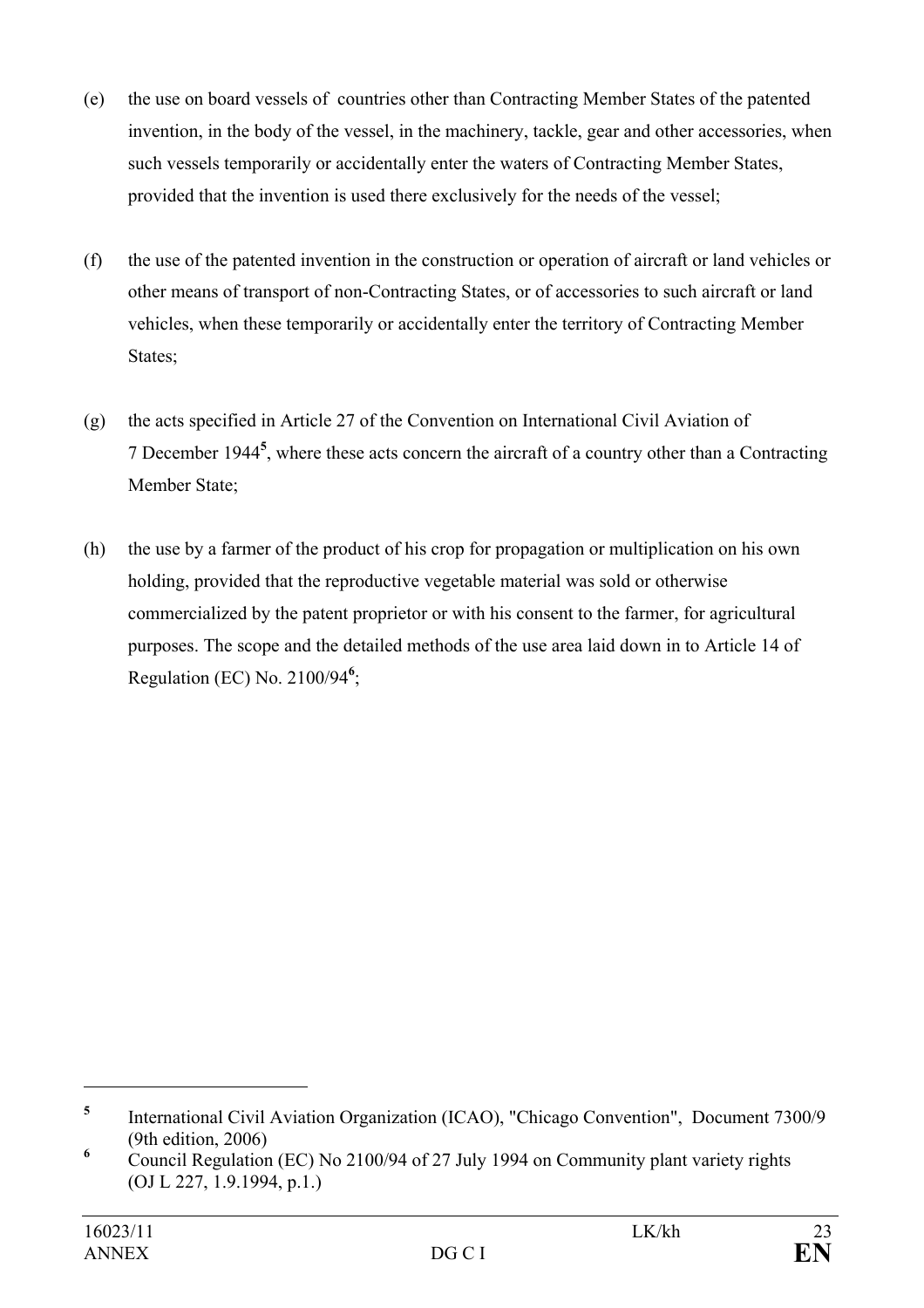- (i) the use by a farmer of protected livestock for farming purposes, on condition that the breeding animals or other animal reproductive material were sold or otherwise commercialised to the farmer by the patent proprietor or with his/her consent. Such use includes the provision of the animal or other animal reproductive material for the purposes of his/her agricultural activity, but not the sale as part in the framework of or for the purpose of commercial reproductive activity;
- (j) the acts and the use of the obtained information as allowed under Articles 5 and 6 of Council Directive 2009/24/EC<sup>7</sup>, in particular, by its provisions on decompilation and interoperability; and
- (k) the acts allowed pursuant to Article 10 of Directive  $98/44/EC^8$ .

## **Article 14i**

## **Right based on prior use of the invention**

Any person, who, if a national patent had been granted in respect of an invention, would have had, in a Contracting Member State, a right based on prior use of that invention or a right of personal possession of that invention, shall enjoy, in that Contracting Member State, the same rights in respect of a European patent for the same invention.

**<sup>7</sup>** Directive 2009/24/EC of the European Parliament and of the Council of 23 April 2009 on the legal protection of computer programs (OJ L 111, 05/05/2009, p.16-22).

**<sup>8</sup>**Directive 98/44/EC of the European Parliament and of the Council of 6 July 1998 on the legal protection of biotechnological inventions (OJ L 213, 30.7.1998, p.13).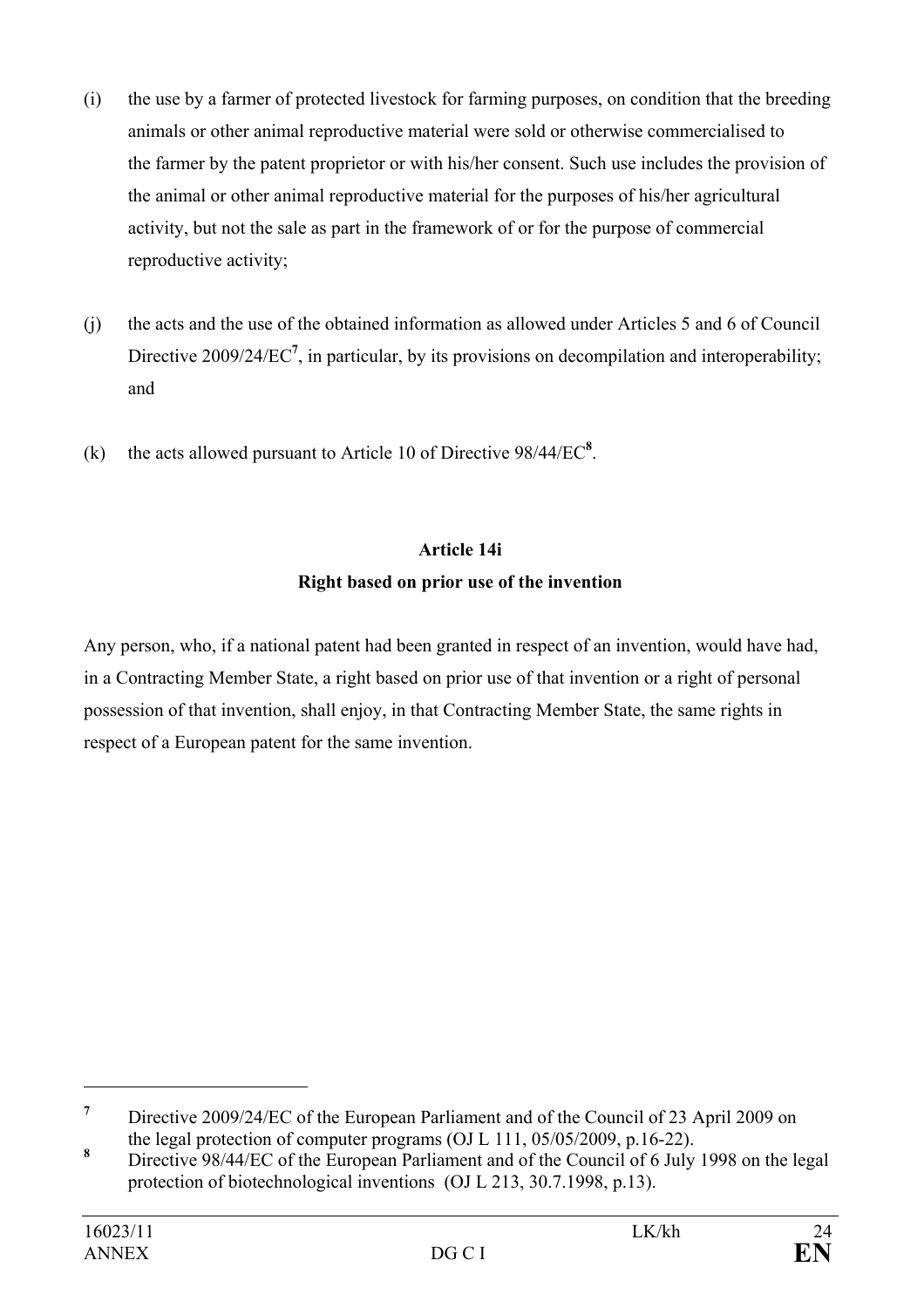#### **CHAPTER IV – COMPETENCE, JURISDICTION AND EFFECTS OF DECISIONS**

## **Article 15**

### **Competence of the Court**

- (1) The Court shall have exclusive competence in respect of:
	- (a) actions for actual or threatened infringements of patents and supplementary protection certificates and related defences, including counterclaims concerning licences;
	- (a1) actions for declarations of non-infringement;
	- (b) actions for provisional and protective measures and injunctions;
	- (c) actions for revocation of patents;
	- (c1) counterclaims for revocation of patents;
	- (d) actions for damages or compensation derived from the provisional protection conferred by a published patent application;
	- (e) actions relating to the use of the invention prior to the granting of the patent or to the right based on prior use of the invention;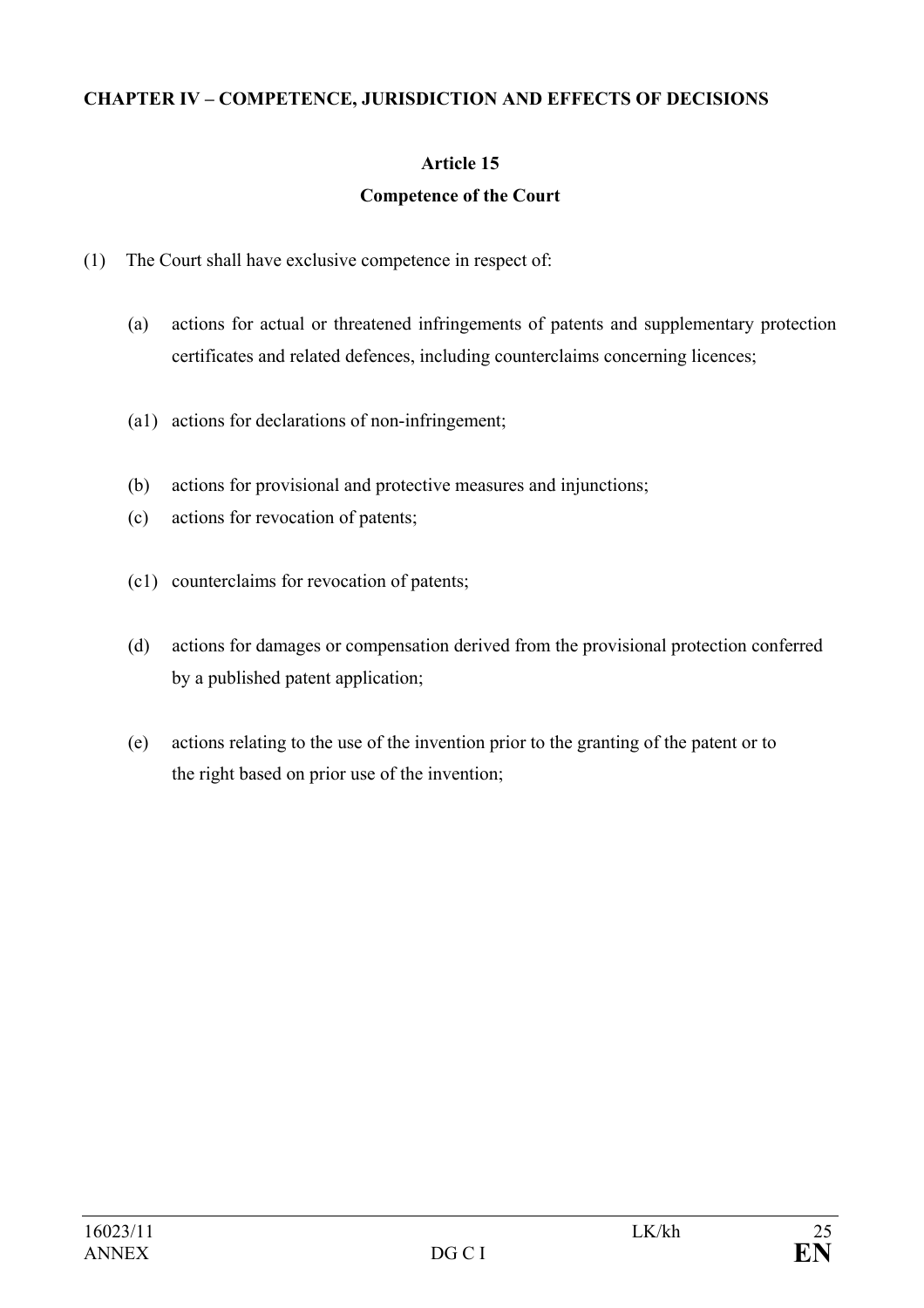- (f) actions on compensation for licences on the basis of Article 11 of Regulation implementing enhanced cooperation in the area of the creation of unitary patent protection; and
- (g) actions concerning decisions of the European Patent Office in carrying out the tasks referred to in Article 12 of Regulation implementing enhanced cooperation in the area of the creation of unitary patent protection.
- (2) The national courts of the Contracting Member States shall remain competent for actions related to European patents and European patent with unitary effect which do not come within the exclusive competence of the Court.

# **Article 15a Competence of the divisions of the Court of First Instance**

- (1) Without prejudice to paragraph 6 actions referred to in Article 15(1)(a), (b), (d), (e) and (f) shall be brought before:
	- (a) the local division hosted by the Contracting Member State where the actual or threatened infringement has occurred or may occur, or the regional division in which this Contracting Member State participates; or
	- (b) the local division hosted by the Contracting Member State where the defendant or, in the case of multiple defendants, one of the defendants has his residence, […] principal place of business, or place of business, or the regional division in which this Contracting Member State participates.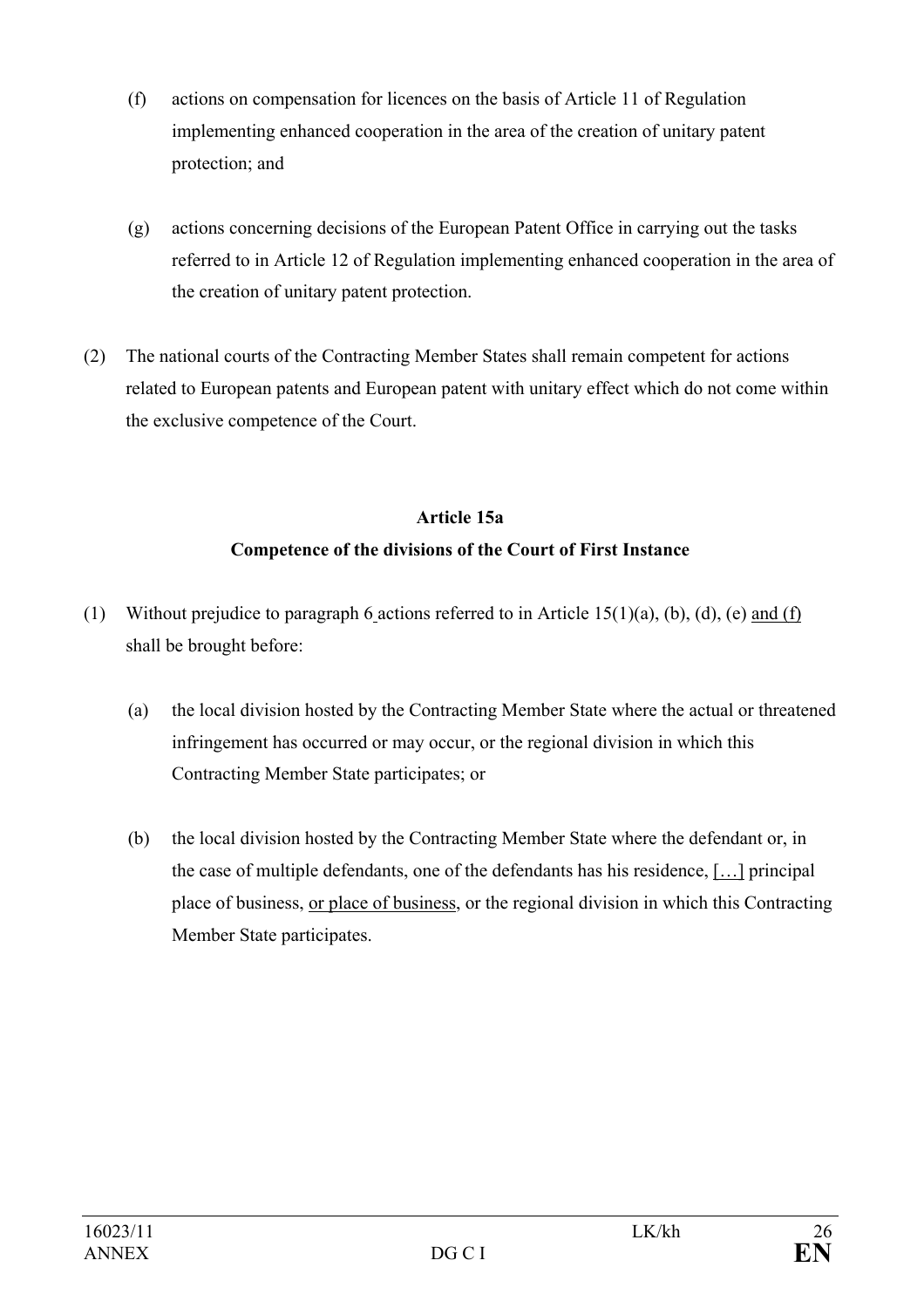Actions against defendants having their residence, [...] principal place of business or place of business outside the territory of the Contracting Member States shall be brought before the local or regional division in accordance with point (a).

If the Contracting Member State concerned does not host a local division and does not participate in a regional division, actions shall be brought before the central division.

- (1b) If an action referred to in Article 15(1)(a), (b), (d), (e) or (f) is pending before a division of the Court of First Instance, an action for infringement (Article  $15(1)(a)$ ) between the same parties on the same patent may not be initiated before any other division.
- (2) A counterclaim for revocation (Article 15(1)(c1)) can be brought in the case of an action for infringement (Article  $15(1)(a)$ ). The local or regional division concerned shall, after having heard the parties, have the discretion either to:
	- (a) proceed with both the infringement action and with the counterclaim for revocation and request the President of the Court of First Instance to allocate from the Pool of Judges a technically qualified judge with qualifications and experience in the field of technology concerned;
	- (b) refer the counterclaim for decision to the central division and suspend or proceed with the infringement proceedings; or
	- (c) with agreement of the parties, refer the case for decision to the central division.
- (3) Actions referred to in Article 15(1)(a1) and (c) shall be brought before the central division. If, however, an action for infringement (Article  $15(1)(a)$ ) has been initiated between the same parties relating to the same patent before a local or a regional division, these actions may only be brought before the same local or regional division.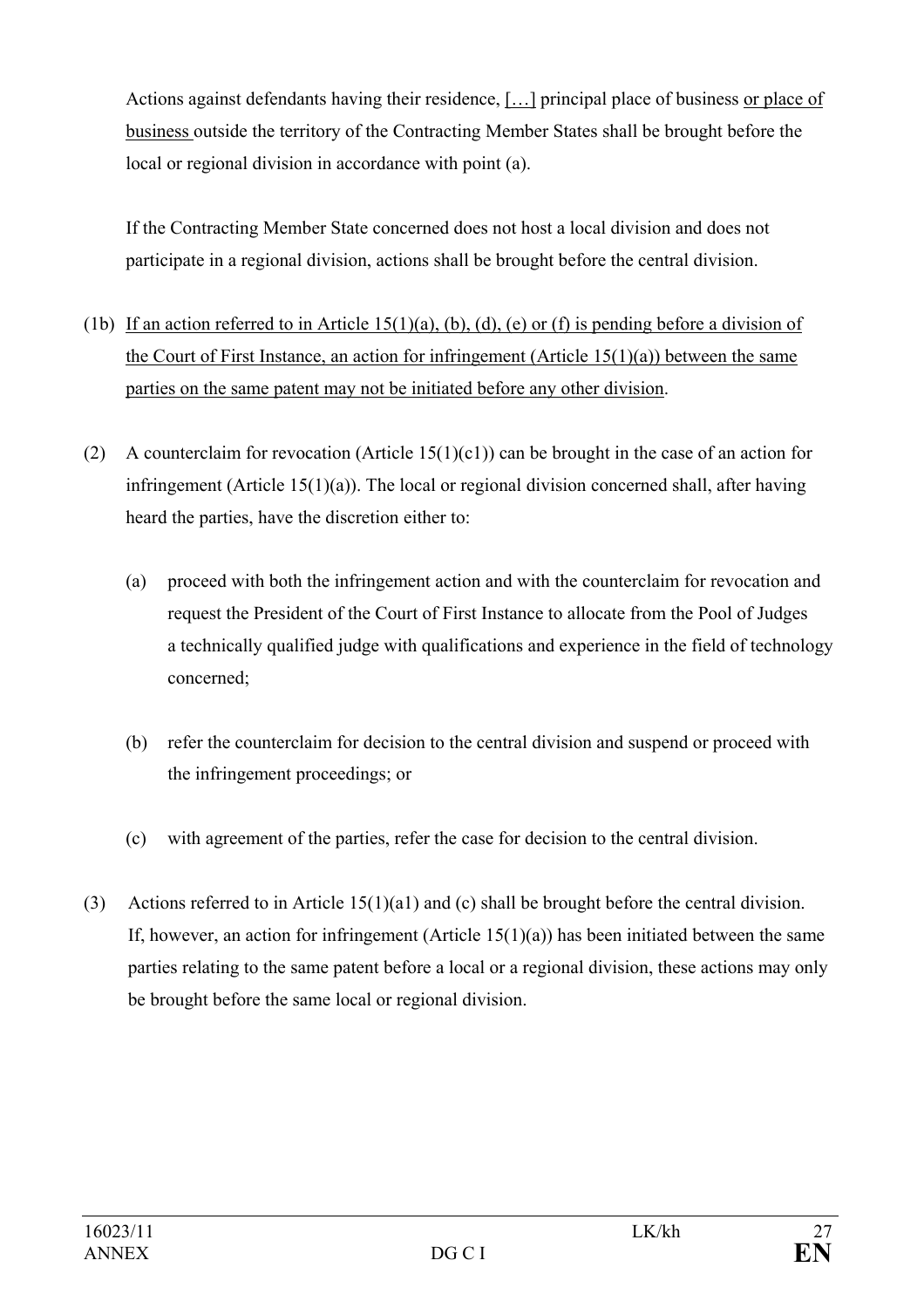- (3a) Actions referred to in Article 15(1) […] (g) shall be brought before the central division.
- (4) If an action for revocation (Article 15(1)(c)) is pending before the central division, an action for infringement (Article  $15(1)(a)$ ) between the same parties on the same patent may be initiated at any division in accordance with paragraph 1. The local or regional division concerned shall have the discretion to proceed in accordance with paragraph 2.
- (5) An action for declaration of non-infringement (Article 15(1)(a1)) pending before the central division shall be stayed once an infringement action (Article 15(1)(a)) related to the same patent between the same parties or between the holder of an exclusive licence and the party requesting a declaration of non-infringement is initiated within three months as of the date on which the action was initiated before the central division before a local or regional division.
- (6) Parties may agree to bring actions referred to in Article 15(1)(a)- (f) before the division of their choice, including the central division.
- (7) The actions referred to in Article  $15(1)(c)$  and  $(c1)$  can be brought without the plaintiff having to initiate an opposition procedure before the European Patent Office.
- (8) Any party shall inform the Court of any pending revocation, limitation or opposition proceedings before the European Patent Office, and of any request for accelerated processing before the European Patent Office. The Court may stay its proceedings when a rapid decision may be expected from the European Patent Office.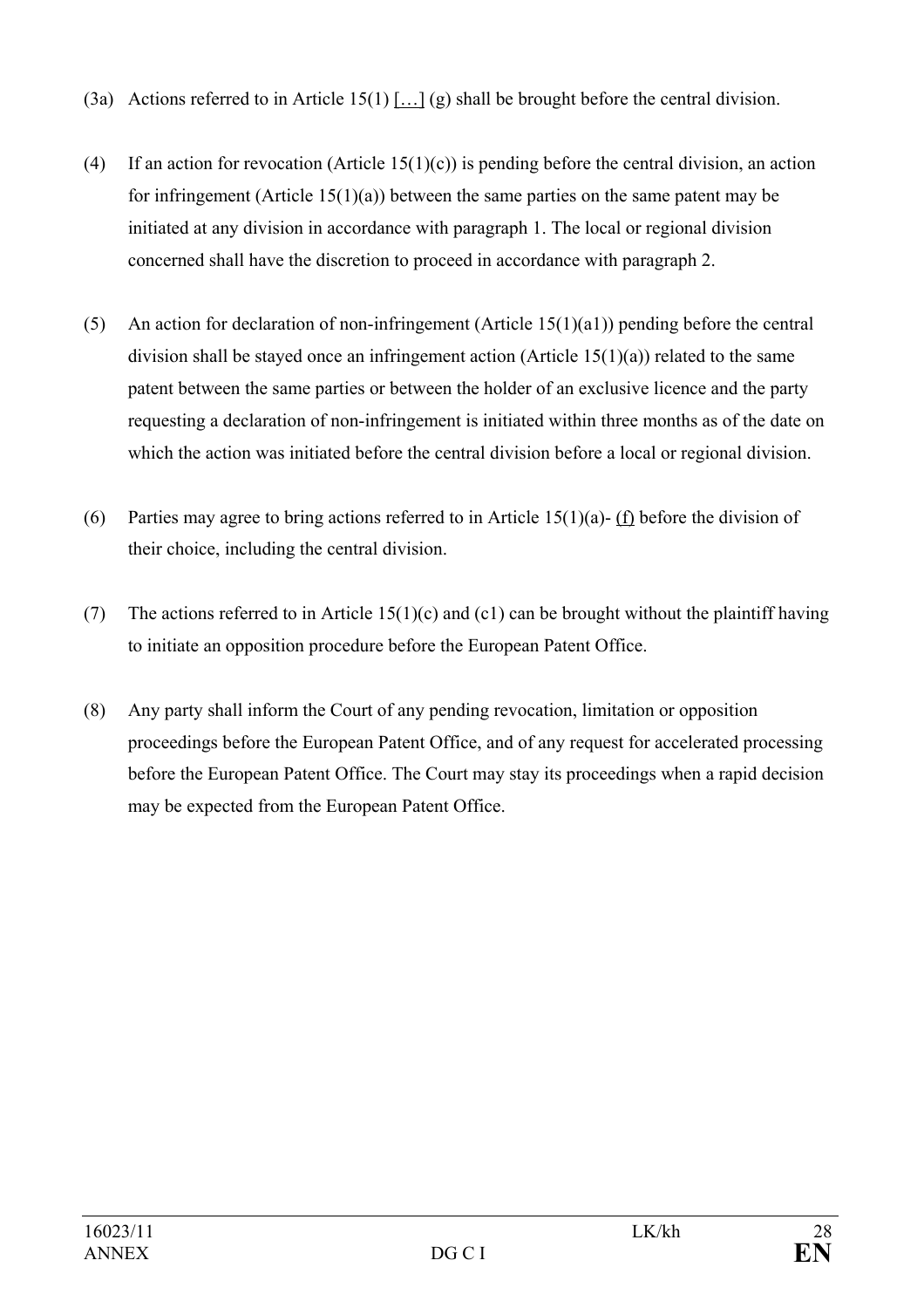## *[ Article 15b*

## *Relation with the jurisdiction of courts of States not party to this Agreement*

- *(1) The Court shall have jurisdiction any time the court or courts of a Contracting Member State would have jurisdiction on the basis of Regulation (EC) 44/20019 or, where applicable, on the basis of the Convention on jurisdiction and the recognition and enforcement of judgments in civil and commercial matters (Lugano Convention).*
- *(2) Where proceedings involving the same cause of action and between the same parties are brought in this Court and (a) court(s) of States not party to this Agreement, the Court shall of its own motion stay its proceedings until the jurisdiction of the court first seized is established.*
- *(3) Where the jurisdiction of the court of a State not party to this Agreement is established, the Court shall decline jurisdiction in favour of that court. ]*

## **Article 16 Territorial scope of decisions**

Decisions of the Court shall cover, in the case of a European patent with unitary effect, the territory of the Contracting Member States in which the patent has unitary effect and, in the case of a European patent, the territory of those Contracting Member States for which the European patent has taken effect.

**<sup>9</sup>** Council Regulation (EC) No 44/2001 of 22 December 2000 on jurisdiction and the recognition and enforcement of judgments in civil and commercial matters, OJ L 12, 16.1.2001, p. 1–23.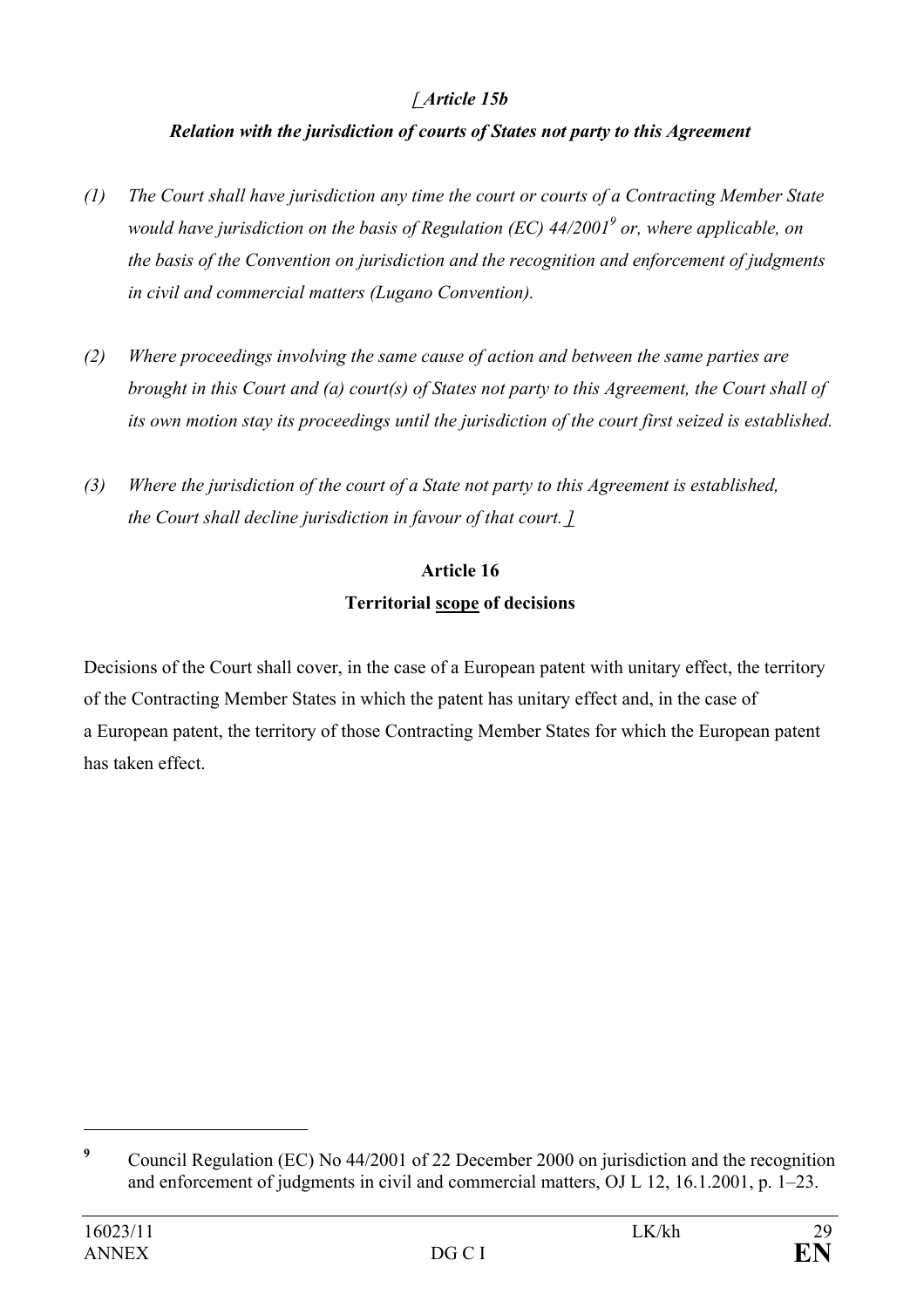#### **CHAPTER V – PATENT MEDIATION AND ARBITRATION**

## **Article 17**

## **Patent mediation and arbitration centre**

- (1) A patent mediation and arbitration centre ("the Centre") is hereby established. It shall have its seat in *[…]*.
- (2) The Centre shall provide facilities for mediation and arbitration of patent disputes falling within the scope of this Agreement. However, a patent may not be declared fully or partially invalid or be fully or partially invalidated in mediation or arbitration proceedings.
- (3) In the interim procedure referred to in Article 32(2) the judge acting as Rapporteur shall explore with the parties the possibilities for a settlement through mediation and arbitration, and for the use of the facilities of the Centre.
- (4) The Centre shall establish Mediation and Arbitration Rules.
- (5) The Centre shall draw up a list of mediators and arbitrators to assist the parties in the settlement of their dispute.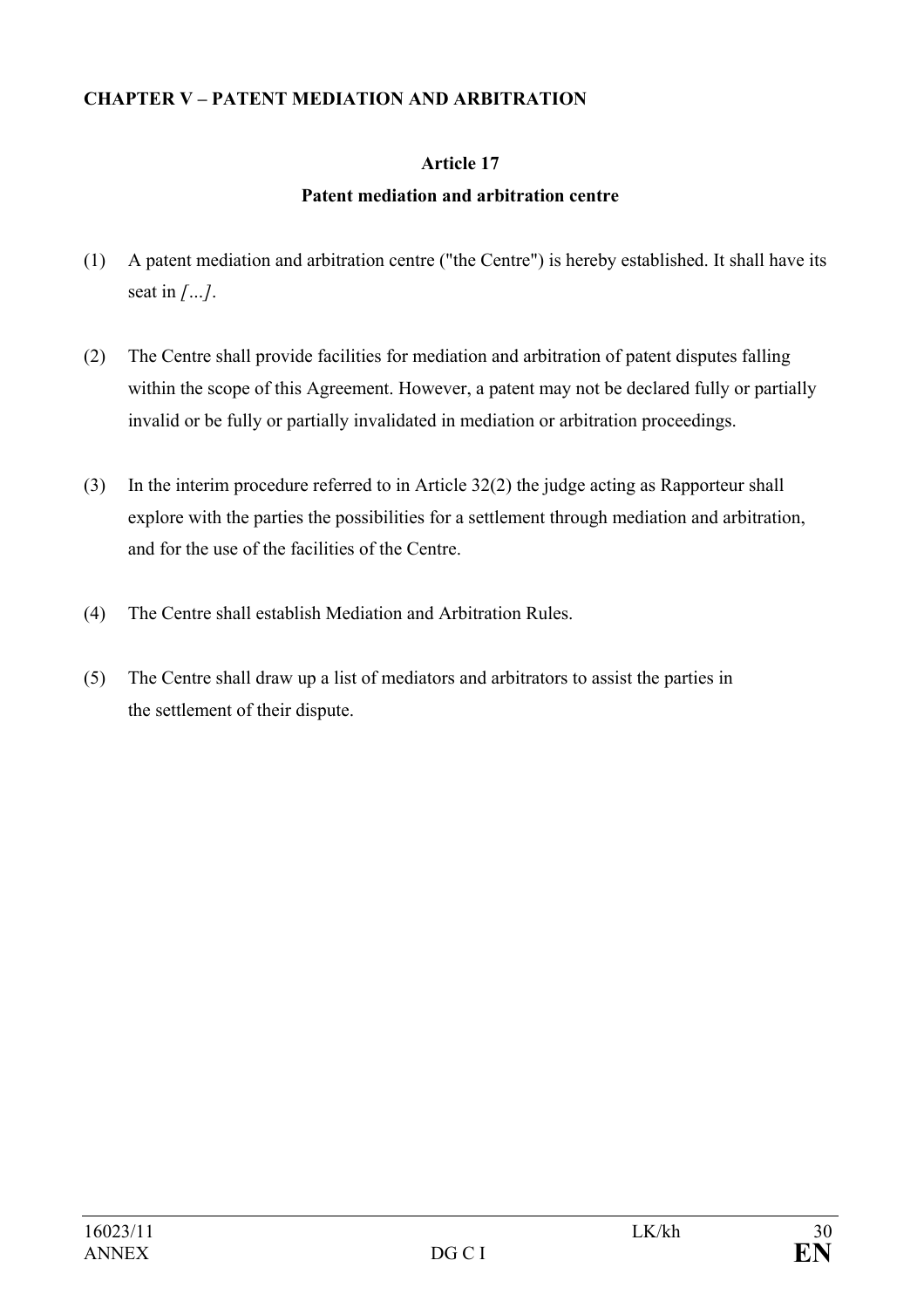#### **PART II – FINANCIAL PROVISIONS**

## **Article 18 Budget of the Court**

- (1) The budget of the Court shall be financed by the Court's own financial revenues. The budget shall be balanced.
- (2) The Court's own financial revenues shall comprise court fees and other revenues.
- (3) Court fees shall be fixed by the Administrative Committee. The Court fees shall be fixed at such a level as to ensure a right balance between the principle of fair access to justice, in particular for small and medium-sized enterprises and micro entities and an adequate contribution of the parties for the costs incurred by the Court, recognising the economic benefits to the parties involved, and the objective of a self-financing Court with balanced finances. The level of the Court fees shall be reviewed periodically by the Administrative Committee. Targeted support measures for small and medium-sized enterprises and micro entities might be considered.
- (4) If the Court is unable to balance its budget out of its own resources, the Contracting Member States shall remit to it special financial contributions.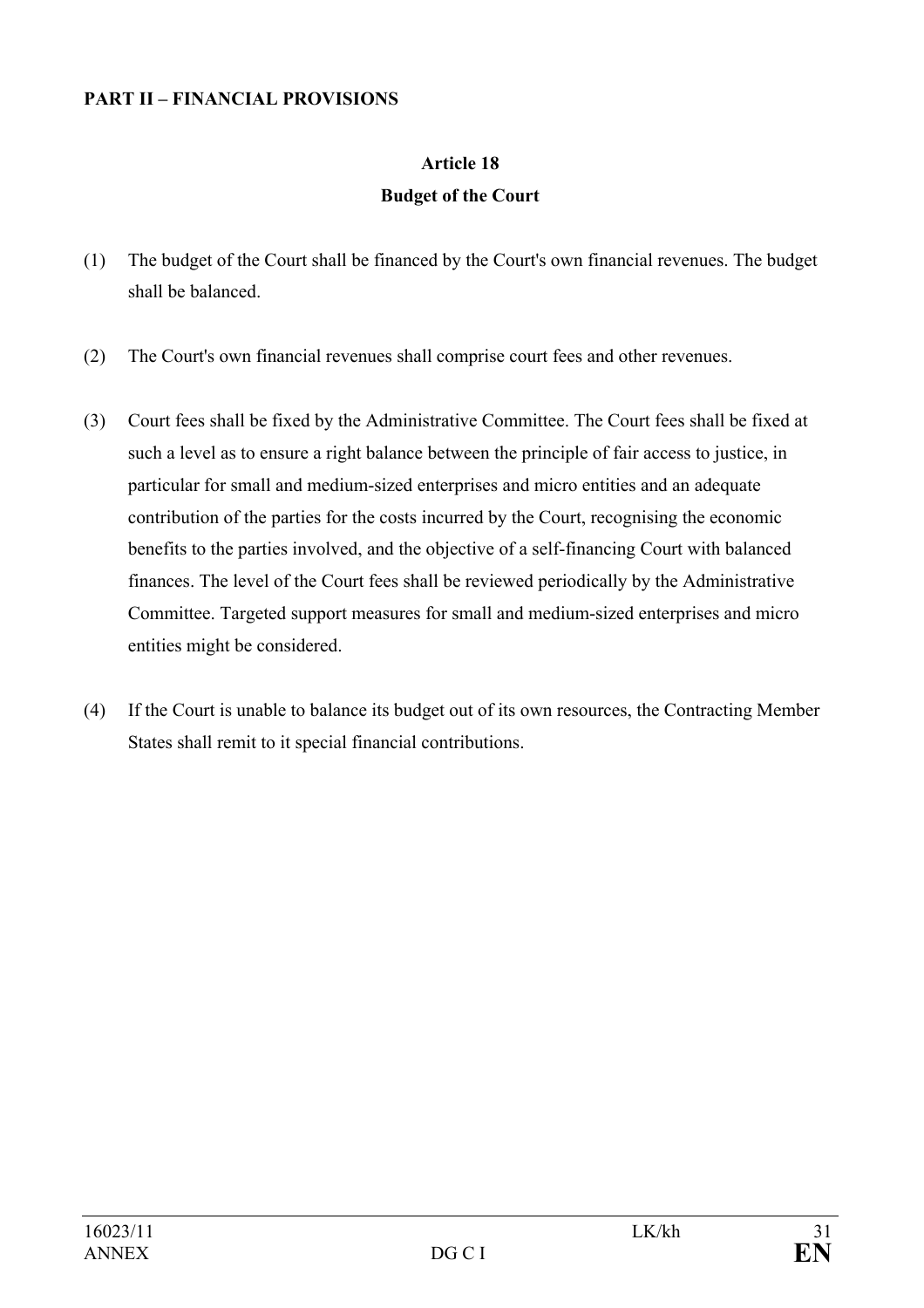## **Article 19 Financing of the Court**

- (1) The operating costs of the Court shall be covered by the budget of the Court, in accordance with the Statute. Contracting Member States setting up a local division shall provide the facilities necessary for that purpose.
- (2) On the date of entry into force according to Article 59(1), the Contracting Member States shall provide initial financial contributions necessary for the setting up of the Court.

### **Article 20**

## **Financing of the training framework for judges**

The training framework for judges shall be financed by the budget of the Court.

# **Article 21**

### **Financing of the Centre**

The operating costs of the Centre shall be financed in accordance with the Statute.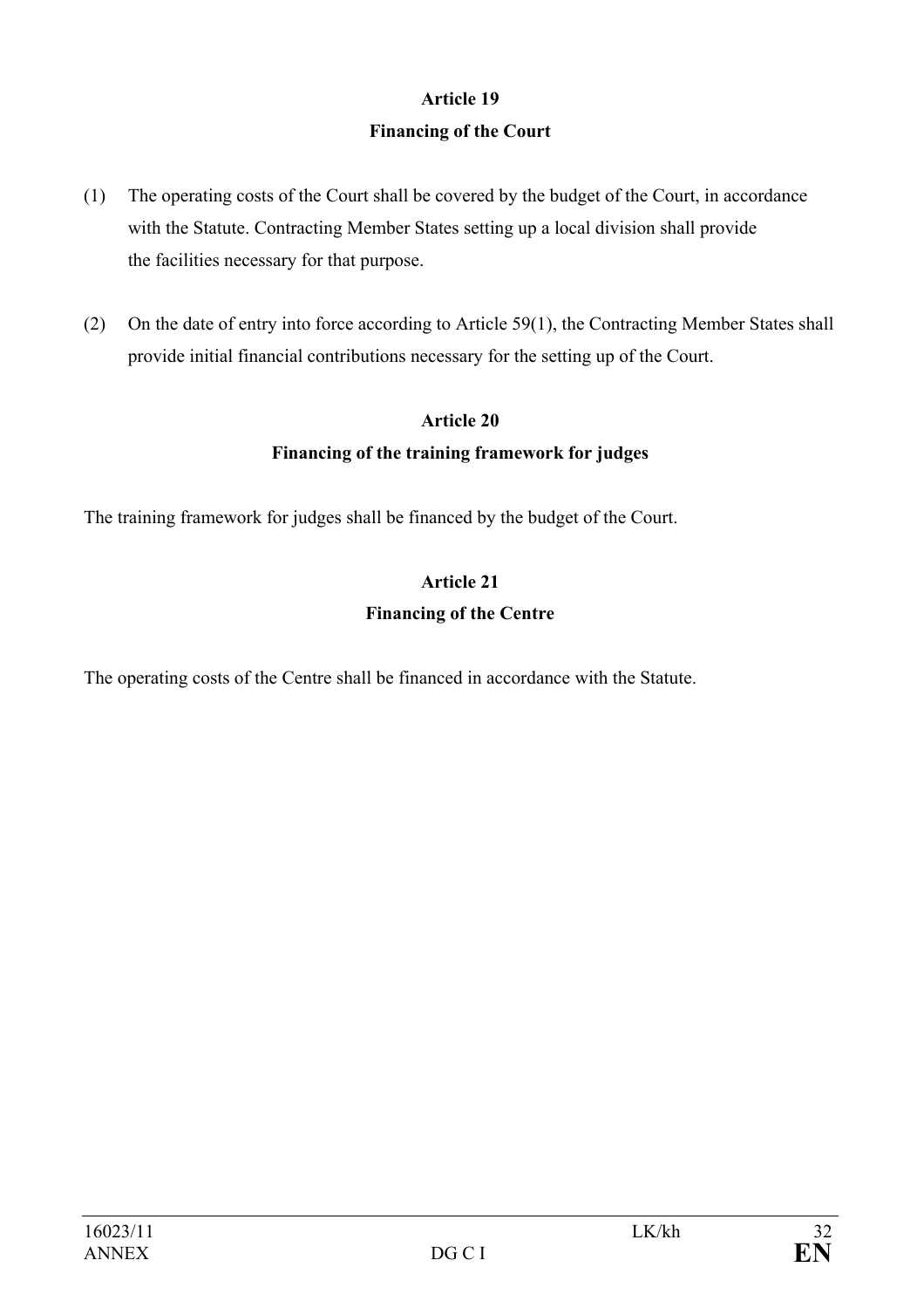### **PART III – ORGANISATION AND PROCEDURAL PROVISIONS**

## **CHAPTER I – GENERAL PROVISIONS**

## **Article 21a Statute**

- (1) The Statute shall lay down the details of the organisation and functioning of the Court.
- (2) The Statute is attached to this Agreement. It may be amended by decision of the Administrative Committee, on the basis of a proposal of the Court or a proposal of a Contracting Member State after the consultation with the Court. However, such amendments shall not contradict or alter this Agreement.
- (3) The Statute shall guarantee that the functioning of the Court is organised in the most efficient and cost effective manner and shall ensure equitable access to justice.

# **Article 22 Rules of Procedure**

(1) The Rules of Procedure shall lay down the details of the proceedings before the Court. They shall comply with this Agreement and the Statute.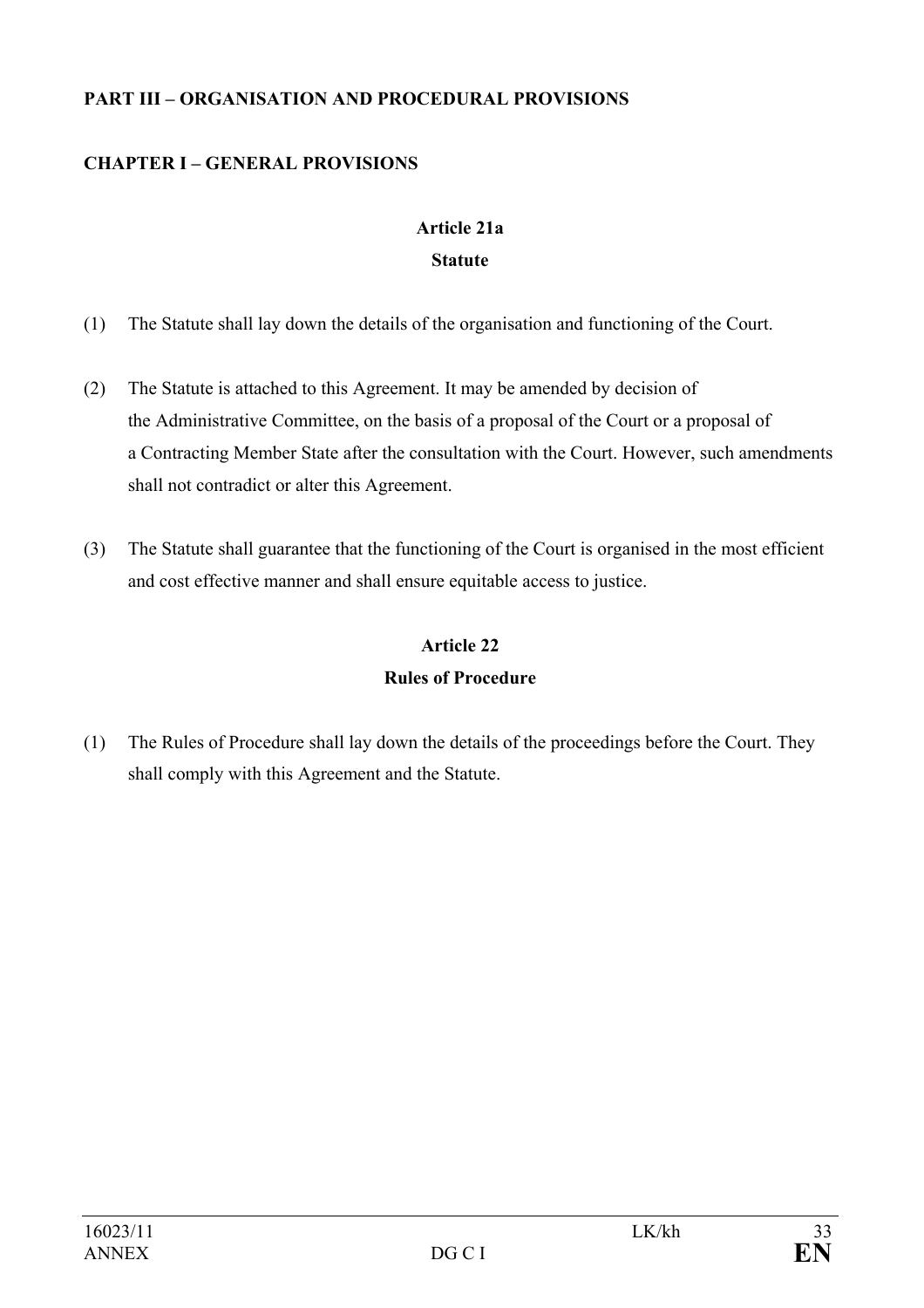(2) The Rules of Procedure shall be adopted by the Administrative Committee on the basis of broad consultations with the stakeholders and after having received an opinion of the Court. The opinion of the European Commission on the compatibility of the Rules of Procedure with Union law shall be requested beforehand.

The Rules of Procedure may be amended by a decision of the Administrative Committee, on the basis of a proposal from the Court and after consultation with the European Commission. However, such amendments shall not contradict or alter this Agreement or the Statute.

(3) The Rules of Procedure shall guarantee that the decisions of the Court are of the highest quality and that proceedings are organised in the most efficient and cost effective manner. They shall ensure a fair balance between the legitimate interests of all parties. They shall provide for the required level of discretion for the judges without impairing predictability of proceedings for the parties.

# **Article 23 Proportionality and fairness**

- (1) The Court shall deal with litigation in ways which are proportionate to its importance and complexity.
- (2) The Court shall ensure that the rules, procedures and remedies provided for in this Agreement and in the Statute are used in a fair and equitable manner and shall not distort competition.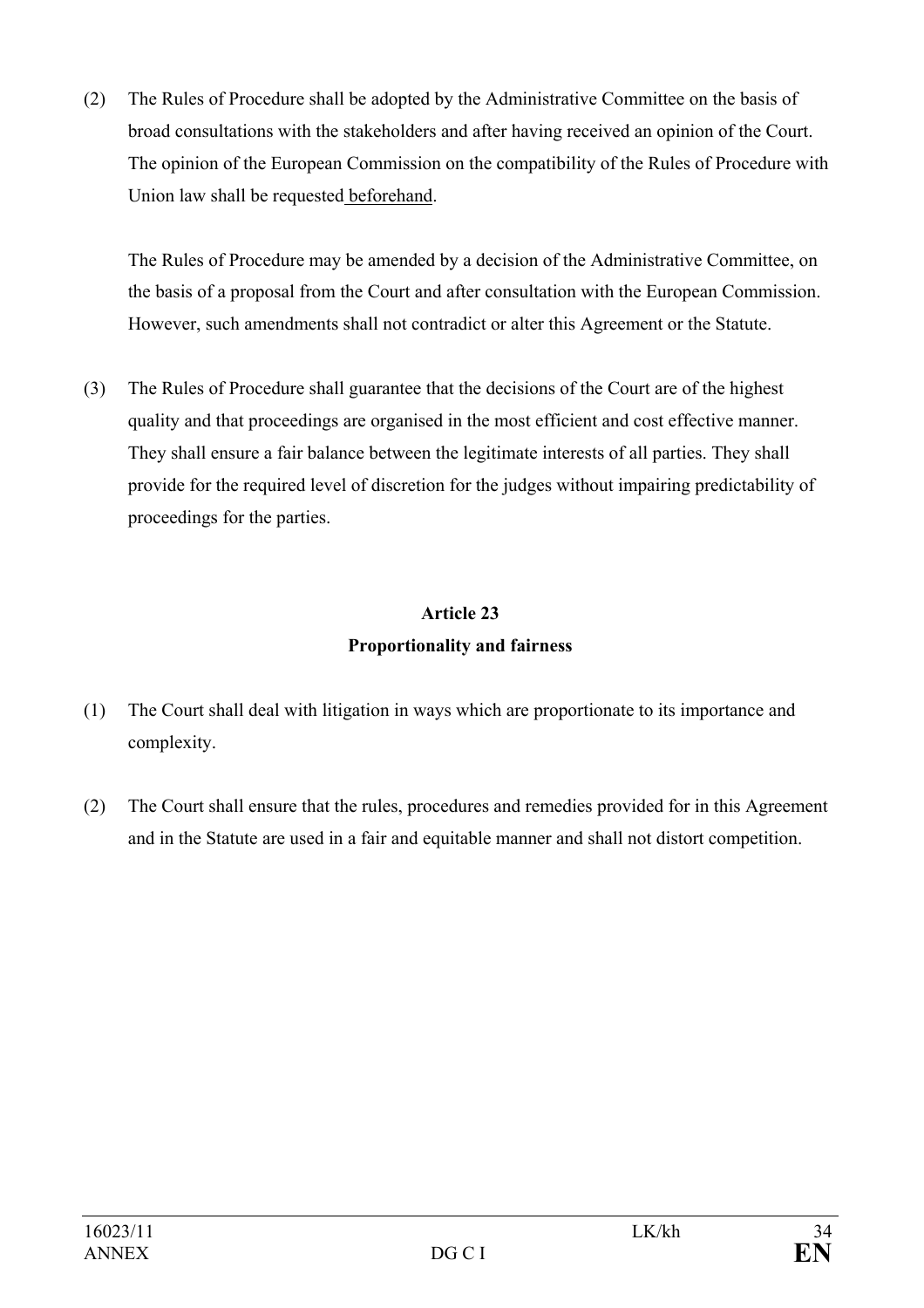#### **Article 24**

#### **Case management**

The Court shall actively manage the cases before it in accordance with the Rules of Procedure without impairing the freedom of the parties to determine the subject-matter and the supporting evidence of their case.

## **Article 25 Electronic procedures**

The Court shall make best use of electronic procedures, such as electronic filing of submissions of the parties and stating of evidence in electronic form, as well as video conferencing for overall communication, in accordance with the Rules of Procedure.

## **Article 26 Public proceedings**

The proceedings shall be open to the public unless the Court decides to make them, to the extent necessary, confidential in the interest of one of the parties or other affected persons, or in the general interest of justice or public order.

# **Article 27 Parties**

(1) Any natural or legal person, or any body equivalent to a legal person entitled to initiate proceedings in accordance with its national law, shall have access to the Court in order to initiate proceedings, to defend itself against actions, or to seek application of the procedures and remedies provided for in this Agreement and in the Rules of Procedure.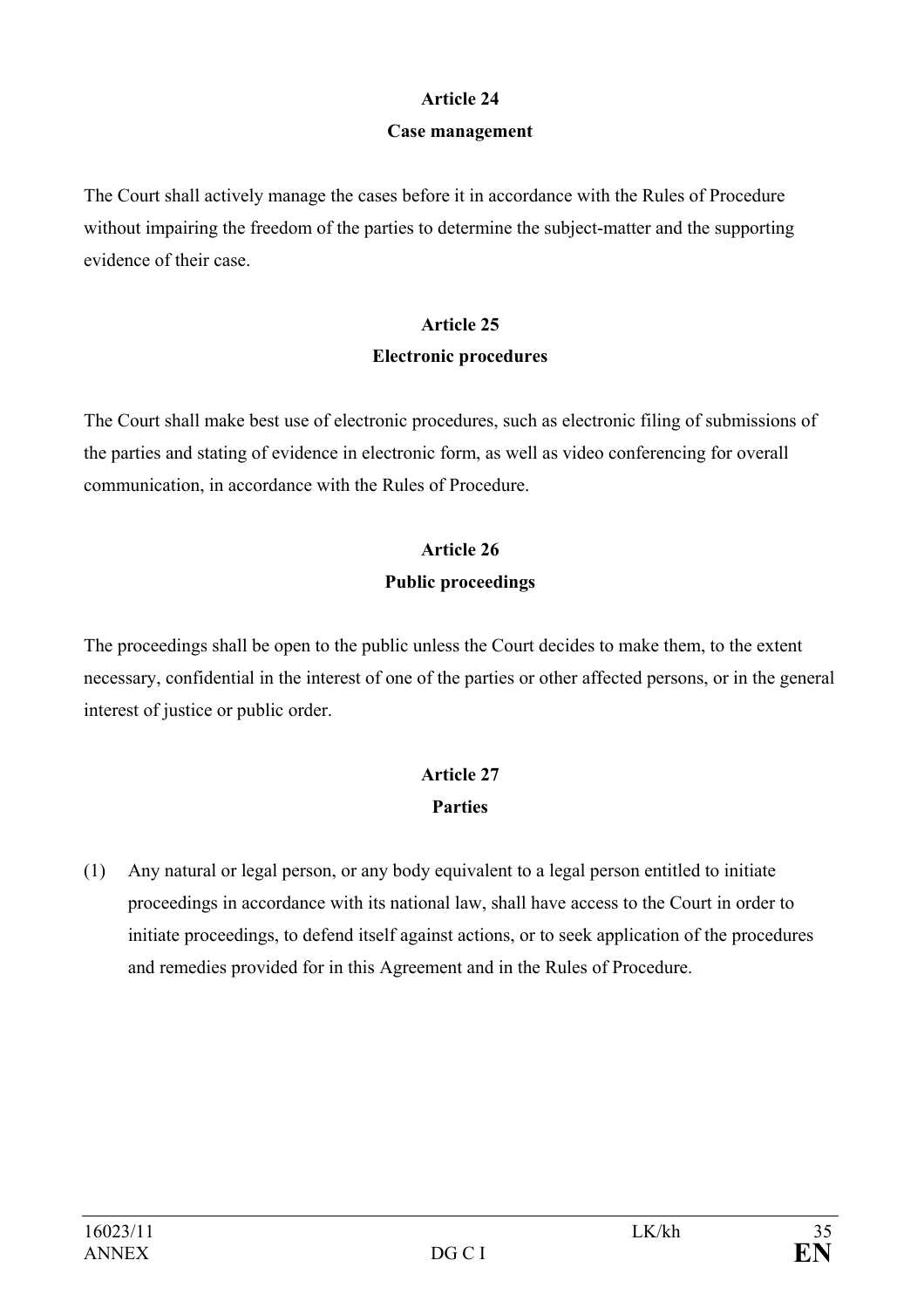- (2) The holder of an exclusive licence in respect of a patent shall be entitled to initiate proceedings before the Court in the same way as the proprietor of a patent, provided that the proprietor is given prior notice, unless the licensing agreement provides otherwise.
- (3) The holder of a non-exclusive licence shall not be entitled to initiate proceedings before the Court, unless the patent proprietor is given prior notice and in so far as expressly permitted by the licence agreement.
- (4) In proceedings initiated by any licence holder, the patent proprietor shall be entitled to join them as a party.
- (5) The validity of a patent cannot be contested in infringement proceedings initiated by the holder of a licence where the proprietor of the patent does not take part in the proceedings. The party in infringement proceedings wanting to contest the validity of a patent shall have to initiate proceedings against the proprietor.
- (6) Any other natural or legal person, or any body equivalent to a legal person entitled to initiate proceedings in accordance with its national law, who is concerned by a patent, may initiate proceedings in accordance with the Rules of Procedure.

## **Article 28**

## **Representation**

(1) Parties shall be represented by lawyers authorized to practise before a court of a Contracting Member State.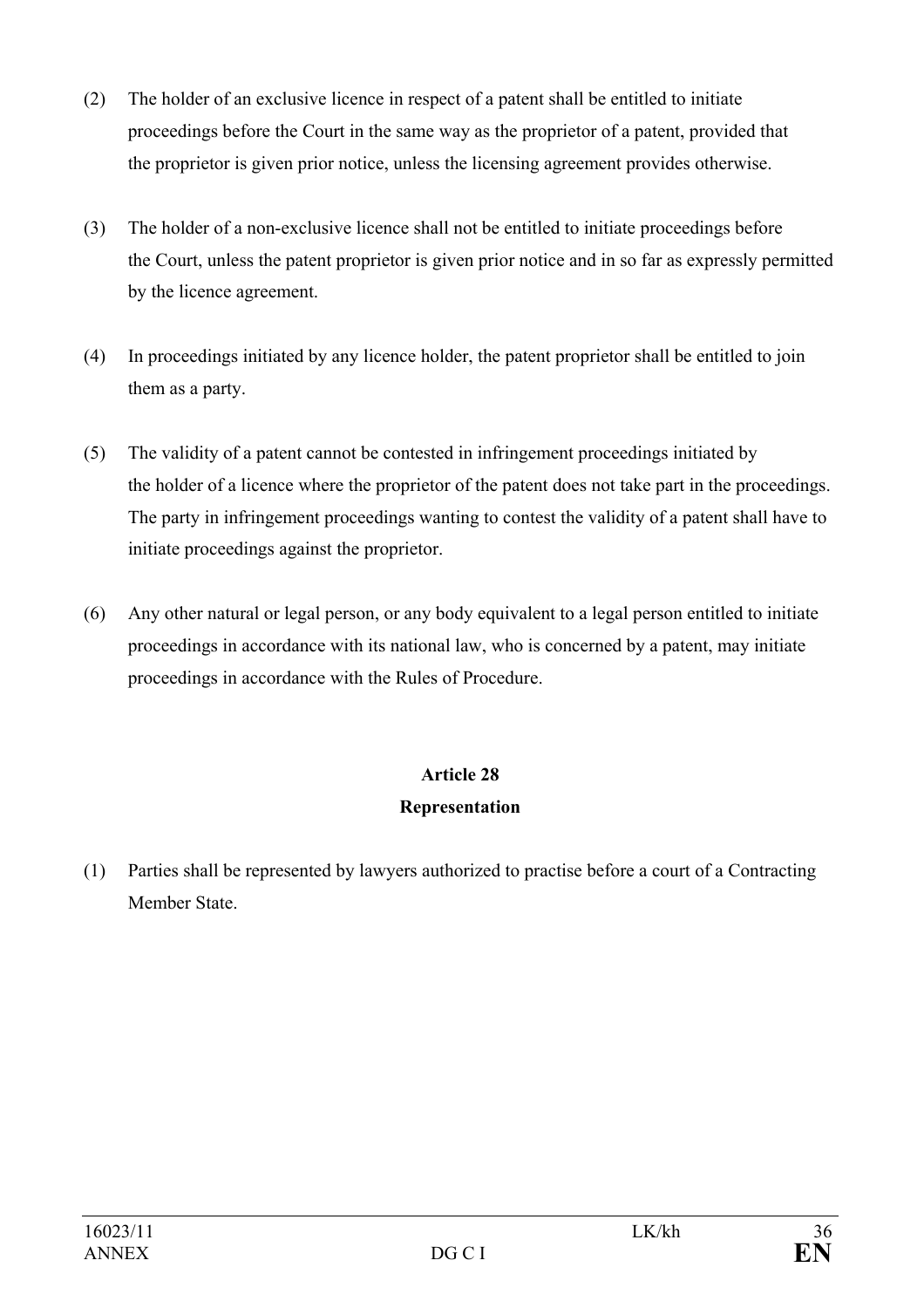- (2) Parties may alternatively be represented by European Patent Attorneys who are entitled to act as professional representatives before the European Patent Office pursuant to Article 134 of the EPC and who have appropriate qualifications such as a European Patent Litigation Certificate.
- (2a) Representatives of the parties may be assisted by patent attorneys who shall be allowed to speak at hearings of the Court in accordance with the Rules or Procedure.
- (3) The requirements for qualifications pursuant to paragraph 2 shall be established by the Administrative Committee. A list of European Patent Attorneys entitled to represent parties before the Court shall be kept by the Registrar.
- (4) Representatives of the parties shall enjoy the rights and immunities necessary to the independent exercise of their duties, under the conditions laid down in the Rules of Procedure.
- (5) Representatives of the parties shall be obliged not to misrepresent cases or facts before the Court either knowingly or with good reasons to know.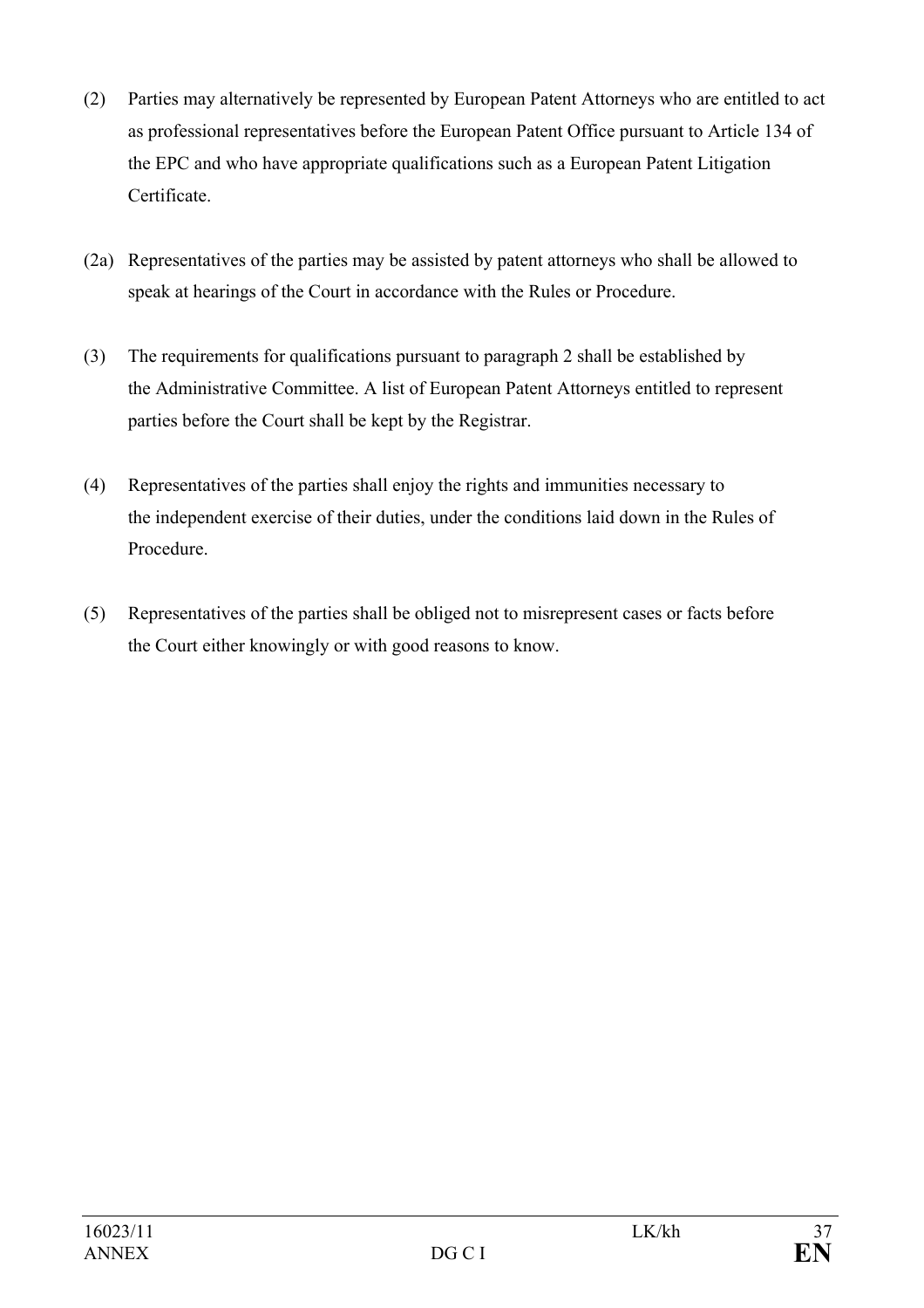### **CHAPTER II – LANGUAGES OF PROCEEDINGS**

### **Article 29**

### **Language of proceedings at the Court of First Instance**

- (1) The language of proceedings before any local or regional division shall be an official European Union language which is the official language or one of the official languages of the Contracting Member State hosting the relevant division, or the official language(s) designated by Contracting Member States sharing a regional division.
- (2) Notwithstanding paragraph 1, Contracting Member States may designate one or more of the official languages of the European Patent Office as the language of proceedings of their local or regional division.
- (3) Parties may agree on the use of the language in which the patent was granted as language of proceedings, subject to approval by the competent panel. If the panel does not approve their choice, the parties may request that the case be referred to the central division.
- (4) [At the request of one of the parties and after having heard the other parties] / [With the agreement of the parties] the competent panel of a local or regional division may, on grounds of convenience and fairness, decide on the use of the language in which the patent was granted as language of proceedings.
- (5) The language of proceedings at the central division is the language in which the patent concerned was granted.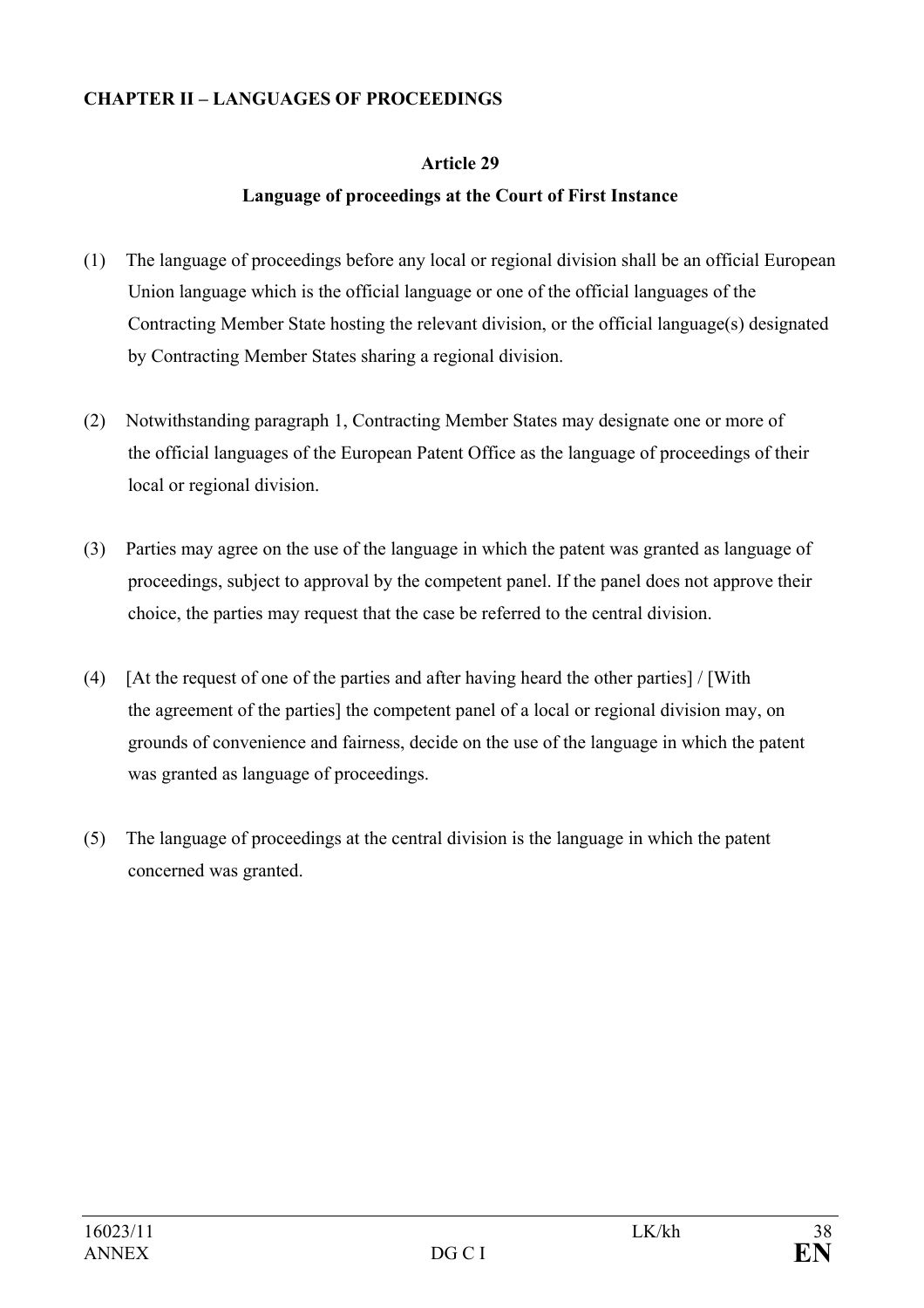### **Article 30**

### **Language of proceedings at the Court of Appeal**

- (1) The language of proceedings before the Court of Appeal shall be the language of proceedings before the Court of First Instance.
- (2) Parties may agree on the use of the language in which the patent was granted as language of proceedings.
- (3) In exceptional cases and to the extent deemed appropriate, the Court of Appeal may decide on another official language of a Contracting Member State as the language of proceedings for the whole or part of the proceedings, subject to agreement by the parties.

### **Article 31**

### **Other language arrangements**

- (1) Any panel of the Court of First Instance and the Court of Appeal may, to the extent deemed appropriate, dispense with translation requirements.
- (2) At the request of one of the parties, and to the extent deemed appropriate, any division of the Court of First Instance and the Court of Appeal shall provide interpretation facilities to assist the parties concerned at oral proceedings.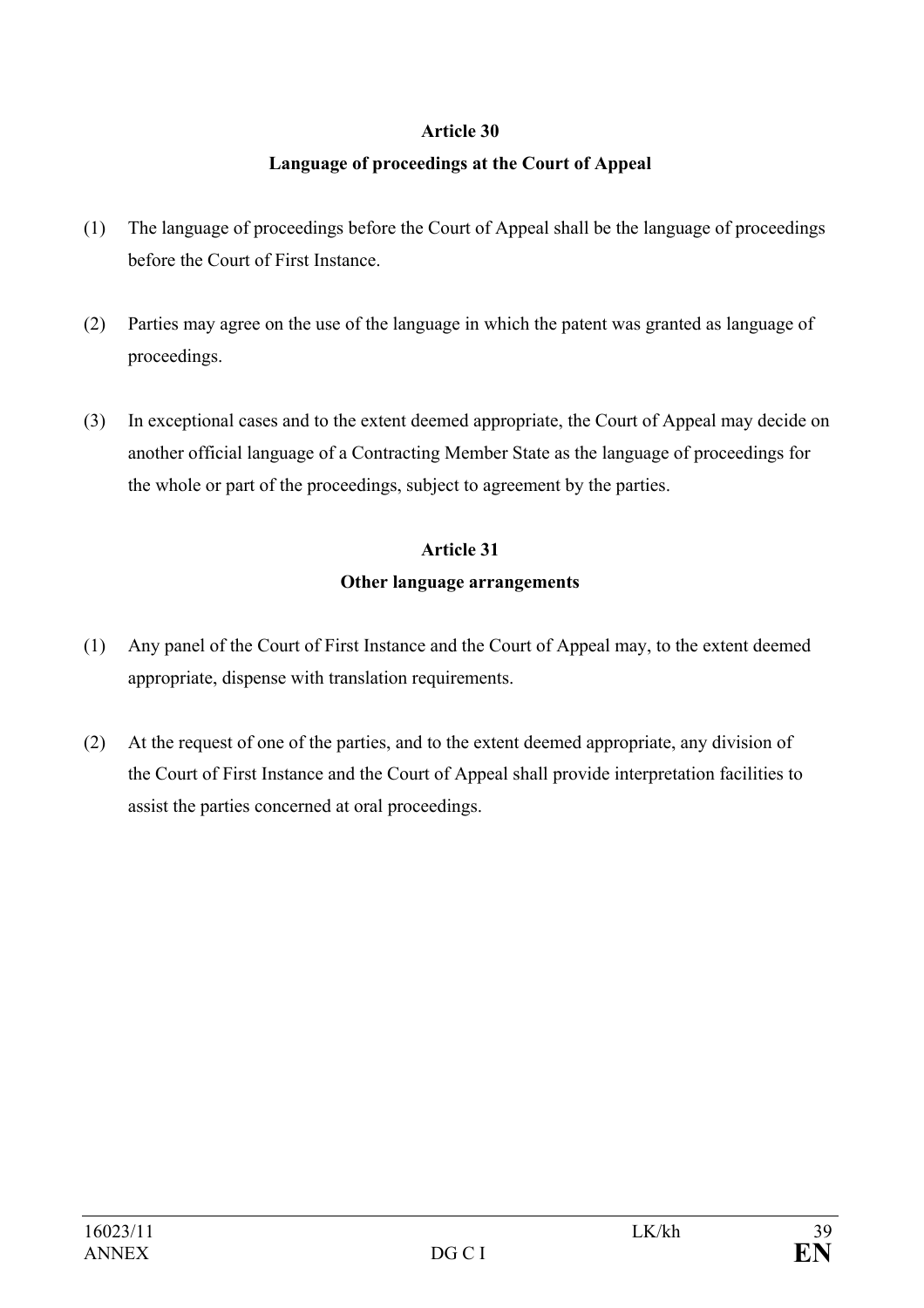- (3) Notwithstanding Article 29(5), in cases where an action for infringement is brought before the central division, the defendant shall have the right to obtain, upon request, translations of relevant documents in the language of the Contracting Member State where he has his residence, […] principal place of business or place of business in the following circumstances:
	- (a) jurisdiction is entrusted on the central division in accordance with Article 15a (1), and
	- (b) the language of proceedings at the central division is a language which is not an official language of the Contracting Member State where the defendant has his residence, […] principal place of business or place of business […], and
	- (c) the defendant does not have knowledge of the language of the proceedings.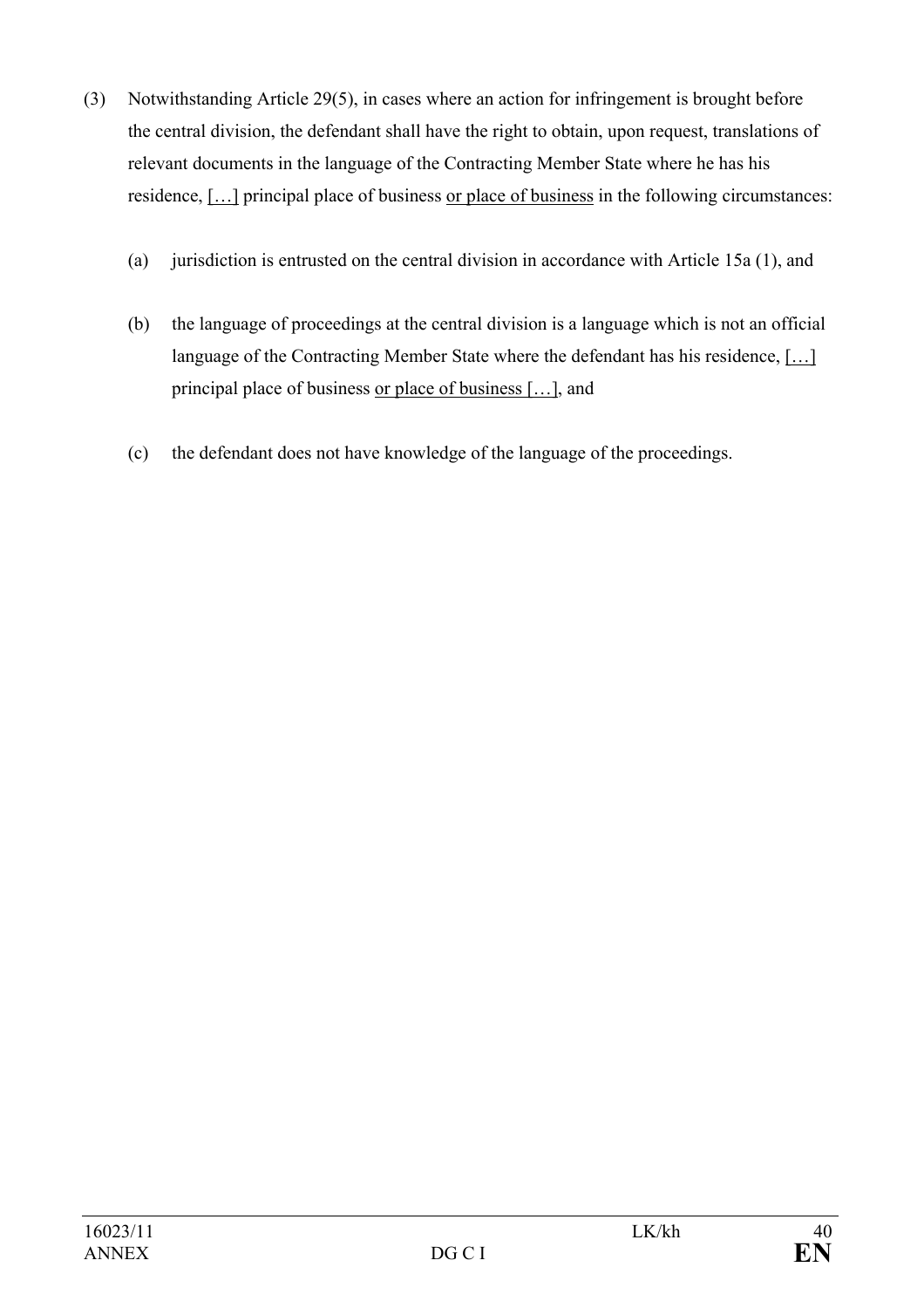### **CHAPTER III – PROCEEDINGS BEFORE THE COURT**

### **Article 32**

### **Written, interim and oral procedures**

- (1) The proceedings before the Court shall consist of a written, an interim and an oral procedure, in accordance with the Rules of Procedure. All procedures shall be organized in a flexible and balanced manner.
- (2) In the interim procedure, after the written procedure and if appropriate, the judge acting as Rapporteur, subject to a mandate of the full panel and designated in accordance with the Rules of Procedure, shall be responsible for convening an interim hearing. That judge shall in particular explore the possibility for a settlement.
- (3) The oral procedure shall give parties the opportunity to explain properly their arguments. The Court may, with the agreement of the parties, dispense with the oral procedure.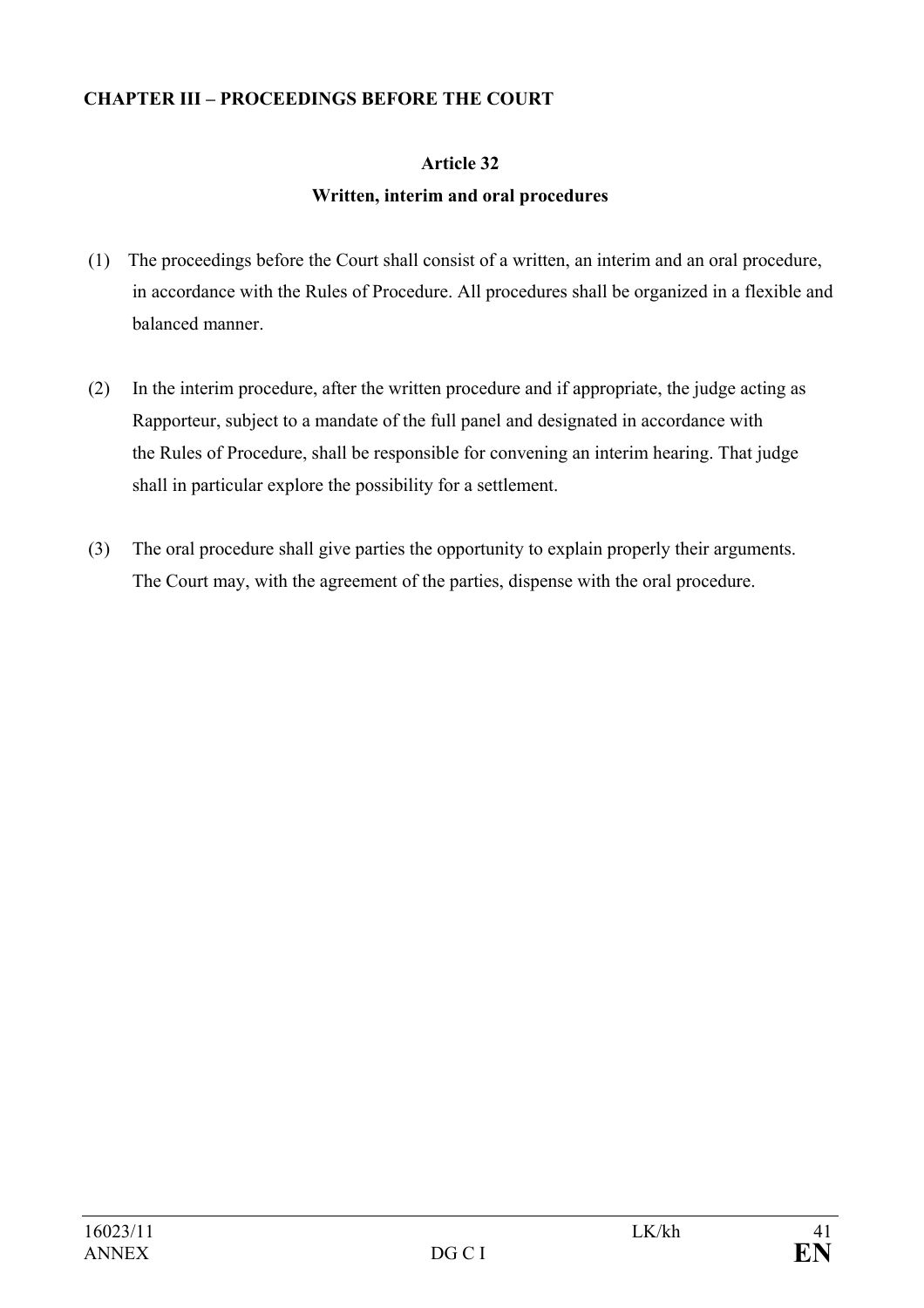### **Article 33**

### **Means of evidence**

- (1) In proceedings before the Court, the means of giving or obtaining evidence shall include in particular the following:
	- (a) hearing the parties;
	- (b) requests for information;
	- (c) production of documents;
	- (d) hearing witnesses;
	- (e) opinions by experts;
	- (f) inspection;
	- (g) comparative tests or experiments;
	- (h) sworn statements in writing (affidavits).
- (2) The Rules of Procedure shall govern the procedure for taking such evidence. Questioning of witnesses and experts shall be under the control of the Court and be limited to what is necessary.

### **Article 33a**

### **Burden of proof**

The burden of the proof of facts shall be on the party relying on those facts.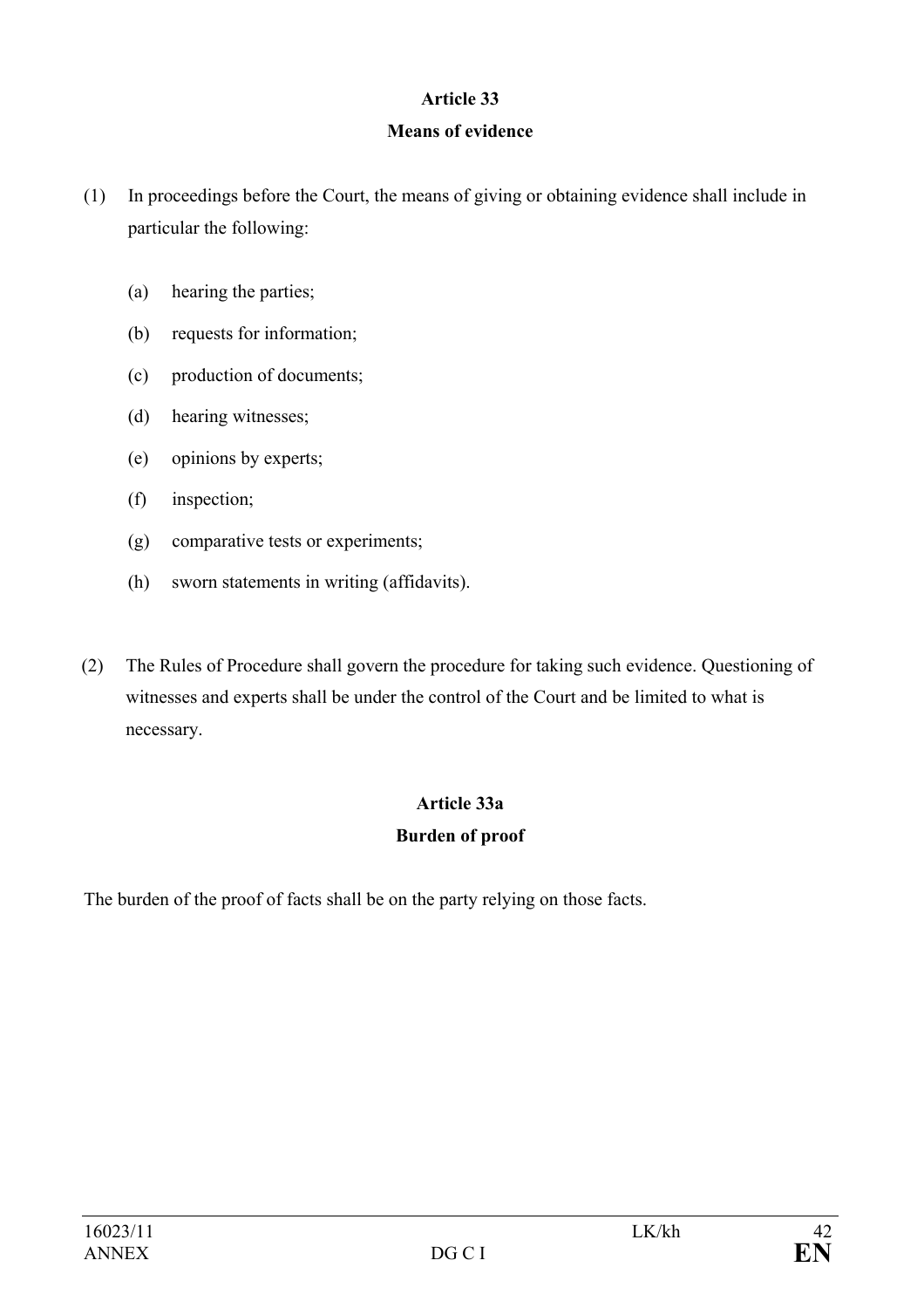# **Article 34 Reversal of burden of proof**

- (1) If the subject-matter of a patent is a process for obtaining a product, the identical product when produced without the consent of the proprietor shall, in the absence of proof to the contrary, be deemed to have been obtained by the patented process.
- (2) The same shall apply if there is a substantial likelihood that the identical product was made by the process and the proprietor of the patent has been unable, despite reasonable efforts, to determine the process actually used.
- (3) In the adduction of proof to the contrary, the legitimate interests of the defendant in protecting his manufacturing and trade secrets shall be taken into account.

### **CHAPTER IV – POWERS OF THE COURT**

# **Article 34a General**

- (1) The Court may impose such measures, procedures and remedies as are laid down in this Agreement and may make its orders subject to other conditions, in accordance with the Statute and the Rules of Procedure.
- (2) The Court shall take due account of the interest of the parties and shall, before making an order, give any party an opportunity to be heard unless this is incompatible with an effective enforcement of such order.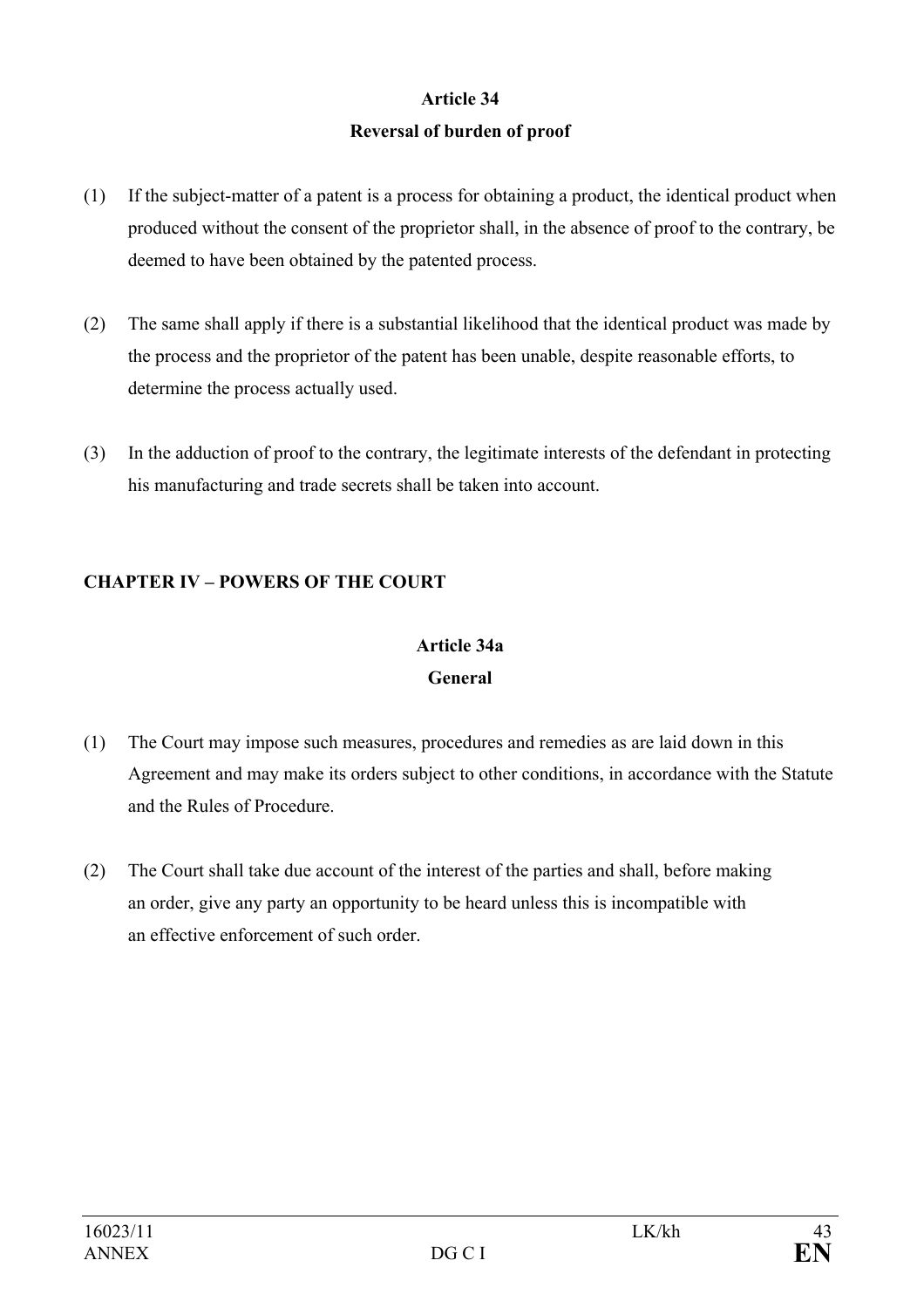### **Article 35**

### **Order to produce evidence**

- (1) Where a party has presented reasonably available evidence sufficient to support its claims and has, in substantiating those claims, specified evidence which lies in the control of the opposing party or a third party, the Court may order that party to produce such evidence. Such order shall not result in an obligation of self-incrimination.
- (2) On application by a party the Court may order, under the same conditions as specified in paragraph 1, the communication of banking, financial or commercial documents under the control of the opposing party, subject to article 40.

### **Article 35a Order to preserve evidence and to inspect property**

- (1) The Court may, even before the commencement of proceedings on the merits of the case, on application by a party who has presented reasonably available evidence to support the claim that the patent right has been infringed or is about to be infringed, order prompt and effective provisional measures to preserve relevant evidence in respect of the alleged infringement.
- (2) Such measures may include the detailed description, with or without the taking of samples, or the physical seizure of the infringing goods, and, in appropriate cases, the materials and implements used in the production and/or distribution of these goods and the documents relating thereto.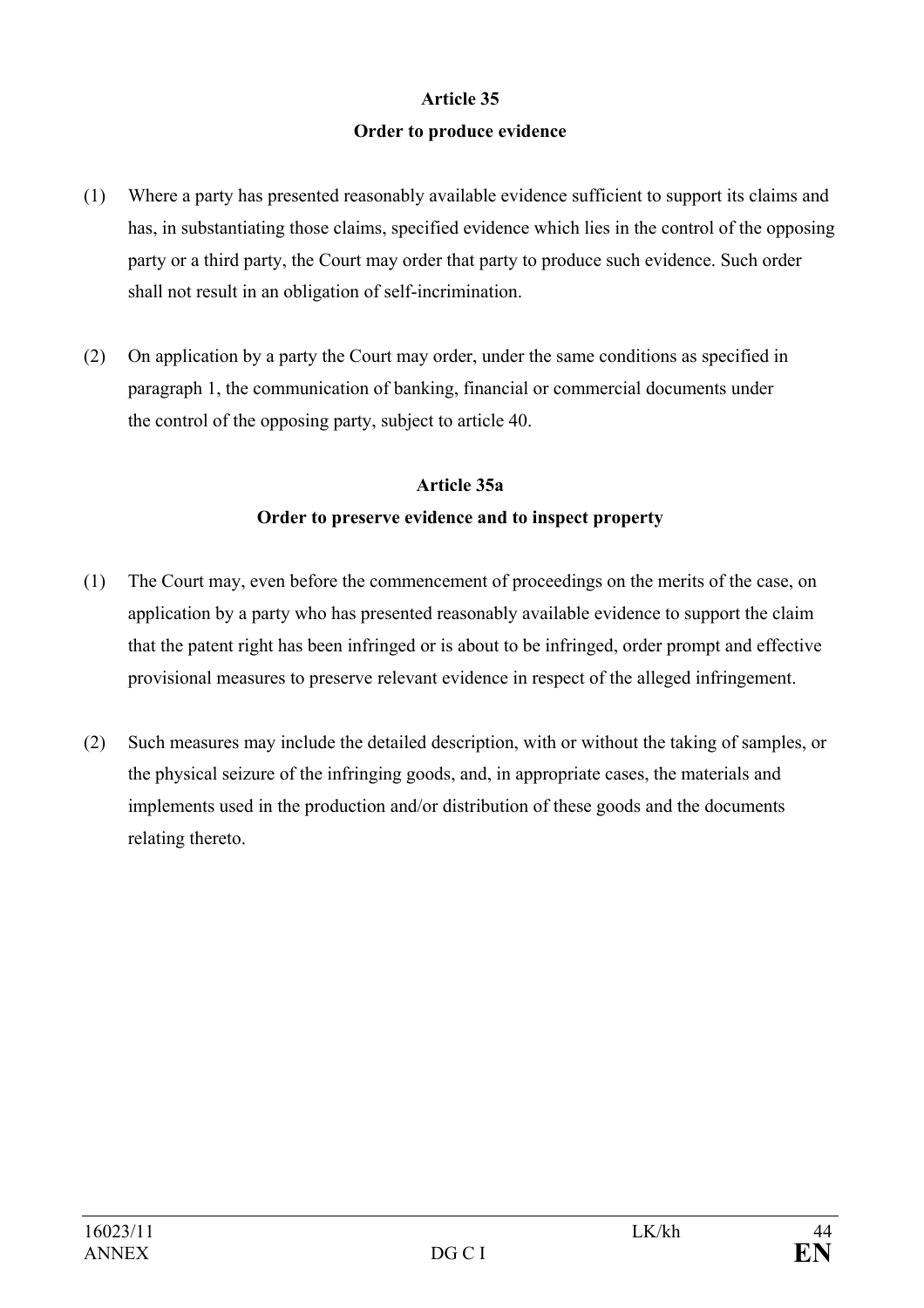- (2a) The inspection of the premises shall be conducted by a person appointed by the Court in accordance with the Rules of Procedure.
- (3) At the inspection of the premises the requesting party shall not be present itself but may be represented by an independent professional practitioner whose name has to be specified in the Court's order.
- (4) The measures shall be taken, if necessary without the other party having been heard, in particular where any delay is likely to cause irreparable harm to the proprietor of the patent, or where there is a demonstrable risk of evidence being destroyed.
- (5) Where measures to preserve evidence are adopted without the other party having been heard, the parties affected shall be given notice, without delay and at the latest immediately after the execution of the measures. A review, including a right to be heard, shall take place upon request of the parties affected with a view to deciding, within a reasonable period after the notification of the measures, whether the measures shall be modified, revoked or confirmed.
- (5a) The measures to preserve evidence may be subject to the provision of security or an equivalent assurance intended to ensure compensation for any prejudice suffered by the defendant as provided for in paragraph 7.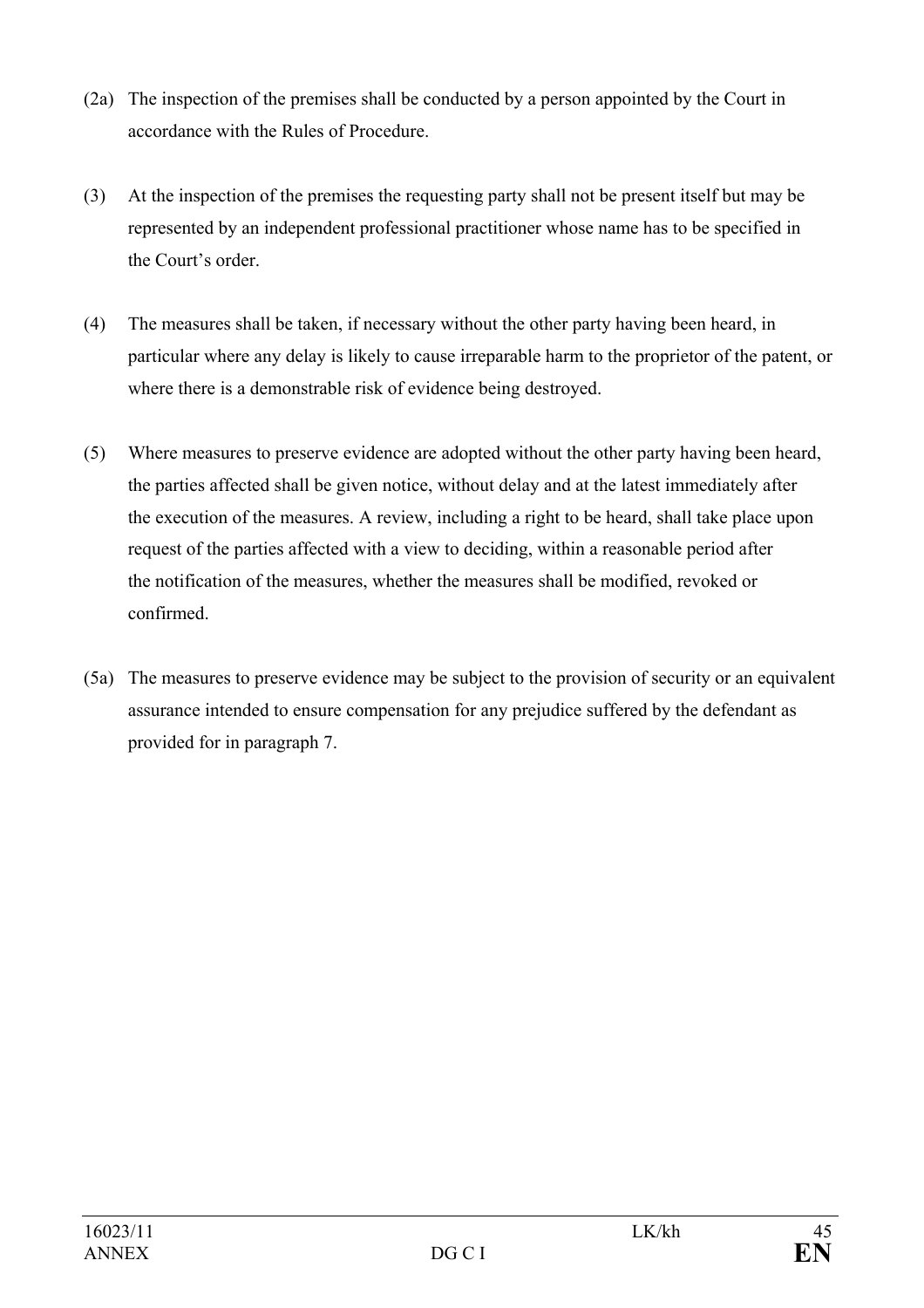- (6) The Court shall ensure that the measures to preserve evidence are revoked or otherwise cease to have effect, upon request of the defendant, without prejudice to the damages which may be claimed, if the applicant does not initiate, within a period not exceeding 31 calendar days or 20 working days, whichever is the longer, proceedings leading to a decision on the merits of the case before the Court.
- (7) Where the measures to preserve evidence are revoked, or where they lapse due to any act or omission by the applicant, or where it is subsequently found that there has been no infringement or threat of infringement of the patent right, the Court may order the applicant, upon request of the defendant, to provide the defendant appropriate compensation for any injury caused by those measures.

## **Article 35b Freezing orders**

The Court may order a party to refrain from removing from its jurisdiction any assets located there, or from dealing in any assets, whether located within its jurisdiction or not.

## **Article 36 Court experts**

- (1) Without prejudice to the possibility for the parties to produce expert evidence, the Court may at any time appoint court experts in order to provide expertise for specific aspects of the case. The Court shall provide to the court expert appointed in a case all information necessary to give his expert advice.
- (2) To this end, an indicative list of experts shall be drawn up by the Court in accordance with the Rules of Procedure and kept by the Registrar.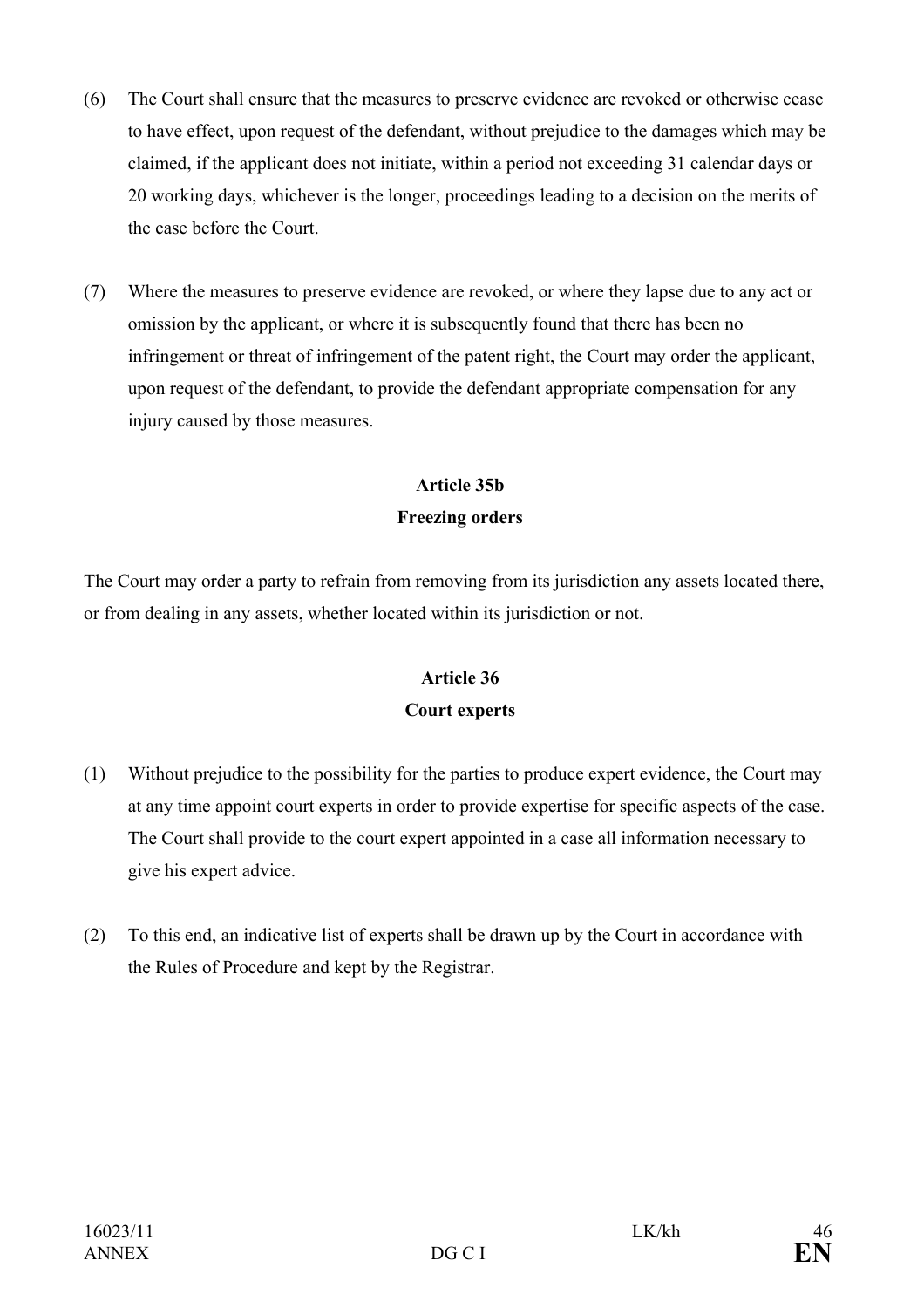- (3) The court experts shall guarantee independence and impartiality. Rules governing conflicts of interest applicable to judges shall by analogy apply to court experts.
- (4) Expert advice given to the Court shall be made available to the parties who shall have the possibility to comment on the advice given.

# **Article 37**

### **Provisional and protective measures**

- (1) The Court may grant injunctions against an alleged infringer or against a third party whose intermediary services are used by the alleged infringer, on a provisional basis, intended to prevent any imminent infringement, to forbid the continuation of the alleged infringement or to make such continuation subject to the lodging of guarantees.
- (2) The Court shall have the discretion to weigh up the interests of the parties and in particular to take into account the potential harm for either of the parties resulting from the granting or the refusal of the injunction.
- (3) The Court may also order the seizure or delivery up of the goods suspected of infringing a patent so as to prevent their entry into or movement within the channels of commerce. If the injured party demonstrates circumstances likely to endanger the recovery of damages, the Court may order the precautionary seizure of the movable and immovable property of the alleged infringer, including the blocking of his/her bank accounts and other assets.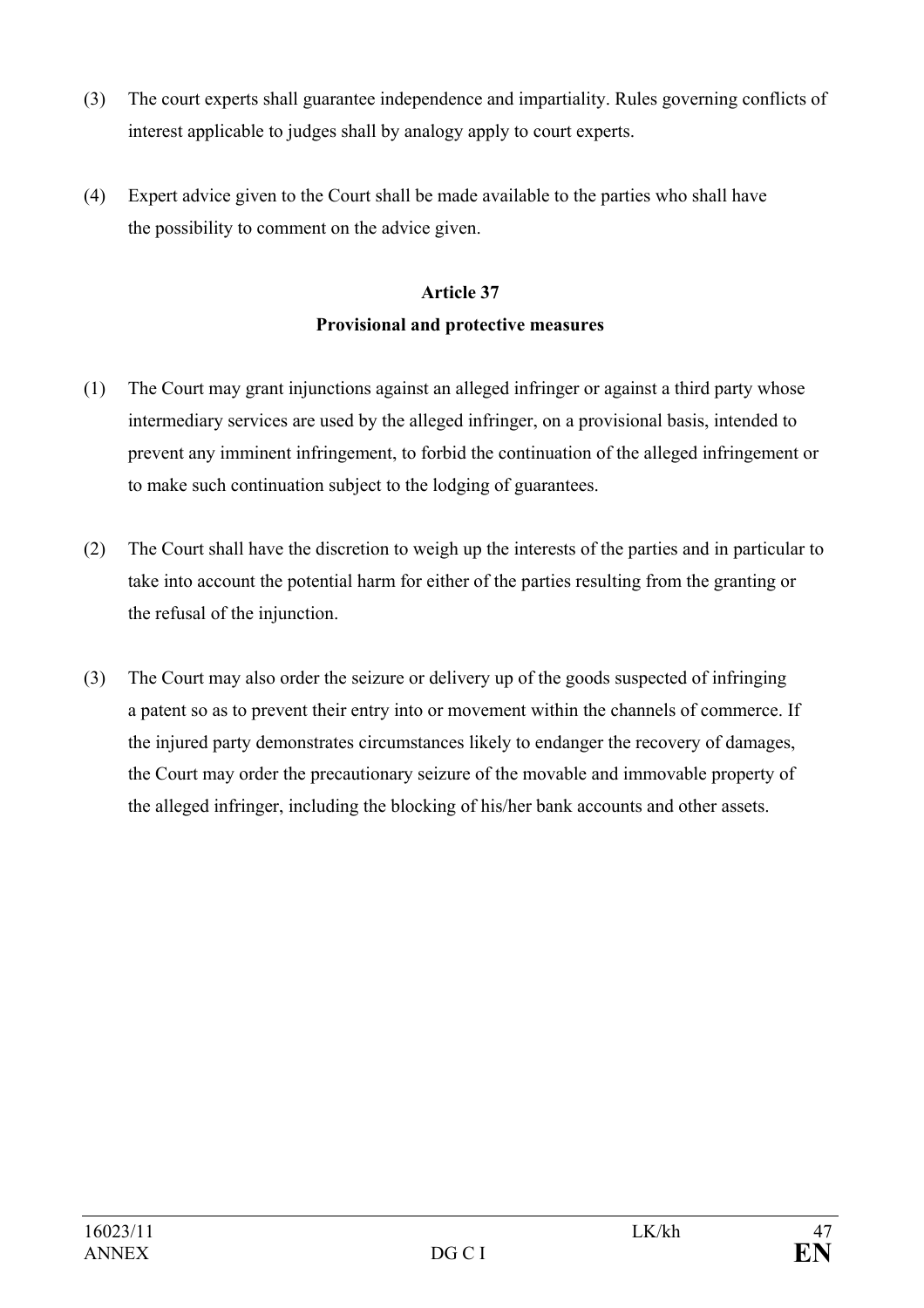- (4) The Court may, in respect of the measures referred to in paragraphs 1 and 3, require the applicant to provide any reasonable evidence in order to satisfy itself with a sufficient degree of certainty that the applicant is the right-holder and that the applicant's right is being infringed, or that such infringement is imminent.
- (5) Article 35a(4)-(7) shall apply by analogy to the measures referred to in this Article.

# **Article 37a Permanent injunctions**

- (1) Where a decision is taken finding an infringement of a patent, the Court may grant an injunction aimed at prohibiting the continuation of the infringement. The Court may also grant such injunctions against an intermediary whose services are being used by a third party to infringe a patent.
- (2) Where appropriate, such injunction shall be subject to a periodic penalty payment payable to the Court with a view to ensuring compliance.

# **Article 38 Corrective measures in infringement proceedings**

(1) Without prejudice to any damages due to the injured party by reason of the infringement, and without compensation of any sort, the Court may order, at the request of the applicant, that appropriate measures be taken with regard to goods found to be infringing patent rights and, in appropriate cases, with regard to materials and implements principally used in the creation or manufacture of those goods.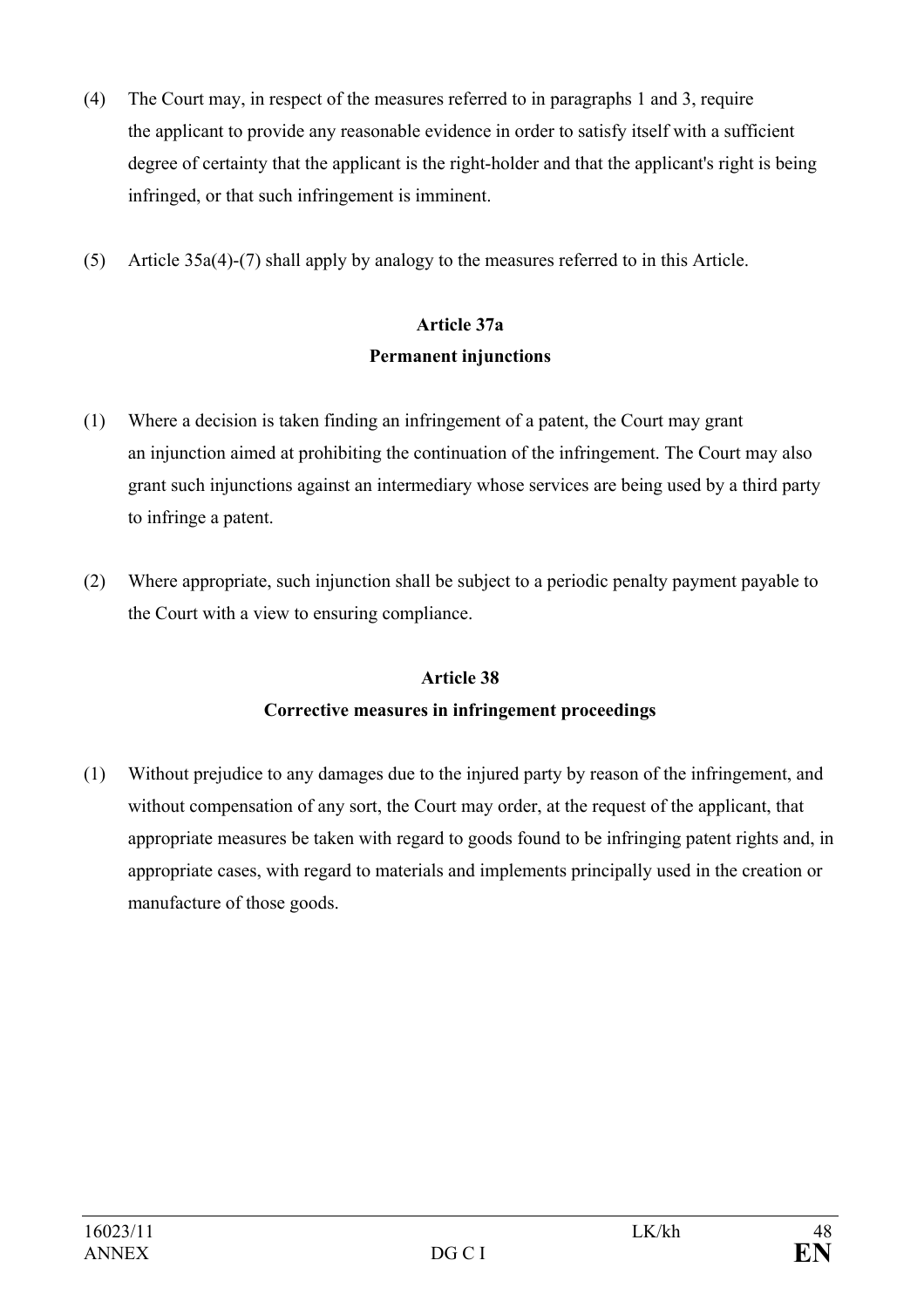- (2) Such measures shall include:
	- (a) declaration of the fact of infringement;
	- (b) recall from the channels of commerce;
	- (c) depriving the product from its infringing property;
	- (d) definitive removal from the channels of commerce; or
	- (e) destruction.
- (3) The Court shall order that those measures be carried out at the expense of the infringer, unless particular reasons are invoked for not doing so.
- (4) In considering a request for corrective measures, the need for proportionality between the seriousness of the infringement and the remedies ordered, the willingness of the party concerned to convert the materials into a non-infringing state, as well as the interests of third parties shall be taken into account.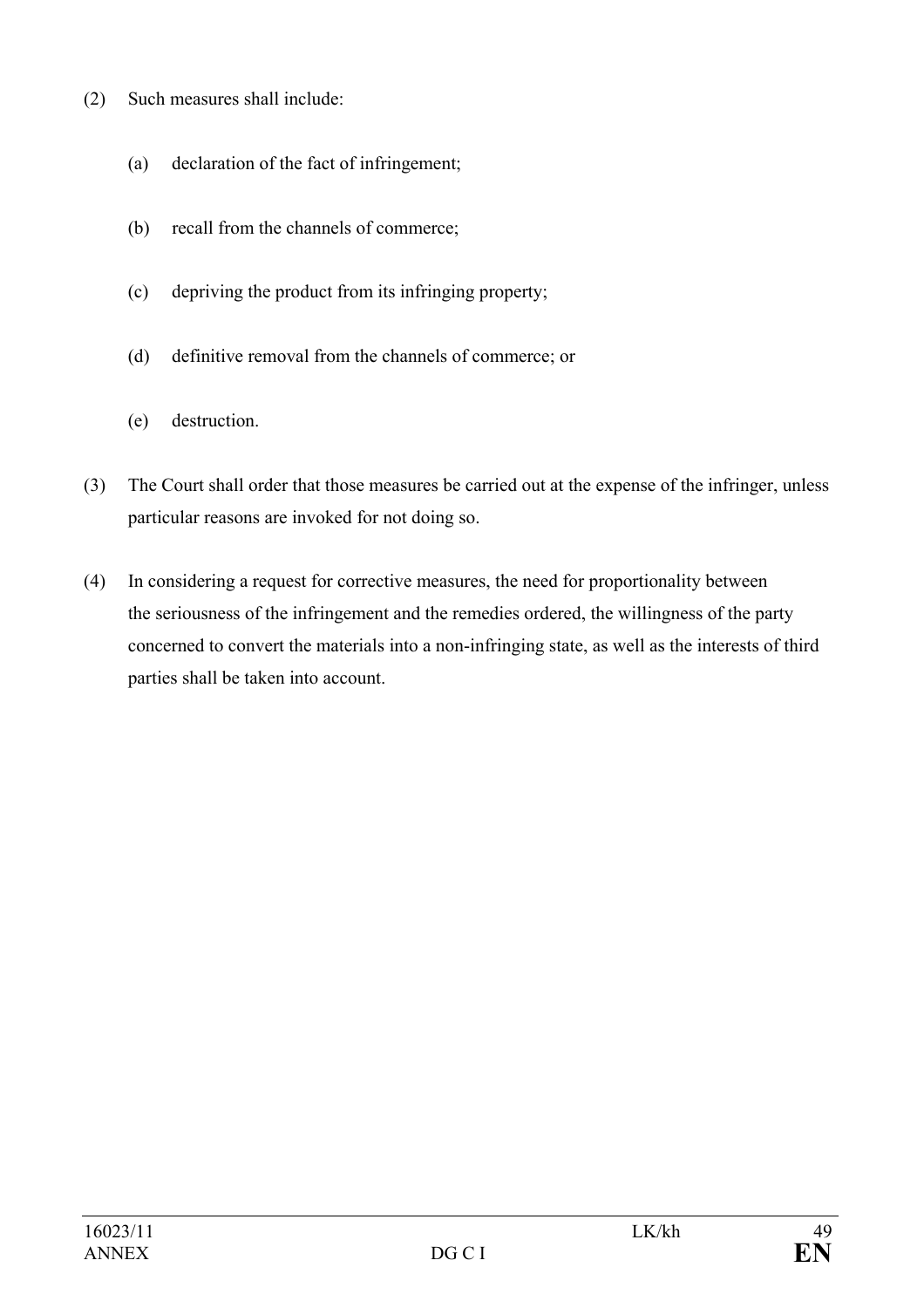# **Article 38a Decision on the validity of a patent**

- (1) The Court shall decide on the validity of a patent on the basis of a direct action for revocation or a counterclaim for revocation.
- (2) The Court may revoke a patent, either entirely or partly, only on the grounds referred to in Article 138(1) of the EPC.
- (3) Without prejudice to Article 138(3) of the EPC, if the grounds for revocation affect the patent only in part, the patent shall be limited by a corresponding amendment of the claims and revoked in part.
- (4) To the extent that a patent has been revoked it shall be deemed not to have had, from the outset, in the case of a European patent or a European patent with unitary effect, the effects specified in Articles 64 and 67 of the EPC.
- (5) Where the Court, in a final decision, has revoked a patent, either entirely or partly, it shall send a copy of the decision to the European Patent Office and, with respect to a European patent, to the national patent office of any Contracting Member State concerned.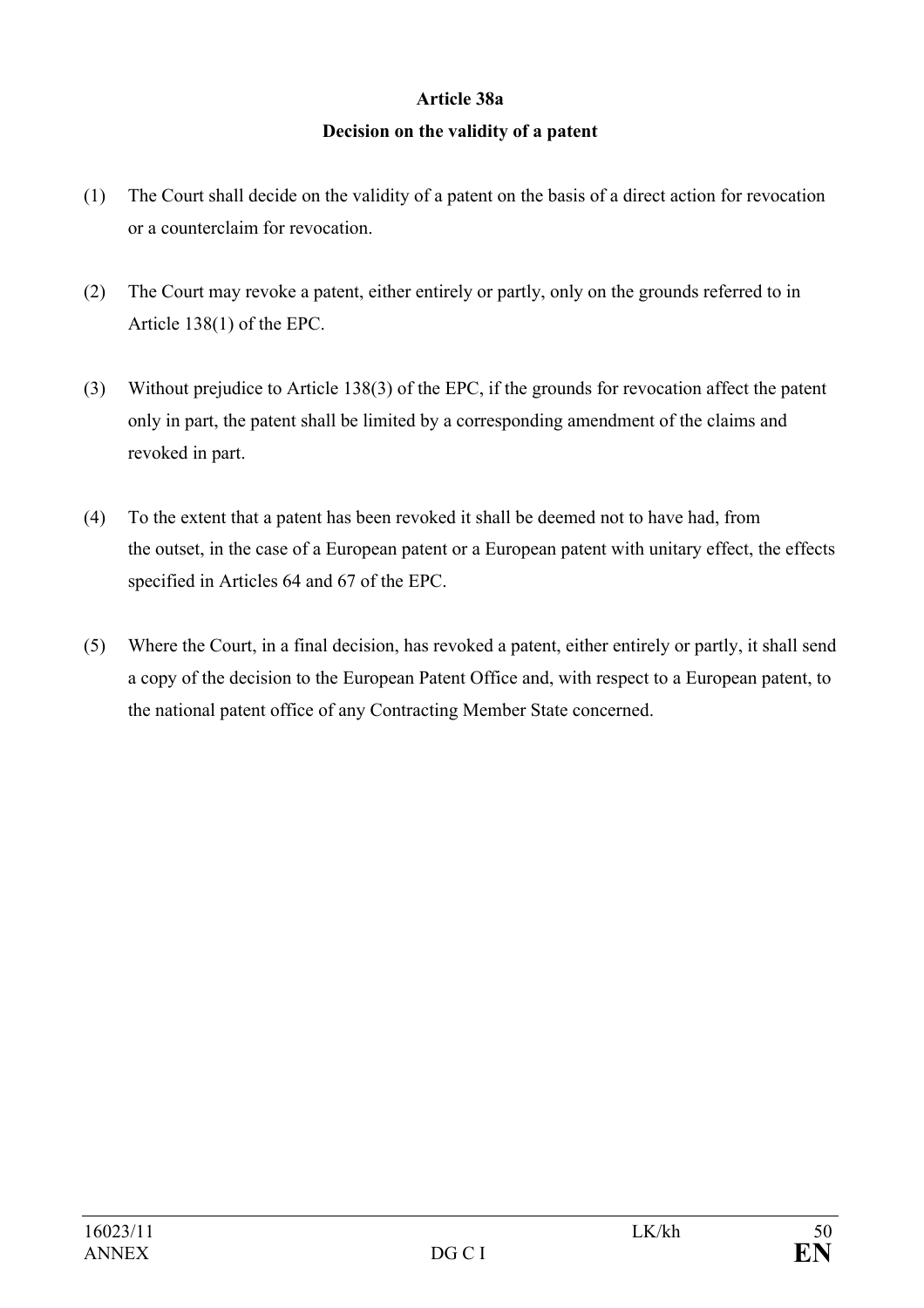### **Article 38b**

### **Powers of the Unified Patent Court concerning decisions of the European Patent Office**

If an action under Article  $15(1)(g)$  is well founded, the Court shall annul the decision of the European Patent Office and, where relevant, shall request the European Patent Office to rectify the Registry.

### **Article 39**

### **Power to order the communication of information**

- (1) The Court may, in response to a justified and proportionate request of the plaintiff and in accordance with the Rules of Procedure, order an alleged infringer to inform the plaintiff of:
	- (a) the origin and distribution channels of the infringing goods or processes;
	- (b) the quantities produced, manufactured, delivered, received or ordered, as well as the price obtained for the goods in question; and
	- (c) the identity of any third person involved in the production or distribution of infringing goods or in the use of an infringing process.
- (2) The Court may, in accordance with the Rules of Procedure, also order any other person who, on a commercial scale:
	- (a) was found in the possession of infringing goods or in the use of an infringing process;
	- (b) was found to be providing services used in infringing activities; or
	- (c) was indicated by the person referred to in (a) or (b) as being involved in the production, manufacture or distribution of the goods or processes or in the provision of the services, to provide the plaintiff with the information referred to in paragraph 1.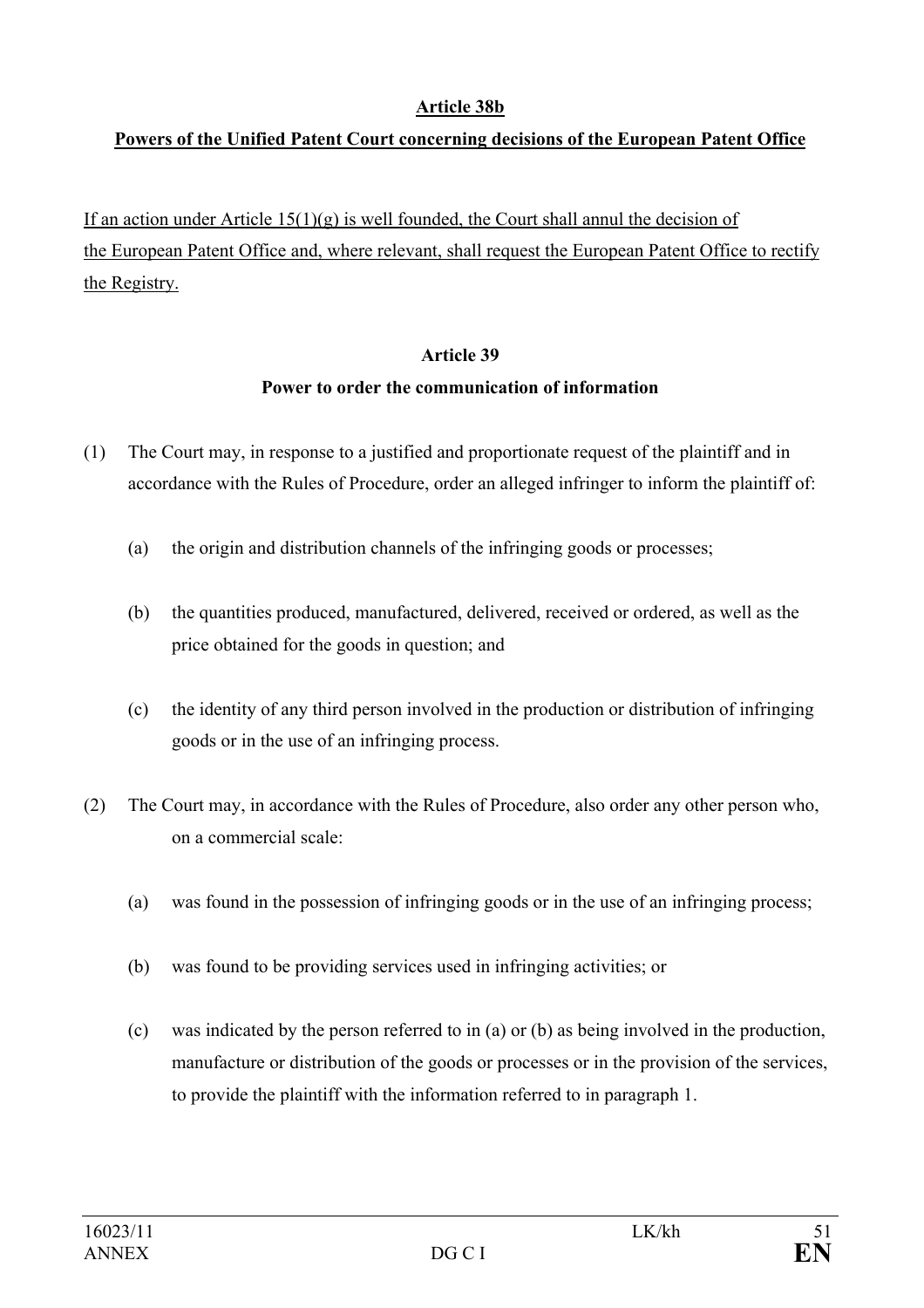# **Article 40 Protection of confidential information**

To protect a party's or a third party's trade secrets, personal data or other confidential information, or to prevent an abuse of evidence, the Court may order that the collection and use of evidence in proceedings before it be restricted or prohibited or that access to such evidence be restricted to certain persons.

### **Article 41 Award of damages**

- (1) The Court shall, at the request of the injured party, order the infringer who knowingly, or with reasonable grounds to know, engaged in a patent infringing activity, to pay the injured party damages appropriate to the prejudice actually suffered as a result of the infringement.
- (2) The injured party shall, to the extent possible, be restored in the position it would have been in if no infringement had taken place. The infringer shall not benefit from the infringement. However, damages shall not be punitive.
- (3) When the Court sets the damages:
	- (a) it shall take into account all appropriate aspects, such as the negative economic consequences, including lost profits, which the injured party has suffered, any unfair profits made by the infringer and, in appropriate cases, elements other than economic factors, such as the moral prejudice caused to the injured party by the infringement; or
	- (b) as an alternative to (a), it may, in appropriate cases, set the damages as a lump sum on the basis of elements such as at least the amount of the royalties or fees which would have been due if the infringer had requested authorisation to use the patent in question.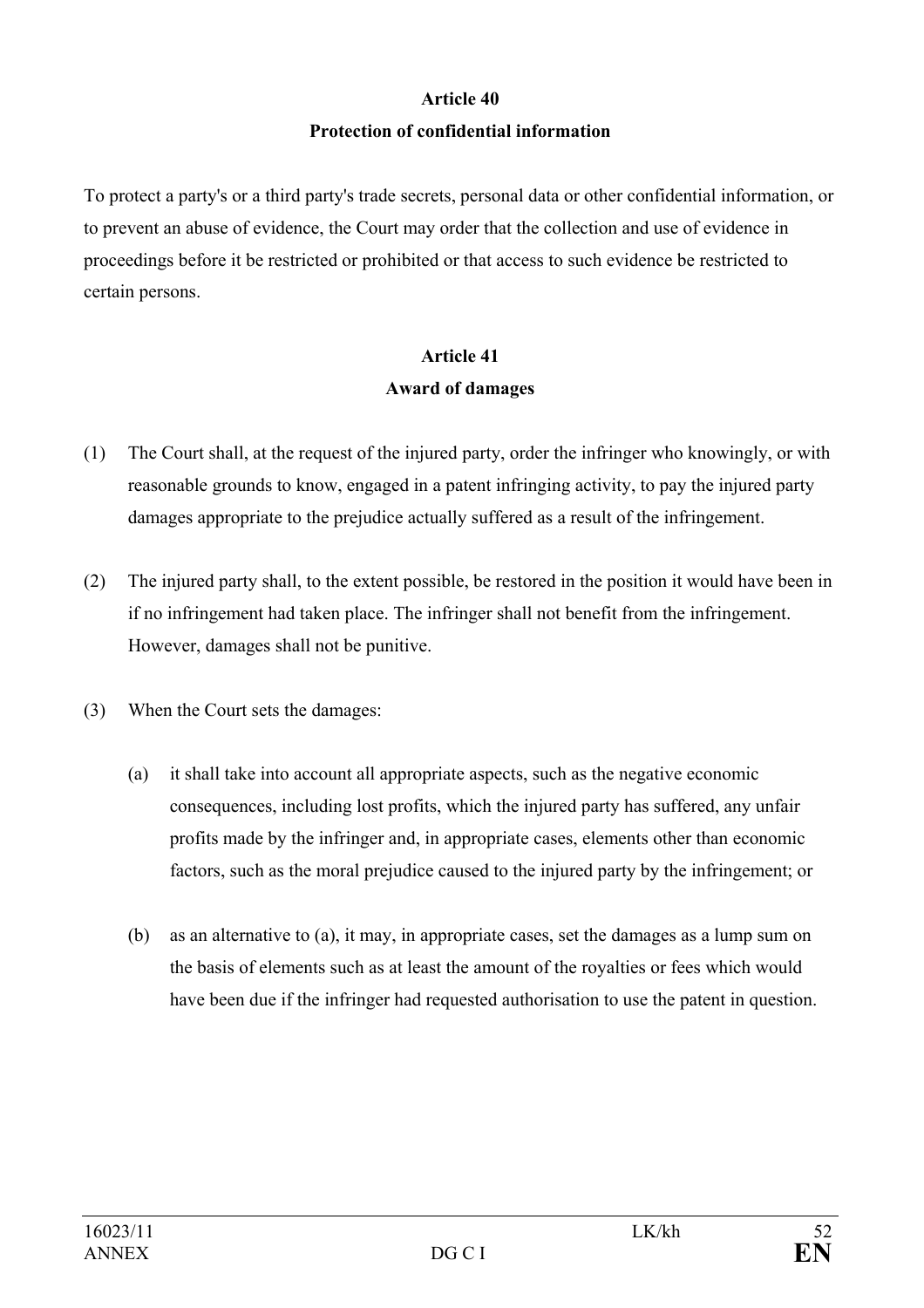(4) Where the infringer did not knowingly or with reasonable grounds to know engage in infringing activity, the Court may order the recovery of profits or the payment of compensation.

# **Article 42**

### **Legal costs**

- (1) Reasonable and proportionate legal costs and other expenses incurred by the successful party shall, as a general rule, be borne by the unsuccessful party, unless equity requires otherwise.
- (2) Where a party succeeds only in part or in exceptional circumstances, the Court may order that costs be apportioned equitably or that the parties bear their own costs.
- (3) A party should bear any unnecessary costs it has caused the Court or another party.
- (4) At the request of the defendant the Court may order the plaintiff to provide adequate security for the legal costs and other expenses incurred by the defendant which the plaintiff may be liable to bear, in particular in cases referred to in Articles 35, 35a, 35b and 37.

# **Article 43 Court fees**

- (1) Parties to proceedings before the Court shall pay court fees.
- (2) Court fees shall be paid in advance. Any party which has not paid a prescribed court fee may be excluded from further participation in the proceedings.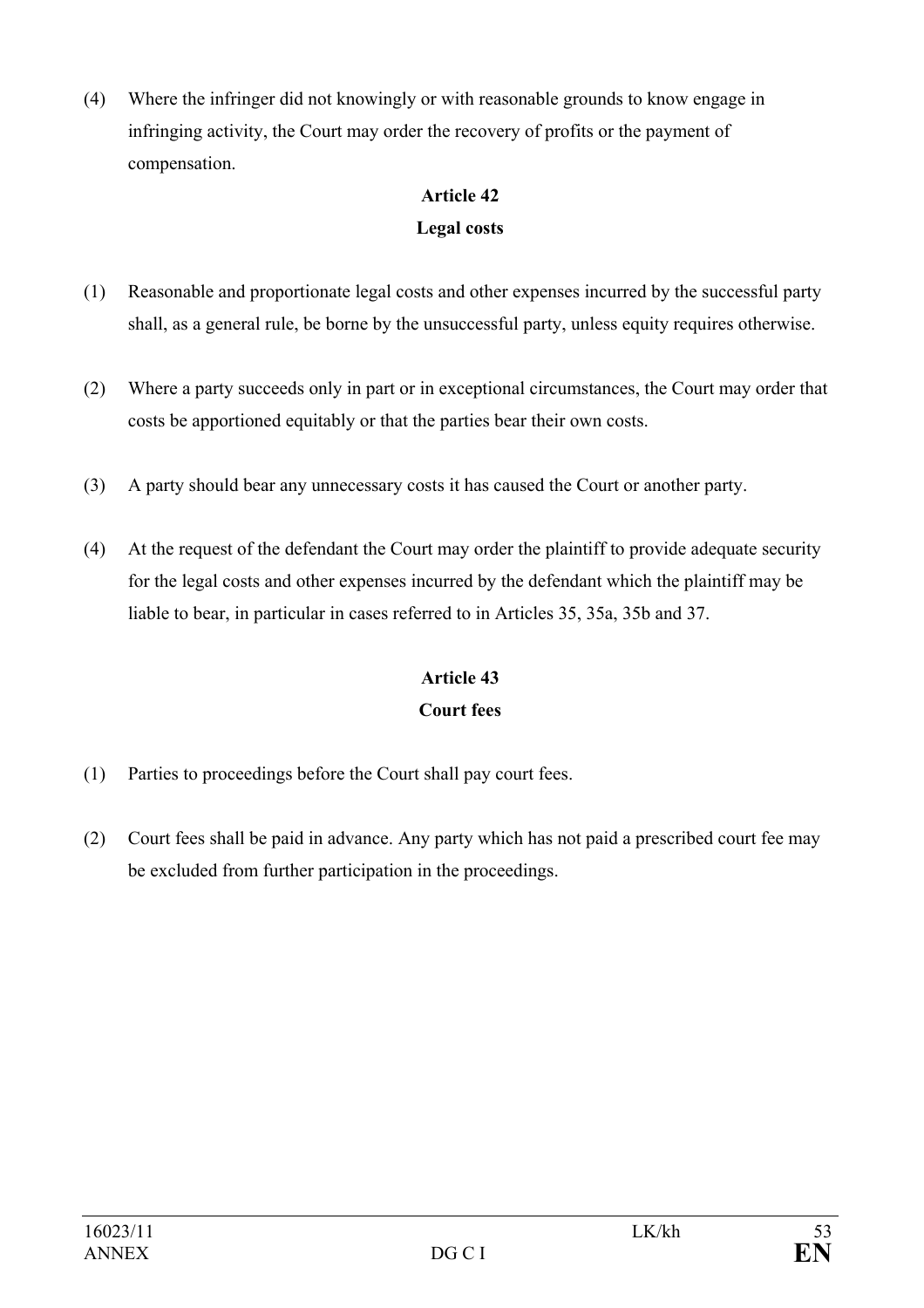# **Article 44 Legal aid**

- (1) A party who is a natural person and wholly or in part unable to meet the costs of the proceedings may at any time apply for legal aid. The conditions for granting of legal aid shall be laid down in the Rules of Procedure.
- (2) The Court shall decide whether legal aid should be granted in full or in part, or whether it should be refused, in accordance with the Rules of Procedure.
- (3) On a proposal from the Court, the Administrative Committee shall set the level of and rules on bearing the costs of legal aid.

### **Article 44a Period of limitation**

Proceedings relating to all forms of financial compensation may be initiated until five years from the date on which the requesting party became, or had reasonable grounds to become, aware of the facts justifying the proceedings.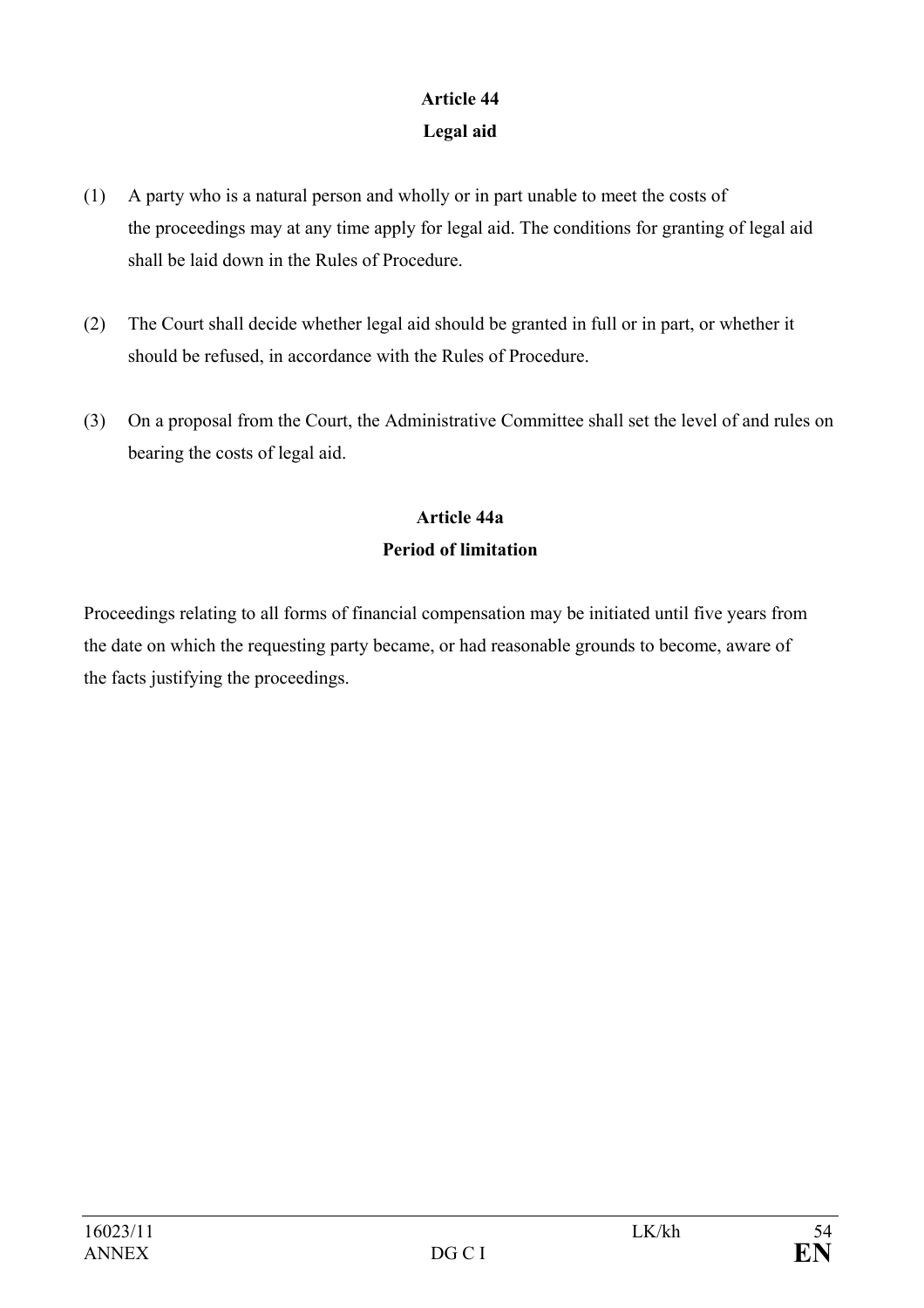### **CHAPTER V – APPEALS**

# **Article 45 Appeal**

- (1) An appeal against a decision of the Court of First Instance may be brought before the Court of Appeal by any party which has been unsuccessful, in whole or in part, in its submissions.
- (1a) An appeal may be brought against a final decision of the Court of First Instance or against an order referred to in Articles 29(4), 35, 35a, 35b, 37 or 39. Any other order may only be appealed together with the final decision, unless the Court of Appeal grants leave to appeal.
- (2) An appeal shall be brought within two months of the date of the notification of a final decision of the Court of First Instance or within fifteen calendar days of the date of the notification of an order referred to in paragraph 1a.
- (3) The appeal against a decision of the Court of First Instance may be based on points of law and matters of fact.
- (4) New facts and new evidence may only be introduced if the submission thereof by the party concerned could not reasonably have been expected during proceedings before the Court of First Instance, in accordance with the Rules of Procedure.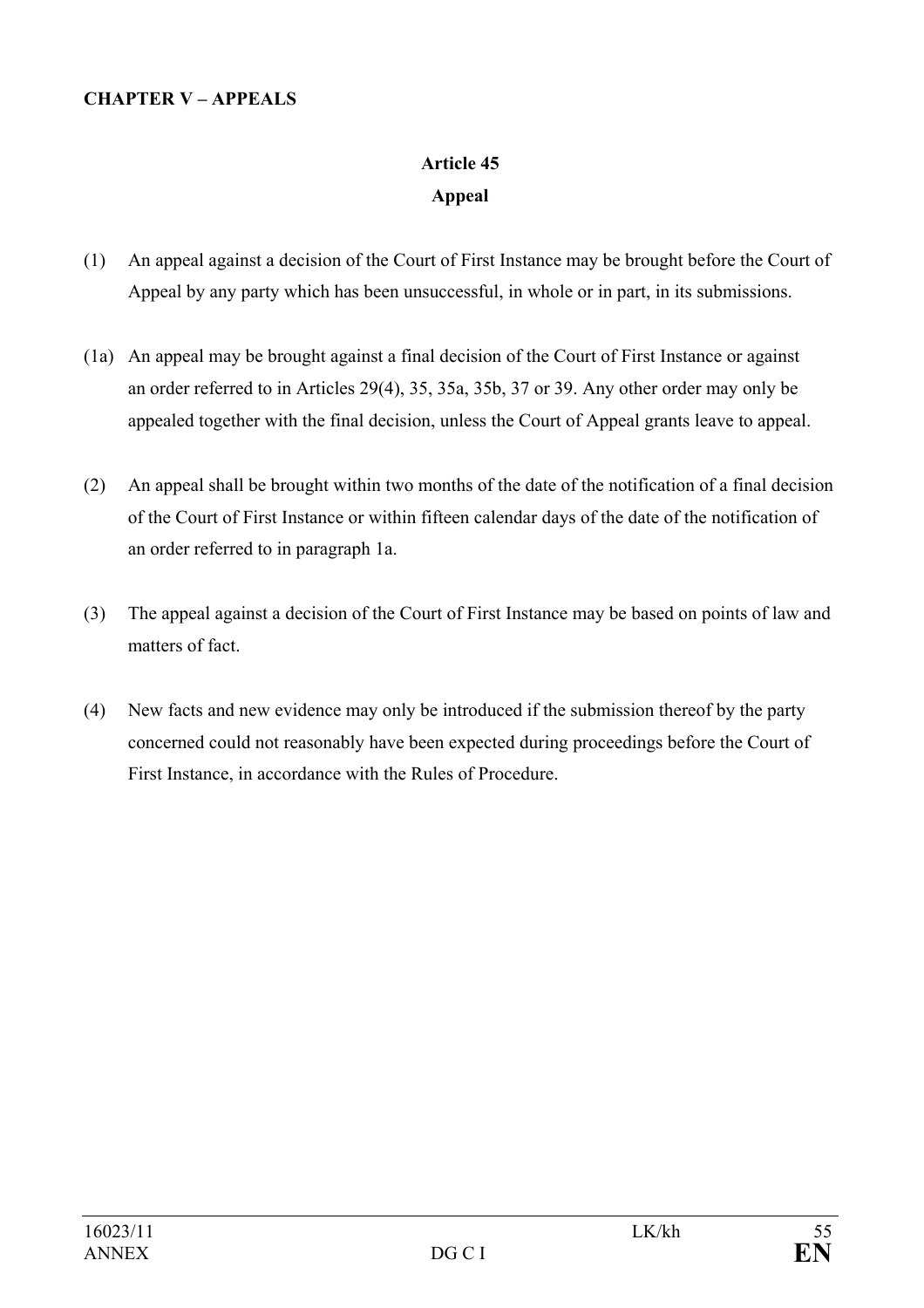### **Article 46 Effects of an appeal**

- (1) Without prejudice to paragraph 2, an appeal shall not have suspensive effect unless the Court of Appeal decides otherwise at the motivated request of one of the parties. The Rules of Procedure shall guarantee that such a decision is taken without delay.
- (2) An appeal against a decision on actions or counterclaims for revocation shall always have suspensive effect.
- (3) The appeal against an order referred to in Articles 29(4), 35, 35a, 35b, 37 or 39 shall not prevent the continuation of the principal proceedings. However, the Court may not give a final decision in the principal proceedings before the decision concerning an appealed order has been given.

# **Article 47 Decision on appeal and referral back**

- (1) If the appeal is well-founded, the Court of Appeal shall revoke the decision of the Court of First Instance and give a final decision. The Court of Appeal may in exceptional cases and in accordance with the Rules of Procedure refer the case back to the Court of First Instance for decision.
- (2) Where a case is referred back to the Court of First Instance it shall be bound by the decision of the Court of Appeal on points of law.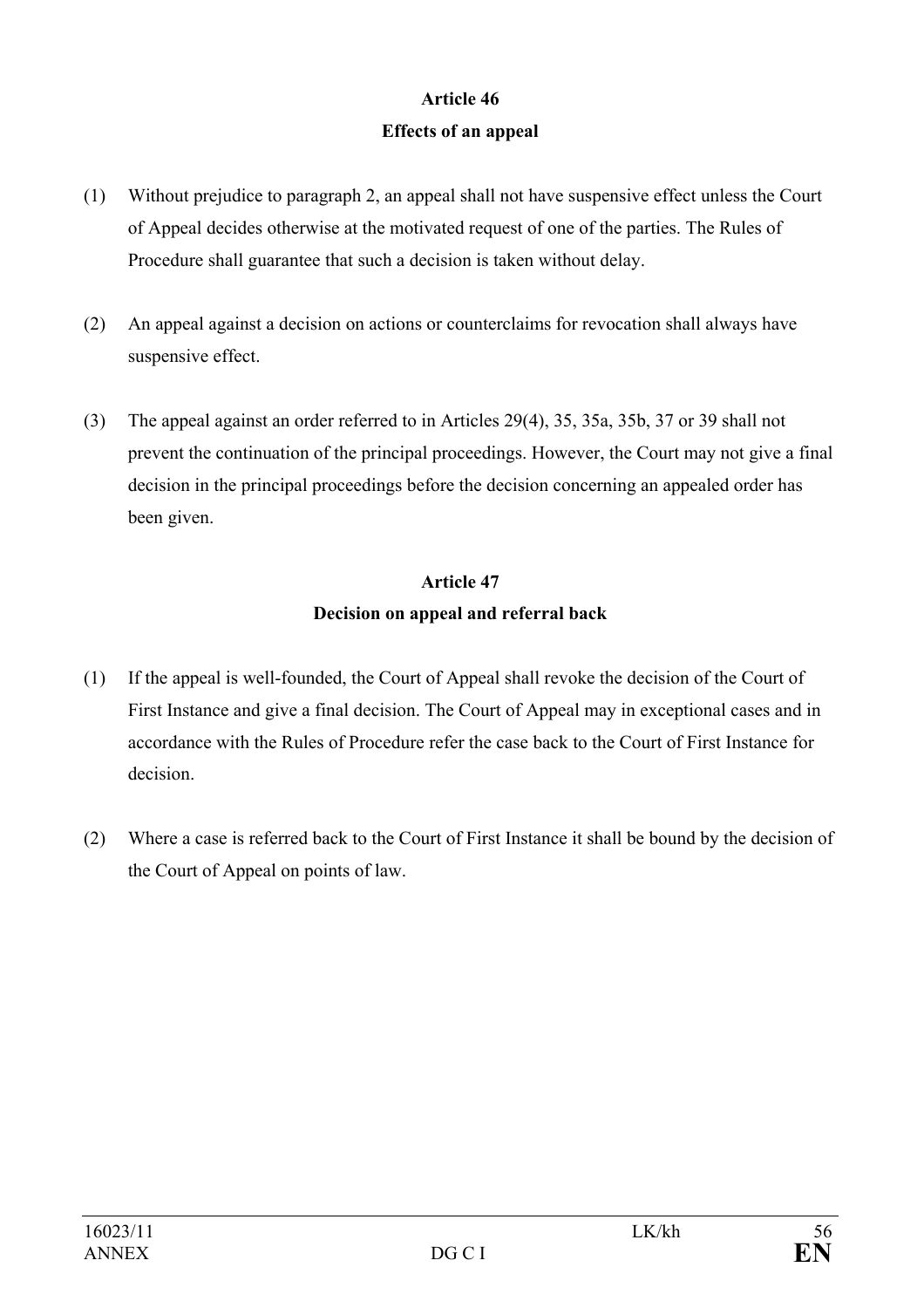### **CHAPTER VI - DECISIONS**

#### **Article 49**

### **Basis for decisions and right to be heard**

- (1) The Court shall decide in accordance with the requests submitted by the parties. The Court shall not award more than is requested.
- (2) The decisions on the merits may only be based on grounds or evidence on which the parties have had an opportunity to present their comments.
- (3 Decisions on the merits may only be based on the grounds, facts and evidence submitted by the parties or introduced into the procedure by an order of the Court.
- (4) The Court shall evaluate evidence freely and independently.

### **Article 50 Formal requirements**

- (1) The decision of the Court shall be reasoned and shall be given in writing in accordance with the Rules of Procedure.
- (2) The decision of the Court shall be delivered in the language of proceedings.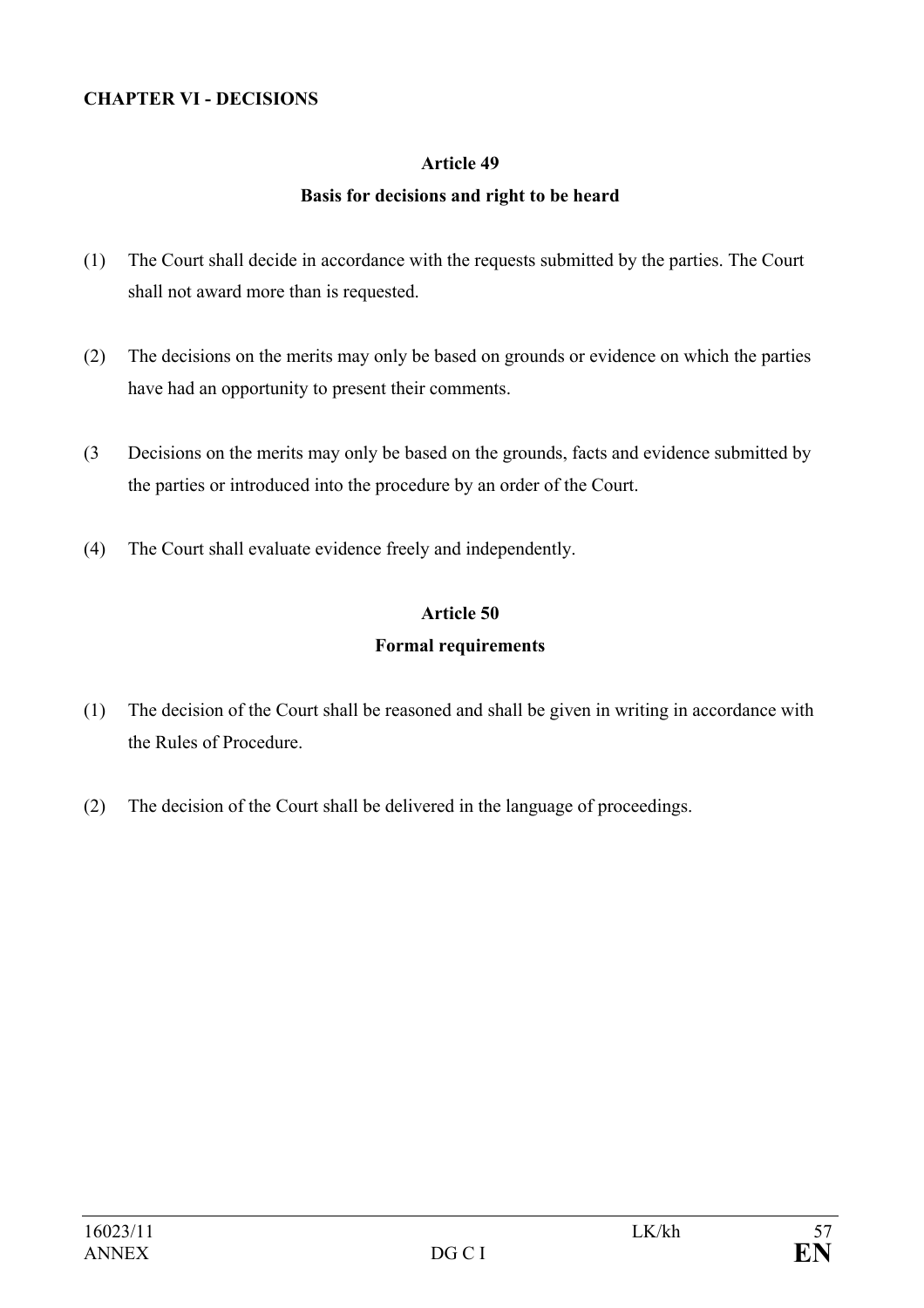# **Article 51 Decisions of the Court and dissenting opinions**

- (1) Decisions of the Court shall be taken by a majority of the panel, in accordance with the Statute. In case of equal votes the vote of the presiding judge shall prevail.
- (2) In exceptional circumstances any judge of the panel may express his dissenting opinion separately from the decision of the Court.

## **Article 52 Settlement**

The parties may, at any time in the course of proceedings, conclude their case by way of settlement confirmed by a decision of the Court. A patent may not be declared fully or partially invalid or be fully or partially invalidated by way of settlement.

# **Article 54 Publication of decisions**

The Court may order, at the request of the applicant and at the expense of the infringer, appropriate measures for the dissemination of the information concerning the decision, including displaying the decision and publishing it in full or in part in public media.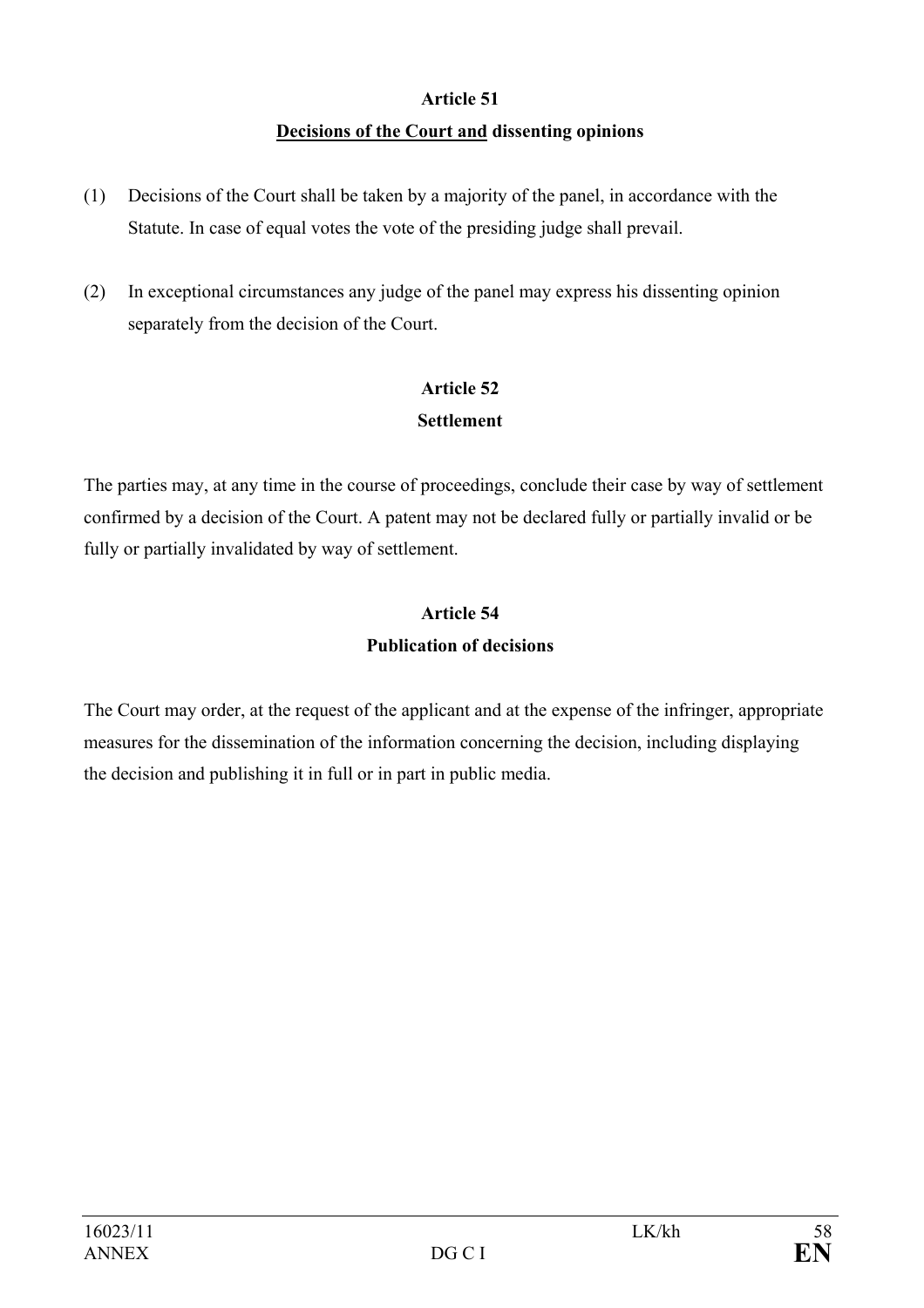# **Article 55 Rehearing**

- (1) A request for rehearing after a final decision may exceptionally be made to the Court of Appeal in the following circumstances:
	- (a) on discovery of a fact by the party requesting the rehearing, which is of such a nature as to be a decisive factor and which, when the decision was given, was unknown to the party requesting the rehearing, in particular on the basis of an act which was held, by a final court decision, to constitute a criminal offence; or
	- (b) in the event of a fundamental procedural defect, in particular when a defendant who did not appear before the Court was not served with the document initiating the proceedings or an equivalent document in sufficient time and in such a way as to enable him to arrange for the defence.
- (2) A request for a rehearing shall be filed within 10 years from the date of the decision but not later than two months from the date of the discovery of the new fact or of the procedural defect. Such request shall not have suspensive effect unless the Court of Appeal decides otherwise.
- (3) If the request for a rehearing is founded, the Court of Appeal shall set aside, in whole or in part, the decision under review and re-open the proceedings for a new trial and decision, in accordance with the Rules of Procedure.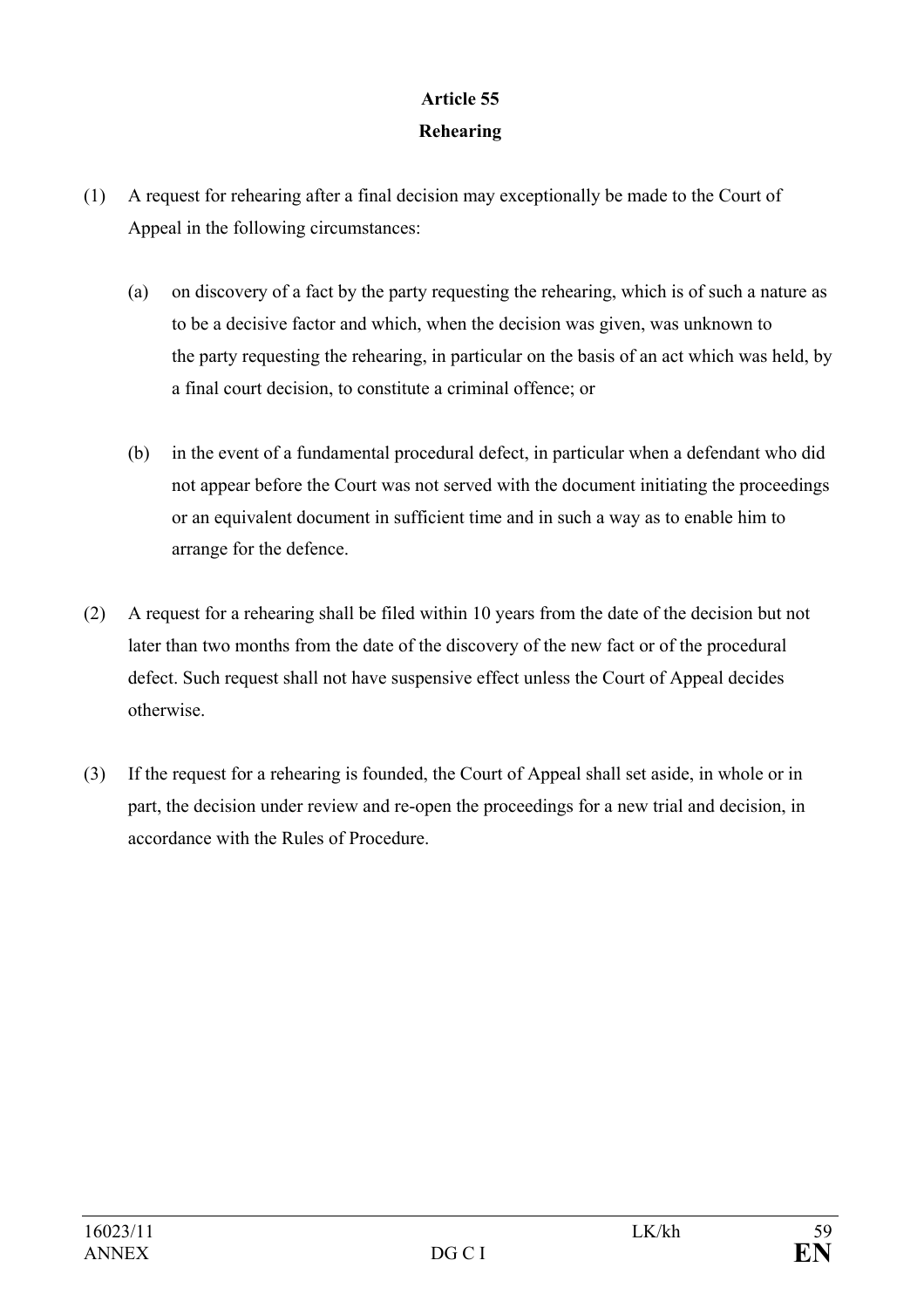(4) Persons using patents which are the subject-matter of a decision under review and who are acting in good faith should be allowed to continue the use.

### **Article 56**

### **Enforcement of decisions and orders**

- (1) Decisions and orders of the Court shall be enforceable in any Contracting Member State. An order for the enforcement of a decision shall be appended to the decision by the Court.
- *[(2) Where appropriate, the enforcement of a decision may be subject to the provision of security or an equivalent assurance to ensure compensation for any prejudice suffered, in particular in the case of injunctions. ]*
- (3) Without prejudice to the provisions of this Agreement and the Statute, the enforcement procedures shall be governed by the law of the Contracting Member State where the enforcement takes place. Any decision of the Court shall be enforced under the same conditions as a decision given in the Contracting State where the enforcement takes place.
- (4) If a party does not comply with the terms of an order of the Court, that party may be sanctioned with a periodic penalty payment payable to the Court. The individual penalty shall be proportionate to the importance of the order to be enforced. The periodic penalty payment shall be ordered without prejudice to the party's right to claim damages or security.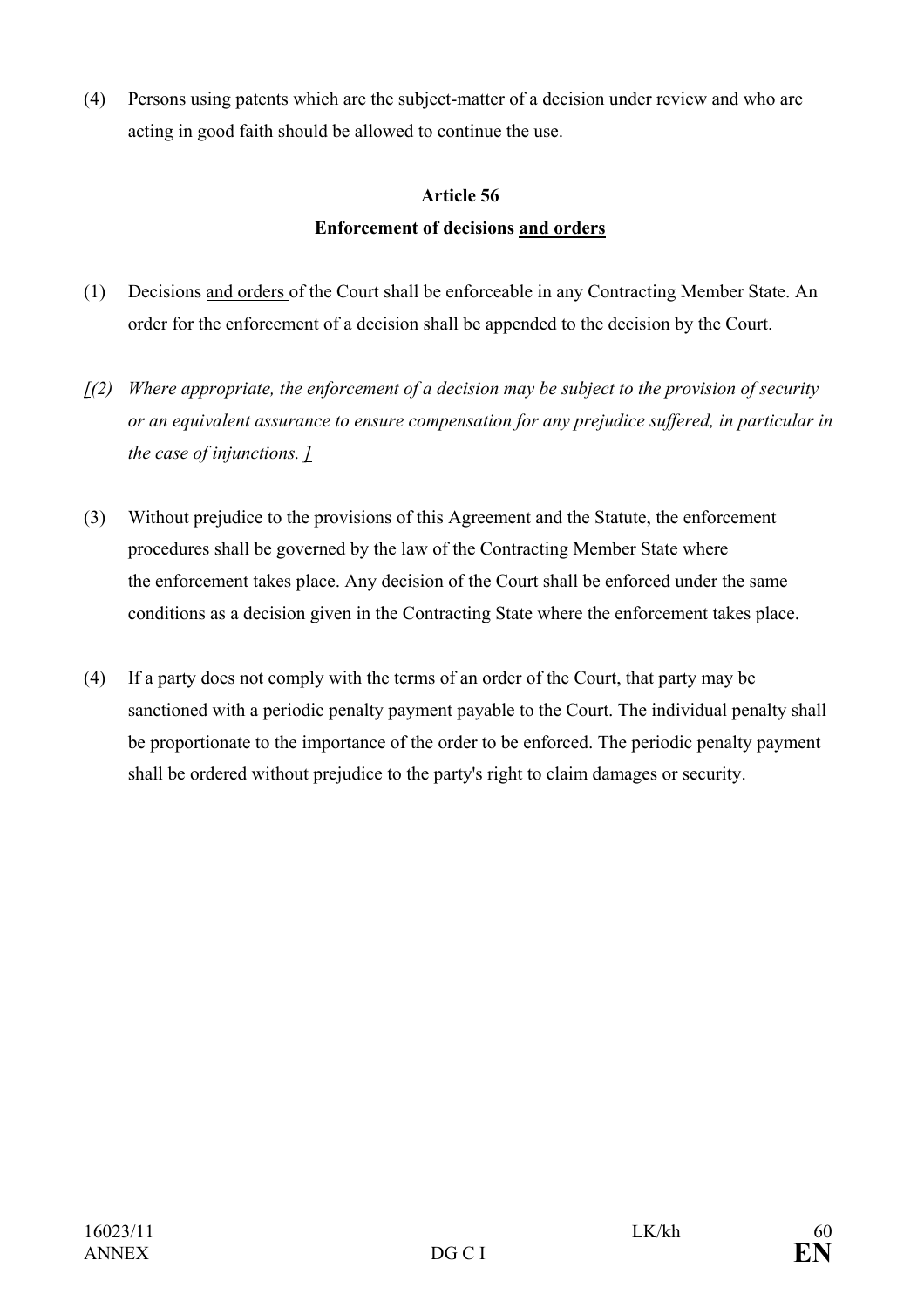#### **PART IIIA – IMPLEMENTATION AND OPERATION OF THE AGREEMENT**

### **Article 57**

### **The Administrative Committee**

- (1) The Administrative Committee shall be composed of one representative of each Contracting Member State. The European Commission shall be represented at the meetings of the Administrative Committee as observer.
- (2) Any Contracting Member State shall have one vote.
- (3) The Administrative Committee shall adopt its decisions by a majority of three quarters of the Contracting Member States represented and voting, except where this Agreement or the Statute provides otherwise.
- (4) The Administrative Committee shall adopt its rules of procedure.
- (5) The Administrative Committee shall elect a chairperson from among its members. The duration of the term of office shall be three years. The term of office shall be renewable.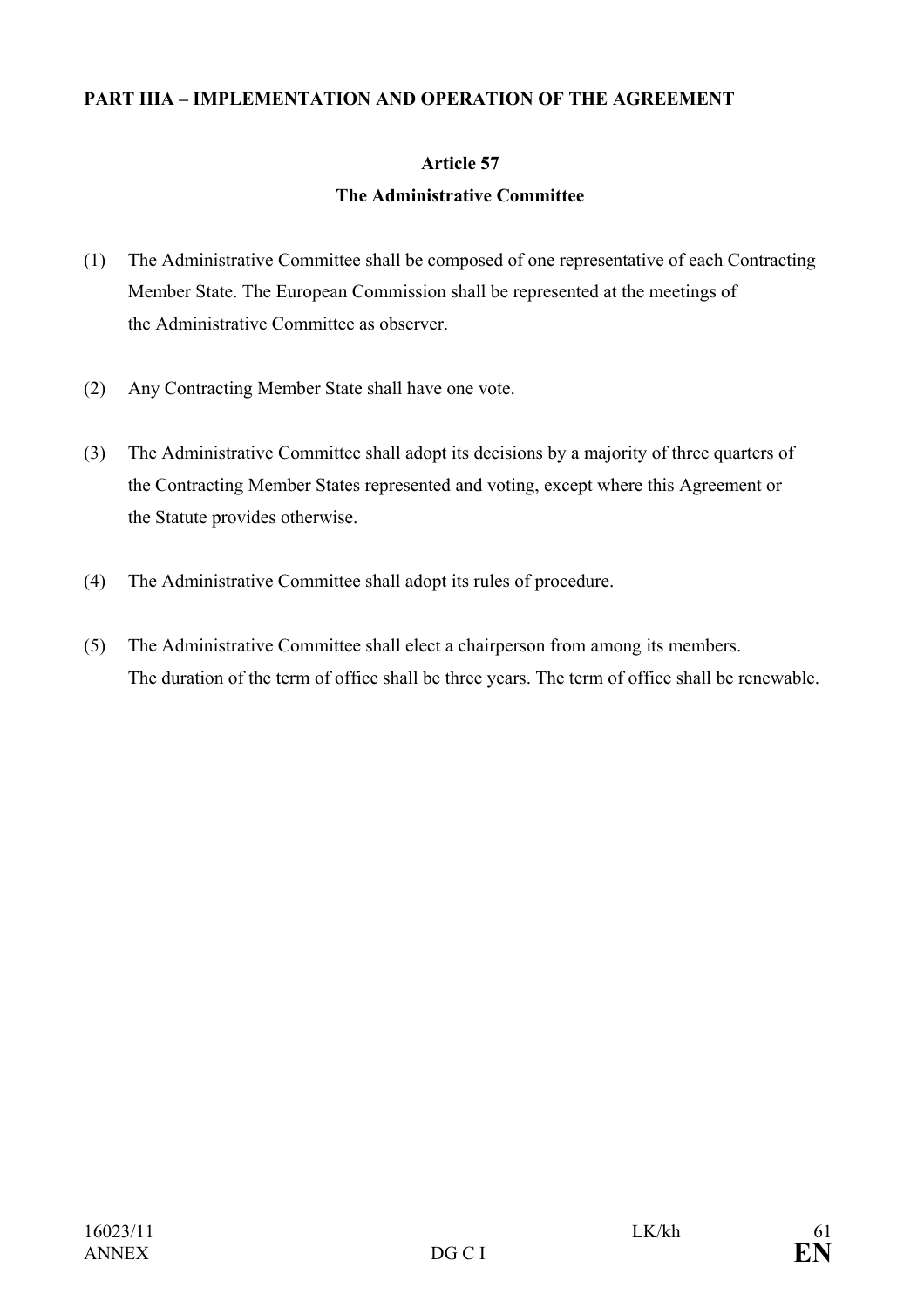### **Article 57a**

### **The Budget Committee**

- (1) The Budget Committee shall be composed of one representative of each Contracting Member State.
- (2) Any Contracting Member State shall have one vote.
- (3) The Budget Committee shall take its decisions by a simple majority of the representatives of the Contracting Member States. However, a majority of three-quarters of the representatives of the Contracting Member States shall be required for the adoption of the budget.
- (4) The Budget Committee shall elect a chairperson from among its members. The duration of the term of office shall be three years. The term of office shall be renewable.

### **Article 57b**

### **The Advisory Committee**

- (1) The Advisory Committee shall:
	- (a) assist the Administrative Committee in the preparation of the appointment of the judges of the Court;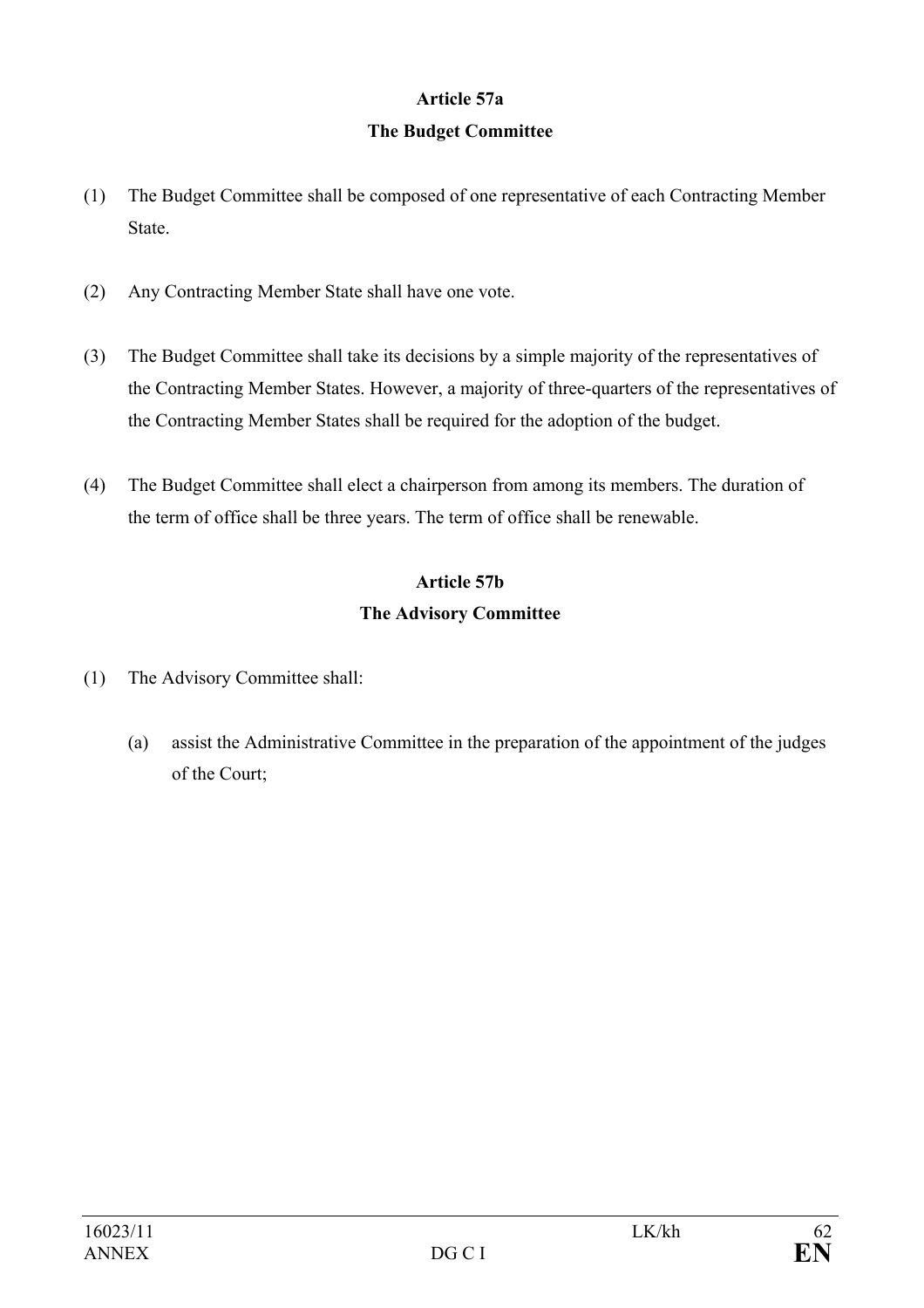- (b) make proposals to the Presidium for the guidelines for the training framework for judges referred to in Article 14; and
- (c) deliver opinions to the Administrative Committee concerning the requirements for qualifications referred to in Article 28(2).
- (2) The Advisory Committee shall comprise patent judges and practitioners in patent law and patent litigation with the highest recognised competence. They shall be appointed, in accordance with the procedure laid down in the Statute, for a term of six years. They may be re-appointed.
- (3) The composition of the Advisory Committee shall ensure a broad range of relevant expertise and the representation of each of the Contracting Member States. The members of the Advisory Committee shall be completely independent in the performance of their duties and shall not be bound by any instructions.
- (4) The Advisory Committee shall elect a chairperson from among its members. It shall adopt its rules of procedure.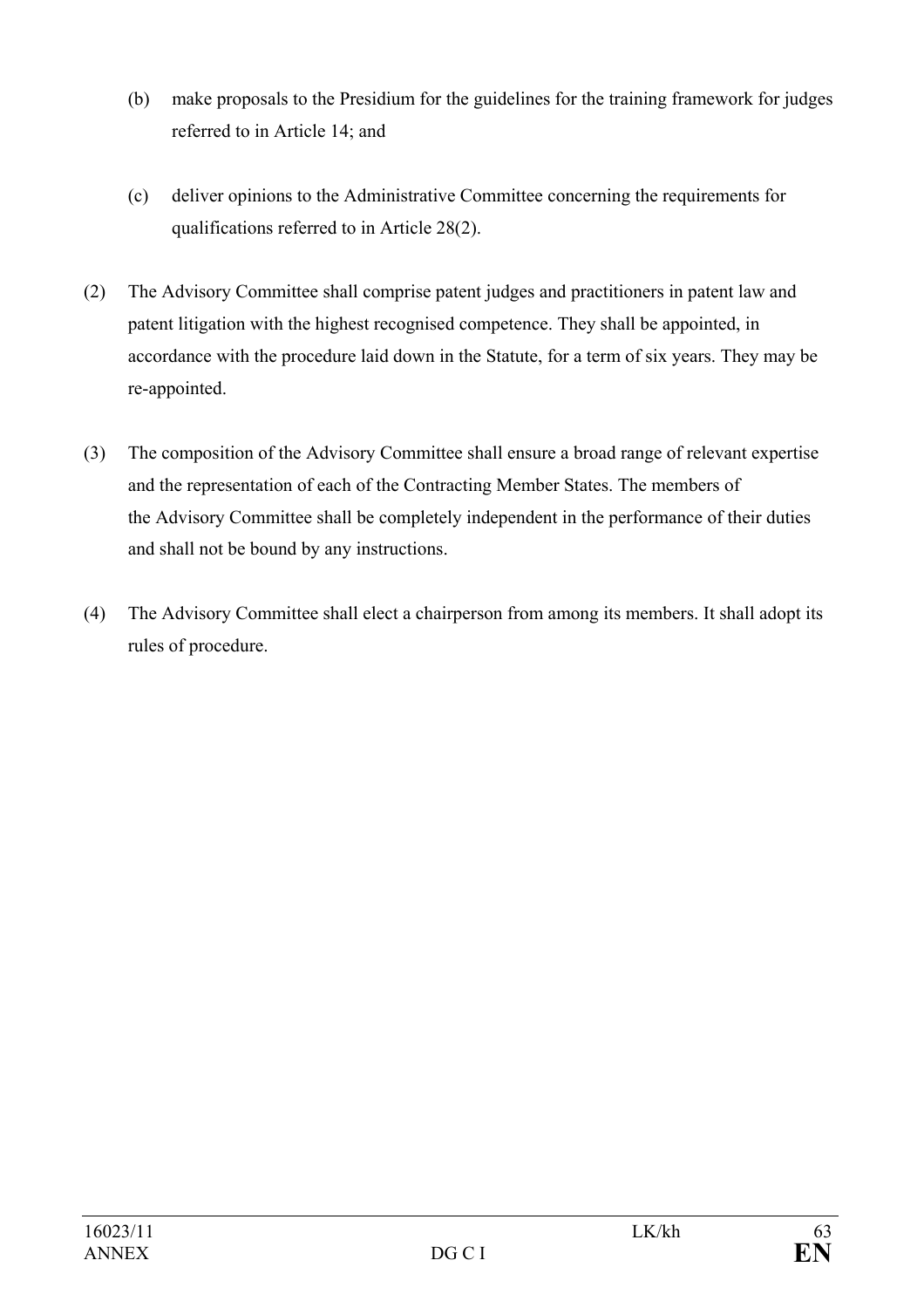### **PART IV – TRANSITIONAL PROVISIONS**

# **Article 58 Transitional period**

- (1) During a transitional period of five years after the date of entry into force according to Article 59, proceedings for infringement or for revocation of a European patent may still be initiated before the national courts or other competent authorities of a Contracting Member State having jurisdiction under national law as determined by Union law.
- (2) Any proceedings pending before a national court at the end of the transitional period shall continue to be subject to the transitional regime.
- (3) Unless proceedings have already been initiated before the Court, holders of European patents or patent applications granted or applied for prior to the date of entry into force according to Article 59 shall have the possibility to opt out from the exclusive competence of the Court. To this end they shall notify their opt-out to the Registry by the latest one month before expiry of the transitional period. The opt-out shall take effect upon its entry into the Registry.
- (4) Unless proceedings have already been initiated before a national court, holders of European patents who made use of the opt-out in accordance with paragraph 3 shall be entitled to withdraw their opt-out at any moment. In this event they shall notify the Registry accordingly. The withdrawal of the opt-out shall take effect upon its entry into the Registry.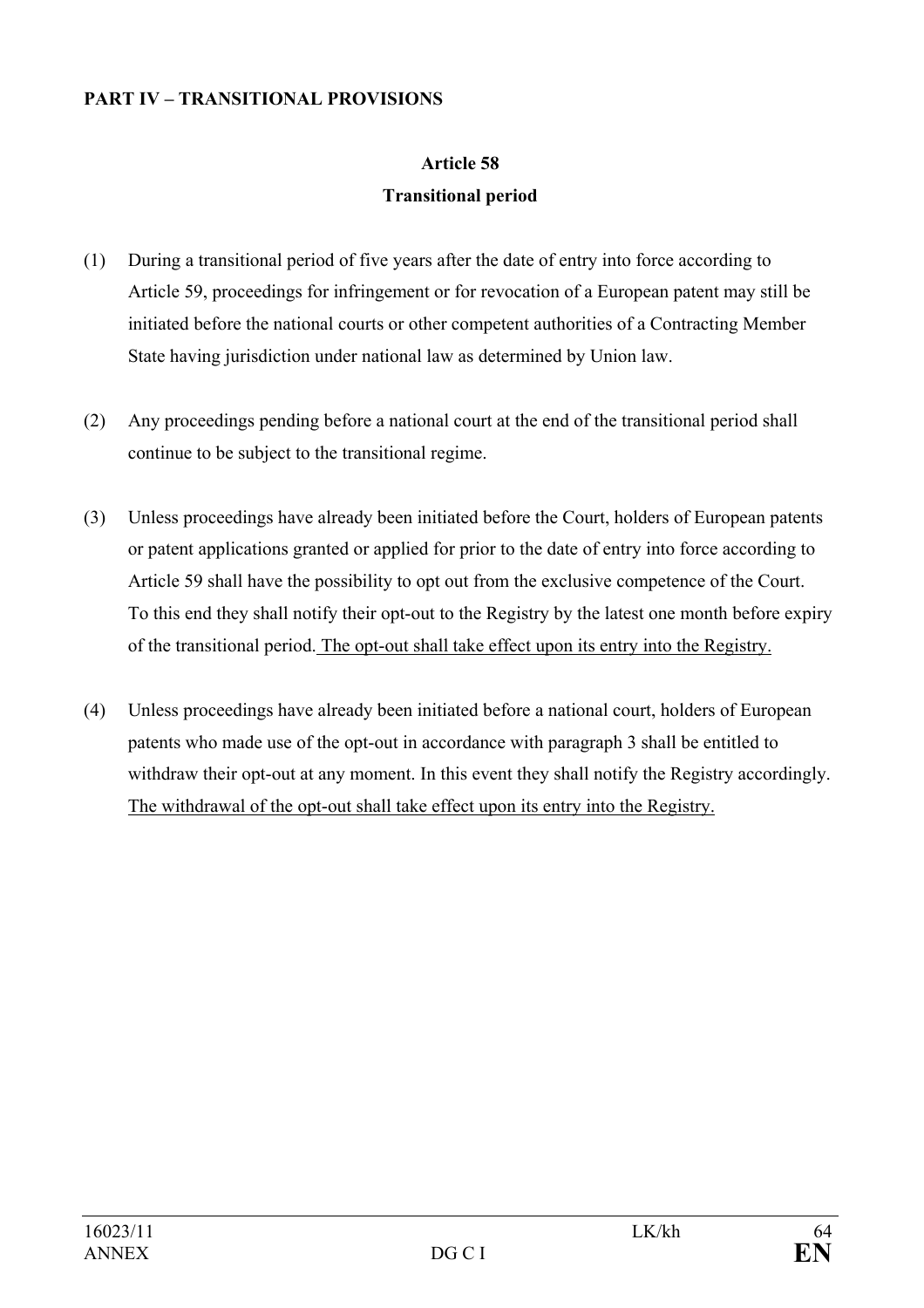#### **PART V – FINAL PROVISIONS**

# **Article 58a Ratification and depositing**

This Agreement shall be ratified by the Contracting Member States in accordance with their respective constitutional requirements. Instruments of ratification shall be deposited with [the General Secretariat of the Council of the European Union (hereinafter referred to as "the depository")].

### **Article 58b Membership**

- (1) This Agreement shall be open to accession by any Member State.
- (2) Instruments of accession shall be deposited with [the depository].

# **Article 58c Duration of the Agreement**

This Agreement shall be of unlimited duration.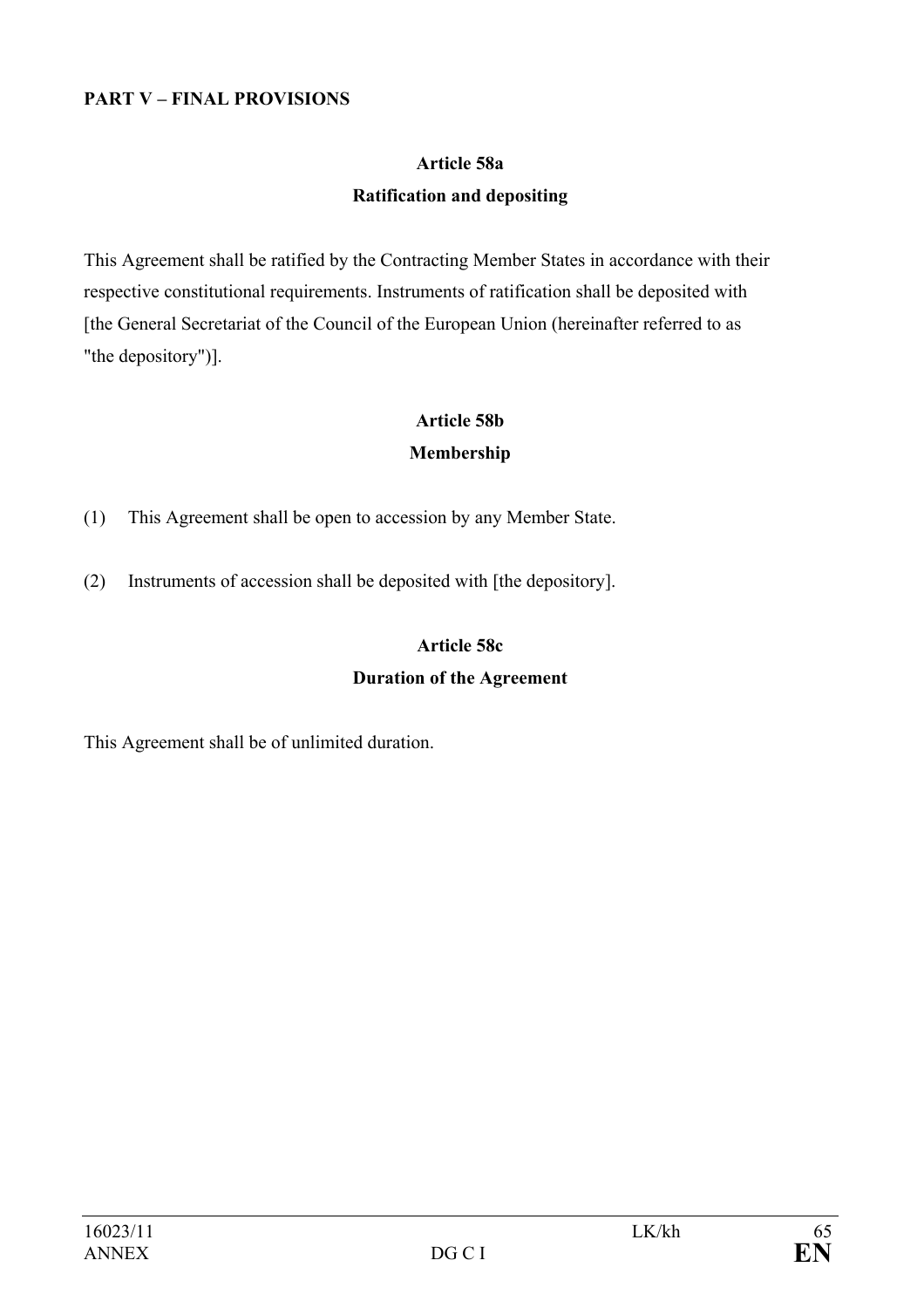### **Article 58d Revision**

- (1) Either six years after the entry into force of this Agreement or once 2000 infringement cases have been decided by the Court, whichever is the later point in time, and if necessary at regular intervals thereafter, a broad consultation with users shall be carried out by the Administrative Committee on the functioning, the efficiency and the implications of the provisions regarding the composition of the panels of the Court of First Instance and the jurisdiction in respect of actions and counterclaims for revocation. On the basis of this consultation and an opinion of the Court, the Administrative Committee may decide to revise Articles 6 and 15a of this Agreement.
- (2) The Administrative Committee may amend this Agreement to bring it into line with an international treaty relating to patents or Union legislation. Unanimity of the Contracting Member States shall be required.

# **Article 58f Languages of the Agreement**

This Agreement is drawn up in a single original, in the *[…]* languages, all of them being equally authentic.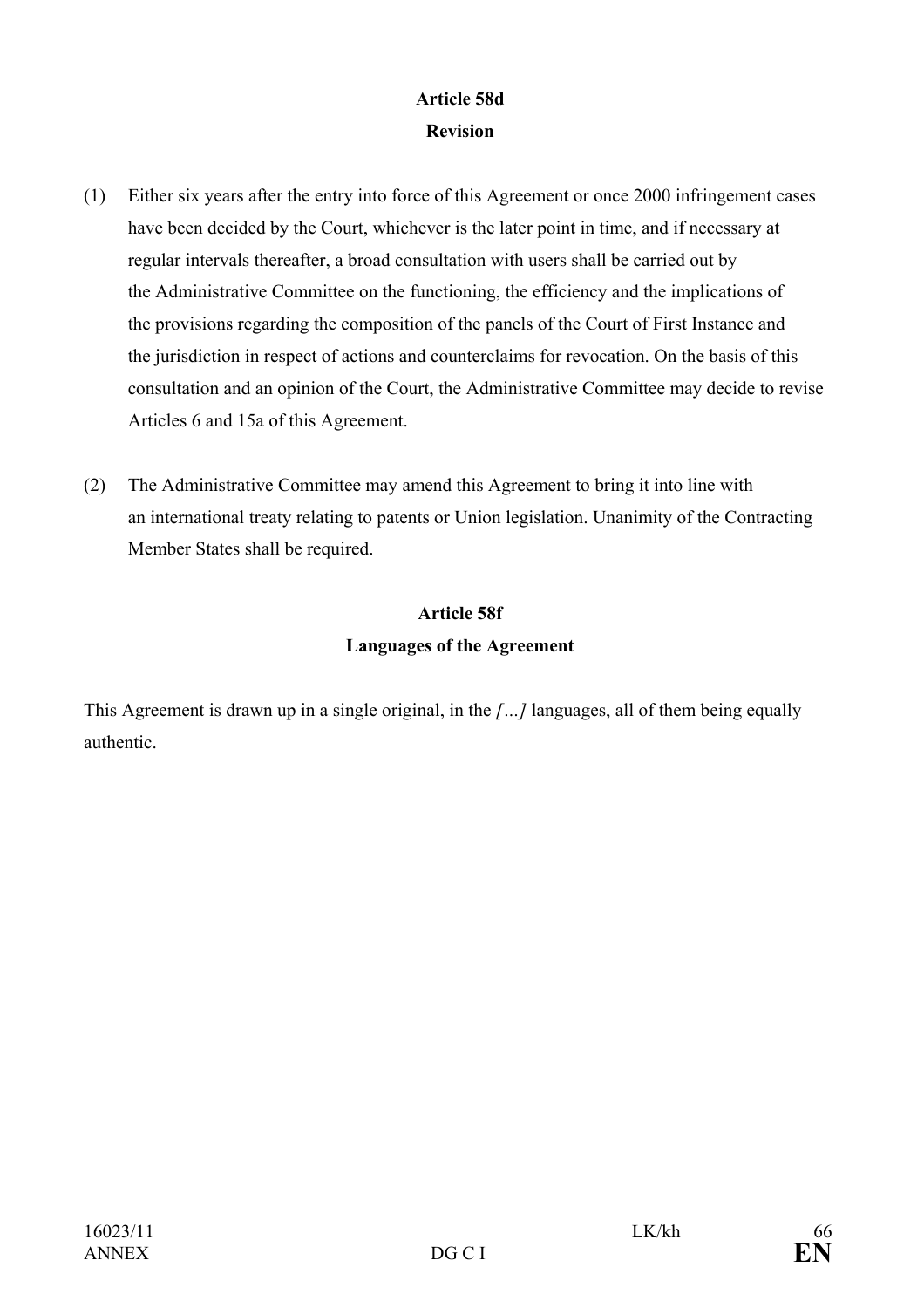### **Article 59 Entry into force**

- (1) This Agreement shall enter into force on *[date]* or on the first day of the *[…]* month after the deposit of the last instrument of ratification by *9* Contracting Member States in accordance with Article 58a, including the three States in which the highest number of European patents was in force in the year preceding the year in which the Diplomatic Conference for the signature of the Agreement takes place, whichever is earlier.
- (2) In respect of any State which is eligible to accede to this Agreement in accordance with the provisions of Article 58b and which subsequently expresses its consent to be bound by it, this Agreement shall enter into force on the first day of the month following the deposit of the instruments of ratification by that Member State.

# **Article 60 Entry into operation**

*[To be developed]* 

In witness whereof the undersigned, being duly authorised thereto, have signed this Agreement,

 $\mathcal{L}_\text{max}$ 

Done at ............. the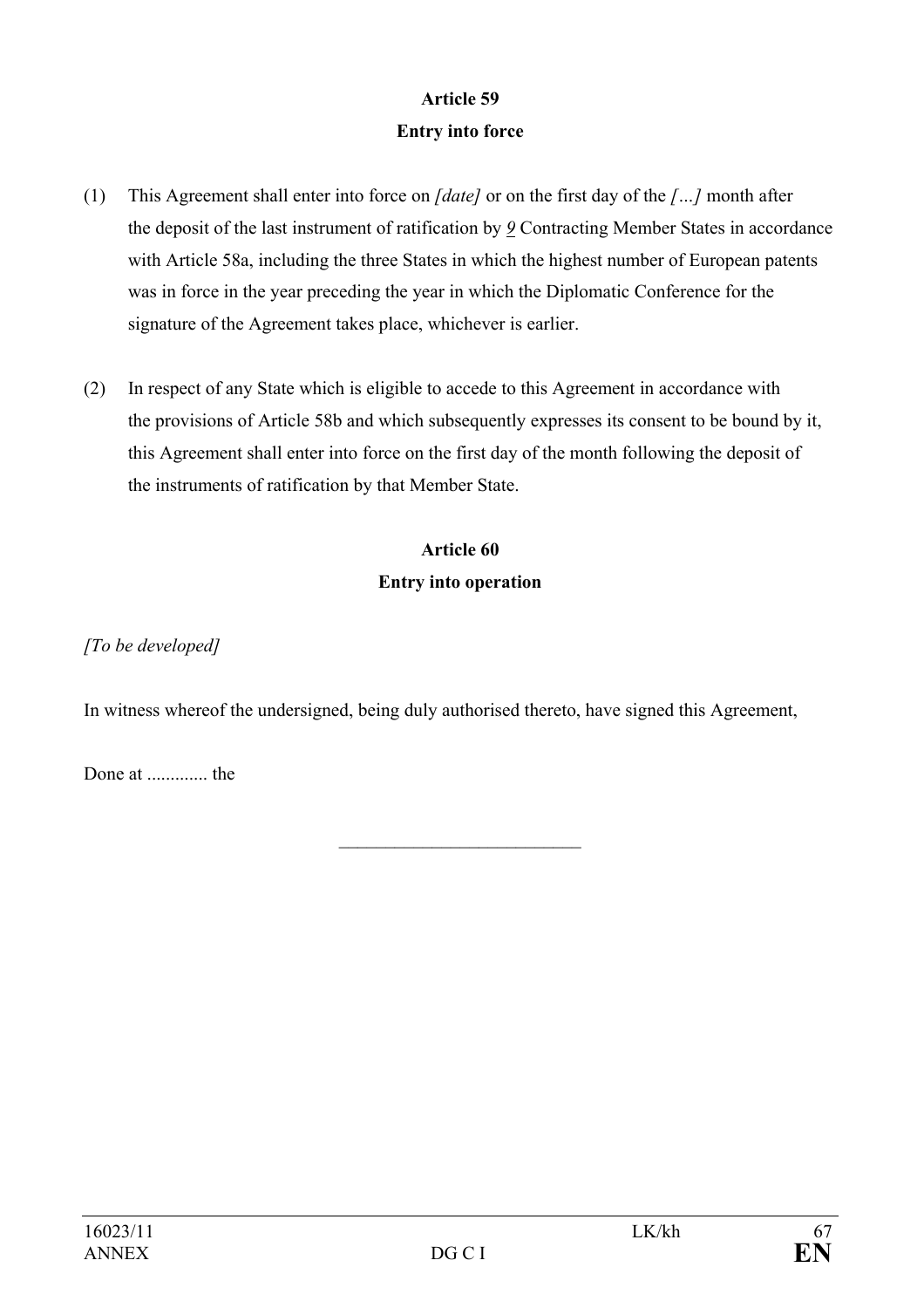#### **ANNEX I TO THE ANNEX**

### **DRAFT STATUTE OF THE UNIFIED PATENT COURT**

### **Article 1**

#### **Scope of the Statute**

This Statute contains institutional and financial arrangements for the Unified Patent Court as established under Article 1 of the Agreement.

### **CHAPTER I - JUDGES**

# **Article 2**

### **Eligibility of judges**

- (1) Any person who is a national of a Contracting Member State and fulfils the conditions required by Article 10 of the Agreement and this Statute may be appointed as a judge.
- (2) The judges shall have a good command of at least one official language of the European Patent Office.
- (3) Experience with patent litigation which has to be proven for the appointment pursuant to article 10 (1) of the Agreement may be acquired by training under article 9 (4)(a) of the Statute.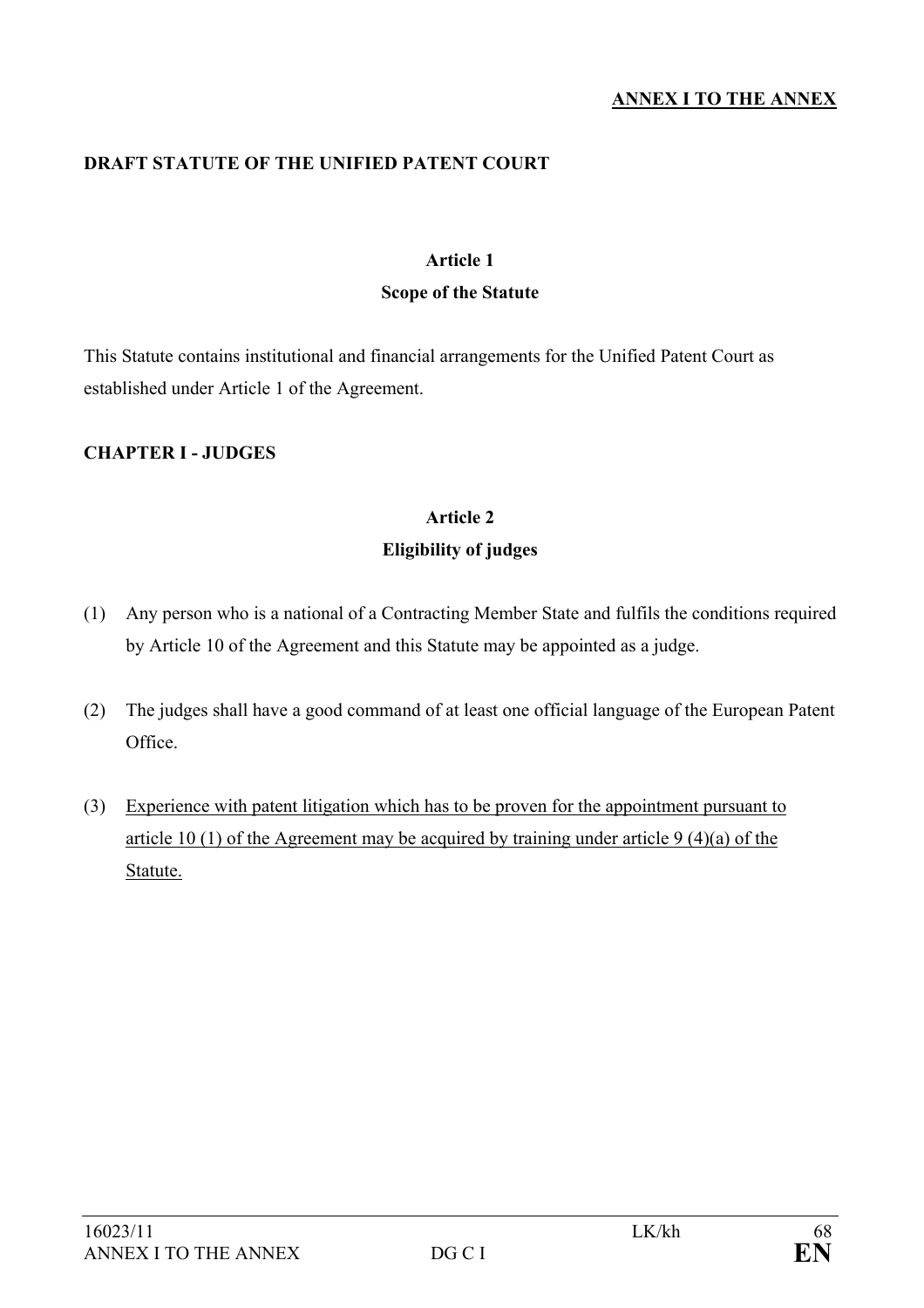### **Article 3**

### **Appointment of judges**

- (1) Pursuant to the procedure set out in Article 11 of the Agreement, judges shall be appointed by the Administrative Committee acting by common accord on the basis of proposals from the Advisory Committee.
- (2) Vacancies shall be publicly advertised and shall indicate the relevant eligibility criteria. The Advisory Committee shall give an opinion on candidates' suitability to perform the duties of a judge of the Court. The opinion shall comprise a list of most suitable candidates. The list shall contain at least twice as many candidates as there are vacancies to be filled in. Where necessary, the Advisory Committee may recommend that, prior to the decision on the appointment, a candidate judge should receive training in patent litigation pursuant to Article  $9(4)(a)$ .
- (3) When appointing judges, the Administrative Committee shall ensure a balanced composition of the Court on as broad geographical basis as possible among nationals of the Contracting Member States.
- (4) The judges shall be appointed for a period of six years. They may be reappointed.
- (5) The Administrative Committee shall appoint as many judges as are needed for the well functioning of the Court. Initially the Administrative Committee shall appoint the necessary number of judges for setting up at least one panel pursuant to Article 14 in each of the divisions of the Court of First Instance and at least two panels pursuant to Article 16 in the Court of Appeal.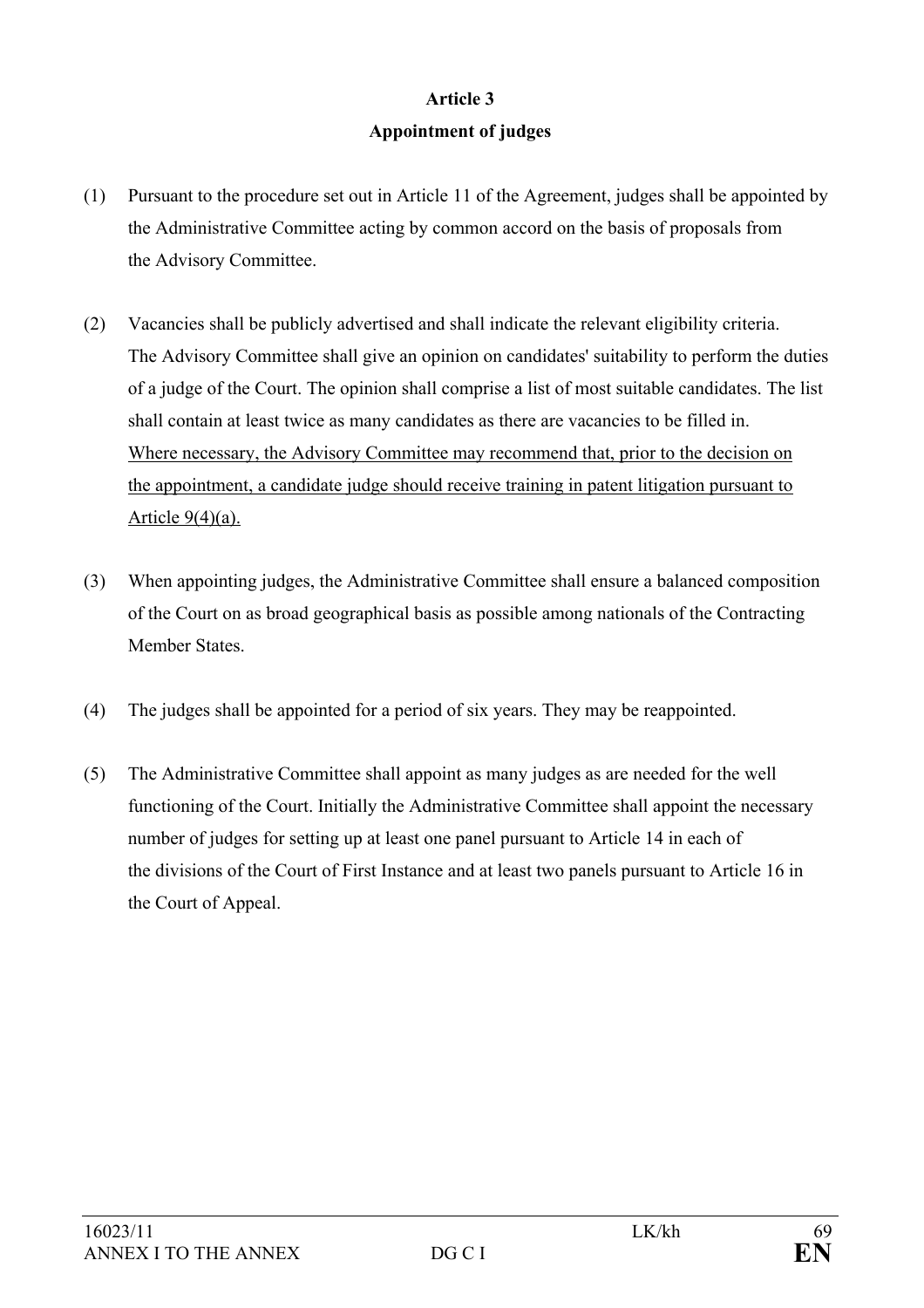- (6) The decision of the Administrative Committee appointing full-time legally and technically qualified judges shall state the instance of the Court and/or the division of the Court of First Instance for which each judge is appointed and the fields of technology for which a technically qualified judge is appointed.
- (7) Part-time technically qualified judges shall be appointed as judges of the Court and included in the Pool of Judges on the basis of their specific qualifications and experience. The appointment of these judges to the Court shall ensure that all fields of technology are covered.

## **Article 3a Judges' term of office**

- 1. The term of office of a judge shall begin on the date laid down in the instrument of appointment.
- 2. In the absence of any provision regarding the date, the term shall begin on the date of the instrument.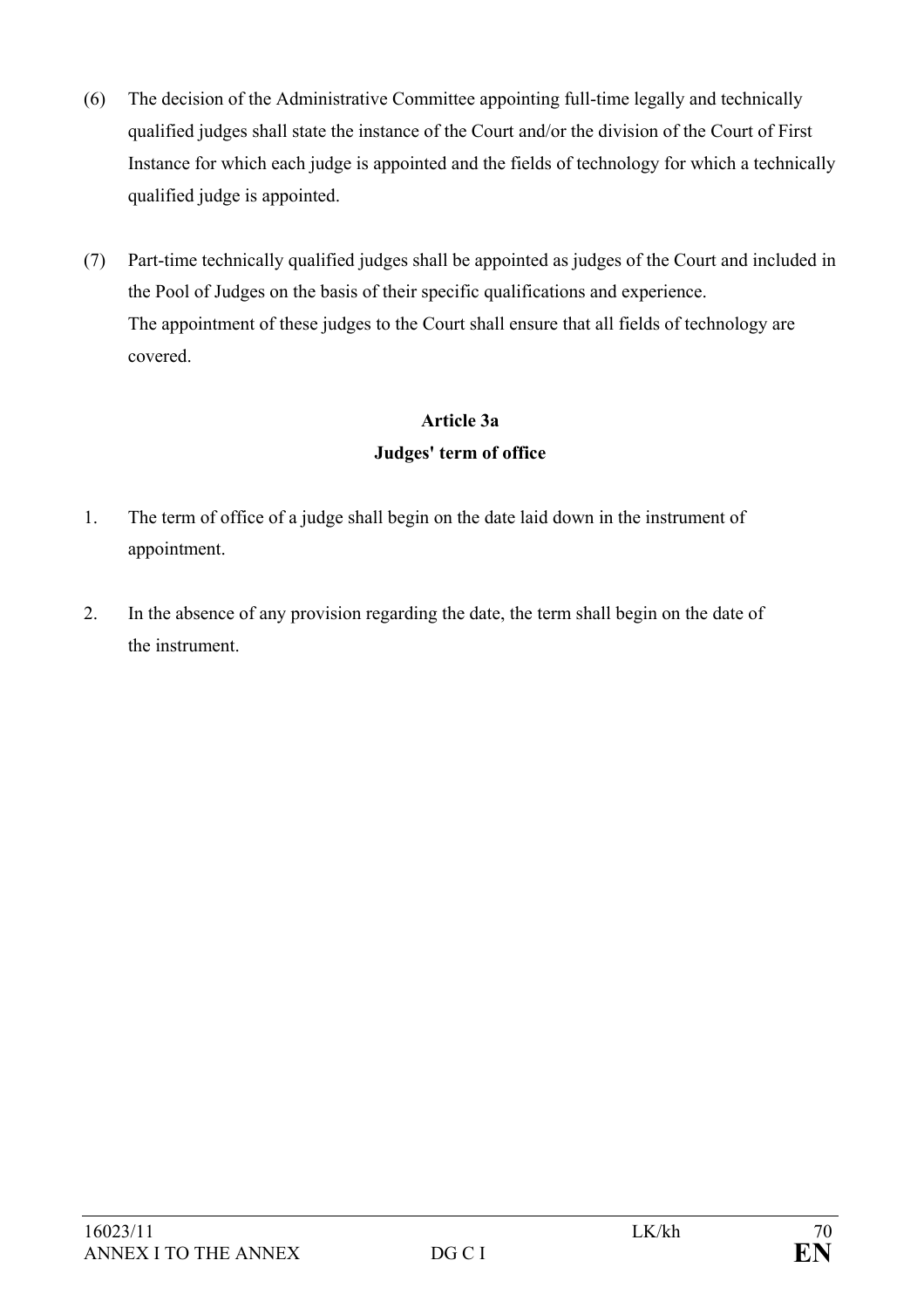### **Article 3b**

### **Appointment of the members of the Advisory Committee**

- (1) Each Contracting Member State shall propose a member of the Advisory Committee who fulfils the requirements of Article 57b, paragraph 2, of the Agreement.
- (2) The members of the Advisory Committee shall be appointed by the Administrative Committee acting by common accord.
- (3) *Moved to Article 57b(3).*

# **Article 4**

### **Oath**

Before taking up his duties each judge shall, in open court, take an oath to perform his duties impartially and conscientiously and to preserve the secrecy of the deliberations of the Court.

# **Article 5 Impartiality**

(1) Immediately after taking the oath, each judge shall sign a declaration by which he solemnly undertakes that, both during and after his term of office, he shall respect the obligations arising therefrom, in particular the duty to behave with integrity and discretion as regards the acceptance, after he has ceased to hold office, of certain appointments or benefits.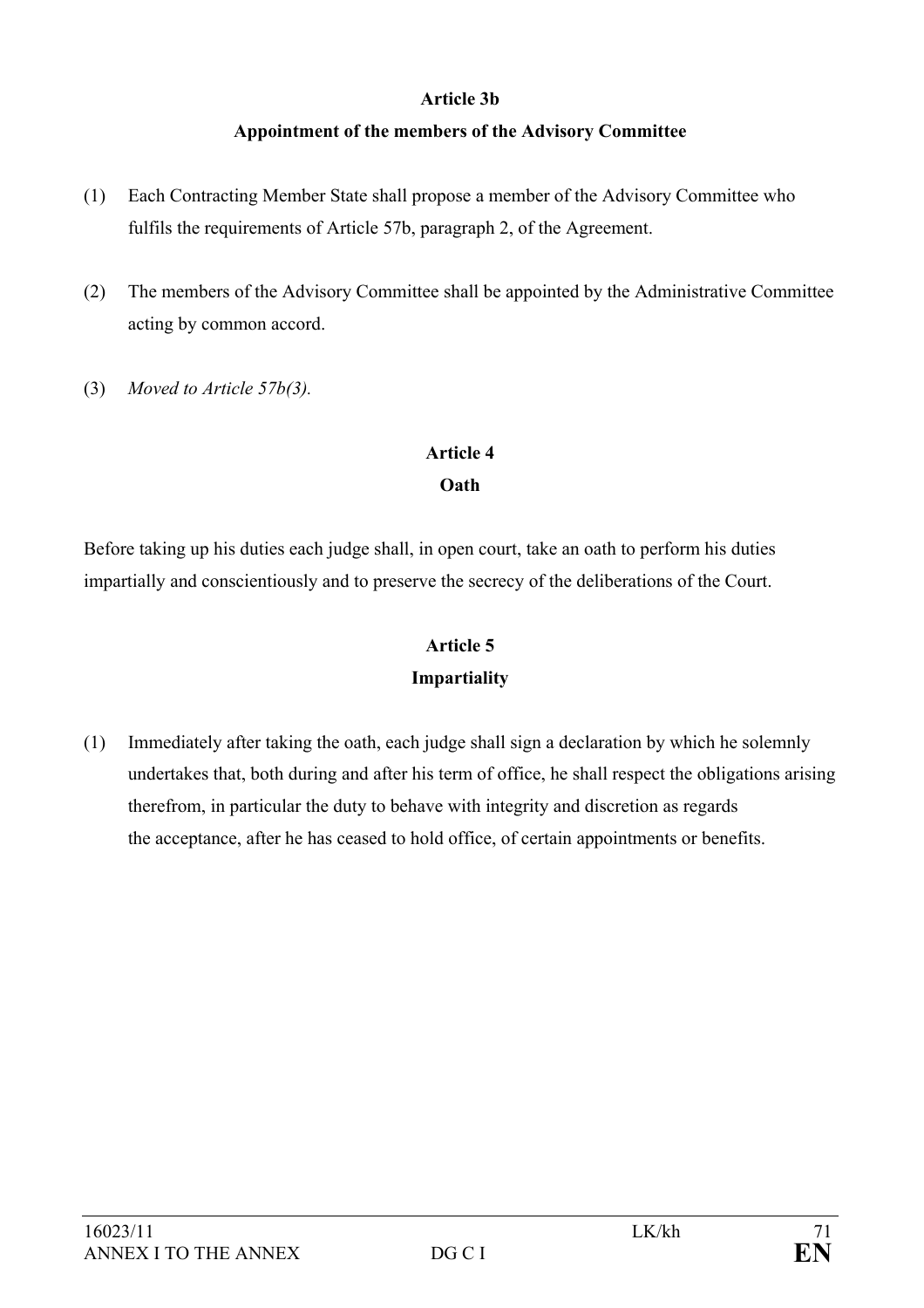- (2) A judge may not take part in the hearing of any case in which he:
	- (a) has taken part as adviser;
	- (b) has been a party or acted for one of the parties;
	- (c) has been called upon to pronounce as a member of a court, tribunal, board of appeal, arbitration or mediation panel, a commission of inquiry or in any other capacity;
	- (d) has a personal or financial interest in the case or in relation to one of the parties; or
	- (e) is related to one of the parties or the representatives of the parties by family ties.
- (3) If, for some special reason, any judge considers that he should not take part in the judgement or examination of a particular case, he shall so inform the President of the Court of Appeal or, in the case of judges of the Court of First Instance, the President of the Court of First Instance. If, for some special reason, the President of the Court of Appeal or, in the case of judges of the Court of First Instance, the President of the Court of First Instance considers that a judge should not sit or make submissions in a particular case, he shall justify this in writing and notify the judge concerned accordingly.
- (4) Any party to the proceedings may object to a judge for any of the reasons mentioned in paragraph 2 or if the judge is suspected with good reason of partiality.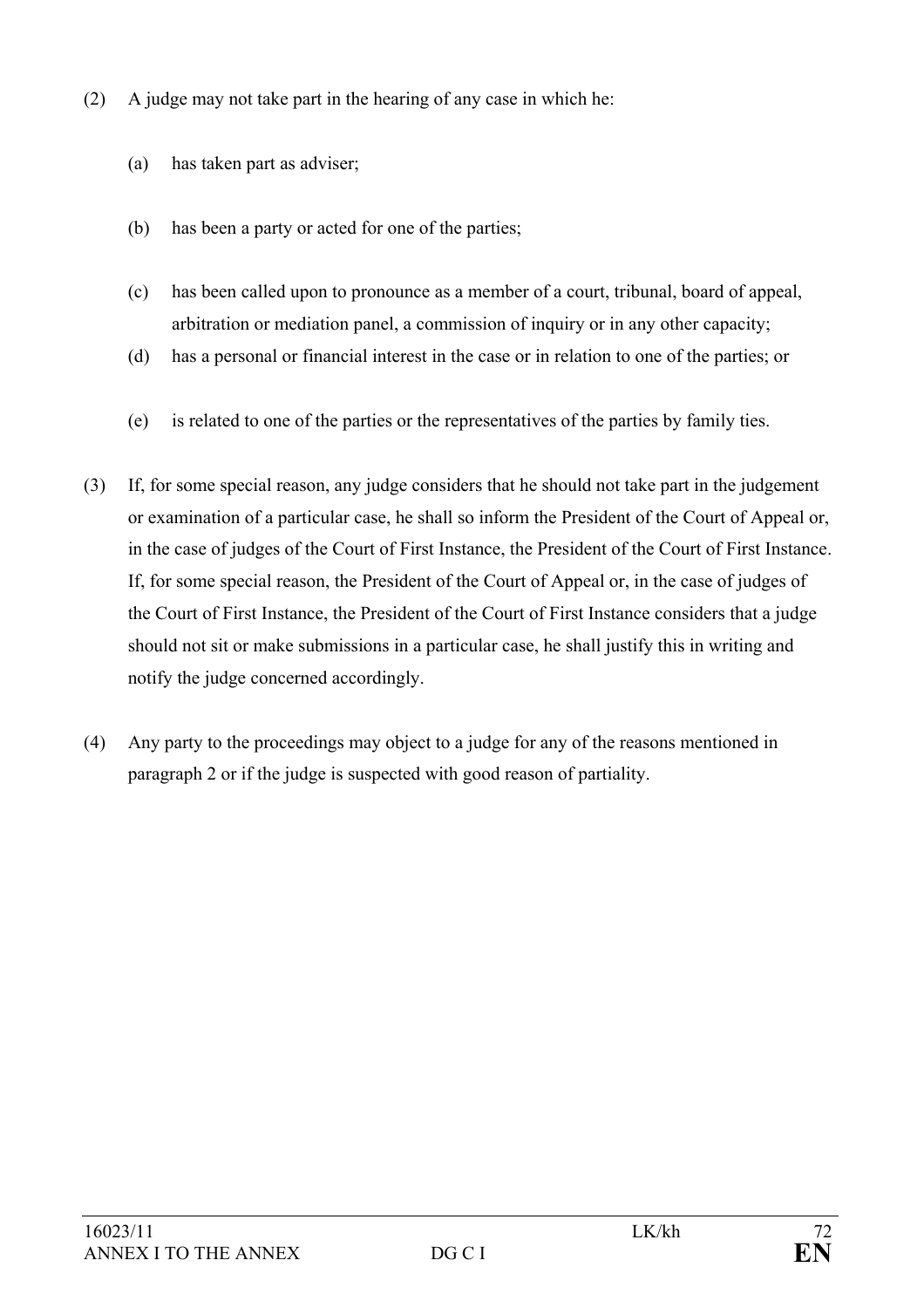(5) Any difficulty arising as to the application of this Article shall be settled by decision of the Presidium, in accordance with the Rules of Procedure. The judge concerned shall be heard but shall not take part in the deliberations.

# **Article 6 Immunity of judges**

- (1) The judges shall be immune from legal proceedings for acts performed by them or in relation to their official capacity. They shall continue to enjoy this immunity after they have ceased to hold office.
- (2) The Presidium may waive the immunity.
- (3) Where immunity has been waived and criminal proceedings are instituted against a judge, he shall be tried, in any of the Contracting Member States, only by the court competent to judge the members of the highest national judiciary.
- (4) The Protocol on the privileges and immunities of the European Union shall apply to the judges of the Court, without prejudice to the provisions relating to immunity from legal proceedings of judges which are set out in this Statute.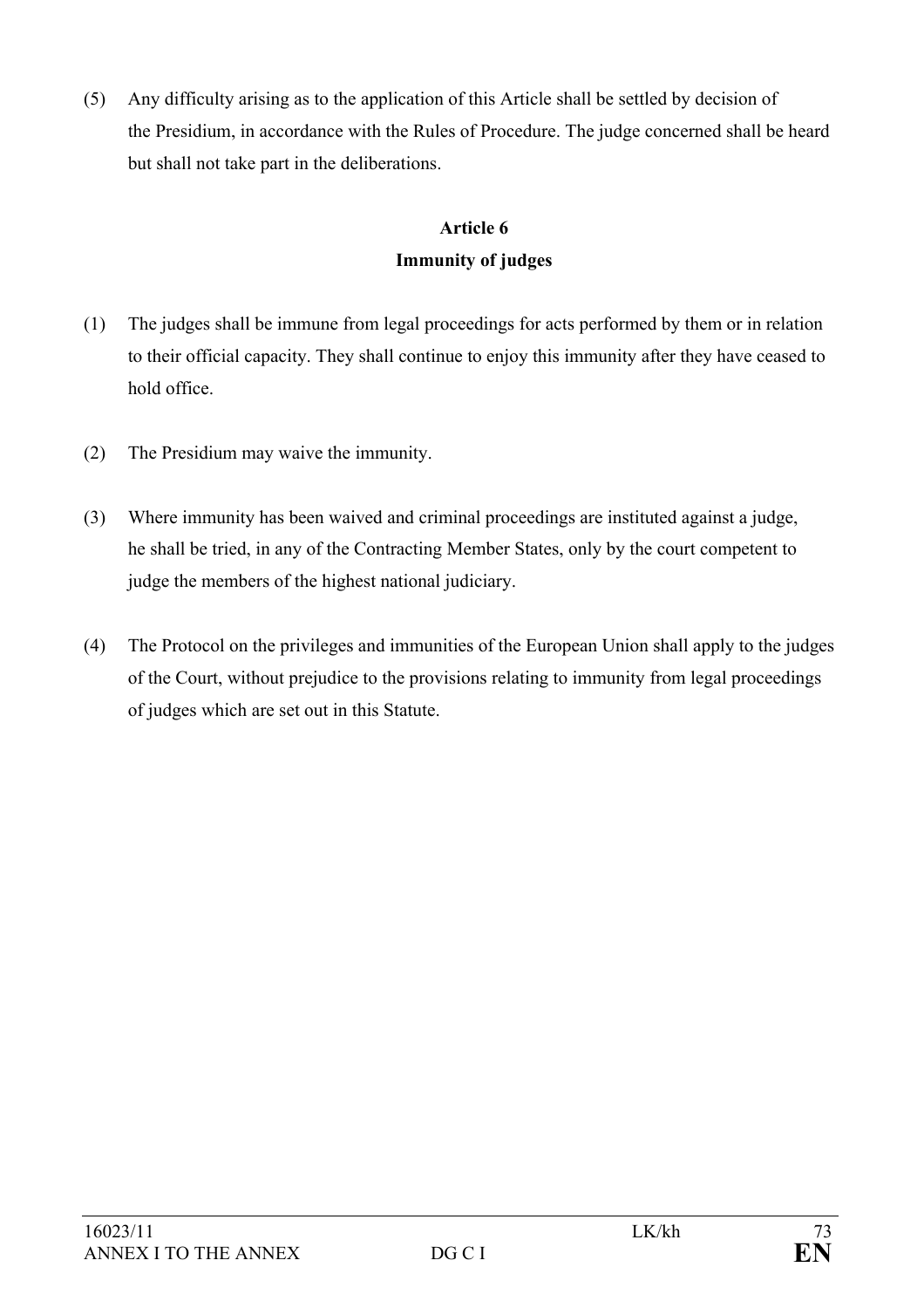# **Article 7 End of duties**

- (1) Apart from normal replacement after expiry of his term pursuant to Article 3, paragraph 4, or death, the duties of a judge shall end when he resigns.
- (2) Where a judge resigns, his letter of resignation shall be addressed to the President of the Court of Appeal or, in the case of judges of the Court of First Instance, the President of the Court of First Instance for transmission to the Chairman of the Administrative Committee.
- (3) Save where Article 8 applies, a judge shall continue to hold office until his successor takes up his duties.
- (4) Any vacancy shall by filled by the appointment of a new judge for the remainder of his predecessor's term.

# **Article 8 Removal from office**

- (1) A judge may be deprived of his office or of other benefits in its stead only if the Presidium decides that he no longer fulfils the requisite conditions or meets the obligations arising from his office. The judge concerned shall be heard but shall not take part in the deliberations.
- (2) The Registrar of the Court shall communicate this decision to the Chairman of the Administrative Committee.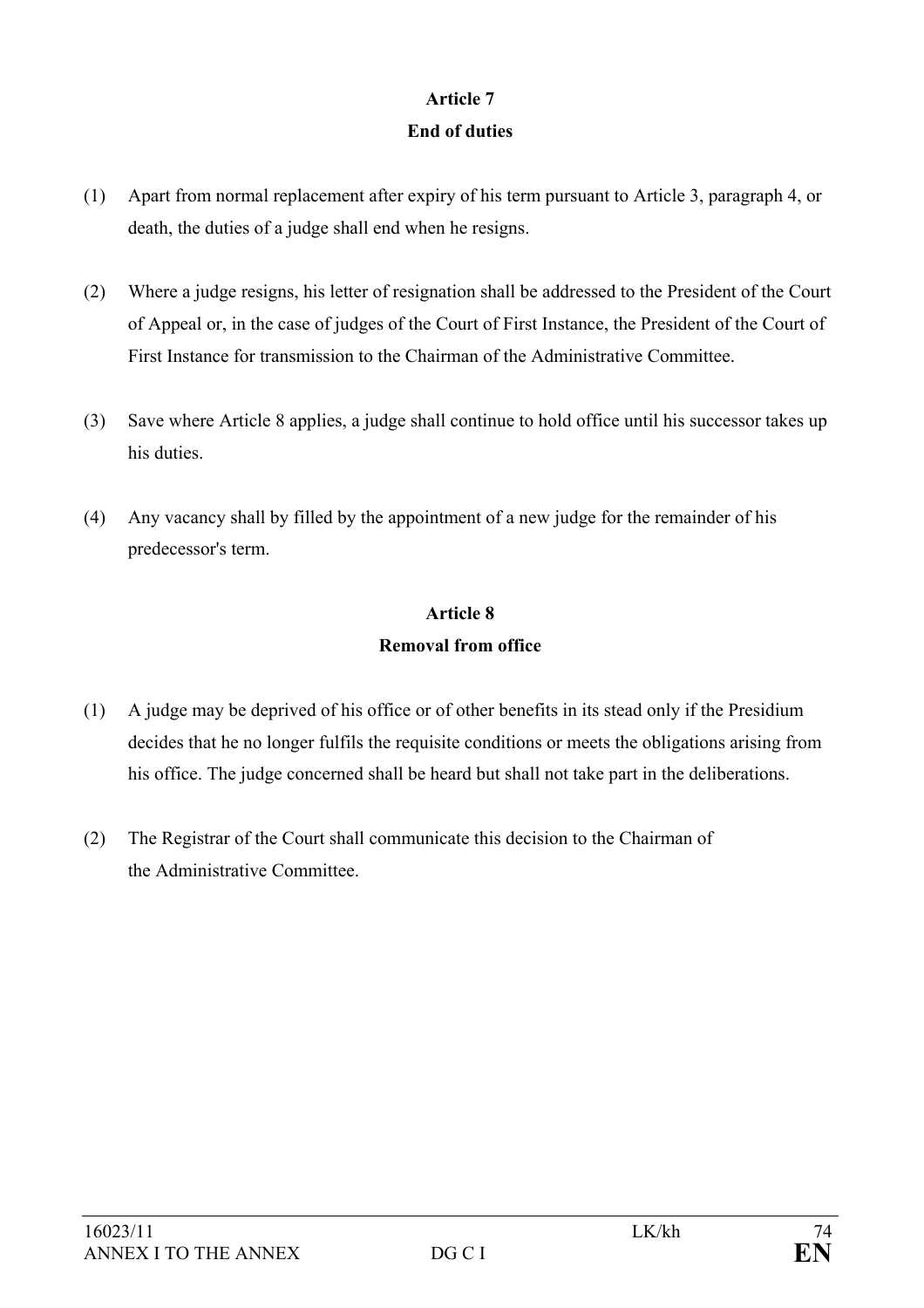(3) In the case of a decision depriving a judge of his office, a vacancy shall arise upon this latter notification.

# **Article 9 Training**

- (1) Appropriate and regular training of judges shall be provided for within the training framework set up under Article 14 of the Agreement. The Presidium shall adopt Training Regulations ensuring the implementation and overall coherence of the training framework.
- (2) The training framework shall provide a platform for the exchange of expertise and a forum for discussion, in particular by:
	- (a) organising courses, conferences, seminars, workshops and symposia;
	- (b) co-operating with international organisations and education institutes in the field of intellectual property; and
	- (c) promoting and supporting further vocational training.
- (3) An annual work programme and training guidelines shall be drawn up, which shall include for each judge an annual training plan identifying his main training needs in accordance with the Training Regulations.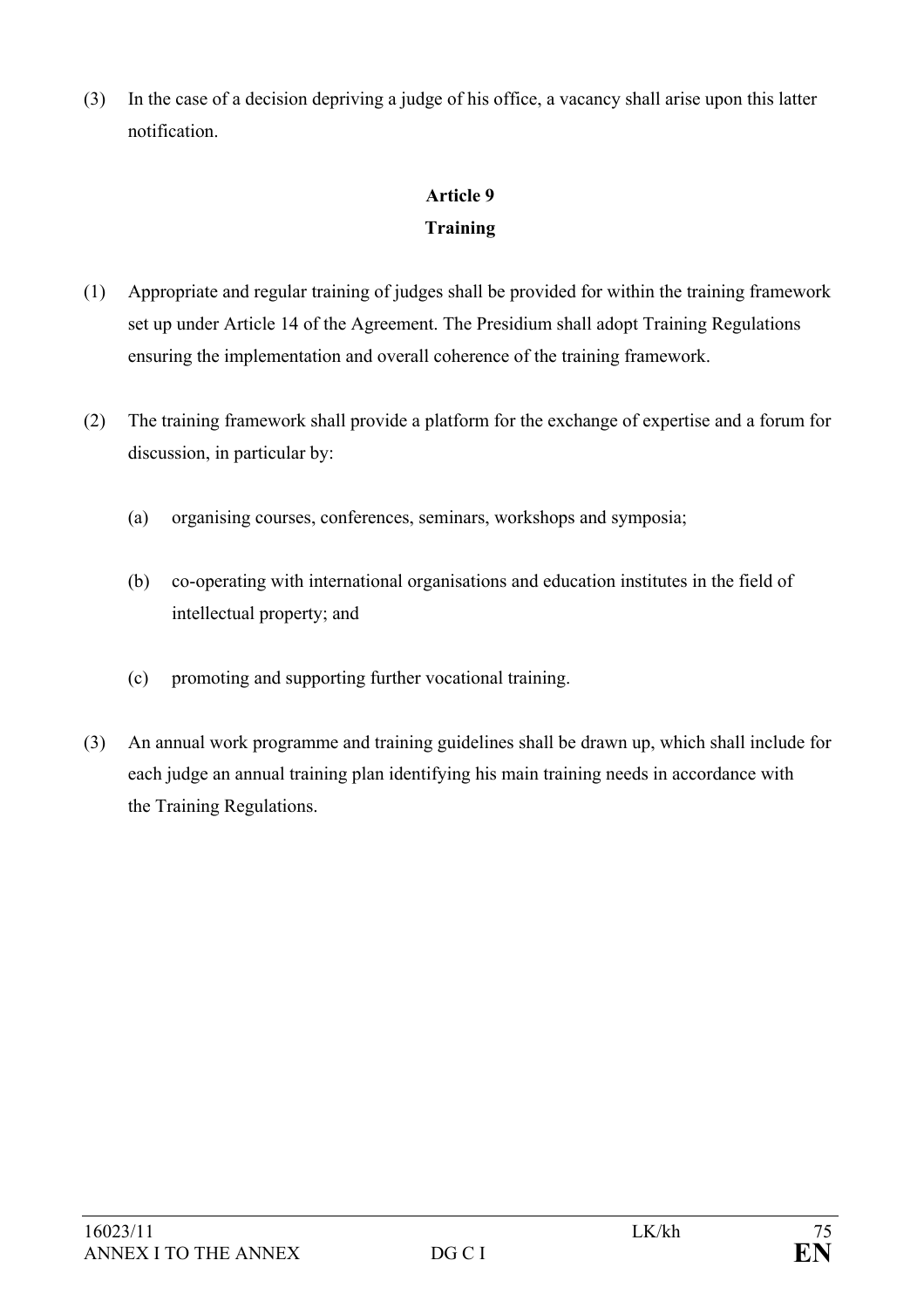- (4) The training framework shall in addition:
	- (a) ensure appropriate training for candidate-judges and newly appointed judges of the Court;
	- (b) support projects aimed at facilitating co-operation between representatives, patent attorneys and the Court.

# **Article 9a Remuneration**

The Administrative Committee shall set the remuneration of the President of the Court of Appeal, the President of the Court of First Instance, the judges, the Registrar, the Deputy-Registrar and the staff.

## **CHAPTER II – ORGANISATIONAL PROVISIONS**

## **SECTION 1 – COMMON PROVISIONS**

# **Article 10 President of the Court of Appeal**

- (1) The President of the Court of Appeal shall be elected by all judges of the Court of Appeal for a term of three years, from among their number. He may be re-elected twice.
- (2) The elections of the President of the Court of Appeal shall be by secret ballot. If a judge obtains an absolute majority he shall be elected. If no judge obtains an absolute majority, a second ballot shall be held and the judge obtaining the most votes shall be elected.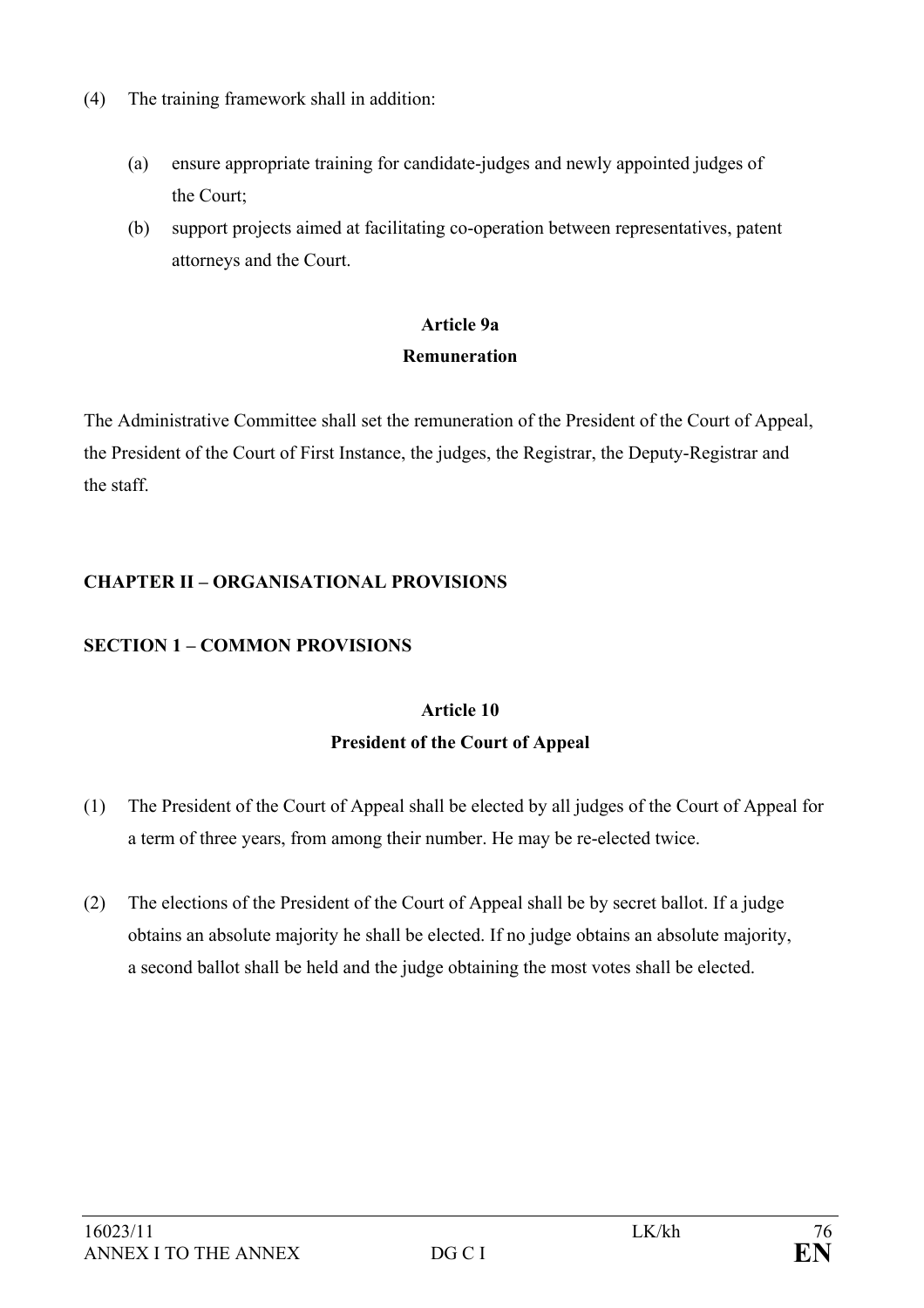- (3) The President of the Court of Appeal shall direct the judicial activities and the administration of the Court of Appeal and chair the Court of Appeal sitting as a full Court.
- (4) If the office of the President of the Court of Appeal falls vacant before the usual date of expiry of his term, a successor shall be elected for the remainder thereof.

# **Article 10a President of the Court of First Instance**

- (1) The President of the Court of First Instance shall be elected by all judges of the Court of First Instance who are full-time judges, for a term of three years, from among their number. He may be re-elected twice.
- (2) The President of the Court of First Instance shall direct the judicial activities and the administration of the Court of First Instance.
- (3) Article 10, paragraphs 2 and 4, shall by analogy apply to the President of the Court of First **Instance**

# **Article 11 Presidium**

- (1) The Presidium shall be composed of the President of the Court of Appeal, who shall act as chairperson, the President of the Court of First Instance, two judges of the Court of Appeal elected from among their number, three judges of the Court of First Instance who are full-time judges of the Court elected from among their number, and the Registrar as a non-voting member.
- (2) The Presidium shall exercise the duties in accordance with this Statute. It may, without prejudice to its own responsibility, delegate certain tasks to one of its members.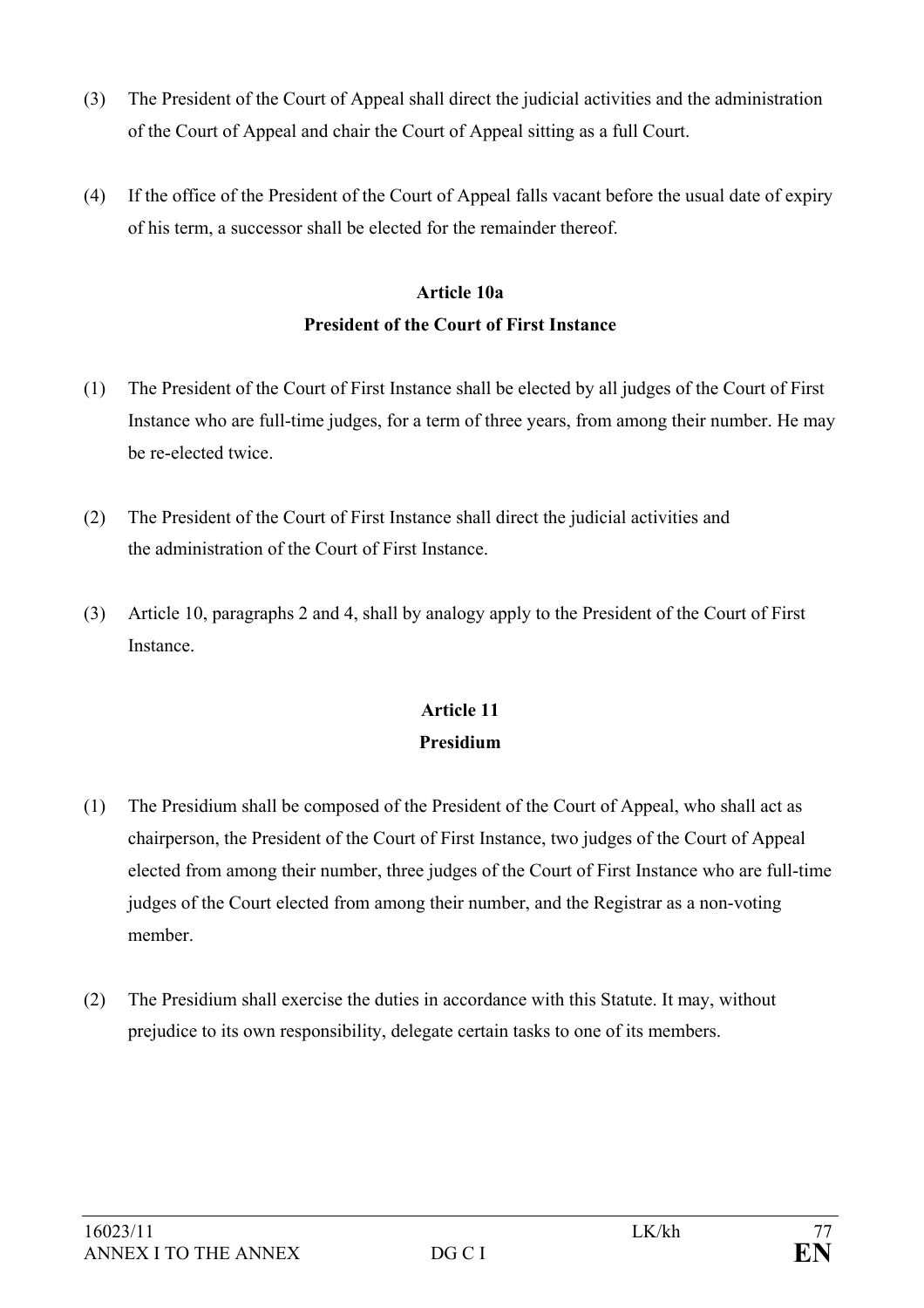- (3) The Presidium shall be responsible for the management of the Court and shall:
	- (a) give an opinion on a proposal for the Rules of Procedure in accordance with Article 22 of the Agreement;
	- (b) draw up proposals for the amendment of the Rules of Procedure and proposals regarding the Financial Regulations of the Court;
	- (c) prepare the annual budget, the annual accounts and the annual report of the Court and submit them to the Budget Committee;
	- (d) establish the guidelines for the training programme for judges and supervise the implementation thereof;
	- (e) take decisions on the appointment and removal of the Registrar and the Deputy-Registrar;
	- (f) lay down the rules governing the Registry including the sub-registries.
- (4) Decisions of the Presidium referred to in Articles 5, 6 and 8 shall be taken in the absence of the Registrar.
- (5) The Presidium can take valid decisions only when all members, or their substitutes, are present. Decisions shall be taken by a majority of votes.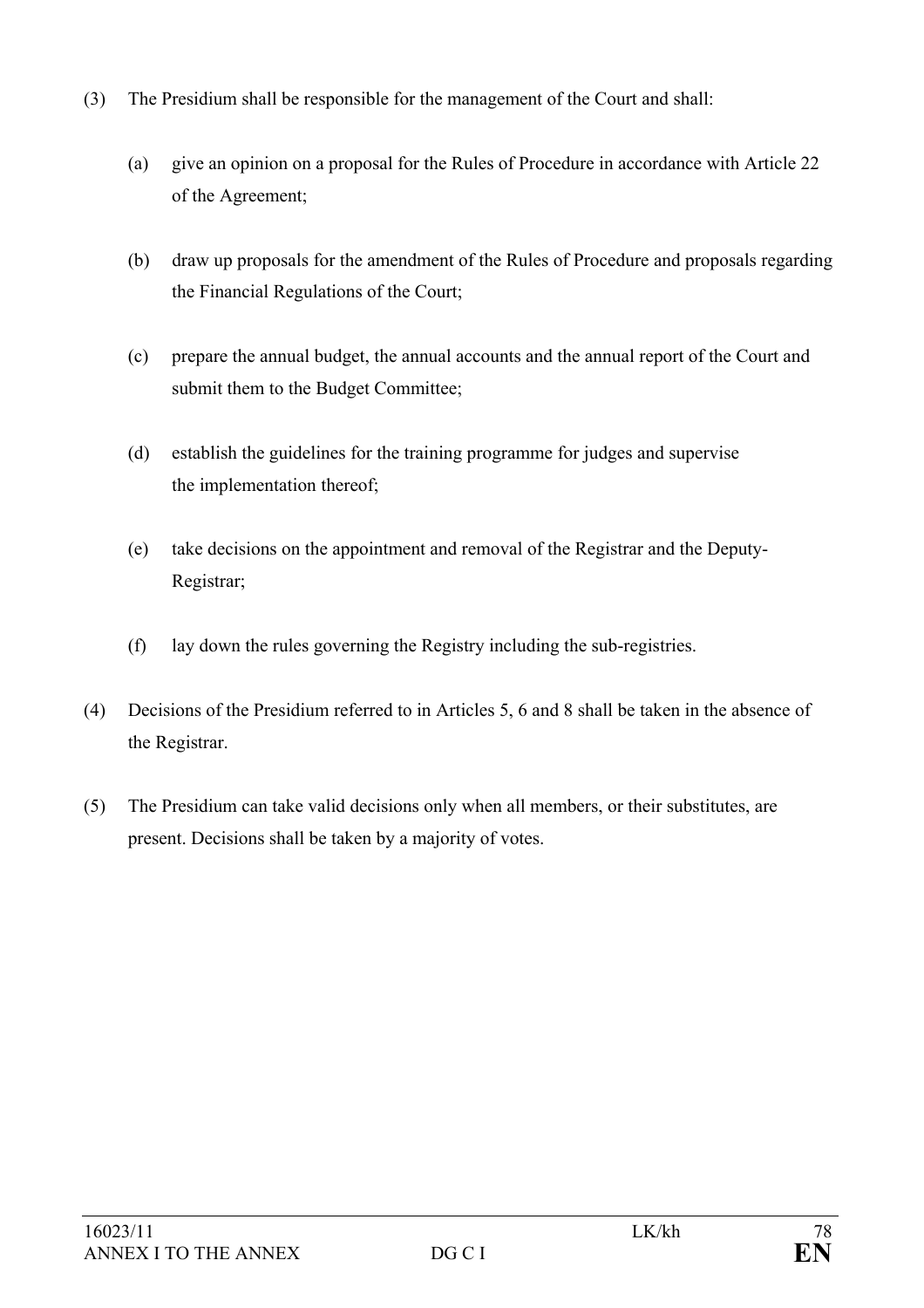## **Article 12 Staff**

- (1) The officials and other servants shall have a task to assist the President of the Court of Appeal, the President of the Court of First Instance, the judges and the Registrar. They shall be responsible to the Registrar, under the authority of the President of the Court of Appeal and the President of the Court of First Instance.
- (2) The Administrative Committee shall establish the Staff Regulations of officials and other servants of the Court.

# **Article 12a Judicial vacations**

- 1. On the basis of the consultation with the Presidium, the President of the Court of Appeal shall establish the duration of judicial vacations and the rules on observing official holidays.
- 2. During the vacations, the functions of the President of the Court of Appeal and the President of the Court of First Instance may be exercised by any judge invited by the respective President to take his place, keeping in touch with the Registrar. In a case of urgency, the President of the Court of Appeal may convene the judges.
- 3. The President of the Court of Appeal or the President of the Court of First Instance may, in proper circumstances, grant leave of absence to respectively judges of the Court of Appeal or judges of the Court of First Instance.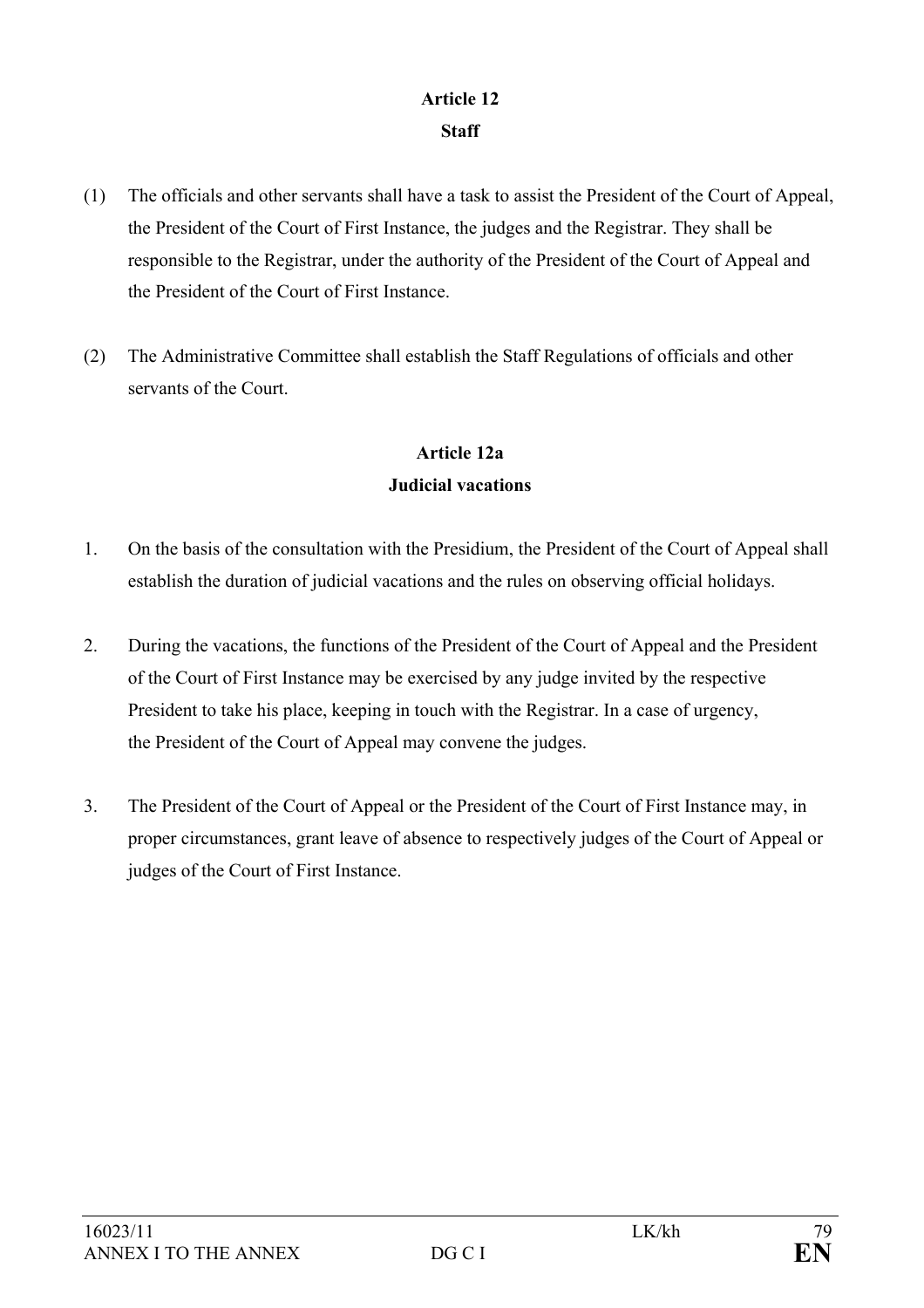## **SECTION 2 - THE COURT OF FIRST INSTANCE**

### **Article 13**

## **Setting up and discontinuance of a local or regional division**

- (1) A request from one or more Contracting Member States for the setting up of a local or regional division shall be addressed to the Chairman of the Administrative Committee. It shall indicate the seat of the local or regional division.
- (2) The decision of the Administrative Committee setting up a local or regional division shall indicate the number of judges for the division concerned. The decision shall be published in [the Official Journal of the European Union.]
- (3) The Administrative Committee shall decide to discontinue a local or regional division on the request of the Contracting Member State hosting the local division or the Contracting Member States participating in the regional division. The decision to discontinue a local or regional division shall state the date after which no new cases may be brought before the division and the date on which the division will cease to exist.
- (4) As from the date on which a local or regional division ceases to exist, the judges assigned to this local or regional division shall be assigned to the central division, and cases still pending before the local or regional division together with the sub-registry and all of its documentation shall be transferred to the central division.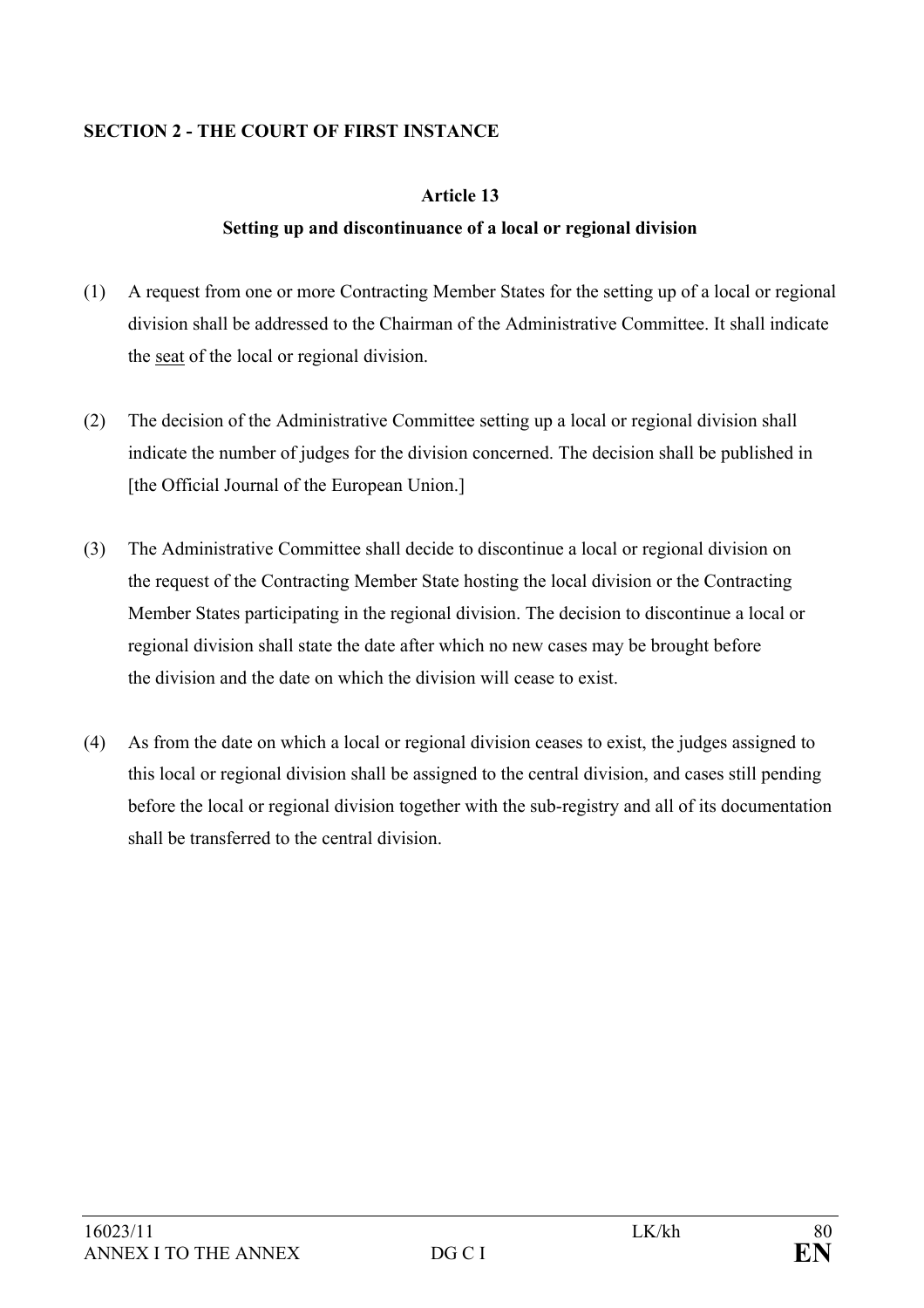## **Article 14 Panels**

- (1) The composition of the panels and the assignment of cases within a division to its panels shall be governed by the Rules of Procedure. One judge of the panel shall be appointed as the presiding judge, in accordance with the Rules of Procedure.
- (2) The panel may delegate, in accordance with the Rules of Procedure, certain functions to one or more of its judges.
- (3) In cases where a single judge hears the case in accordance with Article 6, paragraph 7, of the Agreement, he shall carry out all functions of a panel.
- (4) One judge of the panel shall act as Rapporteur, in accordance with the Rules of Procedure.

# **Article 15 Pool of Judges**

- (1) A list with the names of the judges included in the Pool of Judges shall be drawn up by the Registrar. In relation to each judge, the list shall at least indicate the languages used, the technical field of competence and experience as well as the cases previously handled by this judge.
- (2) A request addressed to the President of the Court of First Instance to assign a judge from the Pool of Judges shall indicate in particular the subject matter of the case, the official language of the European Patent Office used by the judges of the panel, the language of the proceedings and the field of technology required.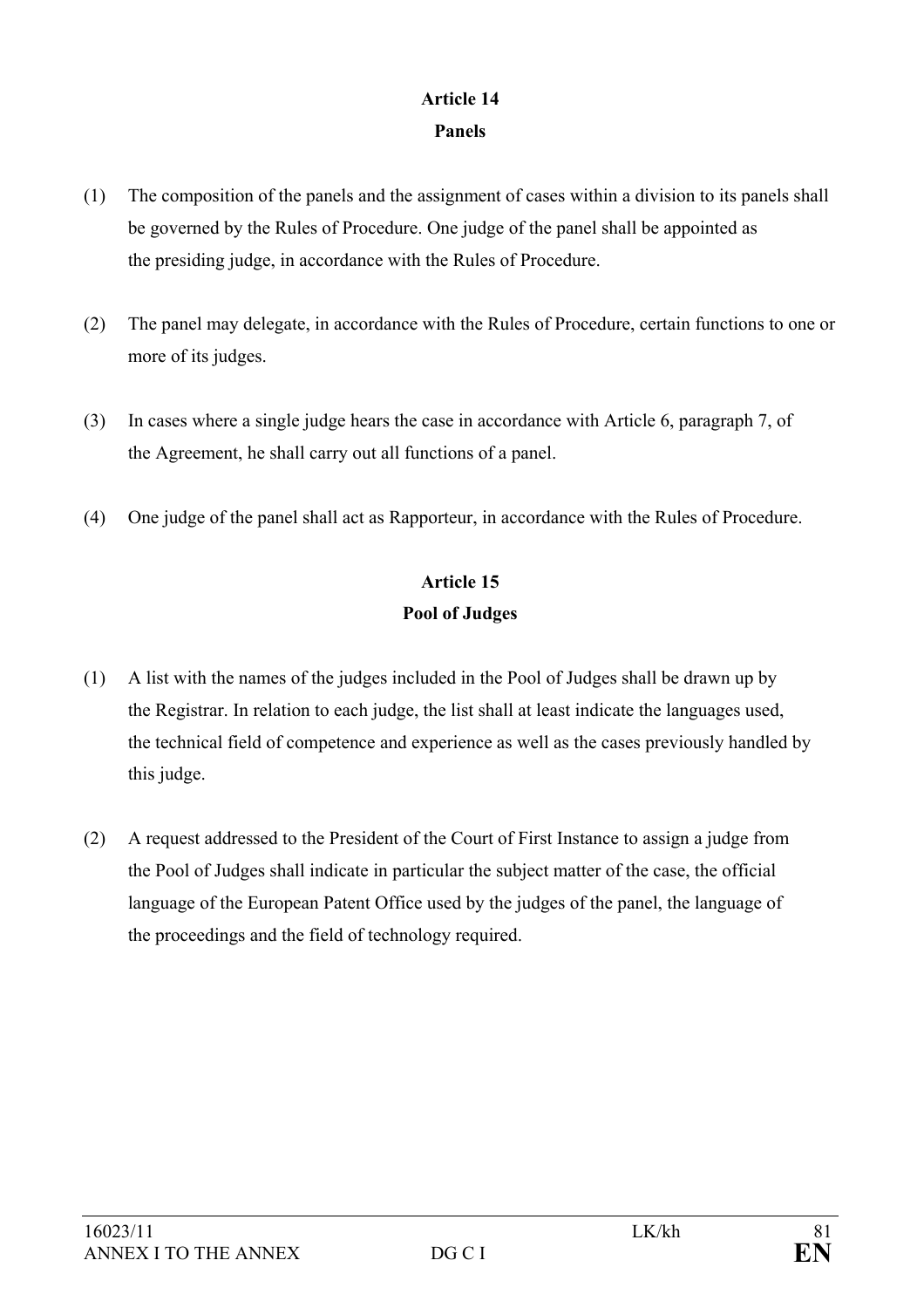#### **SECTION 3 – THE COURT OF APPEAL**

# **Article 16 Panels**

- (1) The composition of panels and the assignment of cases to panels shall be governed by the Rules of Procedure. One judge of the panel shall be appointed as the presiding judge, in accordance with the Rules of Procedure.
- (2) When a case is of exceptional importance, and in particular when the decision may affect the unity and consistency of the jurisprudence of the Court, the Court of Appeal may decide, on the basis of a proposal from the presiding judge, to refer the case to the full Court.
- (3) The panel may delegate, in accordance with the Rules of Procedure, certain functions to one or more of its judges.
- (4) One judge of the panel shall act as Rapporteur, in accordance with the Rules of Procedure.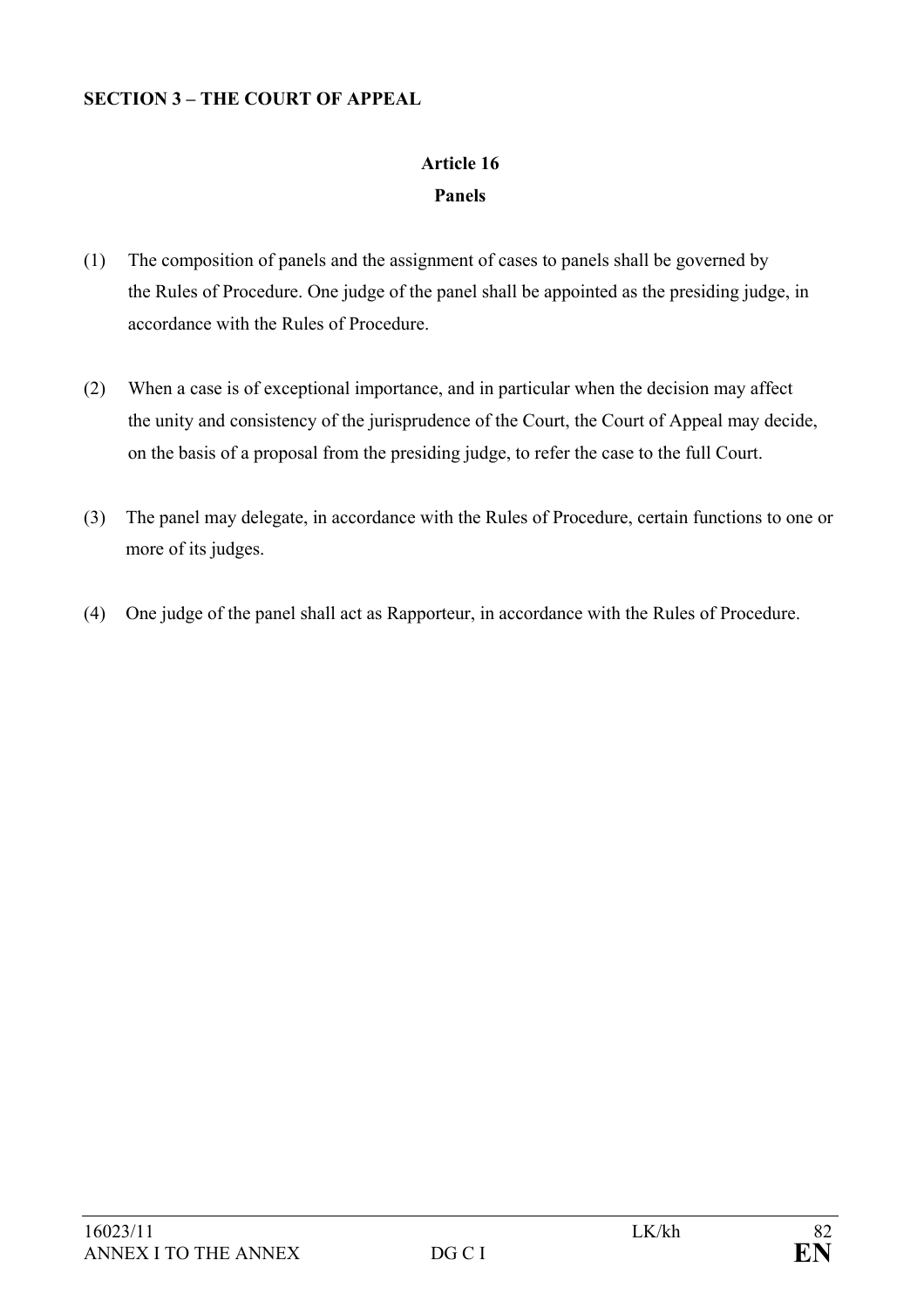#### **SECTION 4 – THE REGISTRY**

### **Article 17**

#### **Appointment and removal from office of the Registrar**

- (1) The Presidium shall appoint the Registrar of the Court for a term of six years. He may be reappointed.
- (2) Two weeks before the date fixed for making the appointment of the Registrar, the President of the Court of Appeal shall inform the Presidium of the applications which have been submitted for the post. The name of the Registrar shall be published in the [Official Journal].
- (3) Before he takes up his duties the Registrar shall take oath before the Presidium to perform his duties impartially and conscientiously.
- (4) The Registrar may be removed from office only if he no longer meets the obligations arising from his office. The Presidium shall take its decision after having heard the Registrar.
- (5) If the office of the Registrar falls vacant before the usual date of expiry of the term thereof, the Presidium shall appoint a new Registrar for a term of six years.
- (6) If the Registrar is absent or prevented from attending or where his post is vacant, the President of the Court of Appeal after having consulted the Presidium shall designate a member of the staff of the Court to carry out the duties of the Registrar.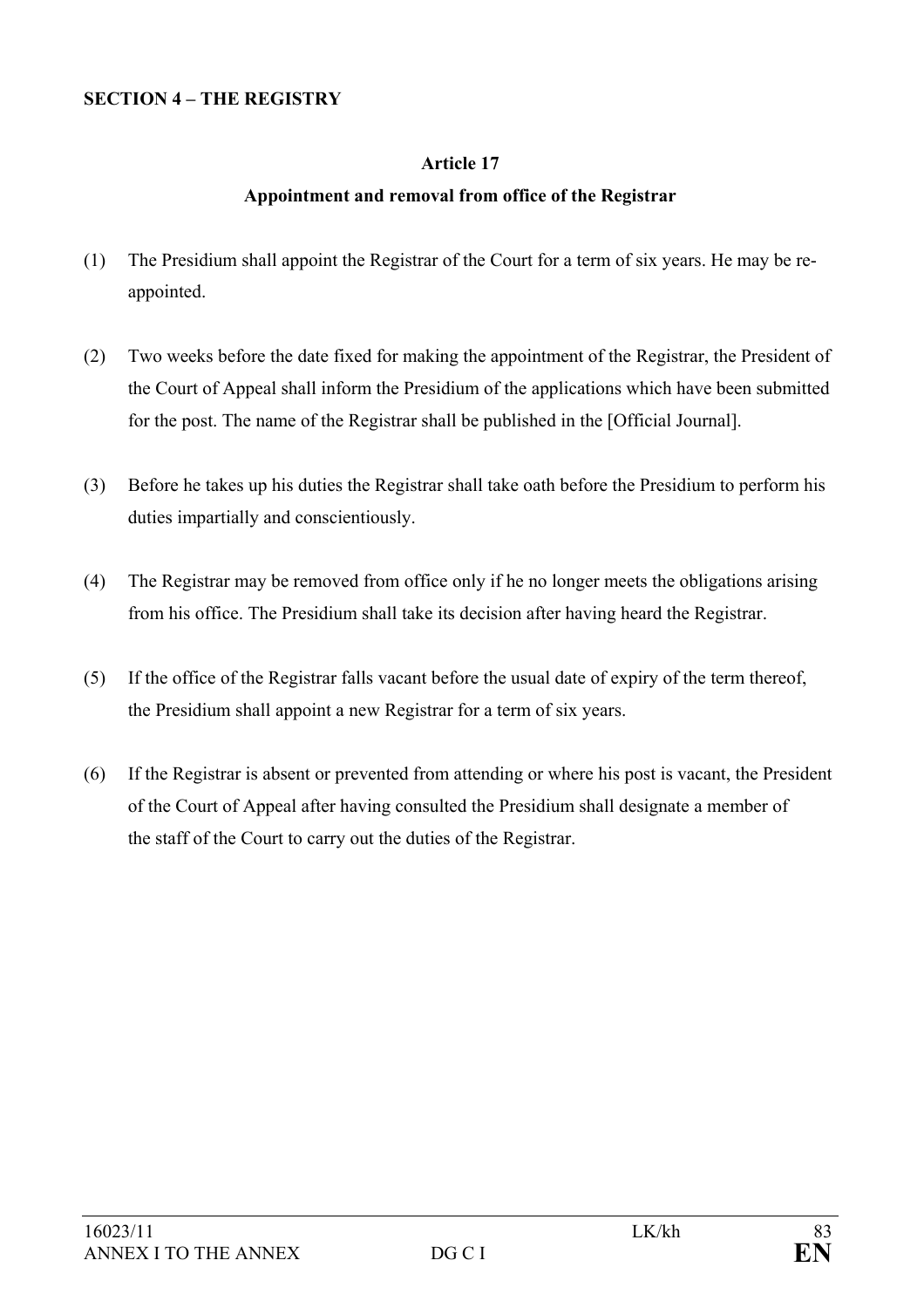# **Article 18 Duties of the Registrar**

- (1) The Registrar shall assist the Court, the President of the Court of Appeal, the President of the Court of First Instance and the judges in the performance of their functions. He shall be responsible for the organisation and activities of the Registry under the authority of the President of the Court of Appeal.
- (2) The Registrar shall in particular be responsible for:
	- (a) keeping the registry which includes records of all cases before the Court;
	- (b) keeping and administering lists drawn up in accordance with Articles 13, 28 and 36 of the Agreement;
	- (c) keeping and publishing a list of notifications of opt-outs in accordance with Article 58 of the Agreement;
	- (d) publishing the decisions of the Court, subject to the protection of confidential information;
	- (e) publishing annual reports with statistical data; and
	- (f) ensuring that the information on opt-outs in accordance with Article 58 of the Agreement is closely linked with the European Patent Office patent register.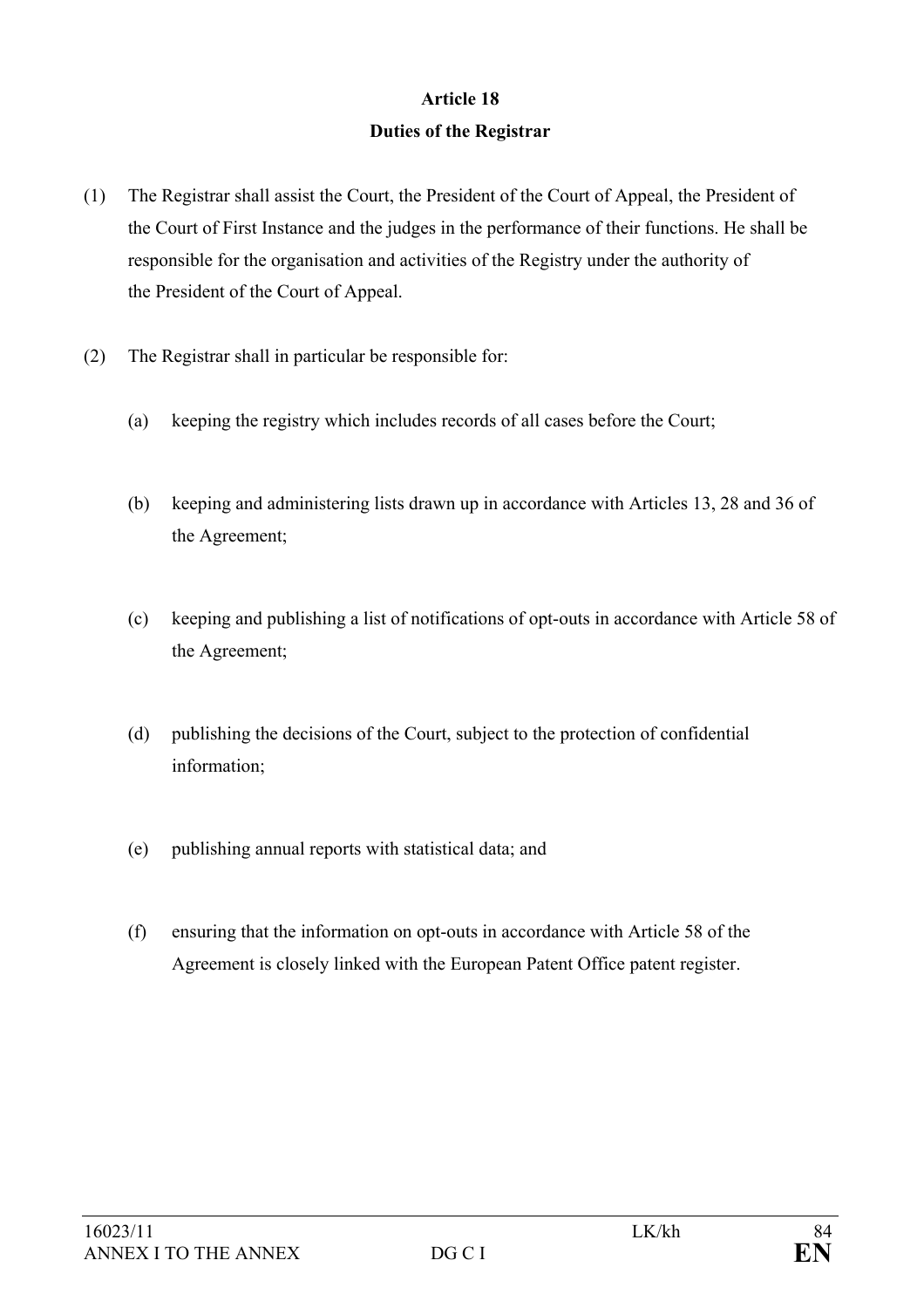# **Article 19 Keeping of the register**

- (1) Detailed rules for keeping the register of the Court shall be prescribed in the Instructions to the Registry, adopted by the Presidium.
- (2) The rules on access to documents of the Registry shall be provided for in the Rules of Procedure.

# **Article 20 Sub-registries and Deputy-Registrar**

- (1) A Deputy-Registrar shall be appointed for a term of six years by the Presidium. He may be reappointed.
- (2) Article 17, paragraphs 2 to 6, shall apply by analogy.
- (3) The Deputy-Registrar shall be responsible for the organisation and activities of sub-registries under the authority of the Registrar and the President of the Court of First Instance. The duties of the Deputy-Registrar shall in particular include:
	- (a) keeping records of all cases before the relevant division of the Court of First Instance;
	- (b) notifying every case before the relevant division of the Court of First Instance to the Registry.
- (4) The Deputy-Registrar shall also provide administrative and secretarial assistance to the relevant division of the Court of First Instance.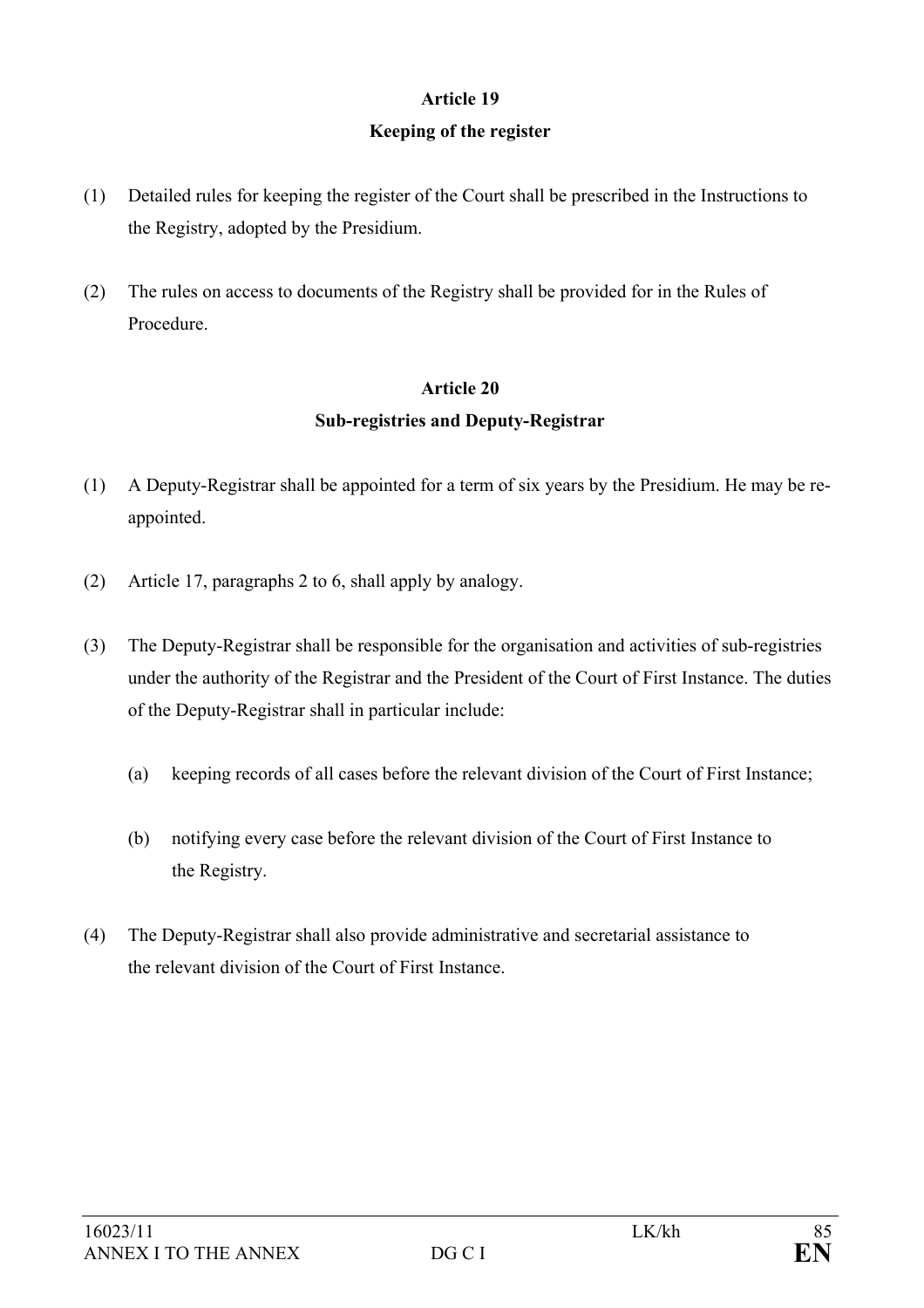### **CHAPTER III – FINANCIAL PROVISIONS**

# **Article 22 Budget**

- (1) The budget shall be adopted by the Budget Committee on the proposal of the Presidium. It shall be drawn up in accordance with the generally accepted accounting principles laid down in the Financial Regulations.
- (2) Within the budget, the Presidium may, in accordance with the Financial Regulations, transfer funds between the various headings or subheadings.
- (3) The Registrar shall be responsible for the implementation of the budget in accordance with the Financial Regulations.
- (4) The Registrar shall annually make a statement on the accounts of the preceding financial year relating to the implementation of the budget which shall be approved by the Presidium.

# **Article 23 Authorisation for expenditure**

(1) The expenditure entered in the budget shall be authorised for the duration of one accounting period unless the Financial Regulations provide otherwise.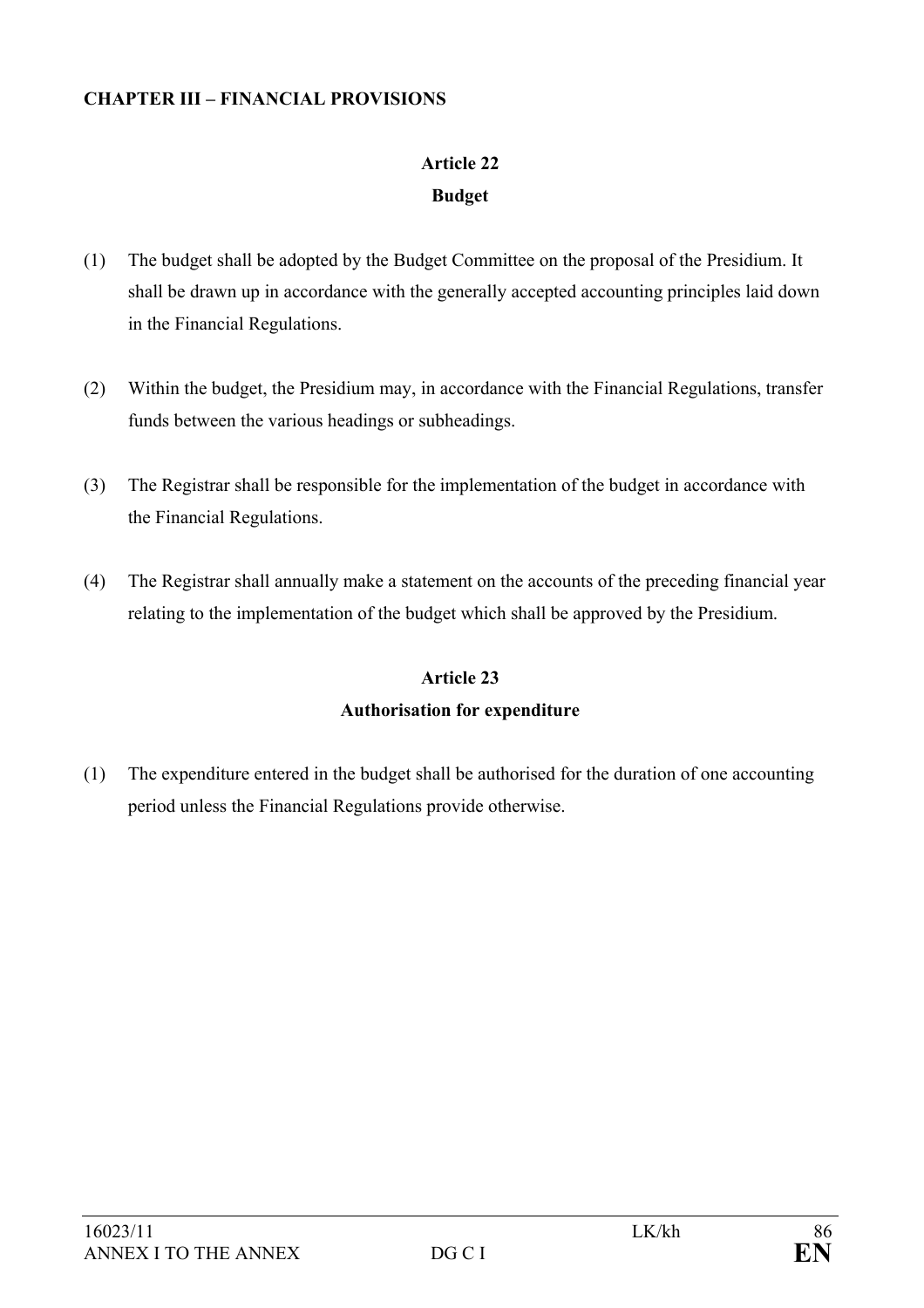- (2) In accordance with the Financial Regulations, any appropriations, other than those relating to staff costs, which are unexpended at the end of the accounting period may be carried forward, but not beyond the end of the following accounting period.
- (3) Appropriations shall be set out under different headings according to type and purpose of the expenditure, and subdivided, as far as necessary, in accordance with the Financial Regulations.

## **Appropriations for unforeseeable expenditure**

- (1) The budget of the Court may contain appropriations for unforeseeable expenditure.
- (2) The employment of these appropriations by the Court shall be subject to the prior approval of the Budget Committee.

# **Article 25**

## **Accounting period**

The accounting period shall commence on 1 January and end on 31 December.

## **Article 26**

## **Preparation of the budget**

The Presidium shall submit the draft budget of the Court to the Budget Committee no later than the date prescribed in the Financial Regulations.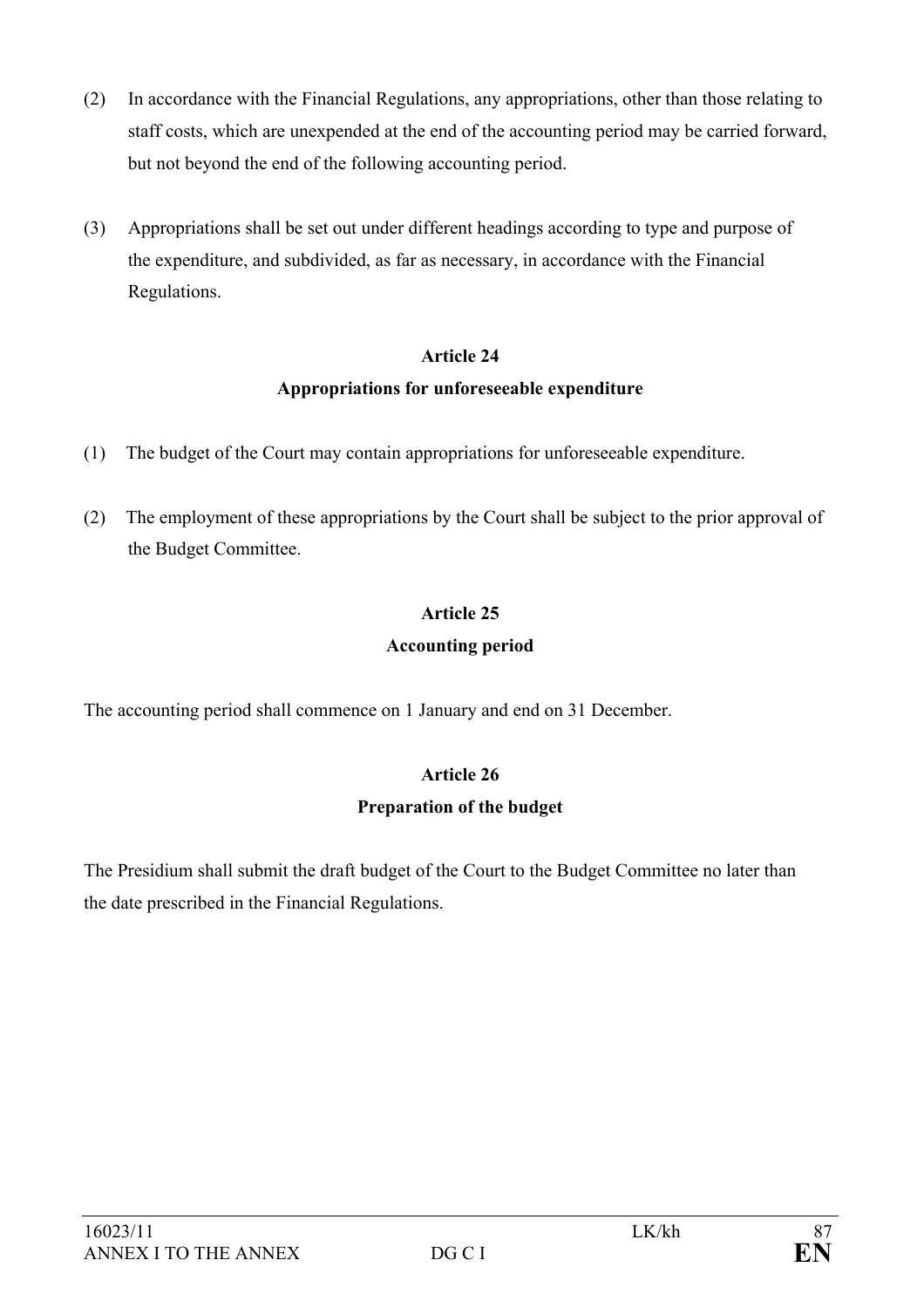# **Article 27 Provisional budget**

- (1) If, at the beginning of the accounting period, the budget has not been adopted by the Budget Committee, expenditures may be effected on a monthly basis per heading or other division of the budget, in accordance with the Financial Regulations, up to one-twelfth of the budget appropriations for the preceding accounting period, provided that the appropriations thus made available to the Presidium do not exceed one-twelfth of those provided for in the draft budget.
- (2) The Budget Committee may, subject to the observance of the other provisions laid down in paragraph 1, authorise expenditure in excess of one-twelfth of the appropriations.

# **Article 28 Auditing of accounts**

- (1) The annual financial statements of the Court shall be examined by independent auditors. The auditors shall be appointed and if necessary dismissed by the Budget Committee.
- (2) The audit, which shall be based on professional auditing standards and shall take place, if necessary, in situ, shall ascertain that the budget has been implemented in a lawful and proper manner and that the financial administration of the Court has been conducted in accordance with the principles of economy and sound financial management. The auditors shall draw up a report after the end of each accounting period containing a signed audit opinion.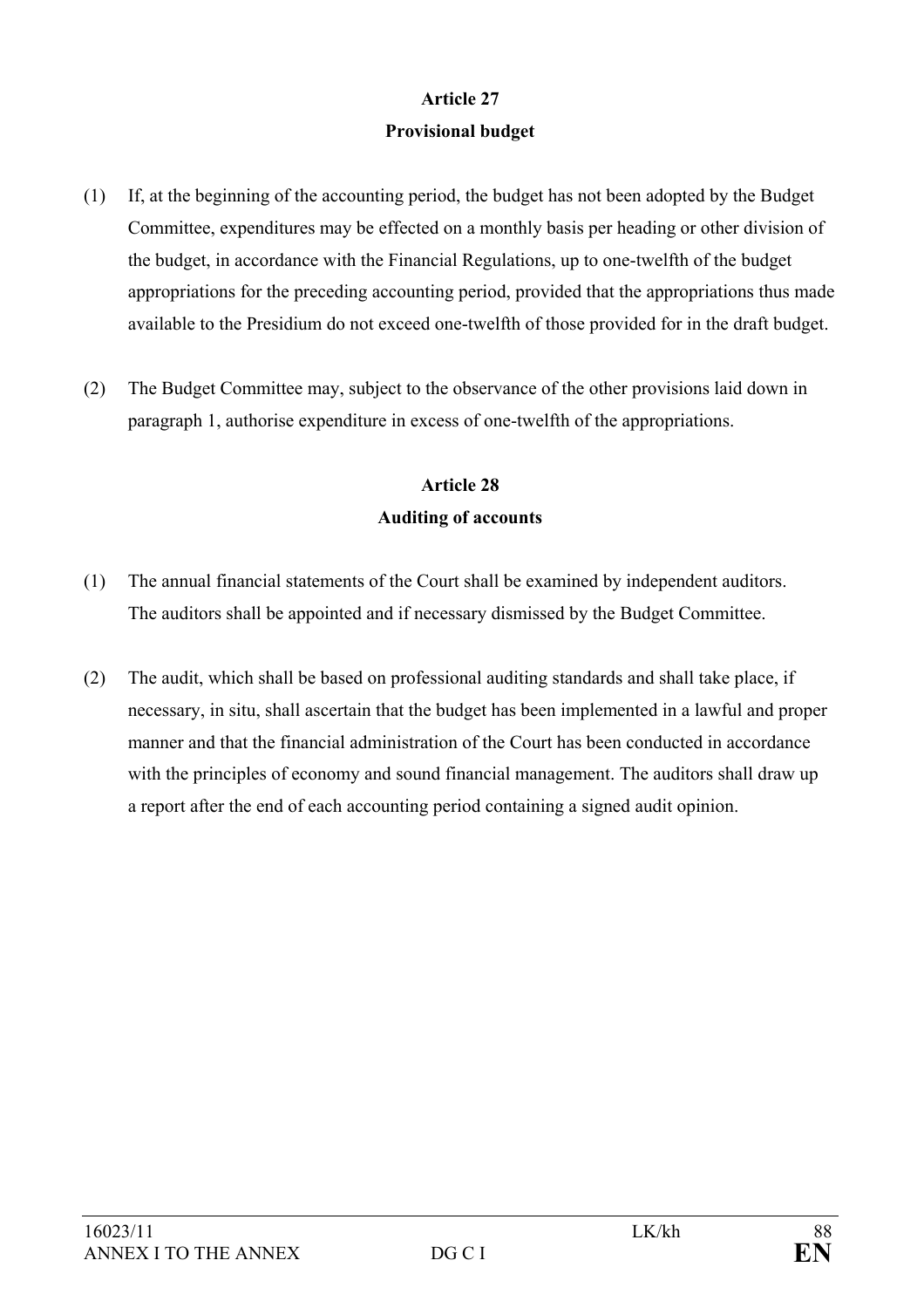- (3) The Presidium shall submit to the Budget Committee the annual financial statements of the Court and the annual budget implementation statement for the preceding accounting period, together with the auditors' report.
- (4) The Budget Committee shall approve the annual accounts together with the auditors' report and shall discharge the Presidium in respect of the implementation of the budget.

# **Article 30 Financial Regulations**

- (1) The Financial Regulations shall lay down in particular:
	- (a) arrangements relating to the establishment and implementation of the budget and for the rendering and auditing of accounts;
	- (b) the method and procedure whereby the payments and contributions provided for in Article *[…]* and the initial financial contributions provided for in Article *[…]* are to be made available to the Court;
	- (c) the rules concerning the responsibilities of authorising and accounting officers and the arrangements for their supervision; and
	- (d) the generally accepted accounting principles on which the budget and the annual financial statements are to be based.
- (2) The Financial Regulations shall be adopted by the Administrative Committee on the proposal from the Court.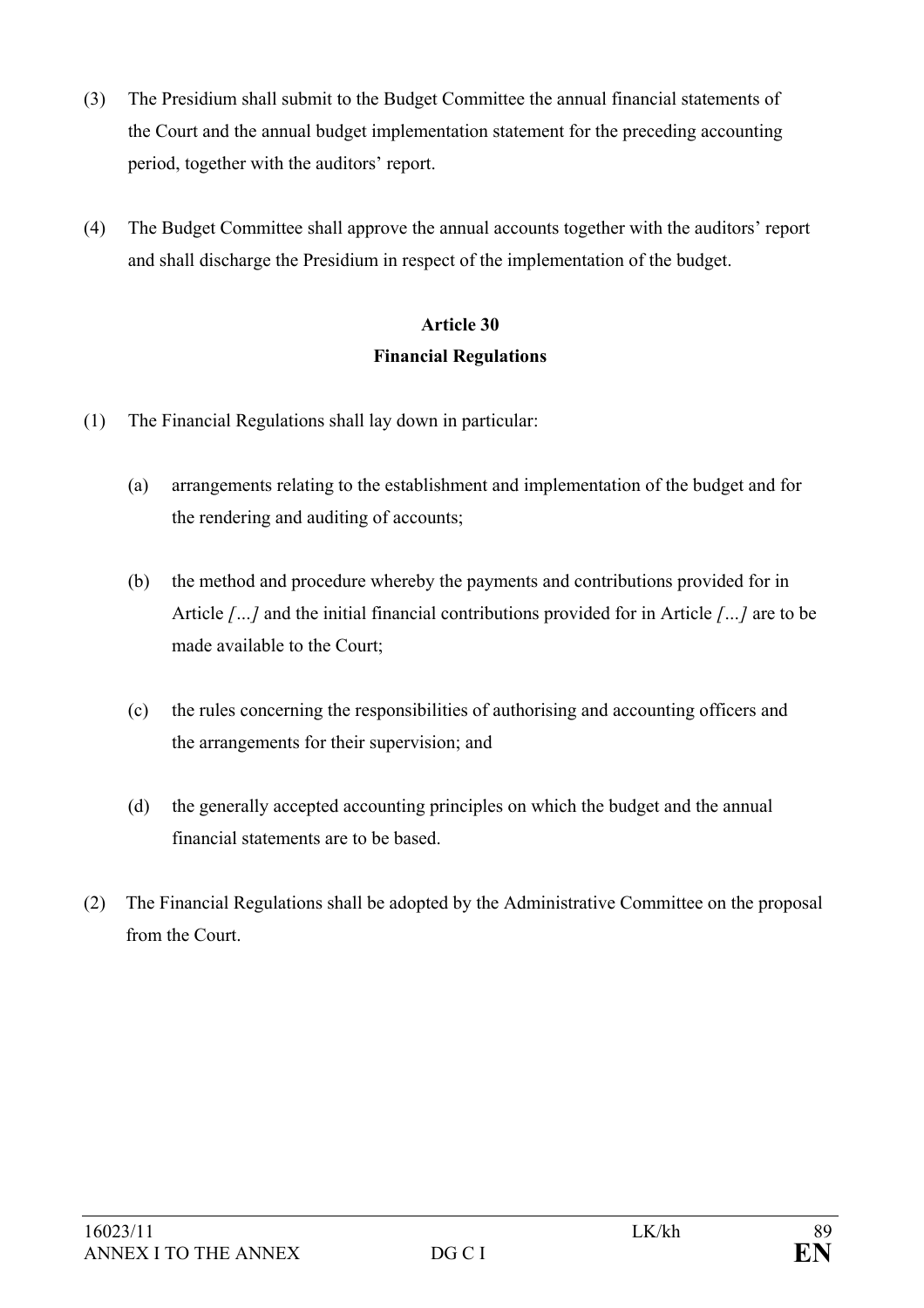### **Income**

*[To be developed]* 

# **Article 32 Operating costs**

*[To be developed]* 

## **CHAPTER IV – PROCEDURAL PROVISIONS**

## **Article 33**

## **Secrecy of deliberations**

The deliberations of the Court shall be and shall remain secret.

## **Article 34 Decisions**

- (1) When a panel sits in composition of an even number of judges, decisions of the Court shall be taken by a majority of the panel. In case of equal vote the vote of the presiding judge shall prevail.
- (2) In the event of one of the judges of a panel being prevented from attending, a judge from another panel may be called upon to sit in accordance with the Rules of Procedure.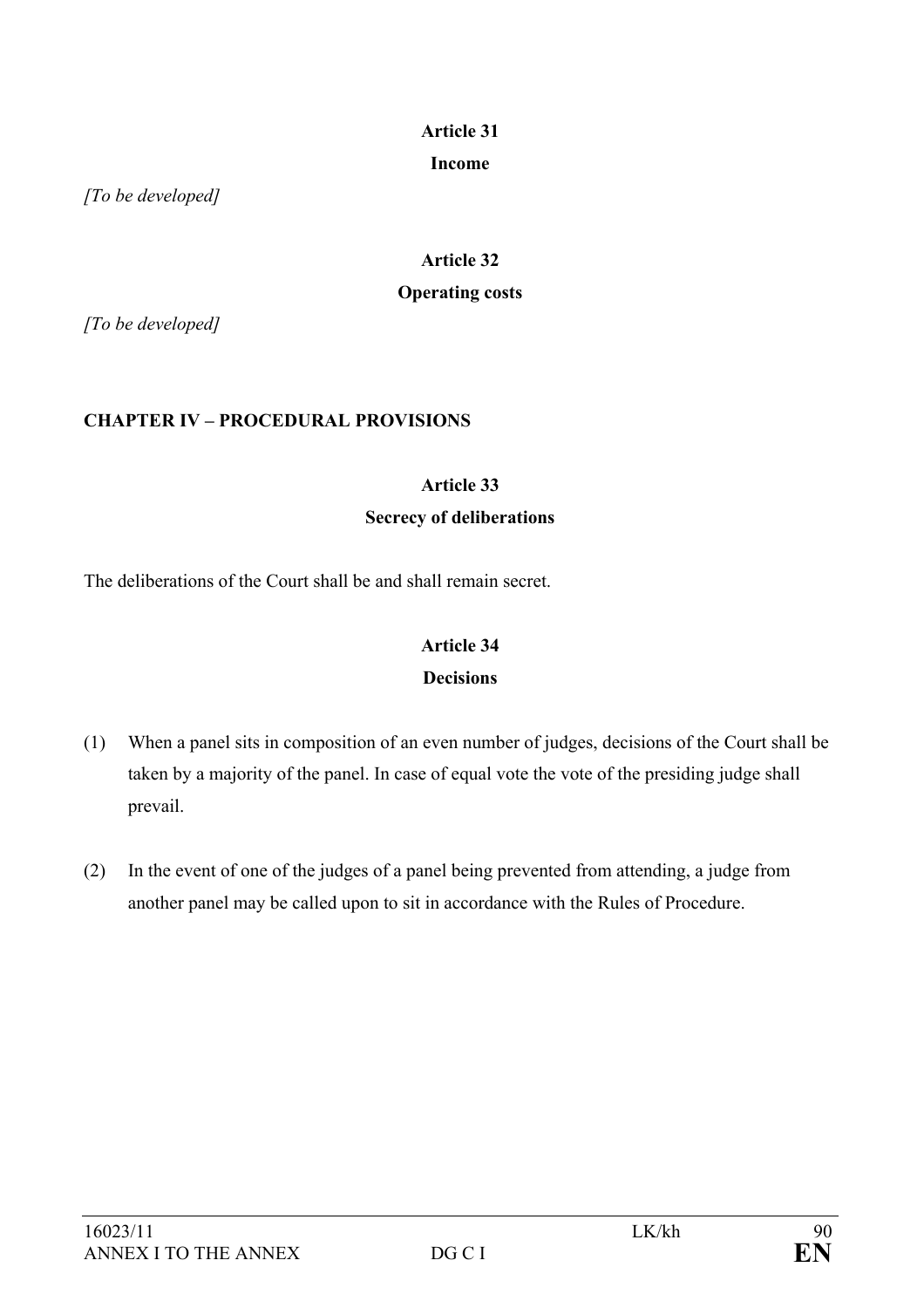- (3) In cases where this Statute provides that the Court of Appeal shall take a decision sitting as a full court, such decision shall be valid only if it is taken by at least 3/4 of the judges comprising the full court.
- (4) Decisions of the Court shall contain the names of the judges deciding the case.
- (5) Decisions shall be signed by the judges deciding the case, by the Registrar for decisions of the Court of Appeal, and by the Deputy-Registrar for decisions of the Court of First Instance. They shall be read in open court.

## **Dissenting opinions**

A dissenting opinion expressed separately by a judge of the panel in accordance with Article 51 of the Agreement shall be reasoned, given in writing and shall be signed by the judge expressing this opinion.

# **Article 36 Decision by default**

- (1) Where the defendant, after having been duly summoned, fails to file written submissions in defence or fails to appear at the oral hearing, at the request of the plaintiff a decision by default may be given in accordance with the Rules of Procedure. An objection may be lodged against the decision within one month of it being notified.
- (2) The objection shall not have the effect of staying enforcement of the decision by default unless the Court decides otherwise.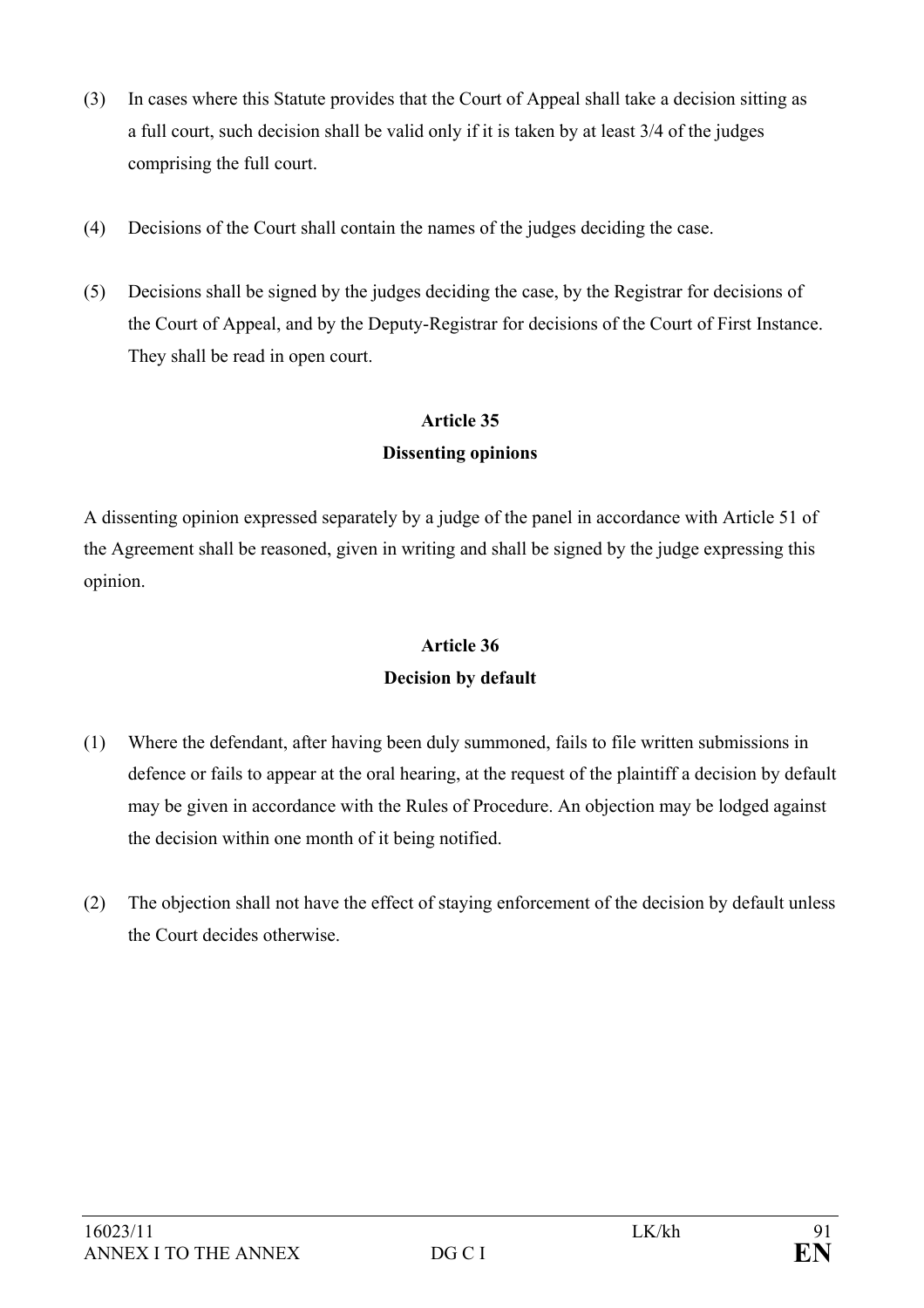## **Questions referred to the Court of Justice of the European Union**

- (1) The procedures established by the Court of Justice of the European Union for referrals for preliminary rulings within the European Union shall apply, as far as appropriate.
- (2) Whenever the Court of First Instance or the Court of Appeal has decided to refer to the Court of Justice of the European Union a question of interpretation of the Treaty on the Functioning of the European Union or of the Treaty on European Union or a question on the validity or interpretation of acts of the institutions of the European Union, it shall stay its proceedings.

 $\mathcal{L}_\text{max}$ 

## **CHAPTER V - FINAL PROVISIONS**

*[To be developed]*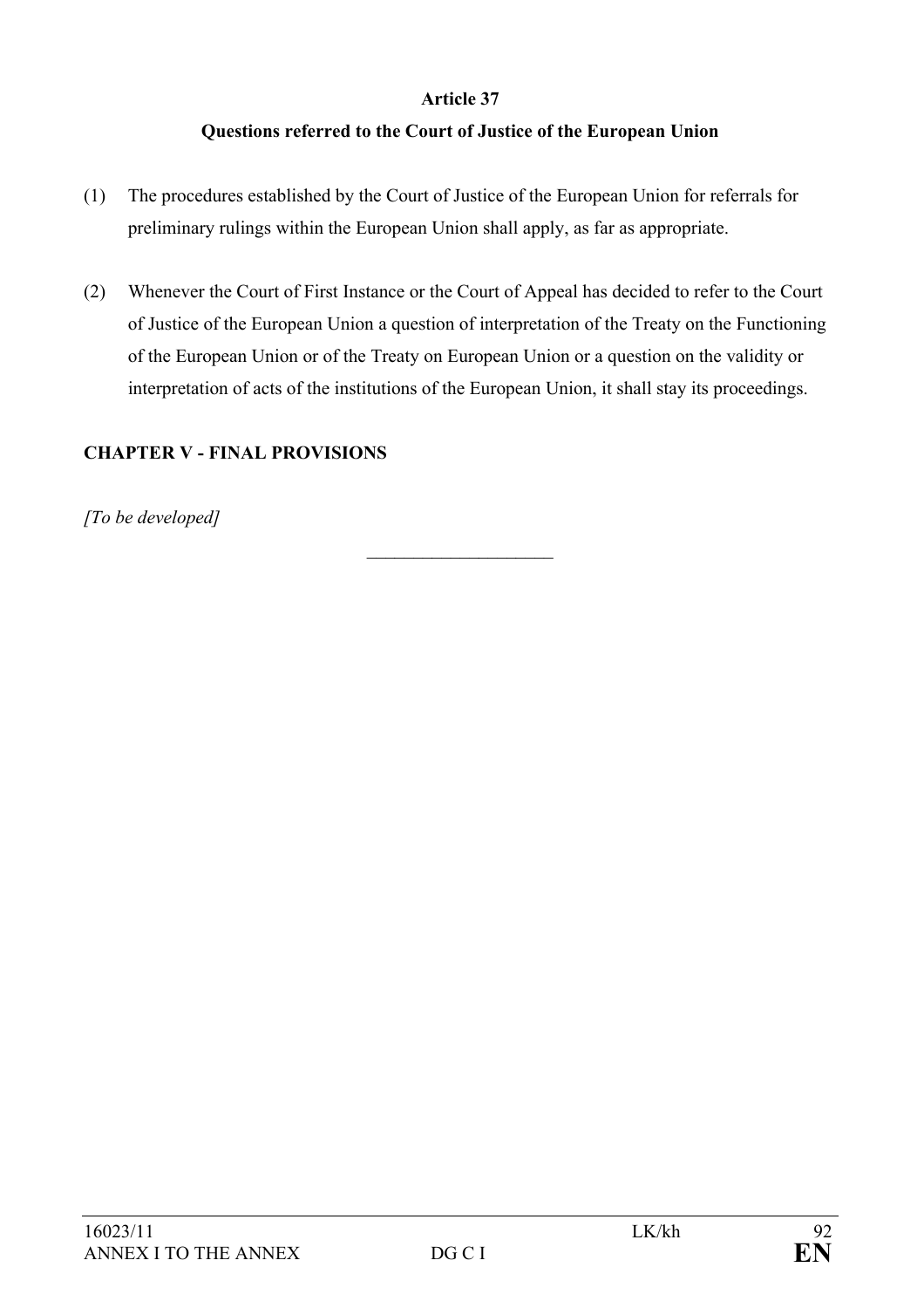### **ANNEX II TO THE ANNEX**

### **Preliminary list of topics to be included in the Rules of Procedure**

#### **I. Organisation of the Court**

#### **1. Working of the Court**

- Sessions, judicial vacations
- Dates, times and places of sitting of the Court (including the possibility for central and regional divisions to hold hearings in multiple locations)
- Inability to attend or absence of a judge
- Procedure of assignment of cases to panels
- Appointment and duties of judge-Rapporteur

#### **2. Registry**

- Appointment and oath of the Registrar
- Assistants of the Registrar
- Replacement of the Registrar
- Keeping of the Registry (including information on notifications about opt-outs)
- Procedure of publication of decisions

#### **3. Languages**

Detailed language arrangements

#### **4. Parties**

- Initiation of proceedings by third parties (conditions, procedure)
- Special cases for a party to initiate proceedings (including proceedings initiated by an applicant for a patent or a prior user)
- Intervention in proceedings (application, conditions, invitation by the Court)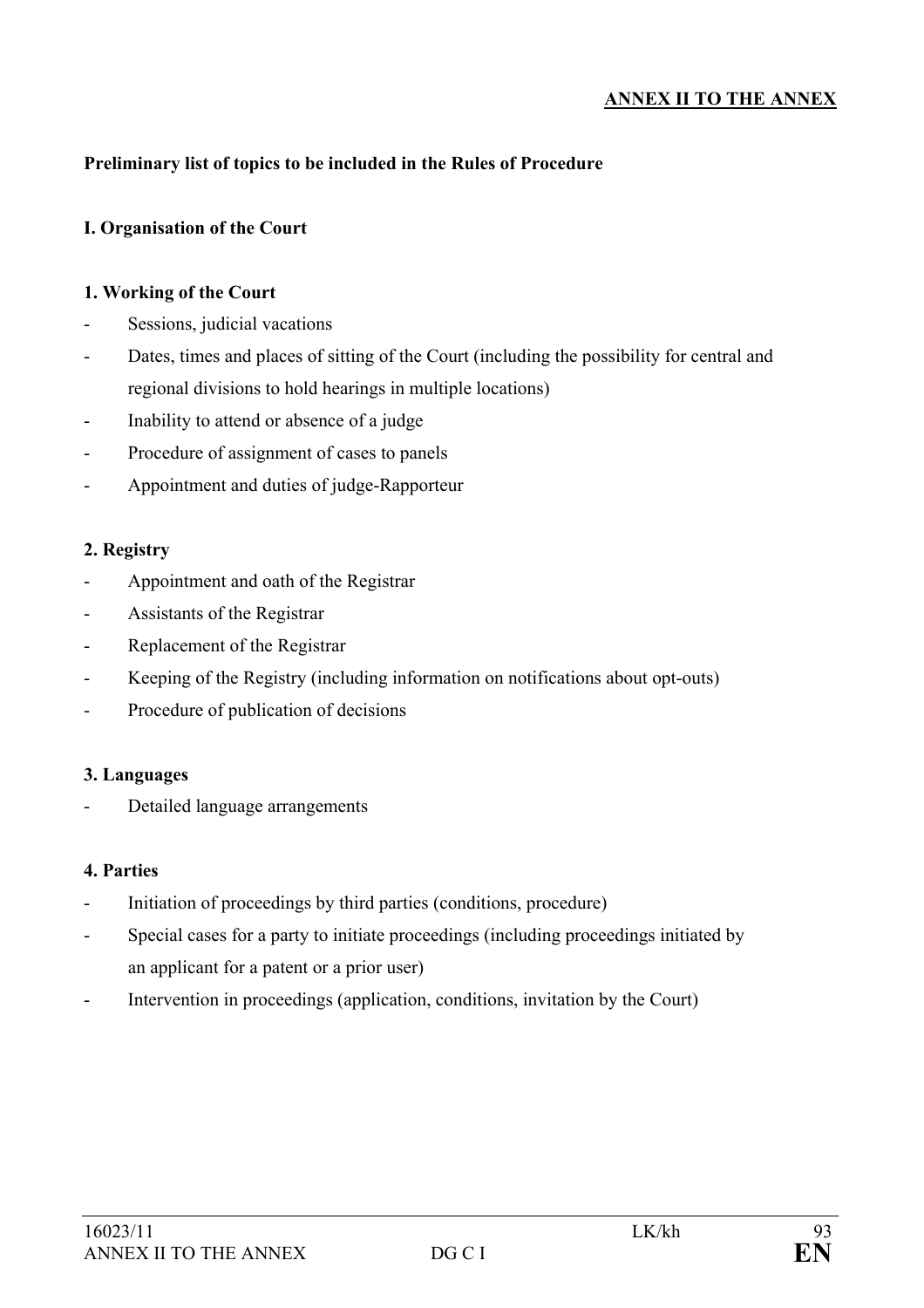### **5. Representatives of parties**

- Requirements for representatives
- Requirements for European Patent Attorneys (including rules on EU patent litigation certificates or proof of patent litigation experience)
- Privileges, immunities and facilities of representatives
- Status of parties' representatives
- Misrepresentation
- Exclusion from proceedings

### **II. Procedure**

#### **1. Written procedure**

- Lodging of pleadings
- Application (including its putting in order, serving and publication)
- Lodging of defence
- Second exchange of pleadings
- Offers to introduce further evidence
- New pleas in law
- Documents for consideration
- Confidentiality

#### **2. Interim procedure**

- Conditions for convening an interim hearing
- Role of Judge-Rapporteur
- Mandate of a panel to Judge-Rapporteur
- Possibility for a settlement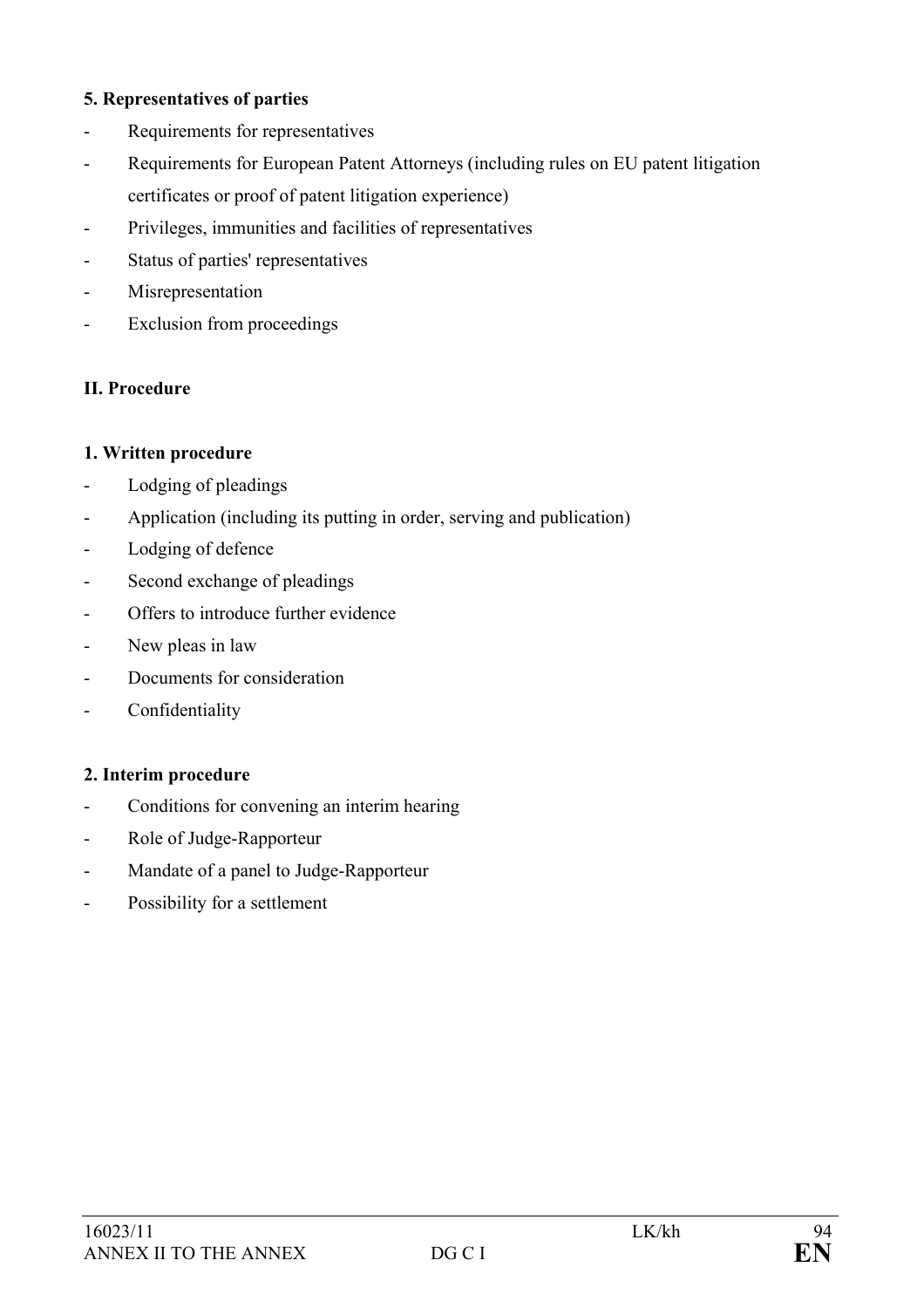#### **3. Oral procedure**

- Public proceedings
- Decision of the Court to make proceedings confidential
- Holding of hearings
- Date of the hearing
- Absence of the parties from the hearing
- Conduct of the hearing
- Close of the oral procedure
- Minutes of the hearing
- Interpretation to assist the parties

## **4. Electronic procedures**

- Use of electronic procedures
- Electronic filing of submissions and evidence
- Electronic communication

## **5. Obtaining evidence**

- Means of obtaining evidence
- Procedure depending on means of obtaining evidence
- Witnesses (summoning, examination, duties, oath)
- Experts (appointment, duties, oath, report, objection)
- Court experts (drawing up a list of experts in specific technical fields, appointment)
- Order to produce evidence
- Order to preserve evidence and to inspect property
- Freezing orders
- Conditions and procedure for ordering the communication of information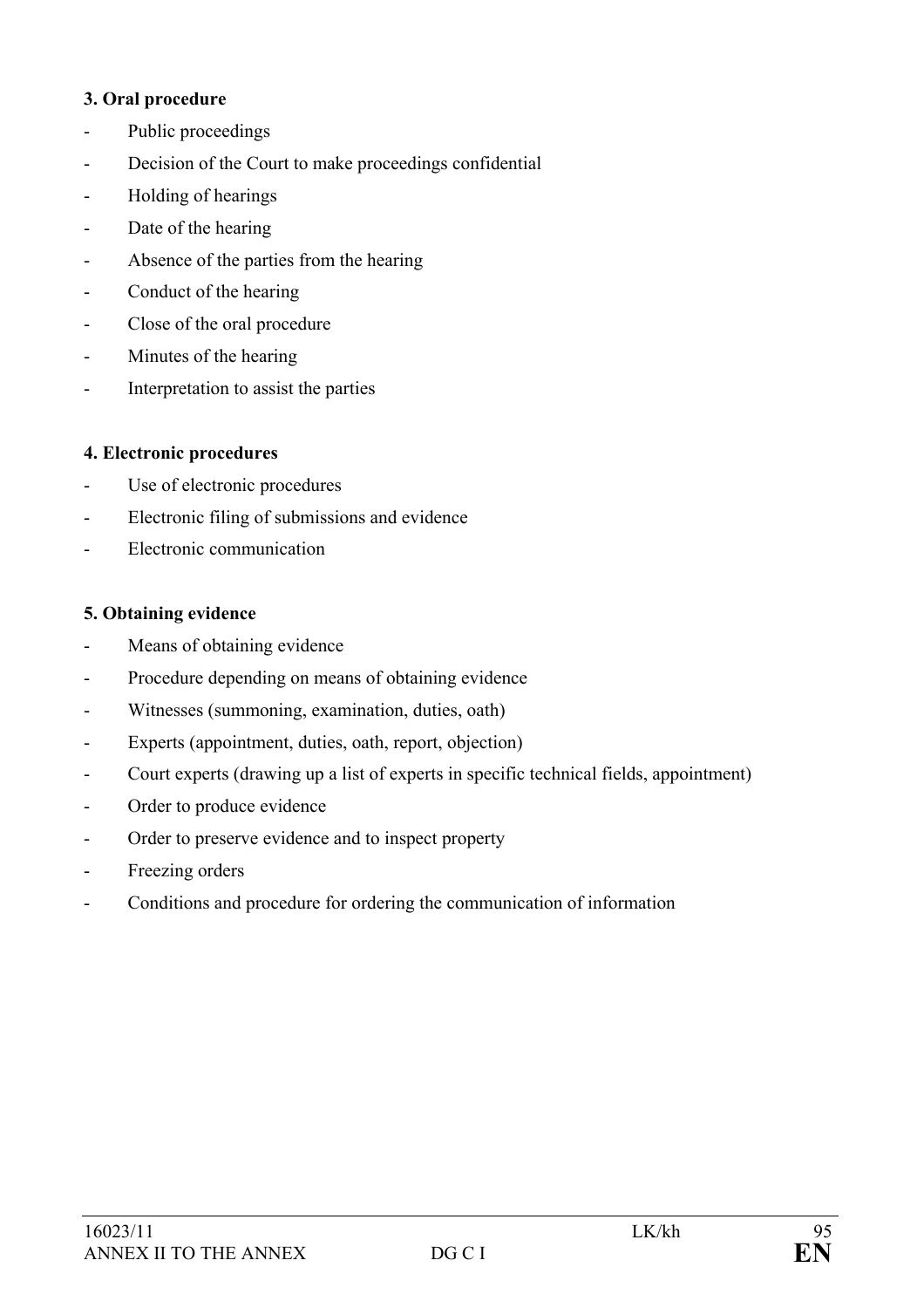### **6. Provisional and permanent injunctions**

- Granting provisional and protective measures (application, procedure)
- Granting permanent injunctions (application, procedure)
- Ordering corrective measures (request, procedure)

#### **7. Settlement**

- Examination for possibilities to settle, proposing solutions by the Court
- Agreement of the parties
- Confirmation by the Court

#### **8. Stay of proceedings**

- General conditions and procedure
- Staying of proceedings when validity and infringement questions are split
- Staying of proceedings due to action at the European Patent Office
- Staying or proceedings in connected cases
- Duration and effects

#### **9. Expedited proceedings**

Conditions for expedited proceedings

### **10. Discontinuance of proceedings**

Discontinuance of proceedings at the request of applicant; no need to adjudicate; action bound to fail; absolute bar to proceedings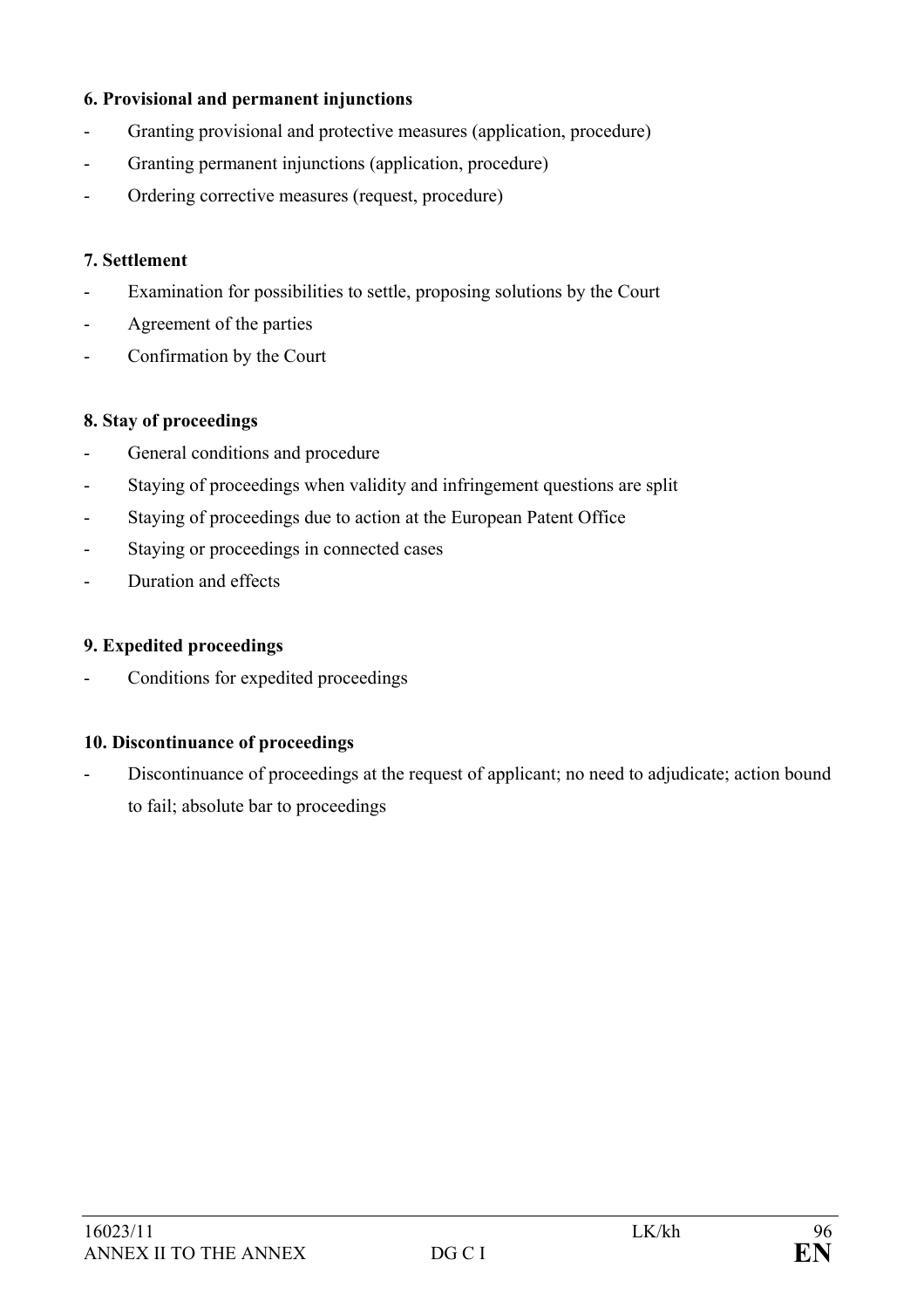### **11. Decisions**

- Deliberations (secrecy)
- Quorum
- Majority of the panel to take a decision
- Role of the presiding judge in case of equal votes
- Content and form of a decision
- Delivery of a decision
- Binding and territorial effect of a decision
- Rectification
- Enforcement (including rules of lodging of security)
- Publication
- Protection of confidential data in published decisions
- Publication of decision as a measure for dissemination of information

### **12. Legal costs**

- Decision as to costs
- Allocation
- Unreasonable costs
- Costs of enforcing a decision
- Recoverable costs
- Dispute as to costs
- Payment

### **13. Legal aid**

- Substantive conditions
- Formal conditions
- Procedure for granting aid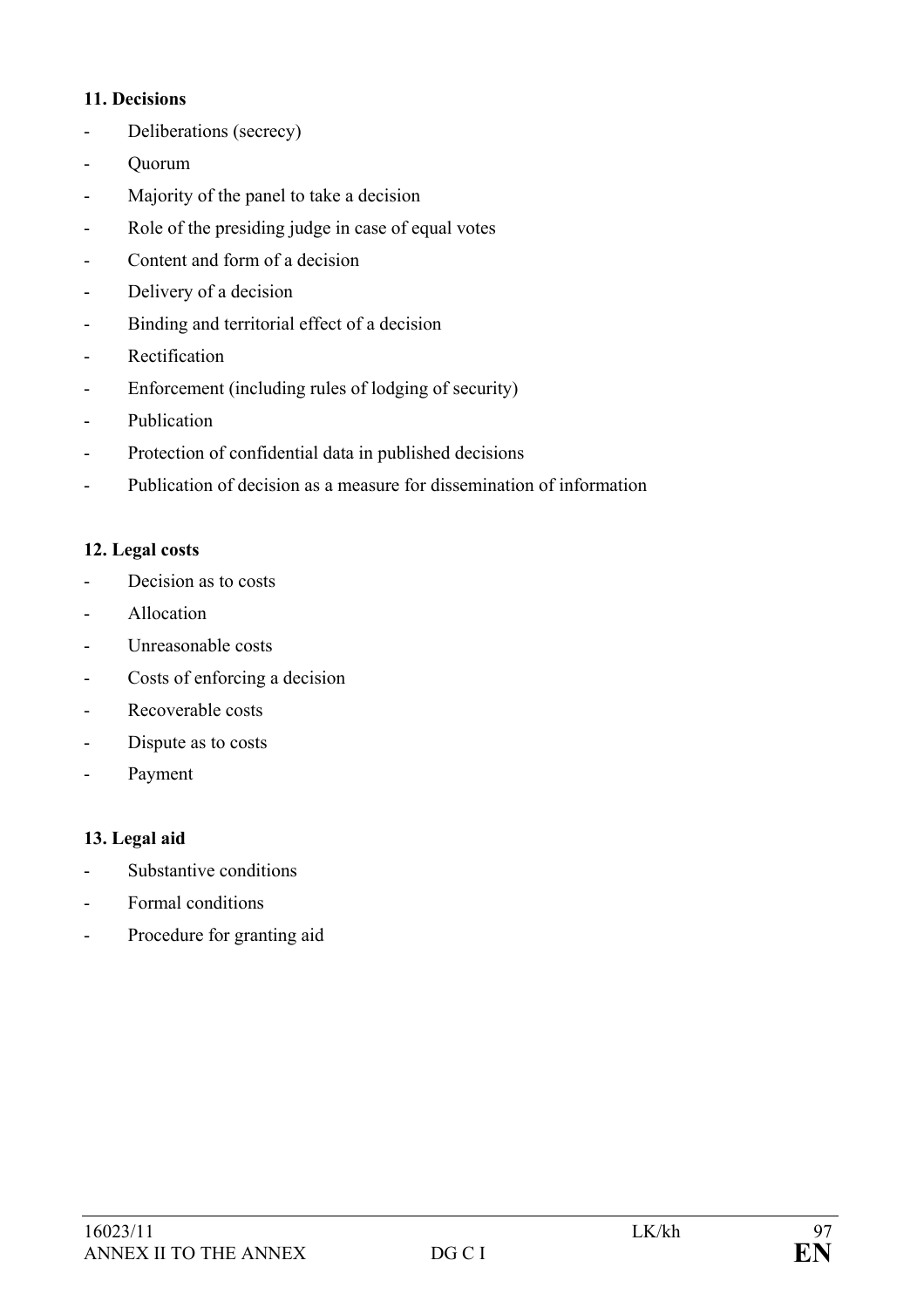### **14. Serving of documents**

- Procedure of serving documents
- Serving of documents by electronic means

### **15. Time limits**

- Calculation of periods of time prescribed in the Agreement
- Extension of time limits
- Unforeseeable circumstances/force majeure in relation to time limits

### **III. Special forms of procedure**

#### **1. Appeals**

- Conditions for appeals against decisions of the Court
- Proceedings in the Court of Appeal
- Decision in appeal
- Conditions and procedure for introduction of new facts and new evidence in the Court of Appeal

### **2. Referral back to the Court of First Instance**

- Conditions for referral back
- Procedure for examining cases referred back

#### **3. Petition for further appeal**

- Conditions and procedure for petition for further appeal (cassation)